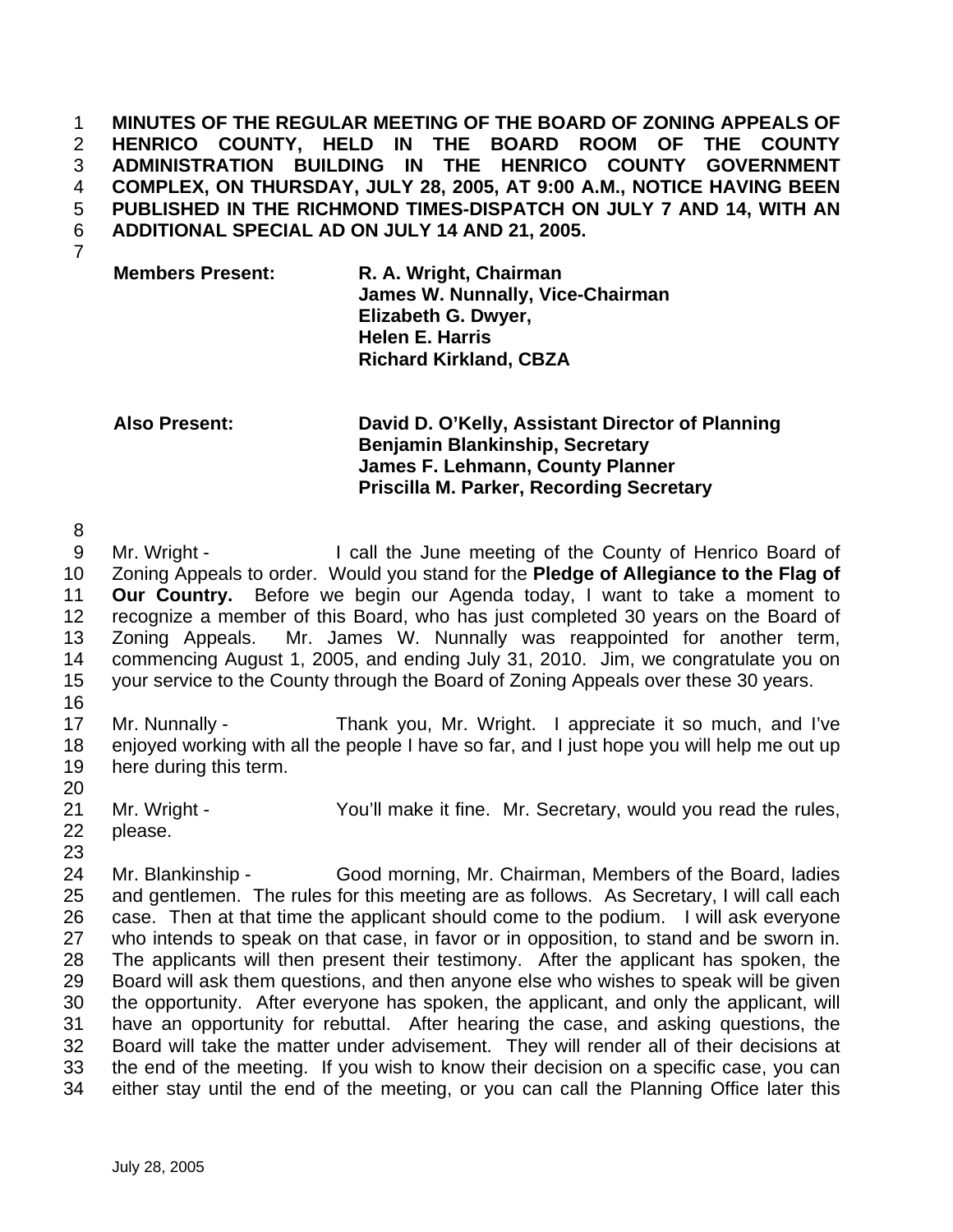35 afternoon, or you can check the website. The vote on each case will be posted to our 36 website within an hour of the end of the meeting. This meeting is being tape recorded, 37 so we will ask everyone who speaks, to speak directly into the microphone on the 38 podium, to state your name, and to spell your last name please. And finally, out in the 39 foyer, there are two binders, containing the staff report for each case, including the 40 conditions that have been recommended by the staff.

42 Mr. Wright - Please call the first case.

43 44 Mr. Blankinship - The first case actually has been withdrawn. A-58-2005, 45 David A. Morse appeals a decision of the Director of Planning. Mr. Morse left me a 46 voice mail this morning stating that he intends to drop his appeal. It may be well for the 47 Board to go ahead and take a vote supporting the Director of Planning's determination. 48

49 Mr. Wright - Do I hear a motion?

51 Mr. Kirkland - I make a motion that we withdraw the case A-58-2005 and 52 support the ruling of the Director of Planning.

54 Ms. Dwyer - Second.

56 Mr. Wright - Any discussion? All in favor, say aye. Opposed, no. So 57 ordered. Thank you.

59 Upon a motion by Mr. Kirkland, seconded by Ms. Dwyer, the Board **approved**  60 **withdrawal of** application **A-58-2005,** appealing a decision of the Director of Planning, 61 and expressed their support of the ruling of the Director of Planning.

| 63 | Affirmative: | Dwyer, Harris, Kirkland, Nunnally, Wright | 5 |
|----|--------------|-------------------------------------------|---|
| 64 | Negative:    |                                           |   |
| 65 | Absent:      |                                           |   |
| 66 |              |                                           |   |

67 Mr. Blankinship - Mr. Chairman, as I have mentioned to you, but I will mention 68 to everybody, I made a colossal mistake this month. We advertised the Agenda with 69 only one case at 9:00 o'clock, and then after consulting with you and management, we 70 changed the advertisement to move several of the cases to 9:00 o'clock, as is our 71 normal practice. When the notice letters went out, I did not make the same change on 72 those, so we have a number of cases this morning that were advertised for 9:00 o'clock, 73 the notice letters said 10:00 o'clock, and after discussing that with the County Attorney's 74 Office, I think we agreed that we should not hear any of those cases before 10:00 75 o'clock, so we have two decisions to make, and then several other issues to discuss 76 between now and 10:00 o'clock, and then we will begin calling those cases on the 10:00 77 o'clock agenda.

78

41

50

53

55

58

- 79 **Beginning at 9:00**
- 80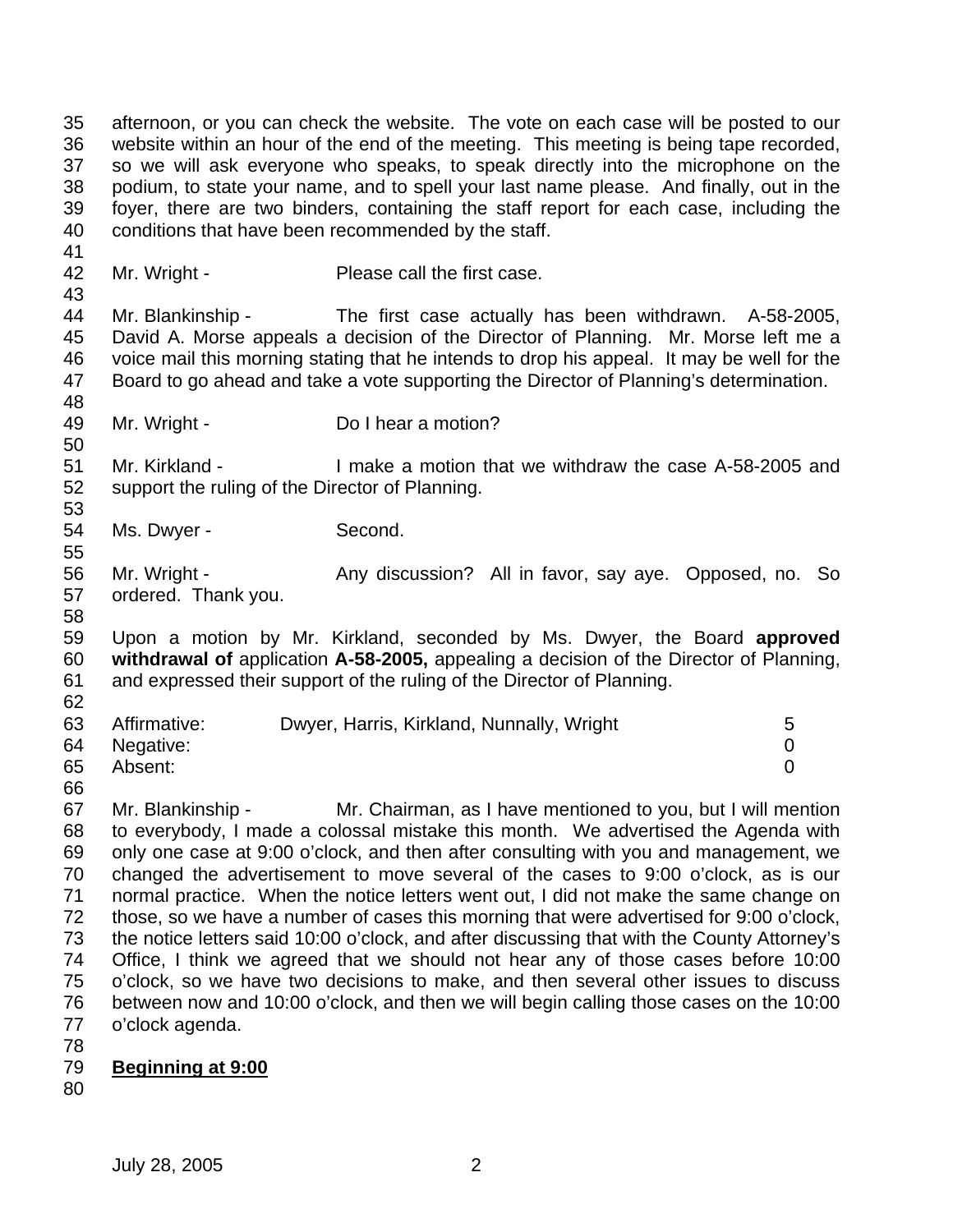81 Mr. Blankinship - So the first thing for this morning is UP-9-2004, Tidewater 82 Quarries. This is a continuation of the Show Cause Hearing from June 16. 83 84 **UP-9-2004 TIDEWATER QUARRIES** requests a conditional use permit 85 pursuant to Sections 24-52(d) and 24-103 to extract materials from 86 the earth at 11400 Staples Mill Road (Parcels 756-773-3302 and 87 759-773-4746), zoned A-1, Agricultural District and M-2C, General 88 **Industrial District (Conditional) (Three Chopt).** 89 90 Mr. Wright - The only thing I know from our minutes we read, is there any 91 additional report concerning the highway, I-295? 92 93 Mr. Blankinship - We received a letter from them, stating that they had begun 94 work, but would not have it completed by this time, and that they would send a 95 representative here to this meeting. We received another letter just yesterday or the 96 day before, requesting some further information from us, to help them in preparing that 97 report. 98 99 Mr. Wright - Is a representative here? Come forward, please, and be 100 sworn. 101 102 Mr. Blankinship - Do you swear that the testimony you are about to give is the 103 truth, the whole truth, and nothing but the truth, so help you God? 104 105 Mr. Jennings - I do. I'm Gary Jennings. 106 107 Mr. Wright - Would you give us any information that you can on this study 108 that's being conducted; I guess the idea is the impact I-295 has possibly on these 109 homes in that area. 110 111 Mr. Jennings - Yes sir. We are at the beginning stage of this study; it 112 probably will not be completed until September. I would not want to speculate on the 113 outcome of the investigation until the professional engineers on staff have finished the 114 investigation. 115 116 Mr. Wright - Any questions of members of the Board? 117 118 Ms. Dwyer - So your investigation will be complete by the end of 119 September? 120 121 Mr. Jennings - It should be complete sometime in September. 122 123 Ms. Dwyer - Are you also looking at perhaps the impact of the quarry and 124 its operations on the roadbed? 125 126 Mr. Jennings - Yes we are.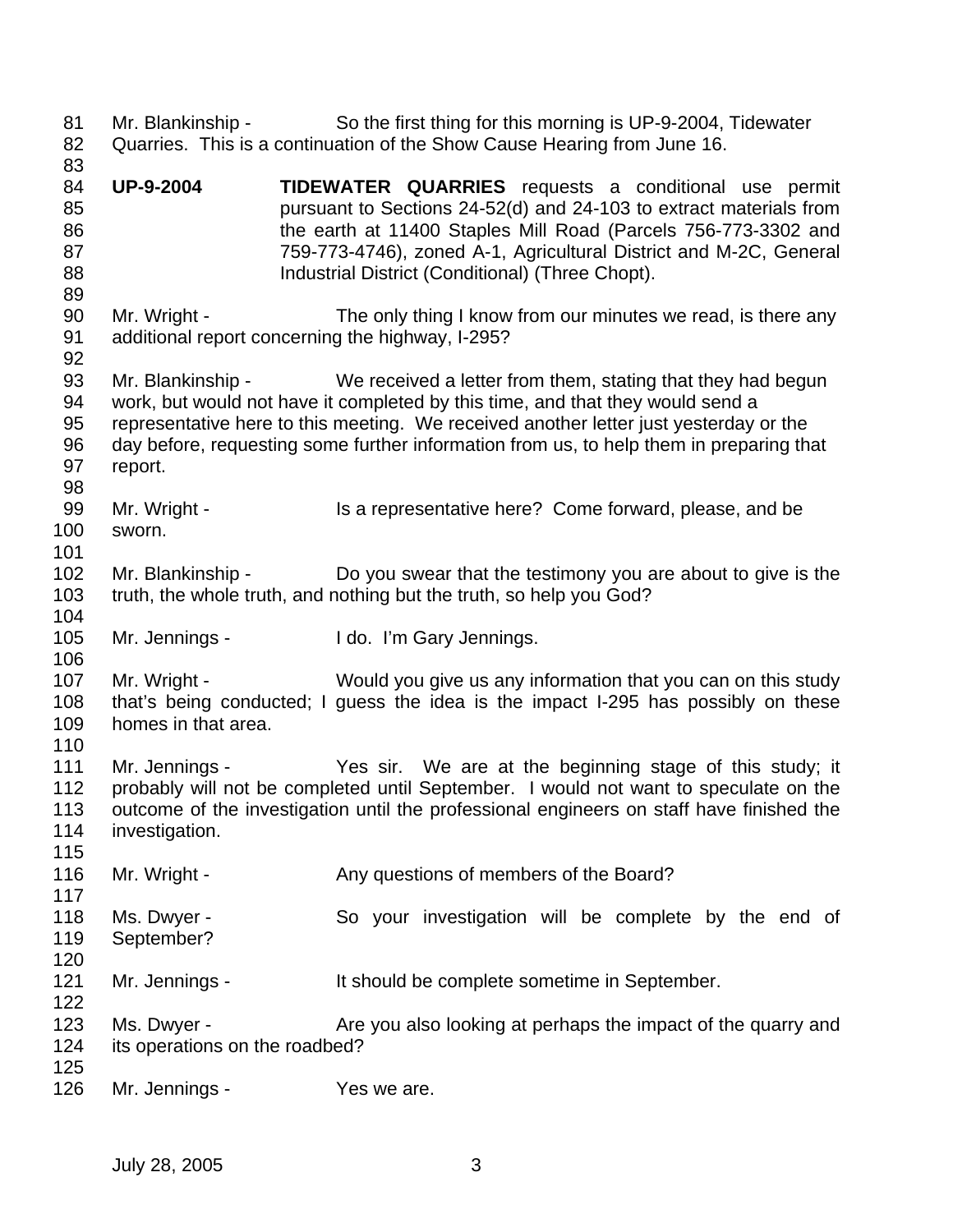127 128 Ms. Dwyer - So you're looking at two things, the possible impact of the 129 vibrations from I-295 on the homes and also whether the quarry has had any affect on 130 the roadway. 131 132 Mr. Jennings - We are looking at both those issues. 133 134 Mr. Wright - All right sir. Any other questions? Thank you very much for 135 appearing. 136 137 Mr. Kirkland - Mr. Chairman, I'd like to see if we've had a report back also, 138 from the building officials, from the Building Inspection Department about their 139 inspections that might have been made. I believe they said they were going to do that 140 at the last meeting. 141 142 Mr. Wright - Any such report, Mr. Blankinship? 143 144 Mr. Blankinship - Yes, we received some comments, and they were included 145 in the staff report, and I see the Building Official is here this morning. 146 147 Mr. Wright - Would you come forward. 148 149 Mr. Revels - I'm Gregory Revels. 150 151 Mr. Wright - Have you been sworn? I don't believe so. Please be sworn. 152 153 Mr. Blankinship - Do you swear that the testimony you are about to give is the 154 truth, the whole truth, and nothing but the truth, so help you God? 155 156 Mr. Revels - Yes I do. I provided a brief report to the Director of Planning 157 via memo on July 25, indicating that we had looked at 12 of the homes in response to 158 our contacts that we made with the residents, and we had called each one that had filed 159 a written complaint, to offer services, to perform inspections, and the purpose of that 160 process was to determine whether or not the problems they were experiencing were 161 tied to any type of structural failure in the home. We did get responses back from 12 of 162 them. We went out and looked at those homes, and we did not find any structural 163 failures in the homes that might be leading to the problems that they have experienced 164 up to this point. 165 166 Mr. Kirkland - How about soils? Did you check on soils? 167 168 Mr. Revels - All the soils for all the lots in Winterberry and Summerberry 169 were laboratory tested by an engineer prior to construction of the homes. Those soils 170 conditions were taken into account, and engineer footings were designed for each of 171 them that had suspect soils. In most cases, engineers also performed inspections of 172 those footings when the houses were constructed. We found no problems with any of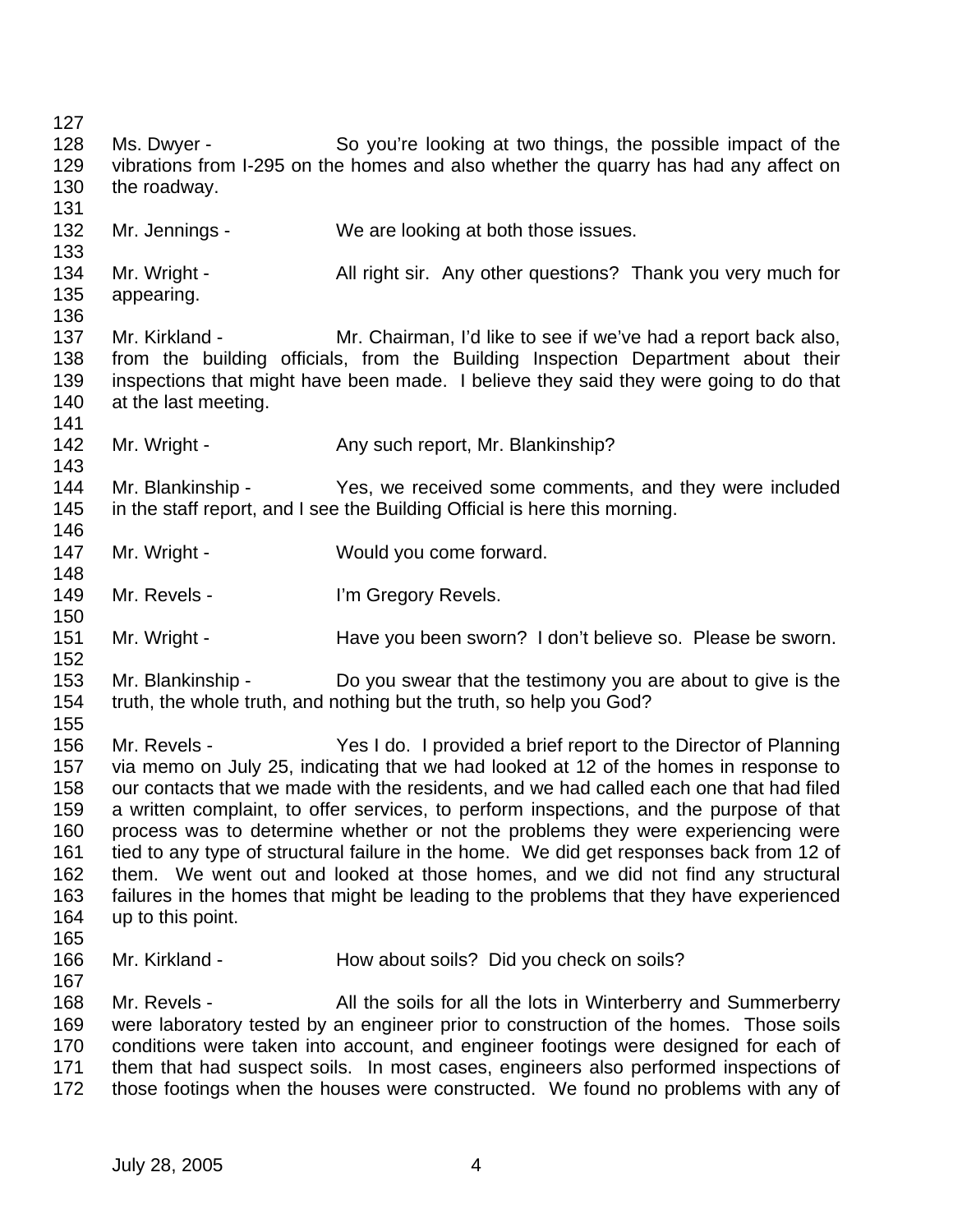173 the foundations, no cracks, with any of the foundations that would lead you to believe 174 there was any kind of a soils problem.

175

177

180

188

191

193

176 Ms. Dwyer - We have some questions too.

178 Ms. Harris - When Mr. Revels finished his report, I wanted to find out if 179 the citizen liaison committee met and their progress.

181 Ms. Dwyer - What about mining in the area? Did you look into that, 182 whether there were any old mine shafts; there have been some in the area. 183

184 Mr. Revels - There have been some in the area, but I'm not familiar with 185 any in these particular subdivisions. Again, there were engineered soil surveys taken 186 on every lot in Summerberry and Winterberry, and the questionable ones that are 187 located in Hartley, and they didn't turn up anything that I'm aware of.

189 Ms. Dwyer - Those were done at the time the houses were built, or they 190 were done recently?

192 Mr. Revels - No, that was done at the time the houses were built.

194 Ms. Dwyer - When you say that there's no structural failure that would 195 cause some of the damage reported, exactly what does that mean? I have cracks in my 196 drywall and cracks in the cement in my garage. Does that mean I have a structural 197 failure in my home, or does it just mean it's normal settling?

198

199 Mr. Revels -It could mean normal settling or movement, and I think one of the things 200 people were confused about was the concept of settlement being something that occurs 201 one time and never reoccurs again. In reality, there's normal movement anticipated or 202 expected or permitted or allowed as a result of normal use over the life of the building. 203 You can have those types of things reoccur. There's a variety of different sources that 204 could lead to that. Whether or not those sources, in this case, are attributable to 205 blasting or vibrations from the roadway bed, we certainly cannot make that 206 determination based on a single individual site inspection. It would require a lot of 207 forensic investigation over a period of time to be able to make that assessment. 208

- 209 Ms. Dwyer So although there's no structural failure in the homes that 210 you investigated that would cause some of the damage reported, it's also true that that 211 sort of damage, cracks in drywall, cracks in garages, occur normally, without what you 212 call a structural failure?
- 213
- 214 Mr. Revels It could occur normally without any structural failure. It could 215 occur normally in areas that do not have interstates next to them. It can occur normally 216 in areas that don't have quarries that have blasting activities.
- 217

218 Ms. Dwyer - So to what would you attribute that kind of cracking?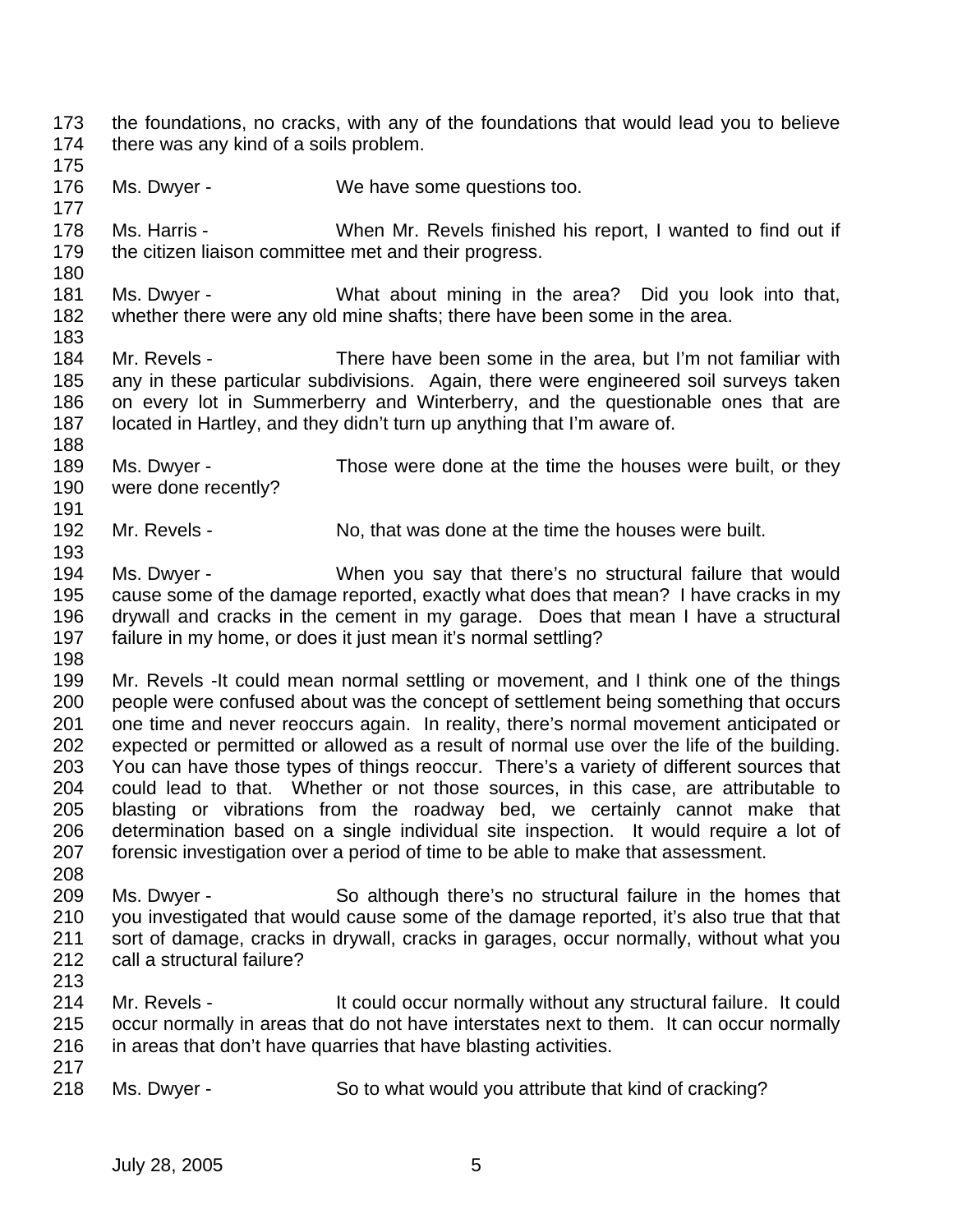220 Mr. Revels - What we're sure with the homeowners is that it could be 221 environmental loads such as wind loading, snow loading and ice loading during 222 wintertime. There's been at least two significant wind events that have occurred since 223 the subdivision was built that could have led to the issue. 224 225 Ms. Dwyer - Such as Isabel and the hurricane? 226 227 Mr. Revels - Isabel, and there was also a tornado that went through a 228 portion of one of the subdivisions. Normal human activity, in terms of using the 229 structure, loading, in terms of how much furniture or storage you put in the building, just 230 normal activities will load the elements, the trusses, the floor rafters. Those things are 231 permitted a certain amount of movement and deflection even under the building code as 232 a design parameter, and that's enough movement to cause cracking in the seams and

233 joints, and nail pops as well. The other aspect that could affect this is the workmanship 234 quality and the way the materials were installed in the first way, that may quite frankly, 235 meet Code requirements, but may cause objectionable aesthetic problems over the life 236 of the structure.

- 238 Ms. Dwyer So again, when you use the term "structural failure," you 239 could have poor or better workmanship that's not within the categories of structural 240 failure.
- 242 Mr. Revels That's absolutely correct.
- 244 Ms. Dwyer And that poor workmanship could contribute to this sort of 245 damage. When we think of settling, we think of soil settling. Is that also part of this?
- 246 247 Mr. Revels - It could be, but you would expect to see, if that were the 248 case, some kind of problem with the foundation system, which we did not see. When I 249 talk about structural failure, what I mean is breaking on girders, beams, joists, rafters, 250 trusses, some significant movement that would point out the fact that there's a structural 251 problem with the home that's not going to be repairable until you fix that structural issue. 252 Then the cosmetic issue will be fixed, or can be fixed, and expected to not reoccur. 253 This isn't an issue of structural failure up to the point that we've seen.
- 255 Ms. Harris Did you have an opportunity to observe the diagonal crack 256 across the window that many of the citizens referred to?
- 257

254

219

237

241

243

- 258 Mr. Revels I saw one window that was damaged. I didn't see anything 259 in the structure that would lead me to believe that there's a structural problem with the 260 house that caused that crack to occur. I can't explain why that crack occurred.
- 262 Ms. Harris The liaison committee was wondering if we have a report. I 263 know that it's in the packet.
- 264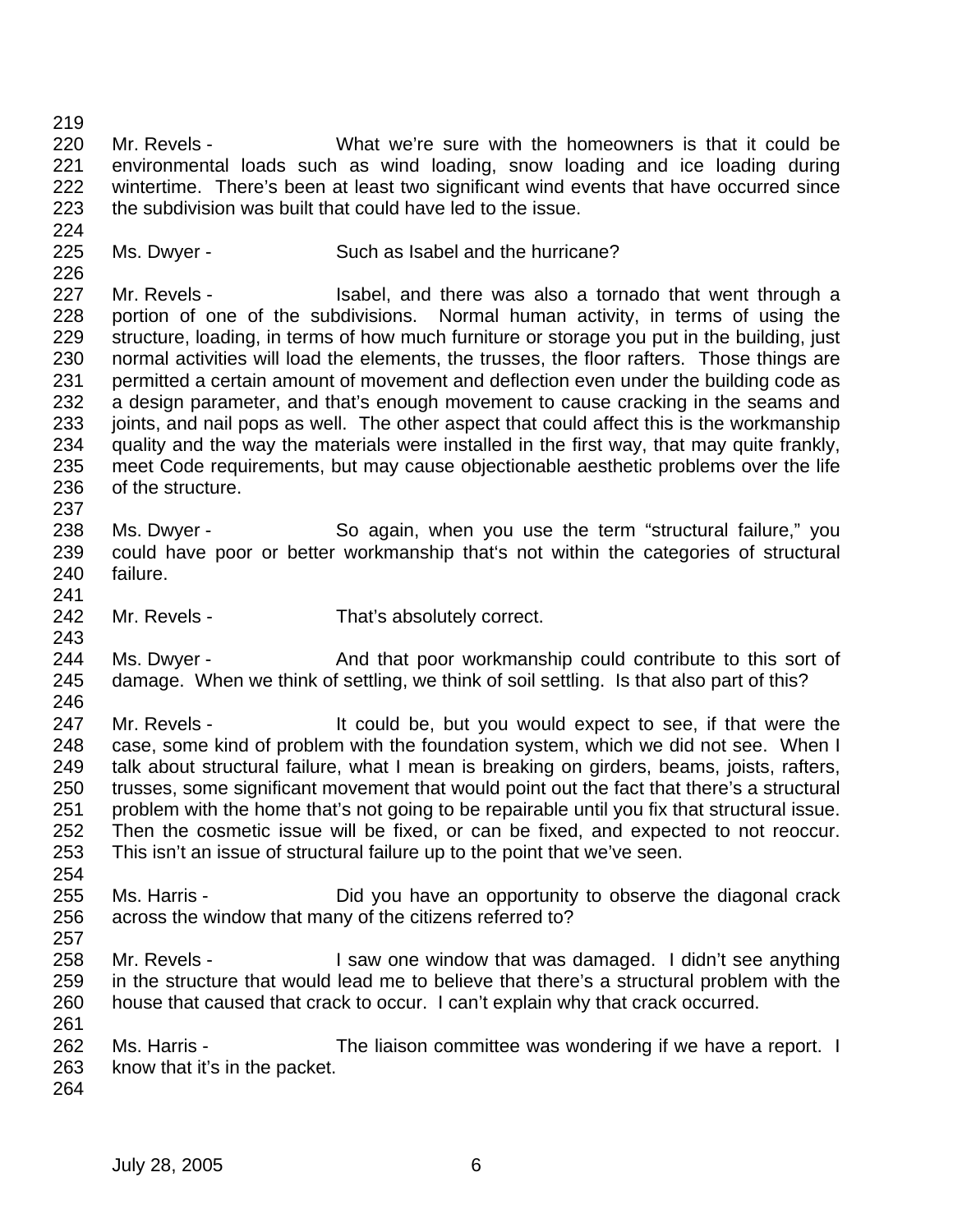265 Mr. Wright - Mr. Blankinship, do we have anything from the liaison 266 committee? 267

268 Mr. Blankinship - There have been a couple of things passed on to you. 269 There was a press release, and also a letter from one of the officials at Tidewater 270 Quarries, explaining some of the activities there. I see the counsel for Tidewater 271 Quarries is here; perhaps he could address that question.

272 273 Mr. Wright - Would you like to hear from him, Ms. Harris? 274

275 Ms. Harris - Yes. 276

277 Mr. Wright - I think you were sworn last time you testified, so that's not 278 necessary.

279

280 Mr. Wilson - My name is Jack Wilson; I'm an attorney representing 281 Tidewater Quarries. Yes, there have, so far, been three meetings of the Community 282 Liaison Committee, an organizational meeting, an informational meeting, and then they 283 also organized the most recent information fair that was held earlier this week. The next 284 meeting of the Community Liaison Committee is set for August  $3<sup>rd</sup>$ ; at that point they are 285 planning to interview three experts that the Community Liaison Committee has set up to 286 actually get retained by the committee to further inspect and do some other analyses, 287 but the interviews will take place on August  $3<sup>rd</sup>$ , and then the Community Liaison 288 Committee will select the expert, again to be paid for by Tidewater Quarries, but to be 289 selected by the Liaison Committee to continue the ongoing dialog and try to help explain 290 what these people are experiencing and how Tidewater Quarries can modify its 291 activities, if necessary, to assist them.

292

293 Ms. Harris - So this will be ongoing? 294

295 Mr. Wilson - Yes ma'am. The idea is that this will be an ongoing 296 committee well into the future. This will probably be a permanent committee, an 297 ongoing liaison committee between the Quarry and the affected subdivisions to make 298 sure that communication is there between the two groups, so that Tidewater can be the 299 good neighbor that it's promised to be.

301 Ms. Dwyer - So the expert's purpose is two-fold, one to monitor vibrations 302 among the residences in the neighborhoods that are affected, and the other would be to 303 recommend modifications to Tidewater's operations.

304

300

305 Mr. Wilson - I believe that's it exactly, yes ma'am. Again, because this is 306 a committee that's been set up, and it's neighborhood committees, I've not attended any 307 of those meetings as counsel for Tidewater. There's been a facilitator hired to facilitate 308 those meetings. Obviously, Tidewater representatives are there, and community 309 representatives are there, but I've not participated in them. My understanding is again, 310 that this expert will be picked by the Community Liaison Committee to monitor those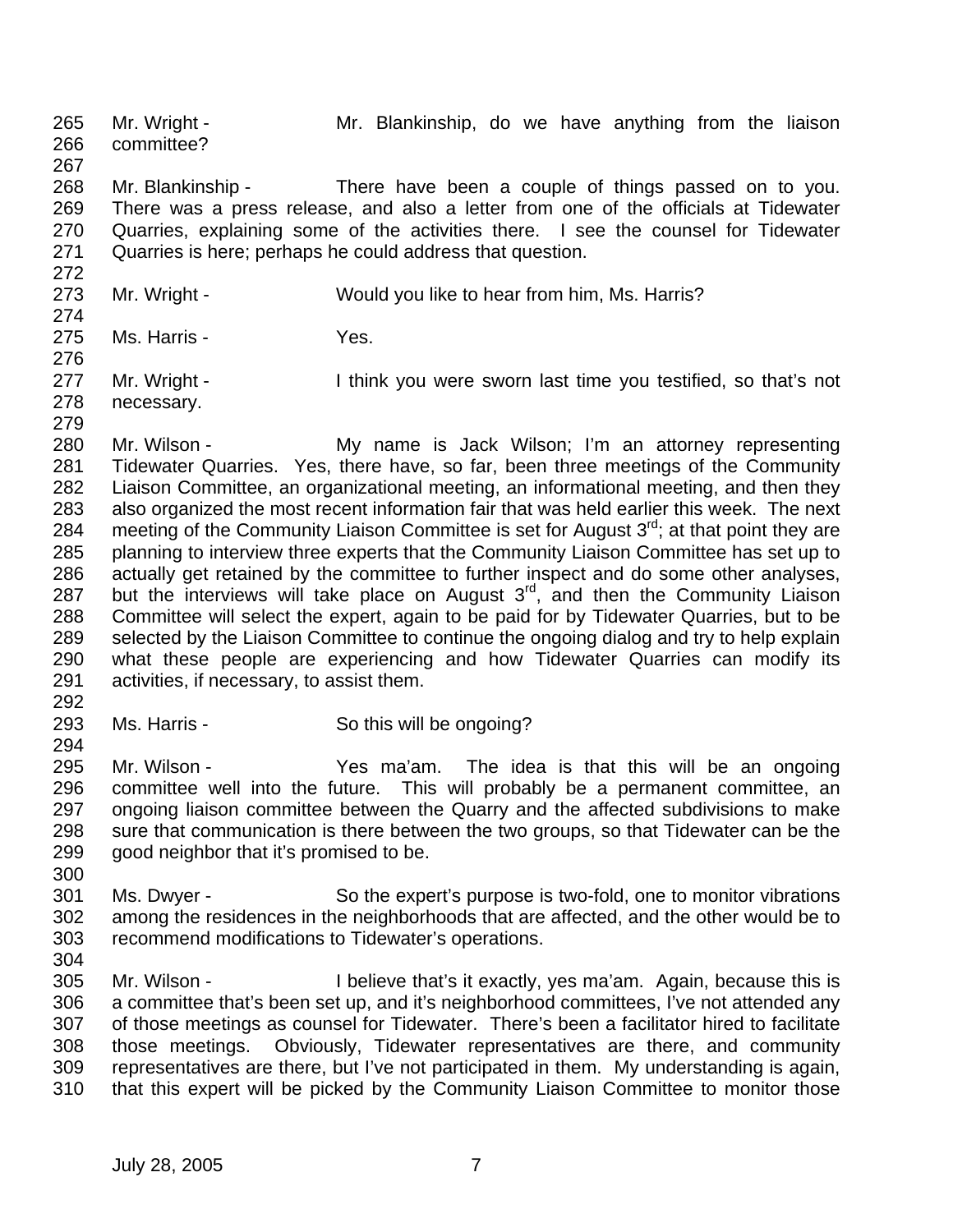- 311 issues that are important to the communities.
- 312

316

313 Ms. Dwyer - Do you know how long, or does someone here know how 314 long it might take for this third party expert to have any sort of assessment and 315 recommendation?

- 317 Mr. Wilson I don't know that there's been any time line set up that we're 318 aware of. Again, I think the expert, -- at this point, they've been seeing some resumes; 319 they're going to interview the person on August  $3<sup>rd</sup>$ ; and then it's going to be an 320 educational process for the expert to get feedback from the community members, 321 explore Tidewater's activities, see if there are things that Tidewater could be doing that 322 would alter the effect that the neighbors are feeling, and I think that's really going to be 323 an ongoing process without any definitive deadline. I think again, Tidewater's position 324 obviously is, they need to be a good neighbor. The permit comes up for renewal again 325 in 2009, and it needs to make sure that the communities that are closest to the Quarry 326 understand the operations of the Quarry and are comfortable with those operations.
- 328 Mr. Wright Any further questions? Is anyone here from the committee 329 from the residents who would like to add something to this report? I want to give 330 everybody an equal opportunity to address these issues. I think that concludes any 331 information that we were to receive.
- 332

327

333 Mr. Kirkland - Mr. Chairman, after reading over all the comments made by 334 the homeowners and the testimony by the VDOT spokesman, he says it will take till 335 September to complete the study, I'm not faulting the State of Virginia, but a lot of times 336 they don't hit right on time. Also, I heard about the hurricane, tornado, wind reports, and 337 normally by reading the blasting reports that took place through the years, in the winter 338 months, normally the blasting is not this frequent. So I would like to make a 339 recommendation that we defer this case for one year. This will give the Liaison 340 Committee, the studies to be done, the engineers to be picked, and all the information 341 to come before us in one year. 342

343 Mr. Wright - Is that your motion? 344 345 Mr. Kirkland - Yes sir. 346 347 Mr. Wright - Do I hear a second? 348 349 Mr. Nunnally - Second. 350 351 Mr. Wright - Is there any further discussion? 352 353 Ms. Harris - I was wondering why not six months instead of a year? 354 355 Mr. Kirkland - My situation with six months is that winter will be coming on 356 in six months, and that might hinder the studies, the reports, and of course the blasting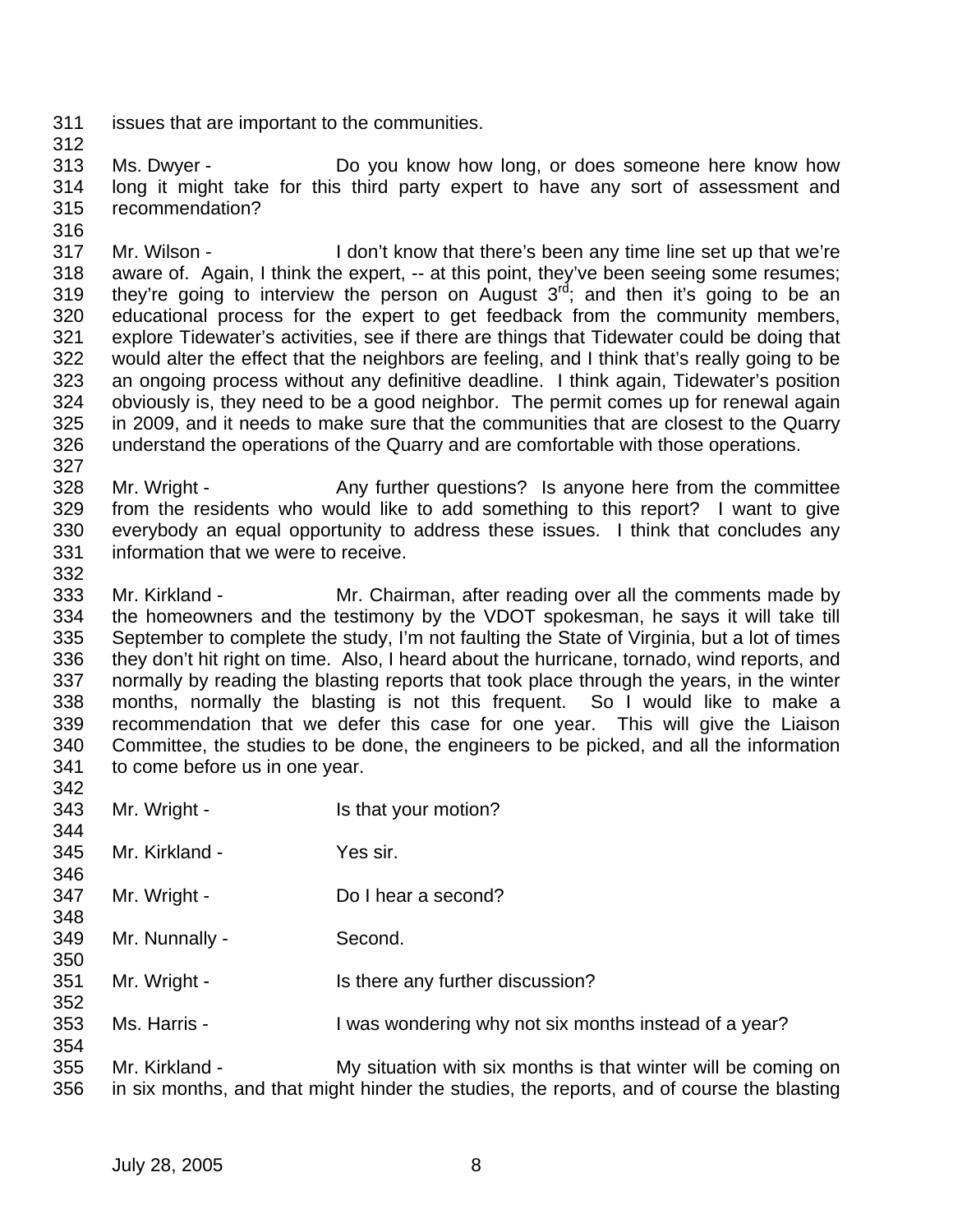357 will not be as frequent, so they can't make studies if they're not blasting. It's been said 358 at a couple of the hearings that they don't do a lot of quarrying in the wintertime, so it 359 looks like the spring months are when they really do a lot of blasting. If you'll read the 360 blasting reports, you see that in the December, November, October, they're kind of 361 slacked off on blasting. It looks like the months of March and April they really go to 362 town on blasting, so that would give them a full year, and we'd be back to the summer 363 again, and that would have covered the whole gamut of seasons and taken care of 364 everything. That's why I'm going for the year. Every study should be completed by 365 then. If the Liaison Committee is just going to interview in August, they're going to 366 make the gentlemen acquainted with all the information through the month of 367 September, then we go during the winter months of having to make his tests. If it's 368 snowing, raining, sleeting by November or December, we're going to be over six 369 months. That's why I picked the year. I think that's fair to everyone. 370

- 371 Mr. Wright You understand that we would entertain further evidence of 372 anything that happens between now and that time; we would hear that at that time. 373
- 374 Ms. Dwyer So it would reopen the case essentially at the next hearing, 375 unlike what we did today, just to hear specific requested information. 376
- 377 Mr. Wright Right. Things that have occurred from now, the end of our 378 meeting in June, until the time we would hear this, we'd hear it.
- 380 Ms. Dwyer I understand what you're saying about the VDOT, but I 381 guess I'm concerned about waiting an entire year for a hearing. 382
- 383 Mr. Kirkland A lot of studies are done for a year. I think six months is just 384 too short a period of time; I really do. You don't want to put pressure on the 385 homeowners association or the Liaison Committee to push this. We want them to do a 386 thorough job, and we want to have a good engineer out there; I know they do, to see if 387 the Quarry is causing any of their structural problems. To push an engineer, you might 388 not be able to find an engineer to say he could do it in two or three months, after 389 September, which would be six months. He might say he needs six months after 390 September to do it, so I'm giving him a year. That should cover everything. 391
- 392 Mr. Wright Any further discussion from the Board? I'll call for a vote. All 393 in favor of the motion, say aye. Opposed, no. It's carried.
- 395 Mr. Kirkland That would be July 27, 2006.
- 397 Mr. Wright July 27, 2006, at 9:00 o'clock.

398 399 Upon a motion by Mr. Kirkland, seconded by Mr. Nunnally, the Board did not find cause 400 to revoke the above-referenced conditional use permit **and deferred** application **UP-9-** 401 **2004** for a conditional use permit to extract materials from the earth at 11400 Staples

379

394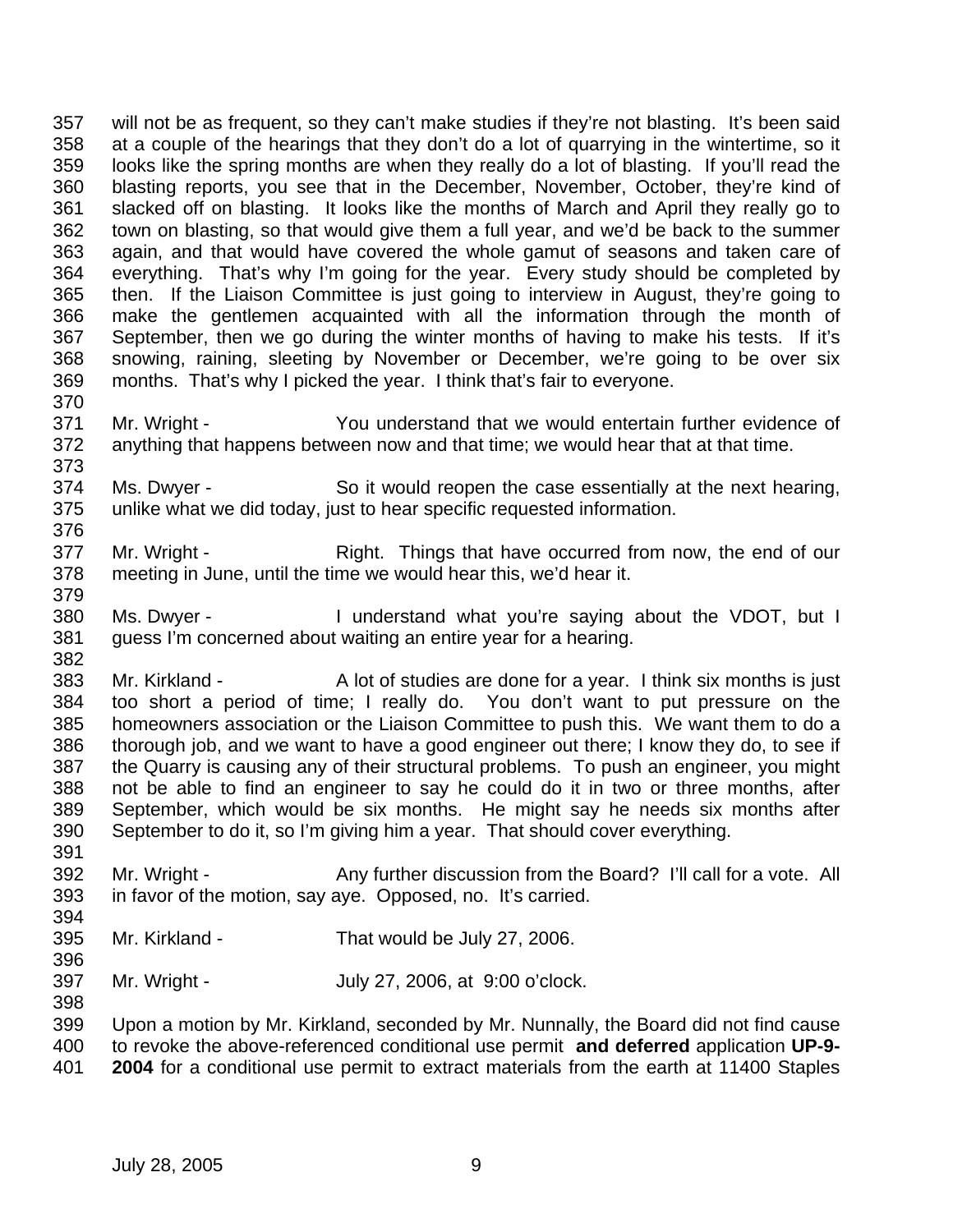402 Mill Road (Parcels 756-773-3302 and 759-773-4746). The Board decided to hold 403 another show cause hearing in one year, at its meeting on July 27, 2006 at 9:00 A. M.

404

405 Affirmative: Dwyer, Harris, Kirkland, Nunnally, Wright 5

406 Negative: 0

407 Absent: 0 408

- 409 **A-40-2005 MR. AND MRS. F. MICHAEL CROWLEY** request a variance from 410 Section 24-95(i)(2) to build an in-ground swimming pool at 901 411 South Gaskins Road (West Knoll) (Parcel 739-733-2504), zoned R-412 0, One-family Residence District (Tuckahoe). The accessory 413 structure location requirement is not met. The applicants propose 414 an in-ground swimming pool in the side yard, where the Code 415 allows accessory structures in the rear yard. 416
- 417 Mr. Blankinship This is a re-hearing of a case that was previously denied. 418 The applicant submitted a letter, stating that there was new testimony that was not 419 available at the hearing at which it was denied, and they requested an opportunity to 420 present that new testimony to the Board. 421
- 422 Mr. Wright Would the applicant please come to the podium. Does 423 anyone else desire to speak with reference to this case? Would you raise your right 424 hand and be sworn please?
- 426 Mr. Blankinship Do you swear that the testimony you are about to give is the 427 truth, the whole truth, and nothing but the truth, so help you God? 428
- 429 Mr. Redmond I do. My name is David Redmond. I'm the attorney for the 430 applicant, Mr. and Mrs. F. Michael Crowley. This is a re-hearing, and we appreciate the 431 opportunity to present some evidence which we hope you'll find will be persuasive in the 432 granting of the variance. I plan to present a factual overview of the site and site 433 utilization, and then I would like to call on Mr. Crowley, as the property owner, to discuss 434 the impact on his site, and then Mr. Richard Cromwell, who's the Director of Golf 435 Operations at the Country Club of Virginia, to express the views of the Country Club of 436 Virginia as the adjacent property owner. After those presentations, I would like to have 437 the opportunity to summarize and describe why I think this is an appropriate variance 438 under the circumstances of the Cochran case.
- 439

- 440 Ms. Dwyer Mr. Redmond, I would like you to address the Cochran case
- 441 first. 442
- 443 Mr. Redmond I certainly can do that. I think the Cochran case, which as 444 we know was decided in April 2004, took on the constitutional test from the Penn 445 Central case to decide when, in fact any ordinance, not just a zoning ordinance, but any 446 zoning or applicable land use type ordinance, would create an unconstitutional taking of 447 the property. They're using that in connection with the Penn Central, the railroad station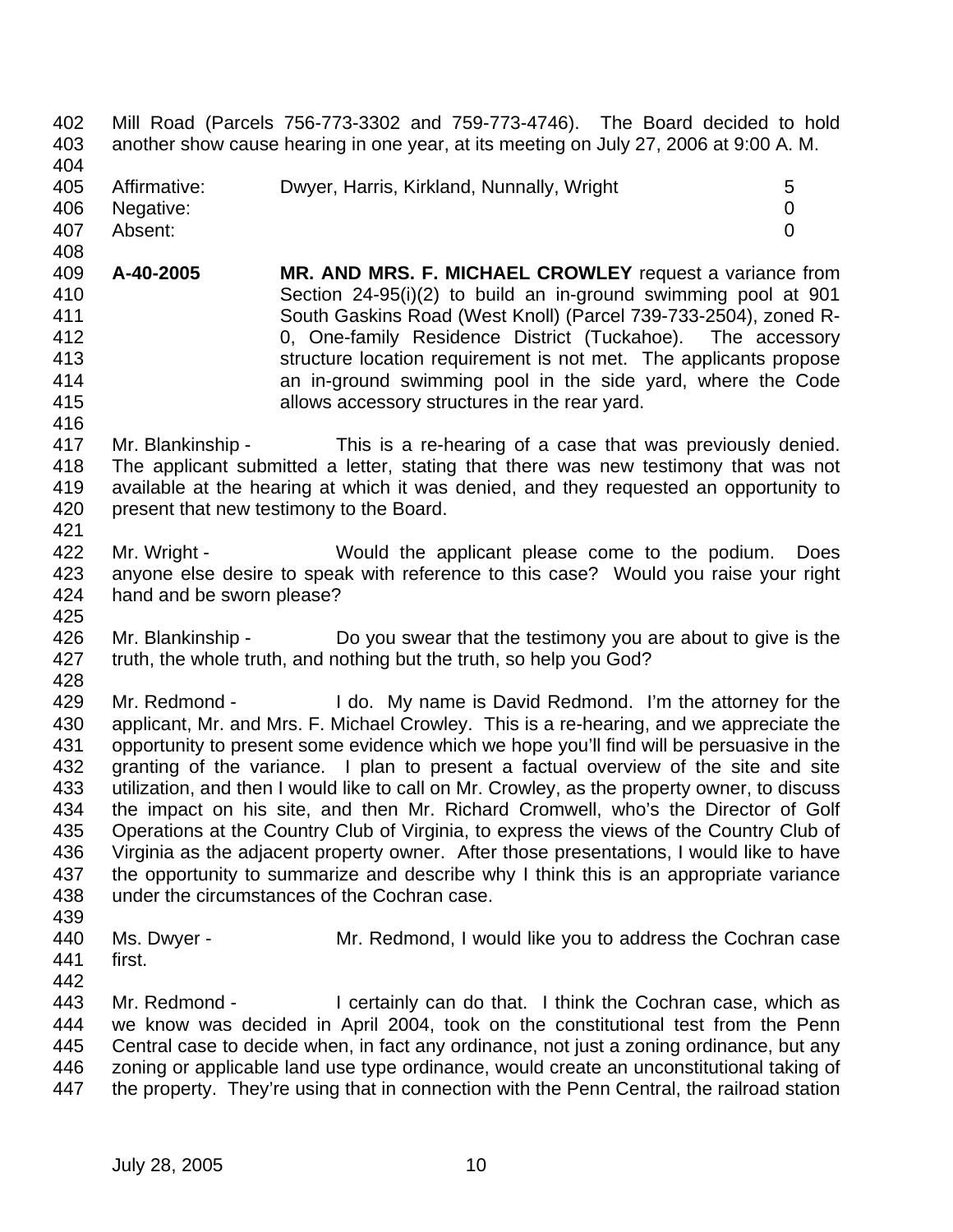448 in downtown New York, where they were trying to refuse by calling it a landmark, the 449 right to use air rights above. So what they've done is they've taken a global case, which 450 was a United States Supreme Court case, and have now decided, as I read it, that in 451 the context of Virginia cases, that any hardship is defined as an unconstitutional case. 452 If you don't have a hardship that would amount to a complete taking, as defined in that 453 United States Supreme Court's case, you have no authority to proceed. That's my 454 underlying understanding of the case. They use the term that the ordinance would 455 unreasonably restrict the use of the property as a whole. I understand that in any kind 456 of property, there are various property rights and interests which are attendant to the 457 use of the property. The air right in Grand Central Station is a right which we would 458 have. What I don't think that the case describes, is the three cases which were set up 459 to reach those conclusions.

460

461 What that case does not describe is, what if the ordinance in effect, creates a safety 462 concern, a hazard, if the implementation of the ordinance is made, a safety condition 463 which hurts the property owner, is pushed forward. Nor does it describe what happens 464 if the application of that ordinance adversely affects the adjoining property owner. I 465 think these are two issues that can be distinguished from the general statement of what 466 does this do with respect to the property, where we know that it absolutely could affect 467 the safety of the individuals on the site and secondly, the utilization of the adjoining 468 property. That's how I'd like to try to distinguish this; that's my purpose in this 469 discussion. I'd like to put forth some testimony to that effect. 470

471 Further, I also think that the Henrico Code, in and of itself, certainly hasn't been 472 amended and the way that the Henrico Code reads, in effect a hardship is only that 473 which goes against the spirit of the Zoning Ordinance. The Zoning Ordinances are 474 designed to promote the health, safety and welfare of the community, and in this 475 instance, I think safety is very much a part of it. So in the Henrico Code, I think that 476 they have taken a line of argument which would support what I am saying here as to the 477 safety of the property vis-a-vis Cochran. You've got your Code, and if you went through 478 Section 11-26, is that the number, -- I think if you went through all the tests that are set 479 forth, no, Section 24-116, -- I think if you went through all the tests under the existing 480 ordinance, I think this case would go square on all points – uniqueness of property and 481 all, to reach the conclusion of the variance would be appropriate in this case. That's my 482 overall reason for trying to discuss and go through the issues of safety and adverse 483 effect on adjoining property owners, and I think that very frankly, it's law versus common 484 sense in some respects. By the time we finish, I hope that you would agree that this 485 would be the absolute correct conclusion. From your standpoint, you need to decide 486 that Cochran is not an issue as it's presented in this case.

- 487
- 488 Ms. Dwyer Would you say that the homeowner in this case has 489 reasonable and beneficial use of their property as it is without a pool? 490

491 Mr. Redmond - The property has been used as a residence since 1948, and 492 it continues to be used as a residence.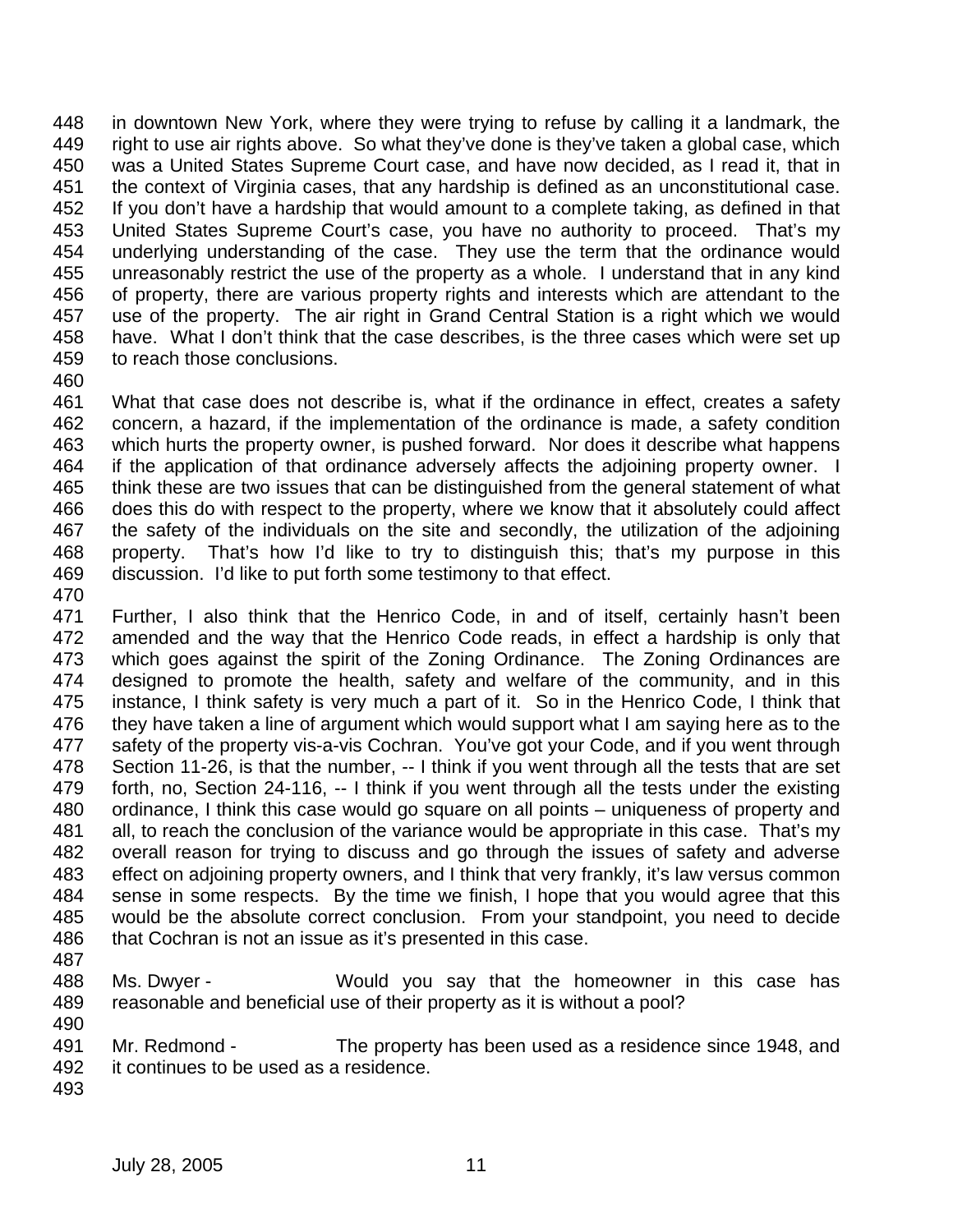494 Mr. Blankinship - Is there a safety concern if it's used as it's used today, or 495 does that only arise if they build a pool?

496

497 Mr. Redmond - It only arises as a pool? It clearly does. The setting of the 498 property is, the house itself is unique. I know Mr. Crowley could speak to this. We were 499 just talking about it outside. We were talking about the effect of golf balls. The Club 500 and course have been there since 1928. The house has been there since the late 501 1940's. Incidentally, your County records show the house as being constructed in 1963. 502 I passed out a photograph from the Richmond News Leader, which shows in fact that 503 the house was there and present in 1955. It actually was built sometime in the late 504 1940's. I think if you even look at that photograph, you'll see the relationship of the 505 house to the golf course to the ninth green; it's only about 35 yards from the corner of 506 the property to the ninth green. It's very close proximity; it's maintained its openness for 507 so long. In answer to your question, I guess golf balls, for as long as the house has 508 been there, have flown into the back yard. The reality is now though, that if you have to 509 follow the ordinance and if you put the pool within 55 feet of the golf course, which you 510 will, you'll go back almost to the cart path, adjacent to the boundary line. Balls hit the 511 cart path, bounce in. Mr. Crowley can testify as to the number of balls which 512 customarily fly into the yard. The hazard is certainly created by the use of that portion 513 of the property.

514

516

515 Mr. Wright - But aren't you creating your hardship by having a pool at all?

517 Mr. Blankinship - In Cochran, in all three of the cases that the Court 518 consolidated there, the Court found that they could have resolved the issue by 519 abandoning the project.

520

521 Mr. Redmond - But those cases, as I read those cases, were the classic 522 minor case – I want to move my building two feet to the left because it's this, that, and 523 the other. There wasn't a major undertaking such as this, to be able to bring in an 524 entirely new use, which is permitted under the Code, and use the property. Those were 525 just minor adjustments as I read most of the cases.

526

532

527 Mr. Blankinship - I believe the actual Cochran case in Fairfax, they intended to 528 demolish a house and build a new one, and the Board said they didn't need to do that to 529 make reasonable use of the property. They could just keep the existing house. 530

531 Mr. Redmond - You're right about that.

533 Mr. Wright - Also, in one of those cases, they wanted to build another 534 accessory building and place it in excess of the square feet that were permitted. That 535 was denied because they said they could just abandon the project if they had a 536 reasonable use of the property. That puts this Board in a tough position. They said that 537 the special question for BZA in considering an application for a variance, as well as for a 538 court reviewing its decision as well, was the effect of the Zoning Ordinance upon the 539 property under consideration, as it stands, interferes with all reasonable and beneficial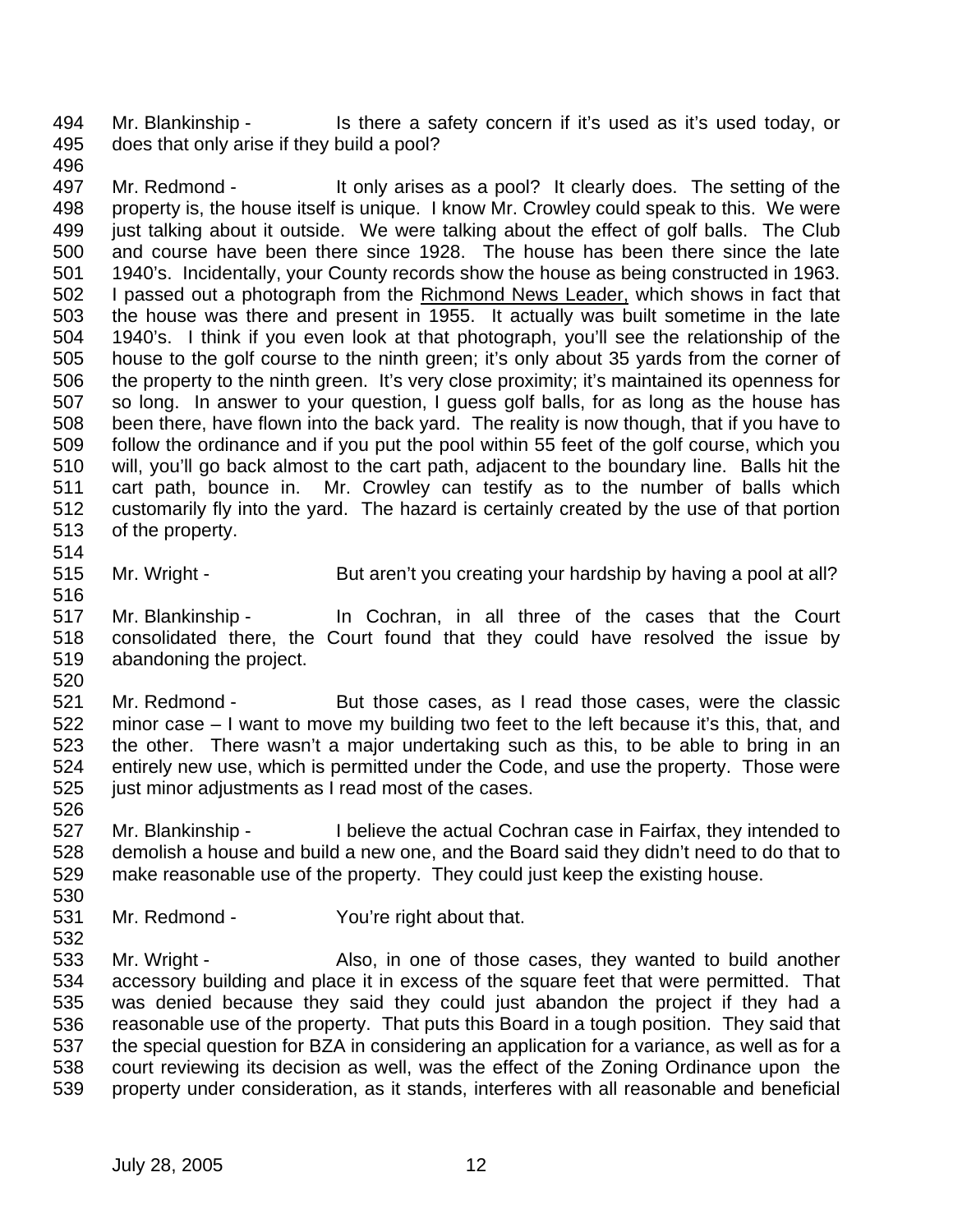- 540 use of the property taken as a whole. If the answer is in the negative, the BZA has no 541 authority to go further. They've taken authority away from this Board if you have 542 reasonable, beneficial use of the property. That's what we're faced with here. 543
- 544 Mr. Redmond My rejoinder to that is, simply yes, that's what the case says, 545 but I wonder if the case was truly intended to create safety concerns and unreasonable 546 use as far as adjoining property is concerned.
- 548 Mr. Wright It goes further to say that the legislature in its wisdom could 549 change the statute to permit this Board to do some things, to take into consideration 550 some other things too.
- 552 Mr. Redmond I understand the legislature did act this year, and Henrico is 553 yet to undertake that as I understand it. 554
- 555 Mr. Wright That statute that was enacted doesn't affect this Board. It's 556 the Zoning Administrator, and that gets a little ticklish, as to how far the Board of 557 Supervisors will want to go with that. 558
- 559 Ms. Dwyer It hasn't changed Cochran and its application to this case or 560 to this Board, and I think Cochran is unequivocal. I just don't see any wiggle room or 561 gray area in this case whatsoever. In Cochran, the Court said in all three cases, "if the 562 project were abandoned, this would not be a problem, if the property owners then still 563 have reasonable and beneficial use of the property, then a variance cannot be granted." 564 That's the question, and in this case, clearly the owners have reasonable, beneficial use 565 of their property, without a swimming pool at all, so under Cochran we have no 566 jurisdiction to even inquire further as I read that case. I don't think the Court could have 567 been any clearer in defining what our authority is and what its limits are.
- 568 569 Mr. Wright - I think where we need something is for folks to get our 570 legislators working to do something to give some discretion in certain types of cases. 571
- 572 Mr. Redmond Does the fact that your Code reads differently, at least to my 573 mind, clearly reading the Section 24-116, where it talks about hardship, and then 574 parenthetically says ……………..
- 576 Mr. Wright We don't get to that.
- 578 Mr. Redmond Wouldn't we like to get to that?
- 580 Mr. Wright We'd like to, but Cochran says we have no authority to get to 581 that. Once we get past that point, then we can consider the hardship applications.
- 583 Ms. Dwyer Safety issues affect the neighbors. Those are issues that 584 come into play after the threshold question has been met and answered.
- 585

582

575

577

579

547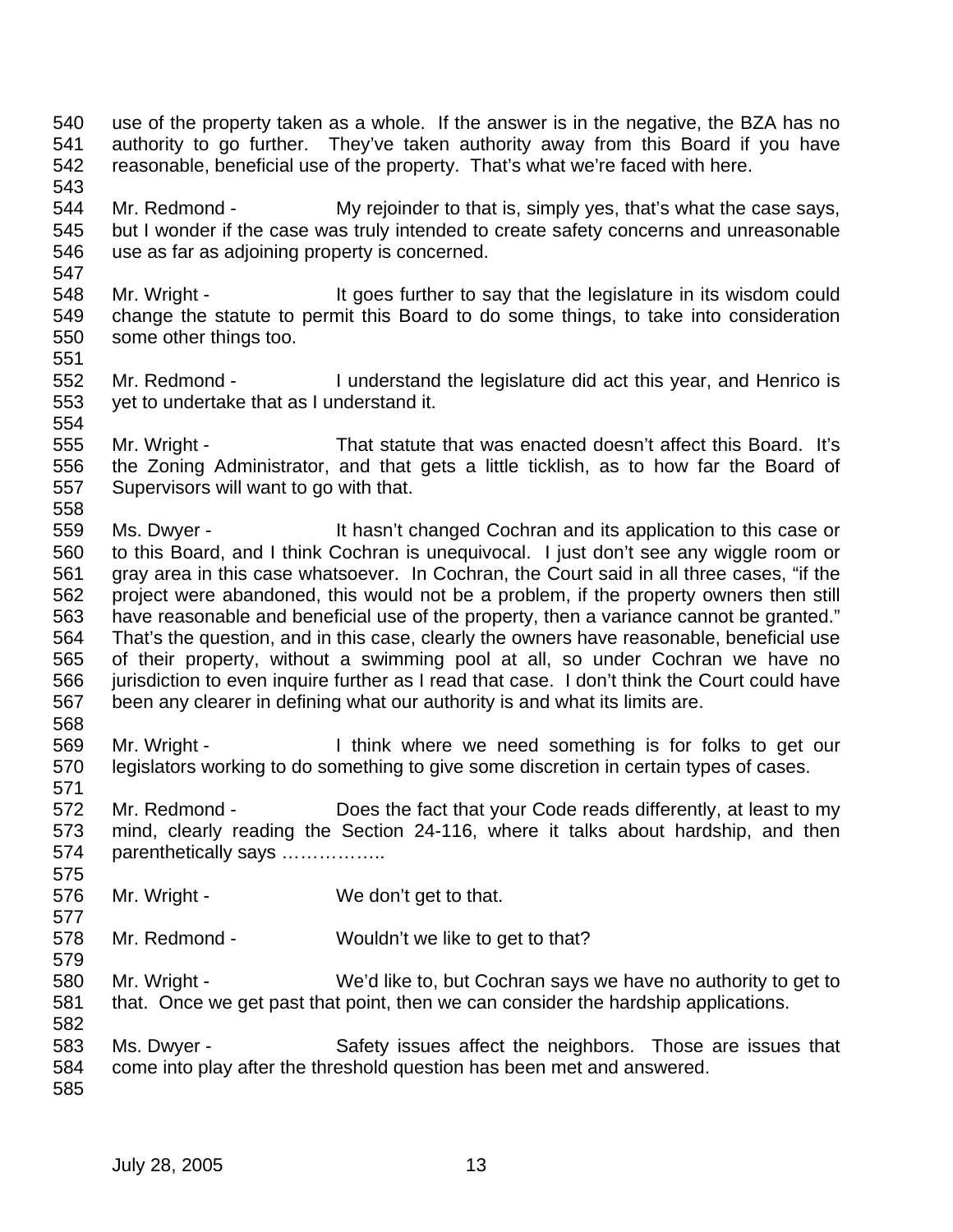586 Mr. Wright - We've got to get past the threshold question first, and it's put 587 us in a real bind. 588 589 Mr. Redmond - It will certainly restrict the number of variance cases that 590 you'll be receiving, I would think. 591 592 Ms. Dwyer - Probably. 593 594 Mr. Blankinship - Yes, there are three filed for next month. 595 596 Ms. Dwyer - You've done a lot of work, and we have read your letters and 597 your submissions. Mr. Chairman, shall we proceed or …………. 598 599 Mr. Wright - I don't want to deny Mr. Redmond the opportunity to present 600 his case. I want to be fair and listen to everything because he's billed on a record, and 601 he may want to appeal this case, and he'd have something to have in the record. 602 603 Mr. Redmond - I appreciate that, and I think it's important that Mr. and Mrs. 604 Crowley and the Club have an opportunity to express their views on this. 605 606 Mr. Wright - We just wanted to be up front with you at the outset. 607 608 Mr. Redmond - I think, clearly, and whether we talk about threshold or just 609 common sense in the application of the ordinances as written, we submitted a revised 610 plat, which shows the entirety of the property, approximately two acres. The parcel on 611 which the house is located is actually about a 1.4-acre piece. That was what was 612 presented on the original one. When I sent in the packet of papers, we had a revised 613 2003 survey. You have it in front of you. I think the point is, that it is a unique piece of 614 property; it does abut the Country Club of Virginia. The parcel 1 that we're talking about 615 was constructed in the late 1940's by Dr. Bryant, and apparently was quite an 616 undertaking. They took down a building at First and Franklin Street and reinstalled it out 617 there so they'd have all these  $17<sup>th</sup>$  and  $18<sup>th</sup>$  Century furnishings, it's so beautifully done 618 on the inside. I think the Richmond News Leader photograph, which you were looking 619 at a moment ago, shows the relationship of the property very well, and how a pool in the 620 back yard could obviously adversely affect the golf operations on site. 621 622 The second parcel, which brings in the final .6 acres was acquired in exchange between 623 the Eures and the Country Club of Virginia in 1986, and the Crowleys acquired both 624 pieces to bring the total to a little more than two acres. Obviously the problem that we 625 have is evidenced on the survey, and that is the location of the house. The rear yard of 626 this property is only 55 feet deep on a lot that's two acres in size, and relatively narrow 627 in configuration, but nevertheless the definition of rear line for your purposes is only 55 628 feet. Then, it's also unique, because that abuts the golf course, and the golf course, as

629 we said, was constructed in 1928 – there's always been a feeling of openness and all 630 involved in the use of the property. To my knowledge, and I've played the course for a 631 while, we've never had any interference with the property owners from the house side,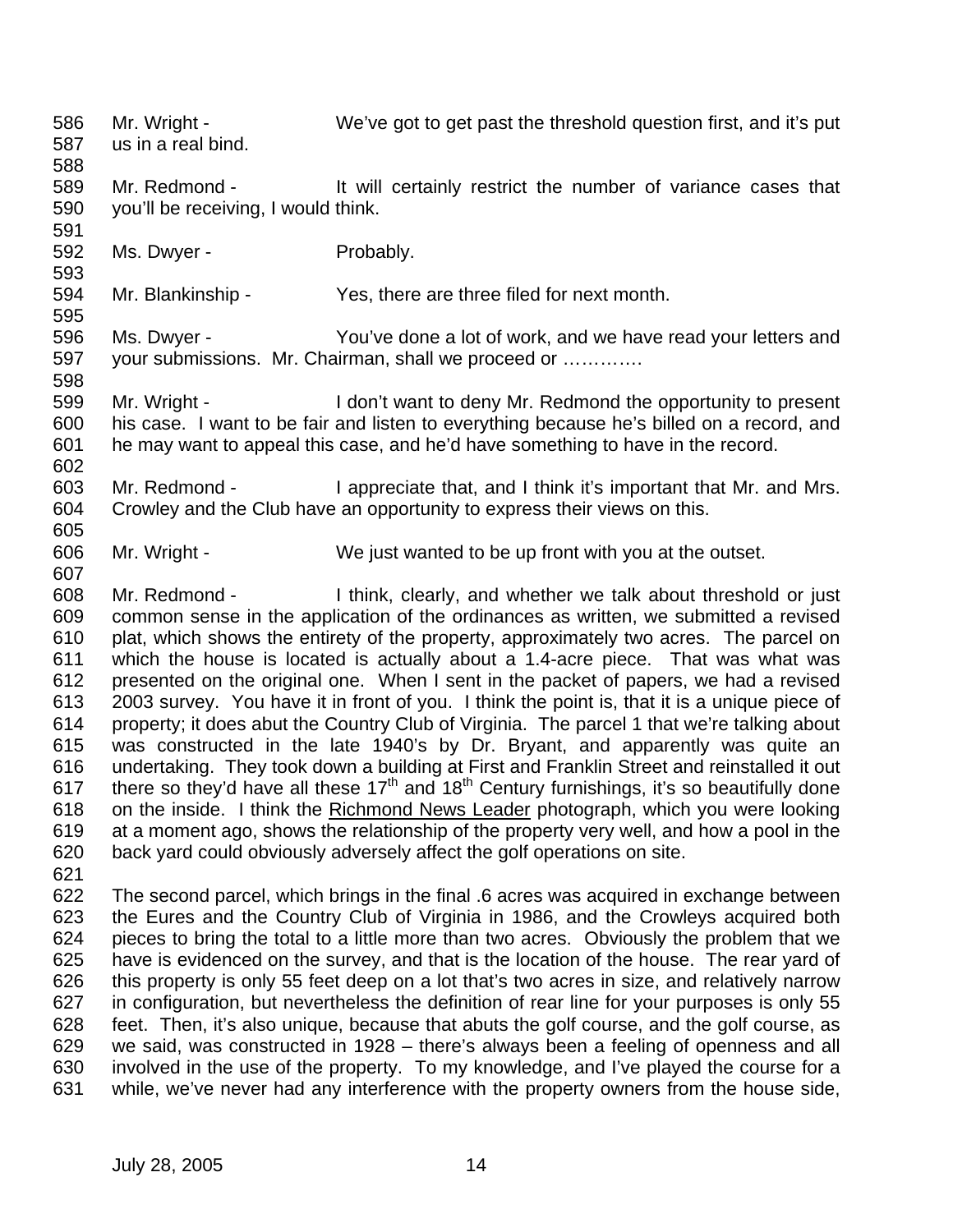632 and we hope that wouldn't change. This is not a typical house, in what we would now 633 call a suburban type golf community at all. There are only two other houses on the 634 fairway, and those are actually set much further back than the Crowley's house is set. I 635 think also you can tell from the design of the house, when they built the house, they had 636 two frontages, because they wanted to maintain sort of a handsome Georgian look on 637 the golf course side, which I think they did. You can see it so well from that photograph. 638 When we asked to place the pool on the side yard, that maintains the integrity of the 639 whole experience, and at the same time provides more safety from errant golf balls, and 640 more privacy as far as the Country Club is concerned.

641

642 The staff had suggested that a privacy fence could be installed along the rear line, and 643 sure, a privacy fence could be installed. It showed four and a half feet, and I believe the 644 County ordinance, I read it, could go to 7 feet. But 7 feet won't stop all those high hooks 645 that some of us can hit that would go into the pool anyway. It would help some, and 646 obviously balls bouncing off the cart path would be eliminated, but it still wouldn't 647 provide the safety and security that you'd find if the pool were relocated over on the side 648 lot line, further from the golf course.

649

662

650 Also, we have spoken with representatives of the Country Club of Virginia. You have a 651 letter from Mr. Skip Harris, who is the General Manager, in support, and Richard 652 Cromwell, Director of Golf Operations, is here to address their view in this. I also spoke 653 with Bill Walsh, who is the trustee of the land trust that owns the adjoining property to 654 the south. He said that he has passed on all the notices to the beneficiary of the trust, 655 and he has not received any objections from the beneficiary at this point, so I would say 656 we have concurrence, and we also understand that at least a representative from the 657 Planning staff had contacted some other owners along South Gaskins, and to our 658 knowledge, they all responded that they had no objection to it, probably stated that they 659 were in favor of it. I wasn't there, but nevertheless, the neighborhood at large is in favor 660 of this particular request. With that, I'd like to ask Mr. Crowley to come and speak to his 661 experience with the house and the operations surrounding it.

663 Mr. Crowley - I'm Mike Crowley. Obviously, I understand your situation, 664 and we appreciate the time that you've given us this morning. Hopefully, you can 665 understand our frustration. The comment was made at the last meeting, "Wouldn't you 666 have researched this before you purchased the house?" While that's a valid comment, 667 I'd like to make the point that the house across the street, whose address is Gaskins 668 Road, has a pool in the side yard. I'd also like to point out that a house that we looked 669 at before acquiring this piece of property, that's adiacent to the  $16<sup>th</sup>$  fairway of the 670 Country Club of Virginia, and I've been a member there for over 30 years, also has a 671 pool in the side yard. So when we were looking at property to buy, and we saw very 672 adjacent properties that had pools in their side yards, it never crossed our minds, that 673 on two acres of land, with this kind of privacy, that nobody can even see the house, let 674 alone the place that we want to put the pool, that there would be any issue with where 675 we want to put the pool.

676

677 Mr. Wright - The Supreme Court of Virginia intervened.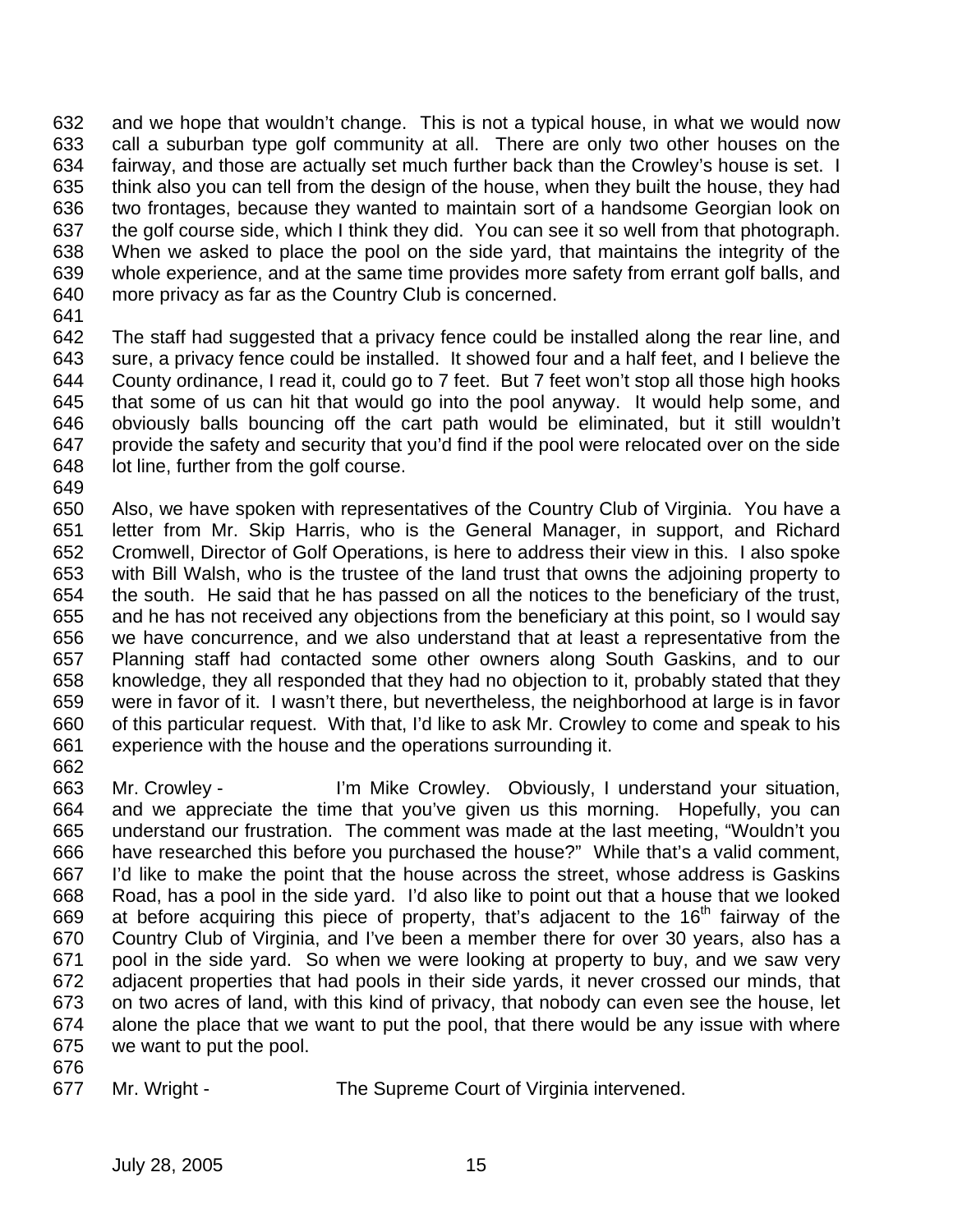678

679 Mr. Crowley - Right, and they intervened after we purchased the house. 680 This ruling came after we purchased the house, and I have full belief that this Board and 681 your staff would have approved this variance, had we asked for this variance at the time 682 we purchased the house. That's frustrating for us as a property owner.

683

684 Secondly, there are other reasons in addition too; I've had four back surgeries; I've got 685 rods and screws in my back; I lived on the intercoastal waterway in Savannah for 13 686 years; I swam out there as a health reason, and one of the reasons I want a pool is so 687 that I can swim for health reasons, and I can get any neurosurgeon who's put a zipper 688 in my back four times to verify that it is good therapy. Our point is one, the safety issue. 689 Just since June, we've picked up fifteen golf balls where the pool would be located. 690 That's not indicative, because if you sit on our terrace and have a drink, which we do 691 quite often, most of the people who hit the balls in the back yard come and get their own 692 ball and take it away, so by collecting the balls, you can't get a good read in terms of the 693 safety issue. It's constant. When I came back and purchased this property, based on 694 other property that I looked at around there, based on property that exists today, where 695 pools are in the side yard, we had no belief that we could not put a pool in the side yard, 696 the front yard, any place that we wanted to put it on the property. As Richard will testify, 697 the Country Club of Virginia fully supports this, because of the increased liability for 698 people playing golf, should we put a pool, which we're allowed to do in the back yard, 699 for players and for the Club itself.

700

701 Also, if we were to put the pool where the staff would like us to put the pool, it would 702 require that we tear down thirty to fifty to hundred-year old cedar trees that provide a 703 screening from the Clubhouse as well, which protects us and protects the Club. So it's 704 a unique piece of property. The reason we didn't do the research, is because property 705 exists today that has the same setting, and we wanted it for health reasons and safety 706 reasons and common sense reasons, to put in the pool, which probably amounts to a 707 thirty or forty feet difference from what you're allowing us to do. It's very frustrating for 708 us to develop this property to protect a historical house that was built out of materials 709 from the 1800's downtown, and to pay the taxes that we pay, and to not be able to use 710 the property in a fashion that does not only not affect any of the adjoining property 711 owners, but that has the full support of the adjoining property owners, some of whom 712 have the beneficial use of a pool in their side yard. That's our frustration, and we 713 appreciate your hearing that, and we wanted to make that point. I'd like to turn it over to 714 Richard Cromwell and let him tell you the Club's point of view.

- 715
- 717

716 Mr. Wright - Thank you. Any questions of members of the Board?

718 Mr. Cromwell - My name's Richard Cromwell, Director of Golf at the Country 719 Club of Virginia. I'd just like to address a few points that have already been covered, 720 also covered in a letter from our General Manager, Mr. Skip Harris. The first one does 721 deal with safety that we've heard a lot about, and with the design of the hole there, 722 they're going to end up with a number of balls in the area where the pool would be 723 located directly behind the house. There is a cart path there that would help speed balls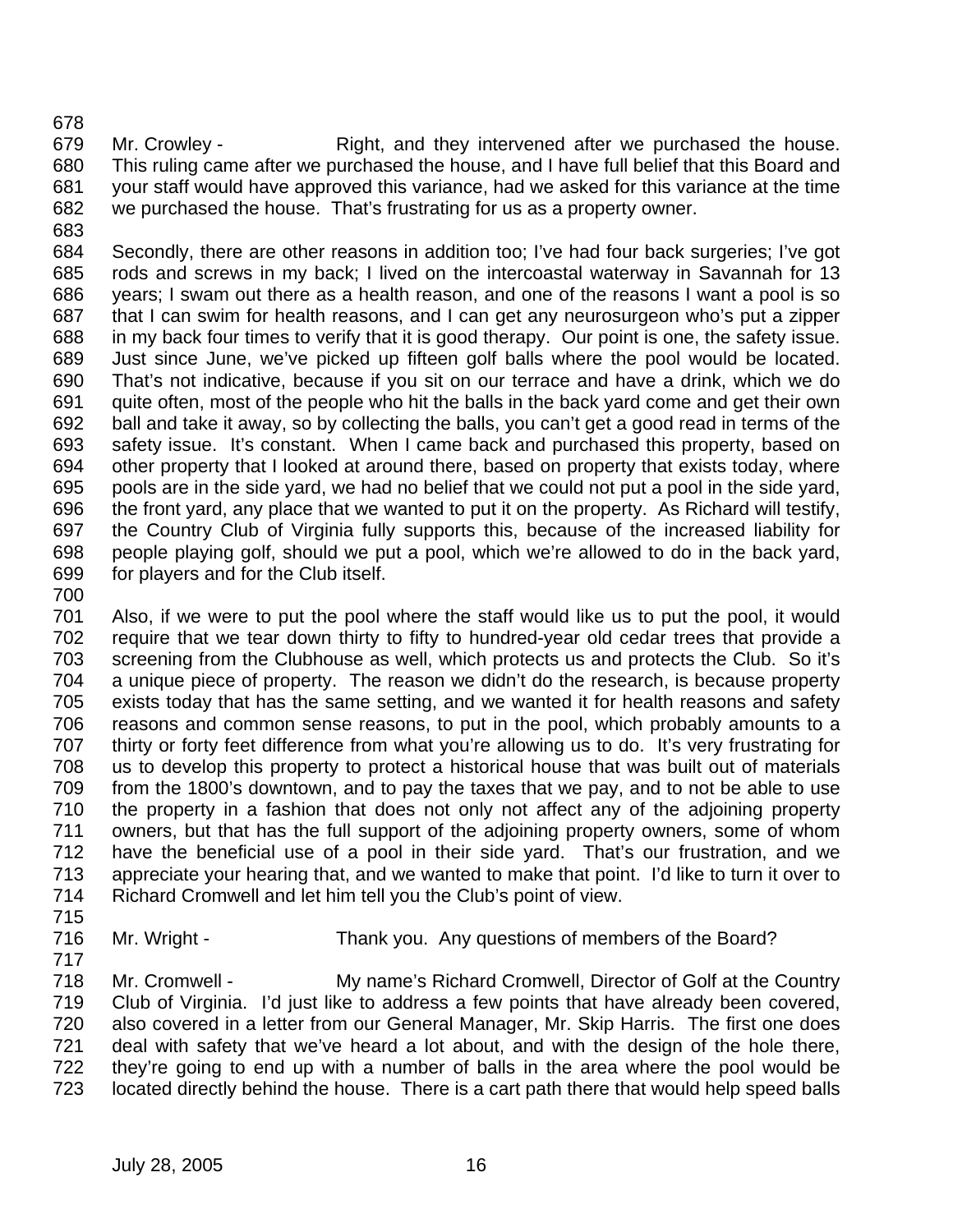724 over in that direction, and a number of balls do end up there. That's a tough one to get 725 around.

726

727 The other one, from an impact from the Golf Club itself, more from a selfish standpoint, 728 and you can see this in the picture, there is a natural stand of trees, some cedars, that 729 Mr. Crowley referred to; that would protect the site line and also provide noise reduction 730 and protect that experience that we're trying to create as the golfers play golf there, 731 particularly on the ninth green.

732

739

742

733 In a final point, regarding constructing a fence there, to protect the area if the pool was 734 located right behind, the course was constructed back in the late 20's on natural 735 farmland. It's open vistas; you can see the view again from that picture. It's not 736 consistent, really with anything else that goes on over the 36 holes that are out there on 737 that site. Of course it would only provide a measure of protection, no guarantee that 738 any balls wouldn't go there.

- 740 Mr. Wright Mr. Cromwell, as a matter of interest, is there any way you 741 could change that hole?
- 743 Mr. Cromwell It's a rather famous design back from the 1920's, so we'd 744 prefer to keep it like it is there. 745
- 746 Mr. Wright People who live along a golf course collect a lot of golf balls. 747

748 Mr. Crowley - The point is that it's not a safety hazard for cutting the grass; 749 it is a safety hazard as you pointed out. I understand your point about abandoning the 750 project. We're not going to abandon the project for a lot of reasons. If you look at the 751 photograph that's up there now, that's all the back yard there is. If you look closely, 752 you'll see the wrought iron from the terrace that comes out there. There's hardly any 753 room to put a pool in the back yard. Just to the left of that large tree, is the cart path, so 754 that's the area that you're requiring us to put a pool in, even though we have two and a 755 half acres of land out there.

756

757 Ms. Dwyer - I appreciate what you've said. I just want to clarify 758 something about the abandoning of the project. We're not interested in your 759 abandoning the project. We're not recommending or suggesting that. We're simply 760 saying that those are the words of the Supreme Court that govern the way we act, and 761 one of the comments that they made was "if a person still has beneficial and reasonable 762 use of their property, even if they abandon the proposed project, then the Board has no 763 authority to grant the variance." That's how that came into the discussion.

764

765 Mr. Crowley - I understand that, but I think Mr. Redmond has also pointed 766 out how it does comply with regards to the Henrico Code, and some of the issues with 767 the Code, and I think they're in conflict with the ruling, and that was our point today, is 768 we believe that according to the Code, that we should be allowed to build a pool. I 769 understand what you're saying, totally, and to me, and this is probably not your fault,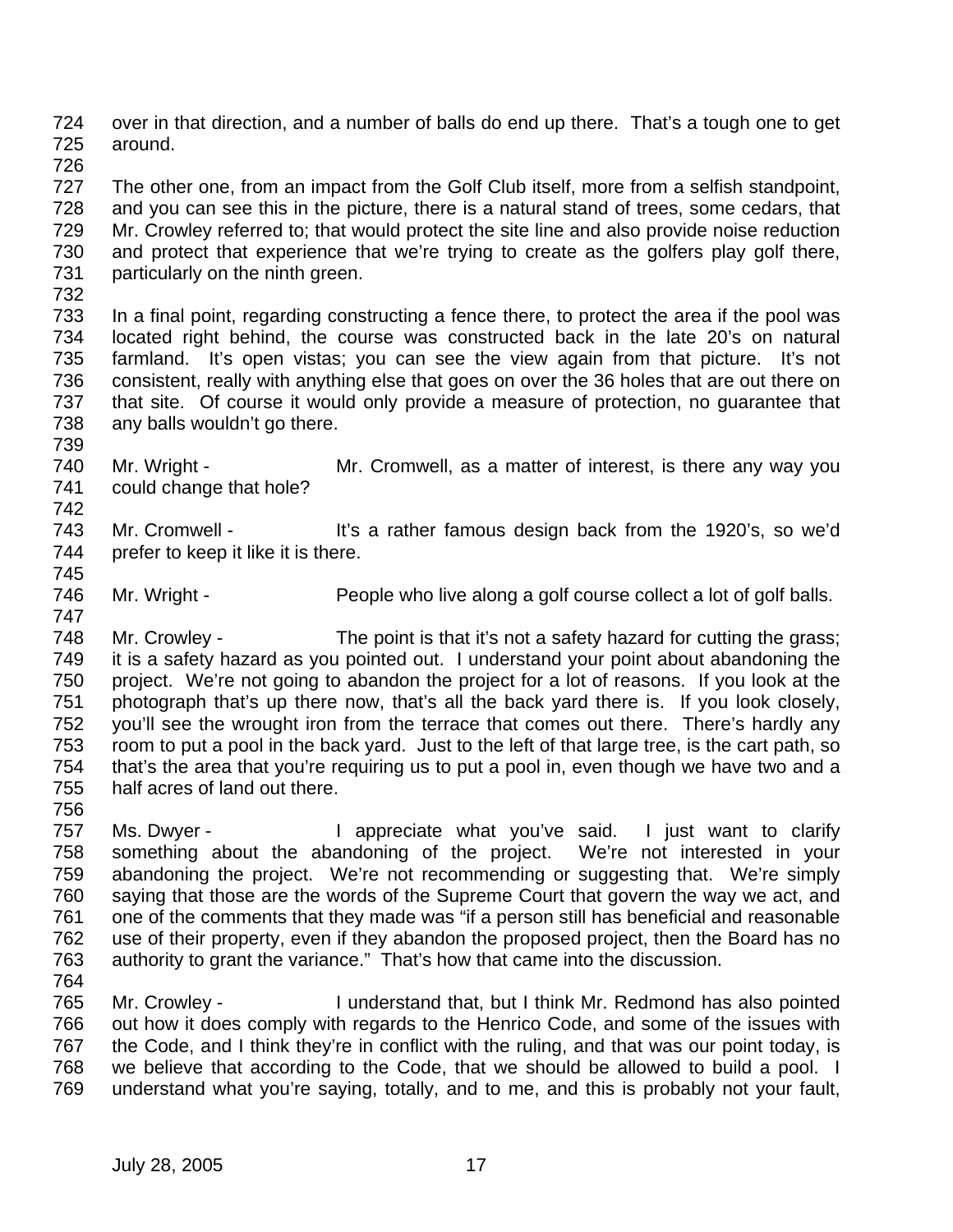770 this is absolutely another example of government interfering with common sense in the 771 normal run of life. It's very frustrating when you pay the kind of taxes that we pay to the 772 County, the amount of taxes that the Country Club pays, the support that it pays to the 773 County, and when it's in support, and there's no objection whatsoever from anybody, 774 there's 100% support, that something that appears to be just common sense – I run a 775 large business, so I know the frustrations. I've been through this with coastal counsils in 776 South Carolina and other things, and we've always come to some reasonable judgment, 777 despite what a court case might say, in terms of where there's wiggle room for common 778 sense. In this case, it's very clear that common sense suggests that there ought to be 779 wiggle room here. I understand the position that you're in, but it's extremely frustrating 780 to have to lead your life dealing with these kinds of issues. It's very frustrating to me 781 that other people in the same neighborhood have been given the right, which we're 782 being denied. 783

784 Ms. Dwyer - Of course the fundamental County ordinance that we're 785 dealing with is the one that says the pool has to be in the back yard. 786

787 Mr. Crowley - I understand that, but I'm saying that there are pools in the 788 side yard on the properties adjacent right now. That's the reason that we had no idea 789 that we could not do this. 790

791 Mr. Wright - I fully understand that. I think the remedy here is with your 792 legislator. There can be some legislation that would clear this up.

- 794 Mr. Crowley How do we go about that?
- 796 Mr. Wright Talk to your legislator about introducing some legislation ...
- 798 Mr. Crowley **Example 20** material that gives you some flexibility.
- 800 Mr. Kirkland Yes.

802 Mr. Wright - This court said that there could be legislation that would 803 allow certain things to be done. They interpreted the law as it now stands, that we have 804 no authority, but they specifically referred to that in the case, that the legislature could 805 introduce some statutes that would permit some latitude here.

- 807 Mr. Crowley Understand that we have no issue with this Board with this 808 situation. What we have is an issue with the Henrico County Code that Dave tried to 809 point out, that there is wiggle room here with regards to the Cochran case. You seem to 810 disagree.
- 811

793

795

797

799

801

- 812 Ms. Harris Mr. Crowley, it appears that the golf course was built in the 813 1920's and your house was built in the 40's. Was it ever designed for the front of your 814 house to be the rear?
- 815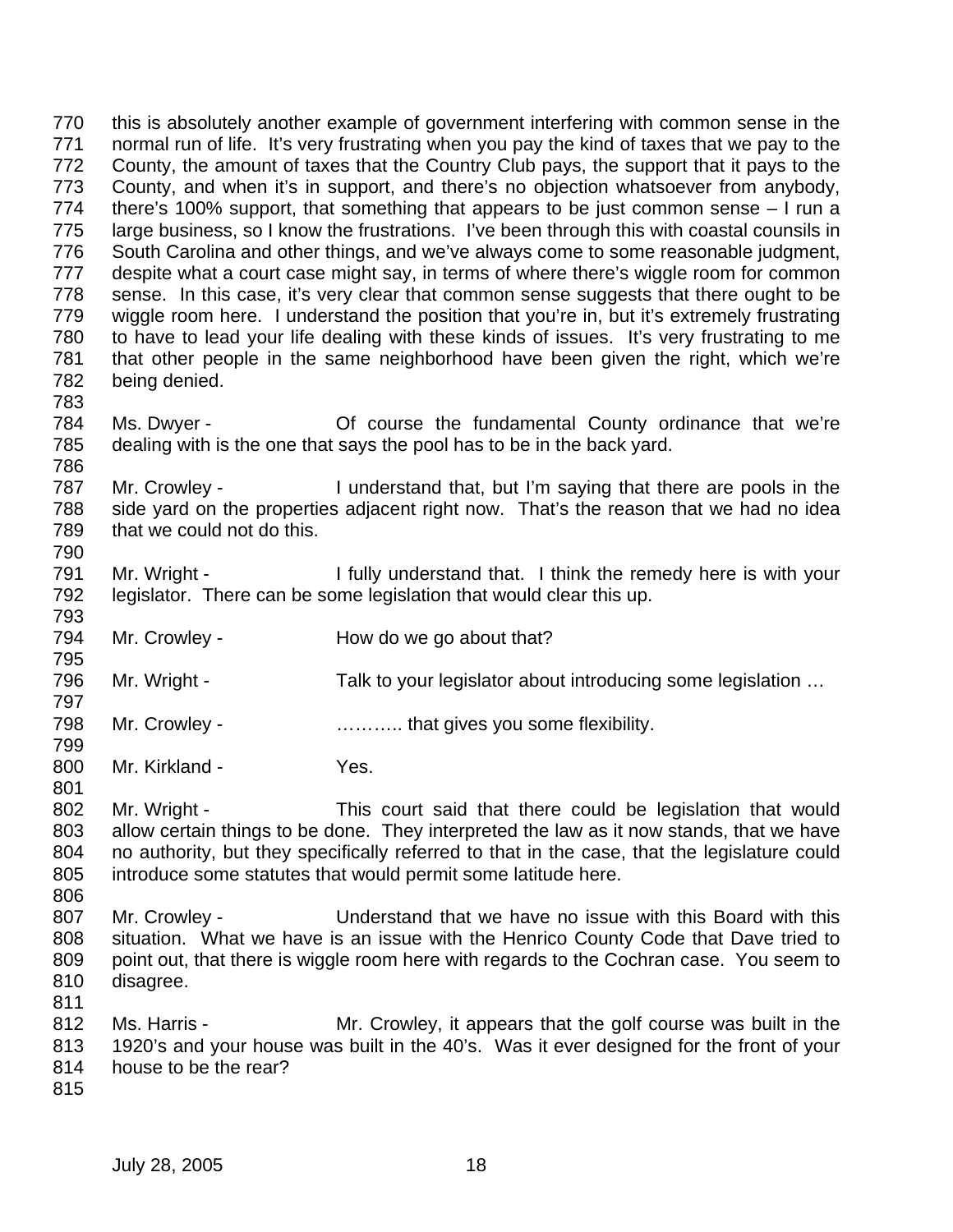816 Mr. Crowley - It's interesting, if you look at the design of the house, you 817 would assume that the front of the house is facing the golf course. That argument could 818 be made, and we thought about making it, but we figured it would be a feudal argument 819 since the driveway comes up the other side. I happen to know for a fact, that is the way 820 that Dr. Hancock got his pool put in the side of his yard, that this Board determined that 821 his house faced another direction. You could very well determine that the driveway is in 822 the back of the yard. 823 824 Mr. Wright - That would still put the pool in the side yard. Either way, it's 825 front or back. 826 827 Mr. Crowley - That's true. The other issue is that we actually have two 828 pieces of property here, and parcel 901 and parcel 903, and I would have no objection 829 to placing the pool on parcel 903, which is in the front yard. It's a separate piece of 830 property, but I could put it at the rear of that property, but I don't know whether you 831 would approve that variance or not. 832 833 Ms. Dwyer - You probably wouldn't need a variance if you met all the 834 County requirements. That might be something you could pursue. 835 836 Mr. Crowley - I think that the point that Mr. Redmond said that it's not a 837 buildable lot. 838 839 Mr. Redmond - There are some issues about the lot. It's .6 of an acre, and 840 you look at the definition of rear yard, it's defined off of a dwelling, and there's no 841 dwelling on that lot. We would love to be able to place that pool as an alternative in that 842 front portion. It would meet all the tests that we would have, as opposed to putting it in 843 what is the rear yard of 901. We looked closely at that. 844 845 Mr. Wright - Maybe that needs to be pursued. I don't know what would 846 be the result. 847 848 Mr. Redmond - We'll certainly be glad to talk to Mr. Blankinship about it and 849 see if there's an option. 850 851 Ms. Dwyer - If I may also add, Mr. Wright mentioned amending State 852 ordinances or State laws, which may be more difficult than amending a County 853 ordinance. That's another possibility. 854 855 Mr. Redmond - I know the enabling legislation is there, to allow for 856 modifications by the Zoning Administrator, so they gave some latitude. I understand the 857 County hasn't adopted that, and is not pursuing it. 858 859 Ms. Dwyer - What about the regulations regarding pool location? 860 861 Mr. Redmond - I was talking about the variance aspects, taking it away from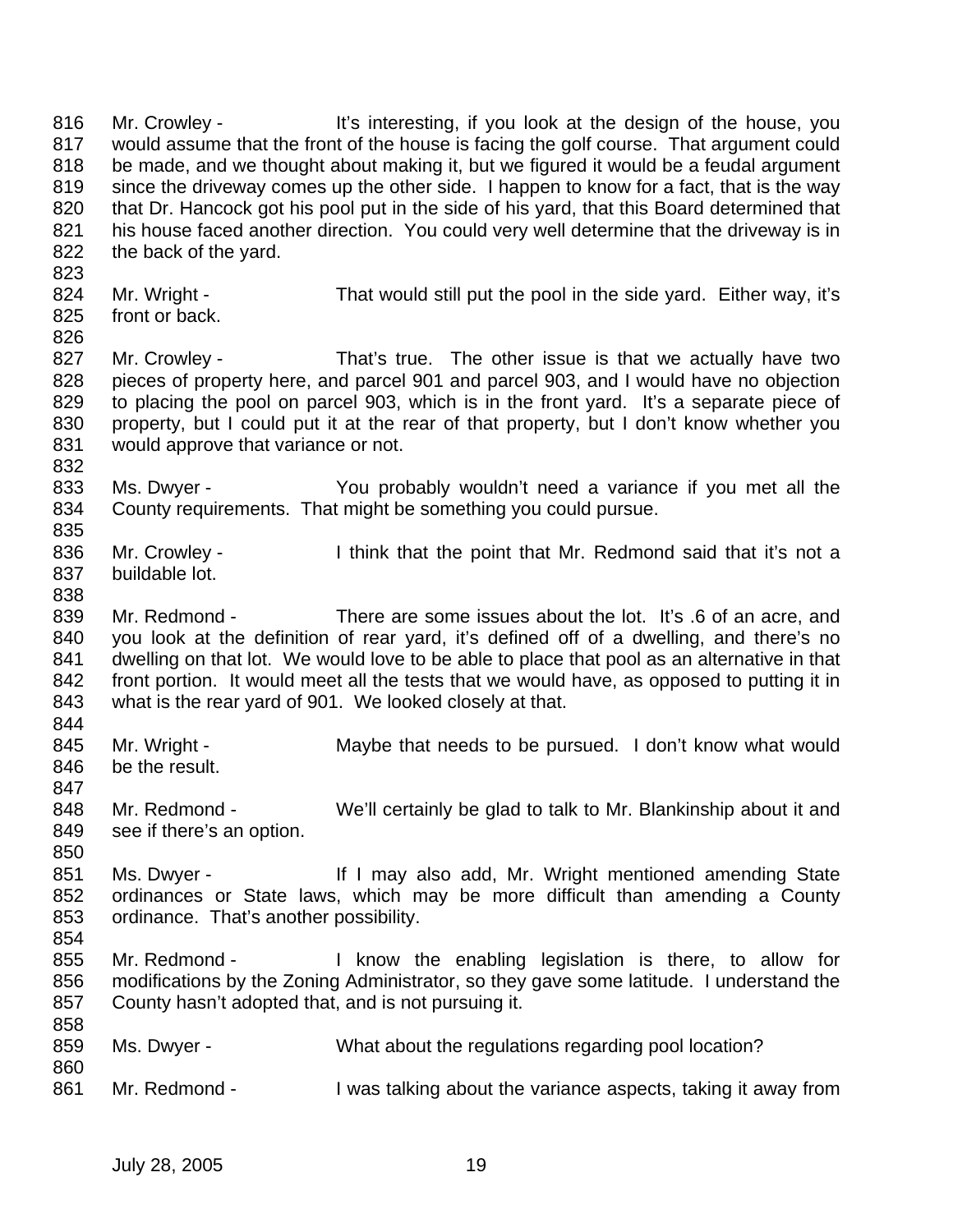862 you. 863 864 Mr. Redmond - Unless you have any more questions about Cochran, I think 865 you understand our position on the fact that it just seems, and put aside the statement 866 that it has to be confiscatory and whole, it just seems unreasonable that a court would 867 require a property owner to do something which could be a hazard to that property 868 owner, just because he has other use of that property and secondly, clearly, as far as 869 the adjoining property owner is concerned, the privacy, the removal from the golf 870 operations, -- that house has been there for 59 years, and the operations have been 871 there – it just makes all the sense in the world to maintain that position. If you have no 872 further questions, I appreciate it. 873 874 Mr. Wright - Thank you very much for appearing. We appreciate your 875 taking your time to come. A-40-2005. 876 877 Ms. Dwyer - I move we deny. 878 879 Mr. Kirkland - Second. 880 881 Mr. Wright - Motion's made and seconded we deny it. Any further 882 discussion? 883 884 Ms. Dwyer - This occupant has used the property for a number of years. 885 It's been on the site for a number of years, used as a residence. It can continue to be 886 used as a residence, so denial of this variance will not affect that reasonable use under 887 the Cochran case, so they've not met that threshold question. 888 889 Mr. Wright - Also, it appears that they may be able to work something 890 through the County with the separate lot. 891 892 Ms. Dwyer - There is space to build the pool, just not in the precise 893 location that they desire. But under Cochran, even if they couldn't build the pool at all, 894 we still wouldn't be authorized to grant this variance. 895 896 Mr. Wright - Any further discussion? All in favor of denial, say aye. 897 Opposed, no. It's denied. 898 899 After an advertised public hearing and on a motion by Ms. Dwyer, seconded by Mr. 900 Kirkland, the Board **denied** application **A-40-2005** for a variance to build an in-ground 901 swimming pool at 901 South Gaskins Road (West Knoll) (Parcel 739-733-2504). 902 903 Affirmative: Dwyer, Harris, Kirkland, Nunnally, Wright 5 904 Negative: 0 905 Absent: 0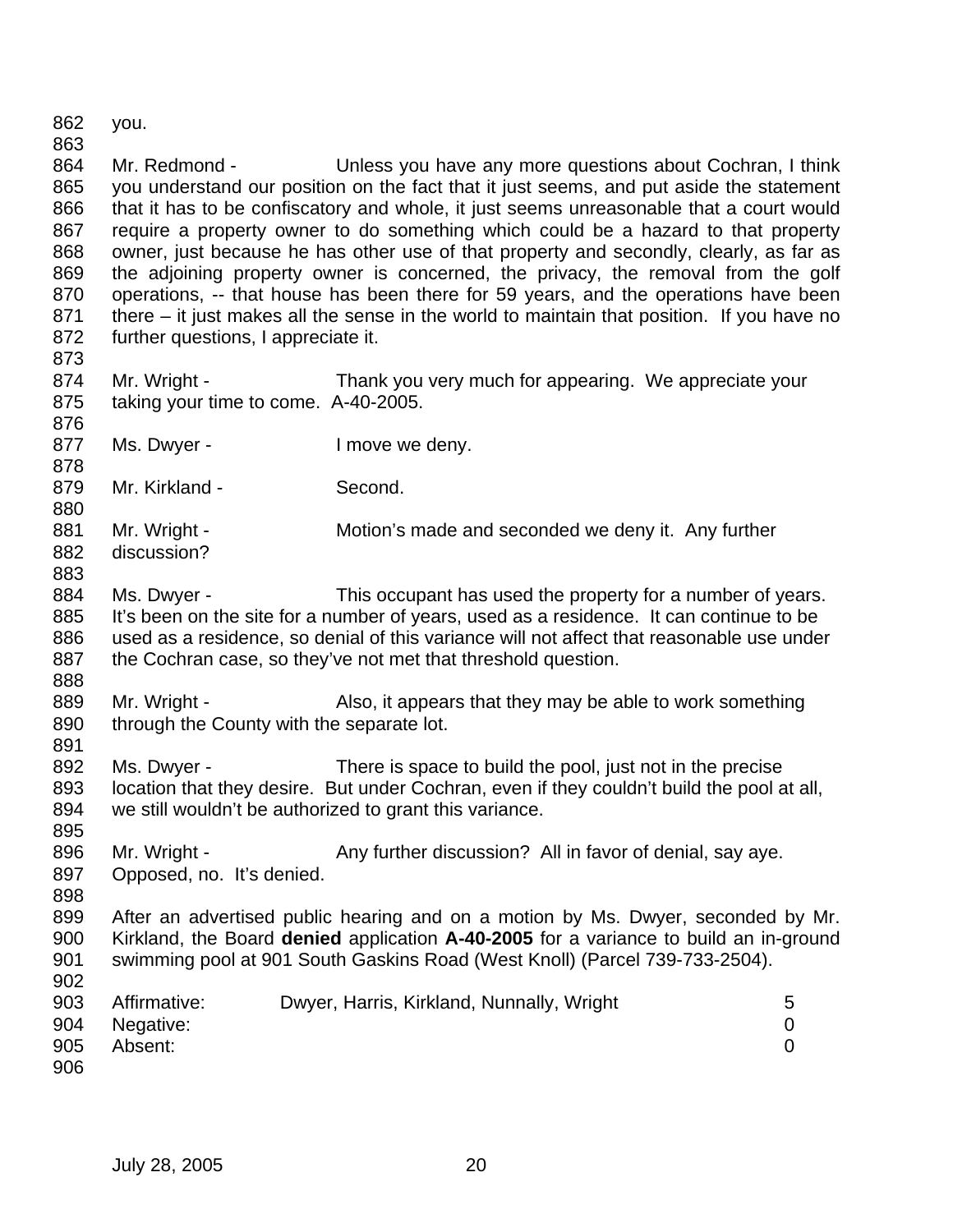907 The Board denied your request as it found from the evidence presented that there was 908 no "hardship approaching confiscation" as required by § 15.2-2309 of the Code of 909 Virginia to justify a variance.

911 Mr. Blankinship - Mr. Chairman, the last item that we have before beginning 912 new cases is a request from Milton R. Jeffers for a rehearing of a case A-63-2005. It's 913 an application that you denied last month. Let me read the applicable sentence from 914 the Bylaws of the Board of Zoning Appeals, Article IV, Paragraph 2: "No motion for a 915 rehearing shall be entertained unless new evidence is submitted which could not 916 reasonably have been presented at the original hearing." Is Mr. Jeffers still here – I saw 917 him before.

918 919 Mr. Wright - Is Mr. Jeffers here? 920

921 Mr. Blankinship - I thought I saw him; perhaps I was mistaken.

923 Mr. Nunnally - Is Mr. Jeffers here?

910

922

924

926

943

925 Mr. Blankinship - Well, he's represented by letter:

927 **This is my motion for rehearing of the denial of my application for a** 928 variance on the addition to my garage. The building contractor I 929 hired to do the addition to my already existing garage, told me he 930 would take care of the paperwork. I did not know that he had failed 931 **to do so until I asked him for it, and he never returned my calls.** I 932 became concerned. I talked to a realtor, who advised me to file for 933 a variance. Had I known the contractor was not going to comply 934 with the Board's regulations, I would not be in this situation. None 935 of my neighbors have complained to me or to the Board, so far as I 936 **know.** It is also my understanding that four-story apartments are 937 being constructed behind my property that will be higher than the 938 addition to my garage, so I do not see how the variance I seek 939 could truly adversely impact the neighborhood. Yours truly, Milton 940 Jeffers" 941

942 Ms. Dwyer - This was the garage in Varina.

944 Mr. Blankinship - Yes ma'am. We had received a complaint, and when we 945 investigated, we told him that had to be correct. 946

- 947 Mr. Wright What's the pleasure of the Board? 948
- 949 Mr. Nunnally I move we deny a rehearing. 950
- 951 Mr. Kirkland Second. 952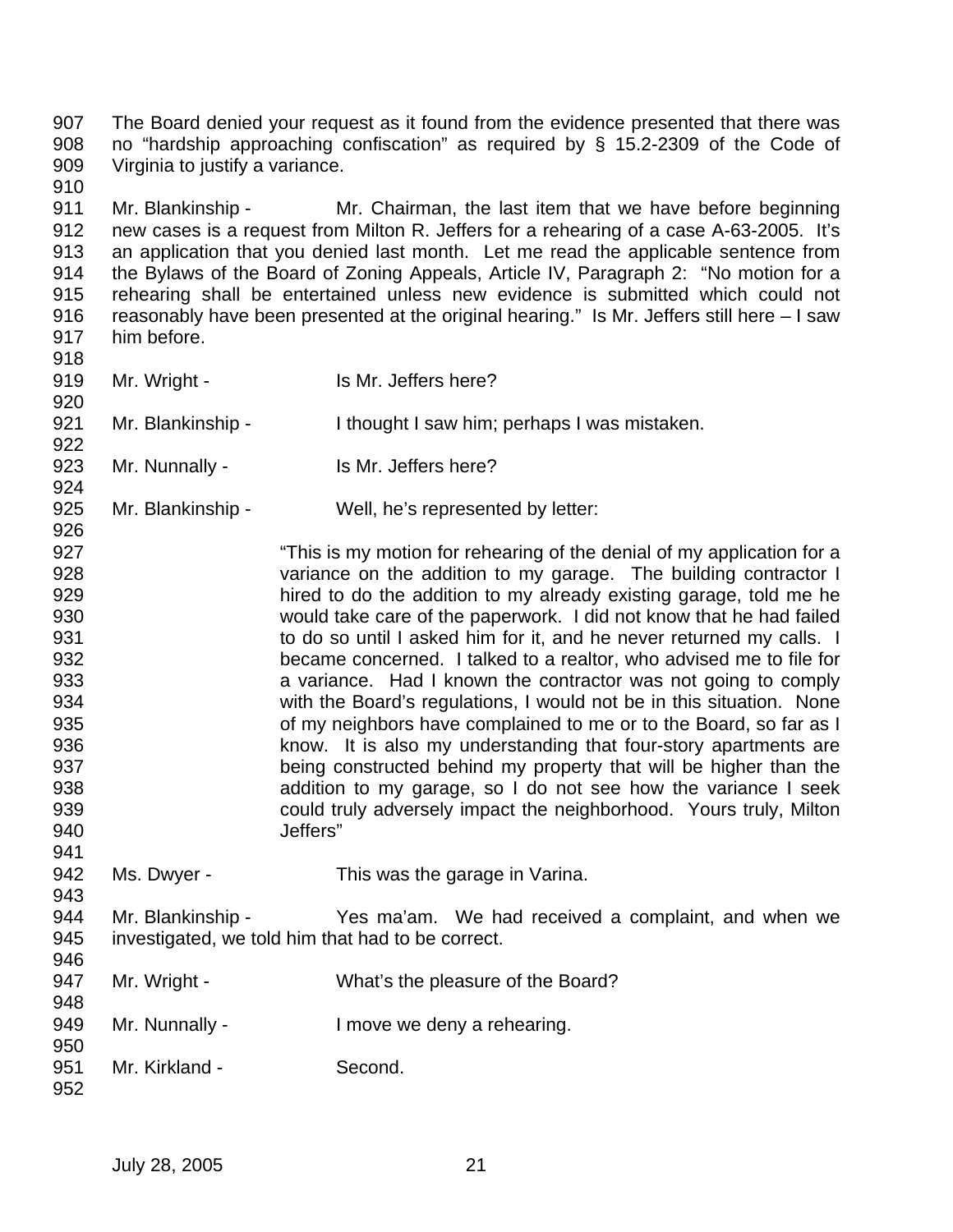953 Mr. Wright - The motion's that we deny a rehearing. Is there any 954 discussion? 955 956 Ms. Dwyer - Because nothing new has been presented. According to our 957 Bylaws, we have to have some new evidence that couldn't have been presented before. 958 959 Mr. Wright - Any further discussion? Hearing none, all in favor, say aye. 960 Opposed, no. So ordered. 961 962 On a motion by Mr. Nunnally, seconded by Mr. Kirkland, the Board **denied** a request 963 from Milton R. Jeffers for a rehearing of a case A-63-2005. The Board denied the 964 request because nothing new has been presented. According to the Bylaws, there has 965 to be some new evidence that couldn't have been presented before. 966 967 Mr. Blankinship - Well, my big mistake seems to have been a little mistake. 968 I've felt badly about that all week. 969 970 Mr. Wright - We only have a minute, so I'm not going to get into anything; 971 we'll just wait and take a brief moment. 972 973 **Beginning at 10:00** 974 975 Mr. Wright - All right, 10:00 o'clock cases. 976 977 **A-65-2005 W. GRAY CORBETT, JR.** requests a variance from Section 24-94 978 to build an attached garage at 5330 Springfield Road 979 (Summerberry) (Parcel 756-770-3110), zoned R-3C, One-family 980 Residence District (Conditional) (Brookland). The rear yard 981 setback is not met. The applicant proposes 15 feet rear yard 982 setback, where the Code requires 40 feet rear yard setback. The 983 applicant requests a variance of 25 feet rear yard setback. 984 985 Mr. Wright - Does anyone else desire to speak with reference to this 986 case? Would you raise your right hand and be sworn please? 987 988 Mr. Blankinship - Do you swear that the testimony you are about to give is the 989 truth, the whole truth, and nothing but the truth, so help you God? 990 991 Mr. Corbett - I do. W. Gray Corbett, Jr. The main thing I want to do is try 992 to build an attached garage to the back of our house on Springfield Road. We have a 993 reverse corner lot, as you can see. That's one of the original houses in the 994 Summerberry parcel. We were built in 1984, and the rest of the houses, were built 995 probably after 2000. We have a deck on the back of the house right now. What I would 996 propose to do is take the deck down and go ahead and build the garage to the back. I 997 have a 92-year-old father-in-law who is living with me, and it would just be more 998 convenient for us to put an attached garage to the house, so that we could pull on up,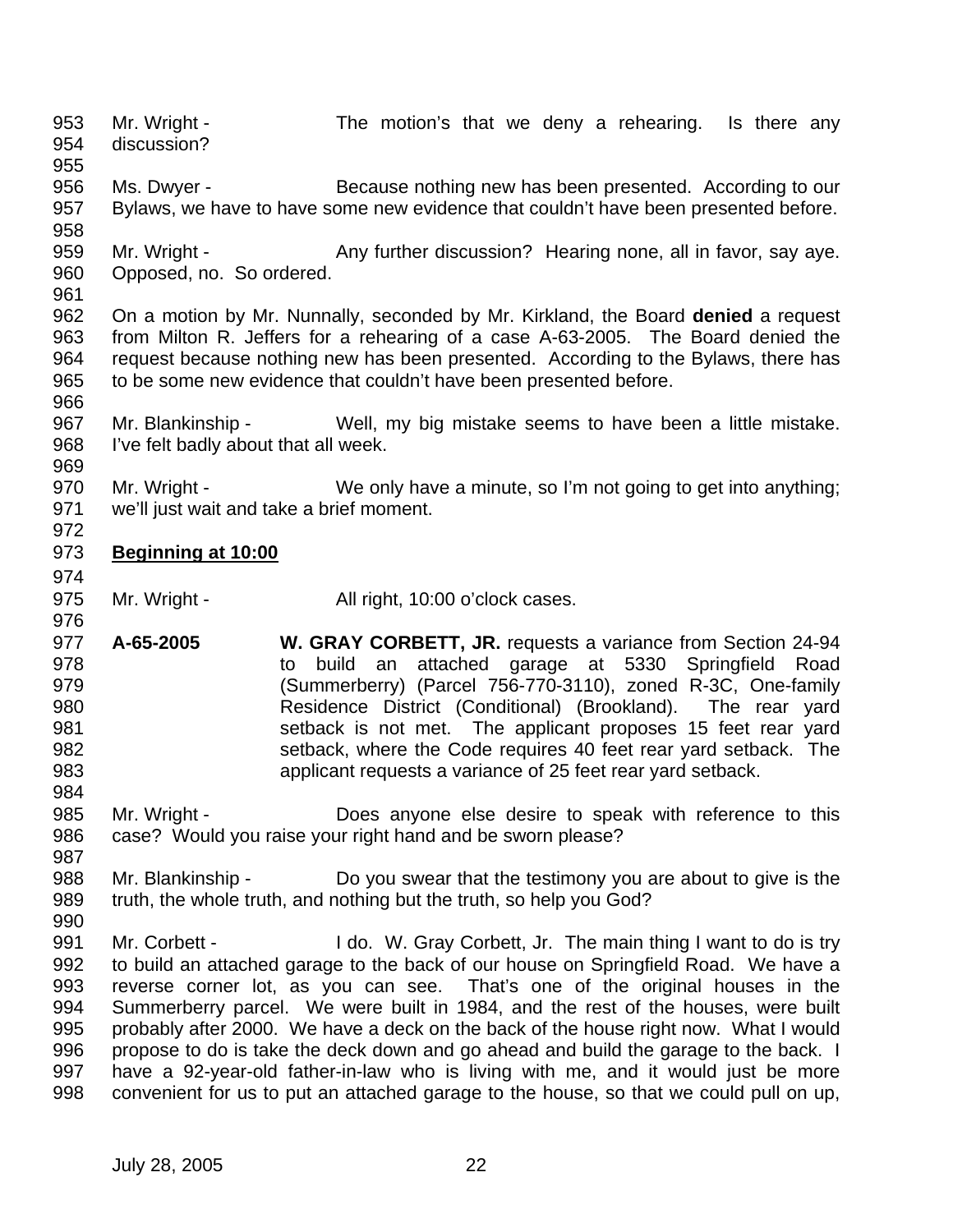999 and he would not get wet. 1000 1001 Mr. Wright - Any questions of members of the Board? 1002 1003 Mr. Kirkland - Mr. Corbett, did you read the staff report on this case? Did 1004 you notice that in # 1 it said that there was room for a one-car garage? 1005 1006 Mr. Corbett - I read that, yes. 1007 1008 Mr. Kirkland - You couldn't live with a one-car garage? 1009 1010 Mr. Corbett - My wife couldn't, but I would live with it. 1011 1012 Mr. Wright - If you read that, it's in reference to that Cochran case that 1013 we've been talking about for two months. You have a home on your property now, and 1014 you have reasonable use of the property without this. That puts this Board in a very 1015 difficult position. We would have no authority to even hear the case. 1016 1017 Ms. Dwyer - Had you considered having the garage on a wing that comes 1018 towards the front? 1019 1020 Mr. Corbett - We had thought about that. I just felt like, aesthetically it 1021 wouldn't be as pleasing as putting it onto the back. We would try to match it as much as 1022 we could with the rest of the houses. All the rest of the houses have a two-car garage, 1023 and I just feel like it would fit better. I talked to the two people who live across from us 1024 and the person who lives behind us; they have no problems. I asked them to e-mail Mr. 1025 Blankinship; I don't know if anybody ever did or not. 1026 1027 Mr. Blankinship - It should be in the file if they did. 1028 1029 Mr. Corbett - They had no problems; they were very pleased that we 1030 moved in. The house was rental property two years prior to us buying it last August, 1031 and there were about twenty young men living there, and there was a fence that was 1032 damaged due to Isabel all along the right side of the house, and we took that down, and 1033 that made the neighbors real happy because it was an eyesore at the time. 1034 1035 Mr. Wright - All right, sir. Anything further you wish to present? 1036 1037 Mr. Corbett - That's all I have to say. 1038 1039 Ms. Harris - Outside of Cochran, what effect would this addition have on 1040 the visibility from that corner, if you built the garage – the traffic? 1041 1042 Mr. Corbett - Instead of coming in off of Springfield, which is a really bad 1043 spot to try to get out of in the morning, and to pull into, it would just be easier for us to 1044 just go down Warnerwood and just pull into our garage area. We have two cars. I don't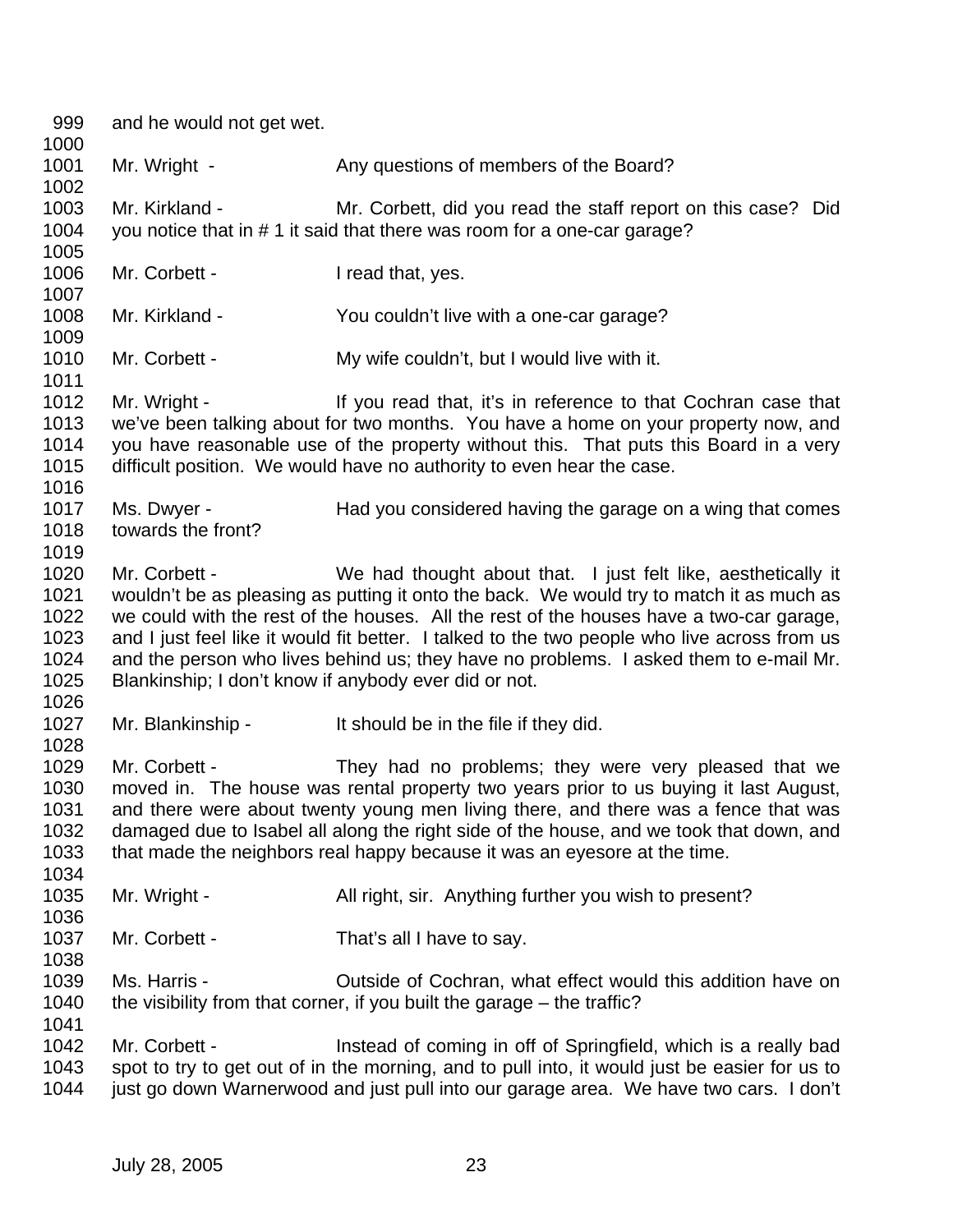1045 think it would be any more than normal. We have people come visit us, and they park 1046 either out in front of the house, or they park on Warnerwood and just walk through. I 1047 don't think it would be any additional traffic for that street. 1048 1049 Mr. Wright - Any further questions of the Board? Is anyone here in 1050 opposition to this request? Hearing none, that concludes the case. A-65-2005. 1051 1052 Mr. Kirkland - Move that we deny it. 1053 1054 Mr. Wright - Motion's made that we deny it. Is there a second? 1055 1056 Ms. Dwyer - Second. 1057 1058 Mr. Kirkland - They have reasonable use of the property, plus they could 1059 build a one-car garage, and they could build a garage in another location on the 1060 property, so there's a lot of reasons. 1061 1062 Mr. Wright - Any further discussion? All in favor of denial, say aye. 1063 Opposed, say no. It's denied. 1064 1065 After an advertised public hearing and on a motion by Mr. Kirkland, seconded by Ms. 1066 Dwyer, the Board **denied** application **A-65-2005** for a variance to build an attached 1067 garage at 5330 Springfield Road (Summerberry) (Parcel 756-770-3110). 1068 1069 Affirmative: Dwyer, Harris, Kirkland, Nunnally, Wright 5 1070 Negative: 0 1071 Absent: 0 1072 1073 The Board denied your request as it found from the evidence presented that there was 1074 no "hardship approaching confiscation" as required by § 15.2-2309 of the Code of 1075 Virginia to justify a variance. 1076 1077 Mr. Wright - Next case. 1078 1079 **A-78-2005 LIFESTYLE HOMES OF FOUR MILE RUN** requests a variance 1080 from Section 24-94 to allow a one-family dwelling to remain at 8121 1081 Four Mile Run Parkway (Four Mile Run) (Parcel 819-686-5549), 1082 zoned R-2A, One-family Residence District (Varina). The front yard 1083 setback is not met. The applicant has 42 feet front yard setback 1084 where the Code requires 45 feet front yard setback. The applicant 1085 requests a variance of 3 feet front yard setback. 1086 1087 Mr. Wright - Does anyone else desire to speak with reference to this 1088 case? Would you raise your right hand and be sworn please? 1089 1090 Mr. Blankinship - Do you swear that the testimony you are about to give is the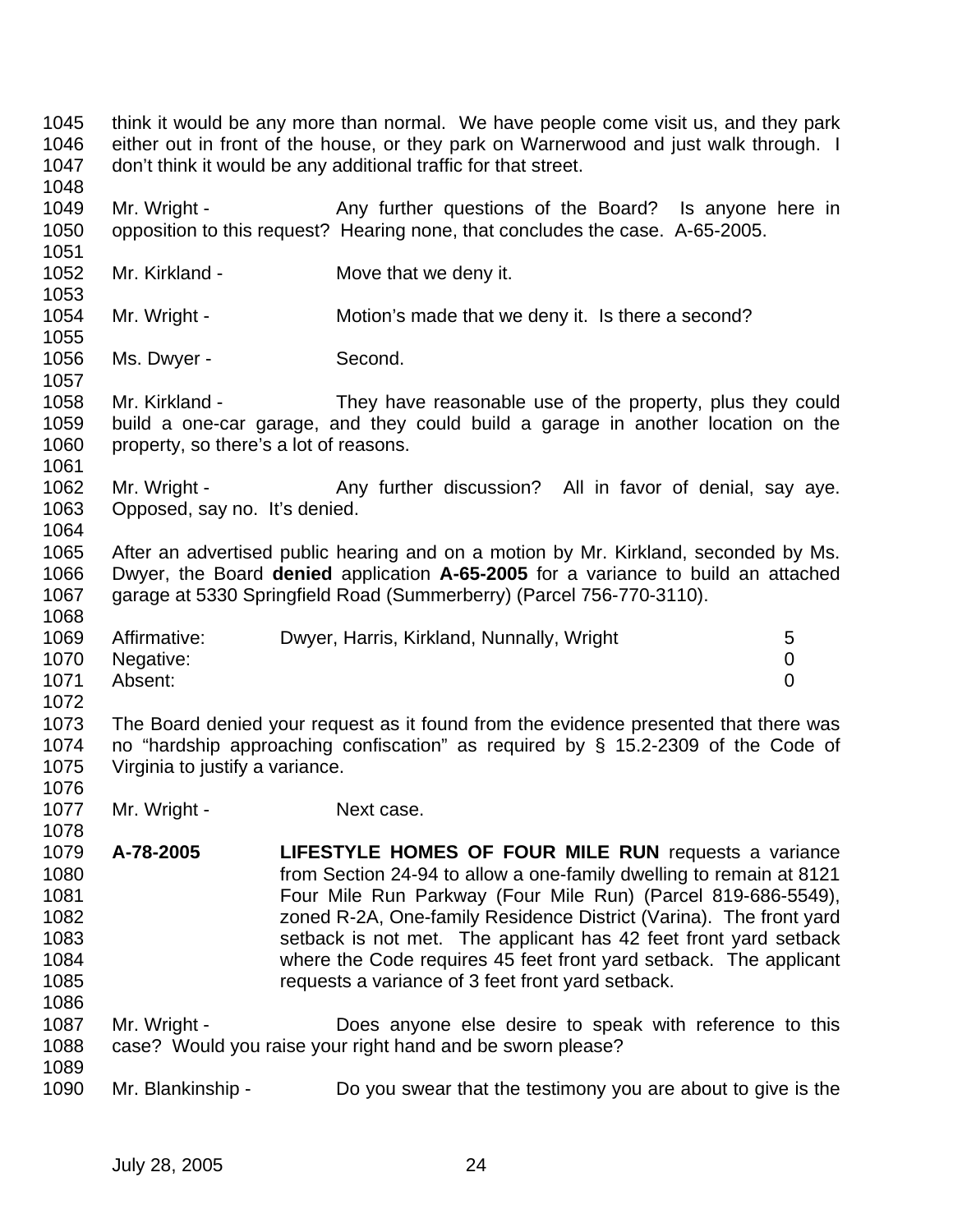1091 truth, the whole truth, and nothing but the truth, so help you God? 1092 1093 Mr. Planz - I do. Bryan Planz. I'm with Balzer and Associates, 1094 representing Lifestyle Homes in this matter, as they're out of Virginia Beach. I'm here, I 1095 guess, more to answer questions that may be presented by the Board, or any 1096 opposition that may be present. 1097 1098 Mr. Wright - We need you to present your case. 1099 1100 Mr. Planz - Not a problem. The structure located on this lot in Four Mile 1101 Run Subdivision was built as the model home, one of the first structures in the 1102 subdivision. I see by the report that the front yard setback on the original building 1103 permit plat conforms to the zoning as far as the front yard setback being greater than 45 1104 feet. To the best of my knowledge, Balzer and Associates did provide that building 1105 permit plat to the County at that time; however, this structure is eight years old. Our 1106 records being destroyed after seven years, I do not have proof of that. We're here to 1107 request a variance against that 45-foot front yard setback to allow us an additional three 1108 feet. 1109 1110 Mr. Wright - How was this house staked out? Did you have a surveyor 1111 stake the house? 1112 1113 Mr. Planz - I can't say, because of our records being destroyed after 1114 seven years. We have staked probably 95% of the homes in this neighborhood. It is 1115 not unusual for the very first house, being the model home, not to be done by an 1116 engineer other than who did the original subdivision, which was not Balzer and 1117 Associates. 1118 1119 Mr. Nunnally - And you've been using this house since 1997 as a model 1120 home? Any you've sold it now, right? 1121 1122 Mr. Planz - Yes. When this request was presented to me by Lifestyle 1123 Homes, I was under the impression that they still owned it and wanted to get this 1124 cleared up before they conveyed it to a new homeowner. In the report here, it says that 1125 it has already been conveyed. 1126 1127 Mr. Nunnally - It has been conveyed? 1128 1129 Mr. Planz - That's what I don't know. I was under the impression that 1130 Lifestyle Homes still owned it and was going to get it cleaned up, but in the staff report, 1131 it says that it had already been conveyed. 1132 1133 Mr. Blankinship - We spoke to a gentleman on site who said that he had 1134 purchased the home. 1135 1136 Mr. Planz - That's very possible; I'm just not sure if it actually has been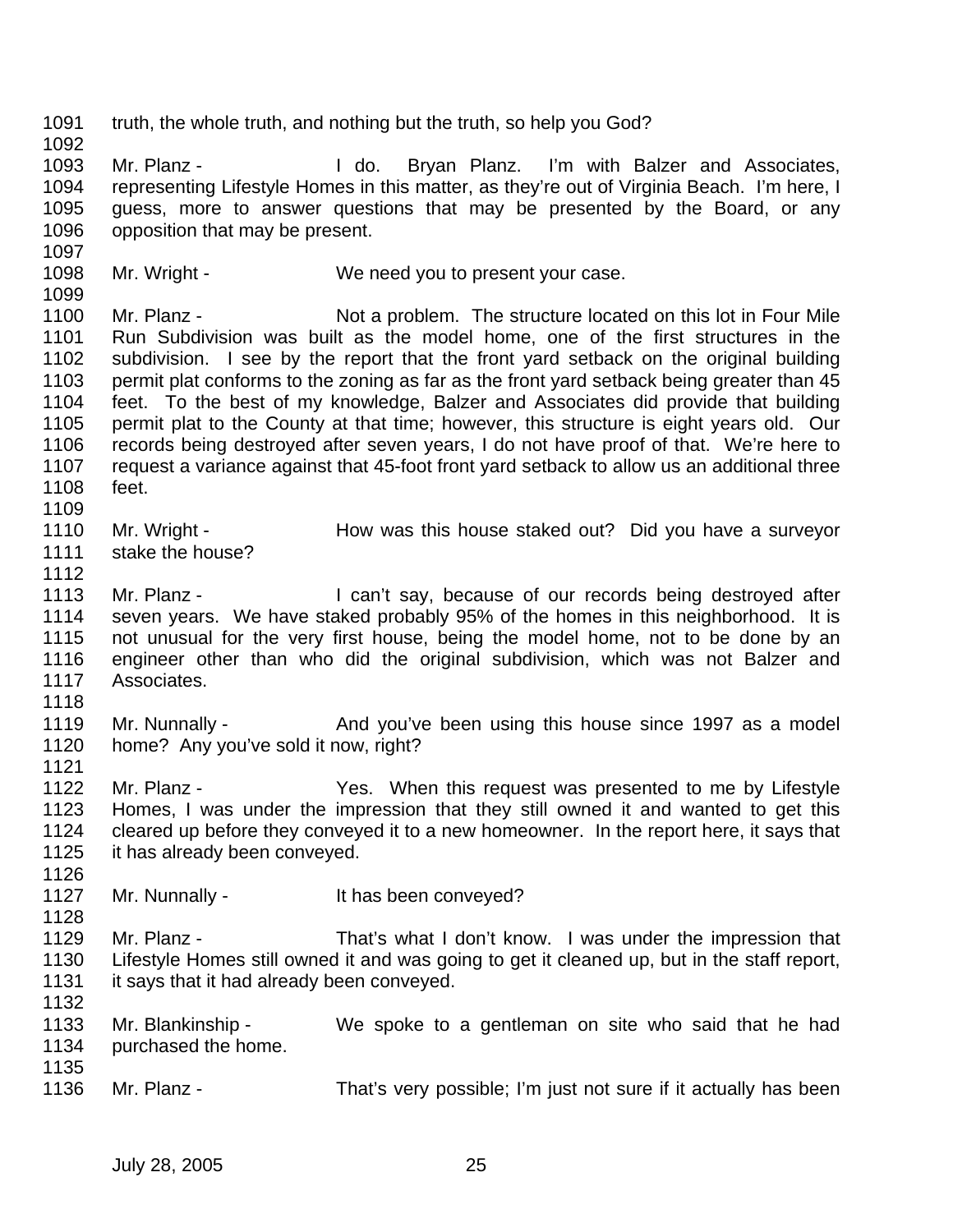| 1137<br>1138                                 | conveyed at this point.                                                                                                                                                                                                                                                                                                                                                                                                                                  |                                                                                                                                                       |  |  |
|----------------------------------------------|----------------------------------------------------------------------------------------------------------------------------------------------------------------------------------------------------------------------------------------------------------------------------------------------------------------------------------------------------------------------------------------------------------------------------------------------------------|-------------------------------------------------------------------------------------------------------------------------------------------------------|--|--|
| 1139<br>1140                                 | Mr. Kirkland -<br>was a model, was there a building permit applied?                                                                                                                                                                                                                                                                                                                                                                                      | Mr. Blankinship, when this home was built, even though it                                                                                             |  |  |
| 1141                                         |                                                                                                                                                                                                                                                                                                                                                                                                                                                          |                                                                                                                                                       |  |  |
| 1142<br>1143                                 | Mr. Blankinship - Yes, I've got it here.                                                                                                                                                                                                                                                                                                                                                                                                                 |                                                                                                                                                       |  |  |
| 1144<br>1145                                 | Mr. Kirkland -<br>showed how far the house should sit back?                                                                                                                                                                                                                                                                                                                                                                                              | I was wondering, was there a drawing with that, which                                                                                                 |  |  |
| 1146<br>1147                                 | Mr. Blankinship -                                                                                                                                                                                                                                                                                                                                                                                                                                        | Yes sir, it shows 45 feet.                                                                                                                            |  |  |
| 1148<br>1149<br>1150                         | Mr. Kirkland -                                                                                                                                                                                                                                                                                                                                                                                                                                           | Balzer did the original survey.                                                                                                                       |  |  |
| 1151<br>1152                                 | Mr. Planz -                                                                                                                                                                                                                                                                                                                                                                                                                                              | Of that individual parcel? Yes that is correct.                                                                                                       |  |  |
| 1153<br>1154                                 | Mr. Blankinship -                                                                                                                                                                                                                                                                                                                                                                                                                                        | That was submitted with the building permit.                                                                                                          |  |  |
| 1155<br>1156                                 | Mr. Wright -<br>Occupancy, Mr. Blankinship?                                                                                                                                                                                                                                                                                                                                                                                                              | Wasn't this checked when they got the original Certificate of                                                                                         |  |  |
| 1157                                         |                                                                                                                                                                                                                                                                                                                                                                                                                                                          |                                                                                                                                                       |  |  |
| 1158<br>1159                                 | Mr. Blankinship -                                                                                                                                                                                                                                                                                                                                                                                                                                        | It should have been.                                                                                                                                  |  |  |
| 1160<br>1161                                 | Mr. Wright -                                                                                                                                                                                                                                                                                                                                                                                                                                             | The County should have checked – is there any record that it<br>was checked, or what happened? That's been eight years ago.                           |  |  |
| 1162<br>1163<br>1164                         |                                                                                                                                                                                                                                                                                                                                                                                                                                                          | Mr. Blankinship - We don't have the detail records from that period. We have<br>the record that a CO was issued, but we don't have all the paperwork. |  |  |
| 1165                                         |                                                                                                                                                                                                                                                                                                                                                                                                                                                          |                                                                                                                                                       |  |  |
| 1166<br>1167                                 | Mr. Wright -<br>that everything was satisfactory?                                                                                                                                                                                                                                                                                                                                                                                                        | Once a CO is issued, couldn't they rely upon that to assume                                                                                           |  |  |
| 1168<br>1169<br>1170                         | Mr. Blankinship - 99% of the time, yes sir.                                                                                                                                                                                                                                                                                                                                                                                                              |                                                                                                                                                       |  |  |
| 1171<br>1172<br>1173<br>1174<br>1175<br>1176 | Mr. Kirkland -<br>I see where the error was made on this plot plan. It probably<br>came off of the corner of the porch, versus where the County drew in a little box here,<br>and determined 45 feet from that point, and they probably thought they had 56.9 feet or<br>maybe 53 feet. I can see where the error occurred right there on this plot. The County<br>should have picked that up. It's got "Received, Henrico County Building Inspections." |                                                                                                                                                       |  |  |
| 1177<br>1178<br>1179                         | Ms. Dwyer -                                                                                                                                                                                                                                                                                                                                                                                                                                              | Are you saying that if you draw the line from the corner of<br>the house to the road at a different angle                                             |  |  |
| 1180<br>1181<br>1182                         | Mr. Kirkland -<br>box.                                                                                                                                                                                                                                                                                                                                                                                                                                   | Let me show you this $-$ it shows you where they drew the                                                                                             |  |  |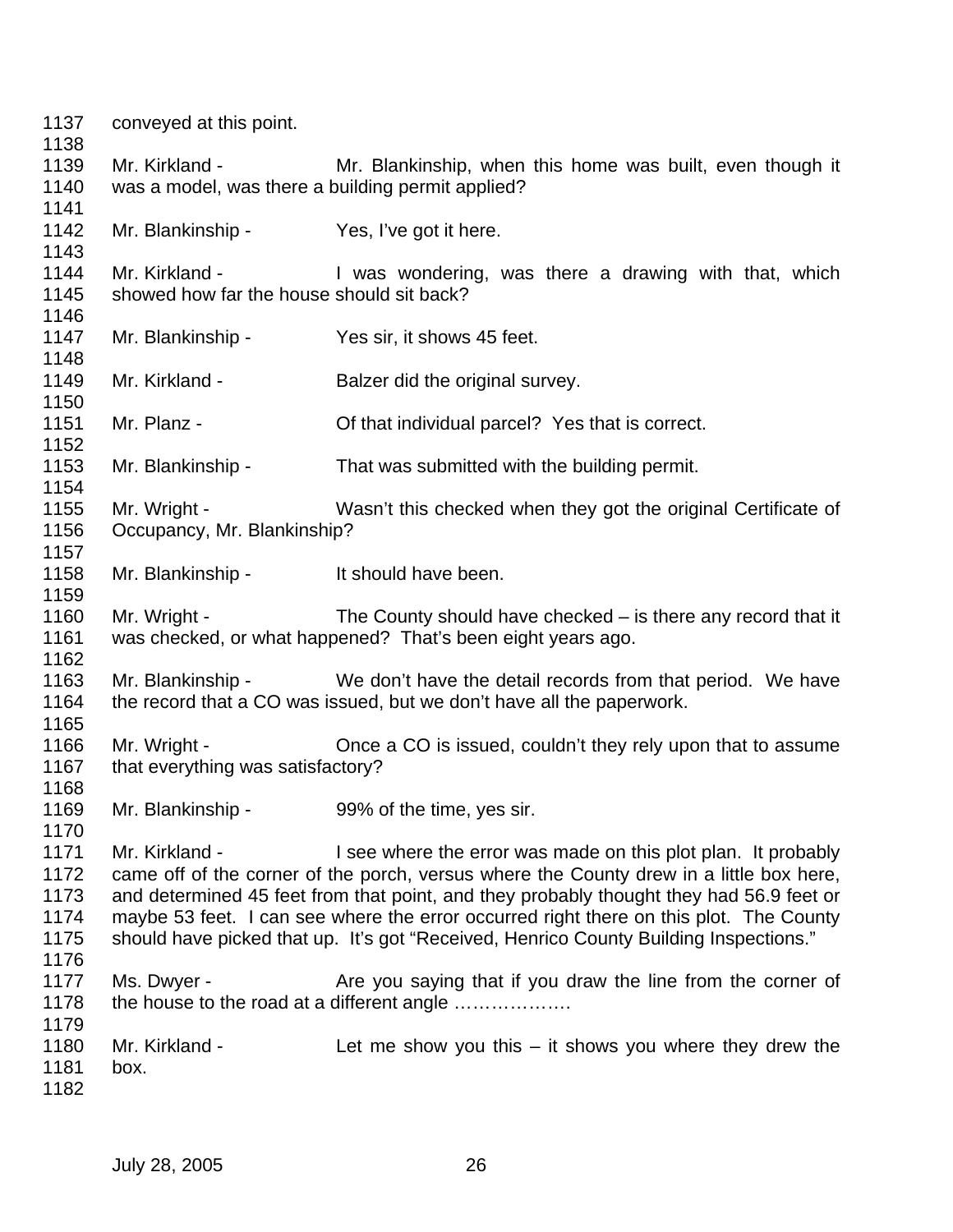- 1183 Mr. Nunnally Mr. Blankinship, you say you talked to someone who said 1184 they had purchased the home?
- 1186 Mr. Blankinship Yes sir, there was a gentleman there.

1185

1187

1189

1195

1198

1210

1216

1218

- 1188 Mr. Nunnally He didn't say anything about getting a variance on it, did he?
- 1190 Mr. Blankinship He was unaware of it. He asked us to send him a copy of 1191 the file, which we did. 1192
- 1193 Ms. Dwyer So where is it written how this is measured, how the front 1194 yard setback is measured?
- 1196 Mr. Blankinship It's defined as the nearest point. The yard is the area<br>1197 between the lot line and the nearest point of the structure. between the lot line and the nearest point of the structure.
- 1199 Ms. Dwyer And if there's any confusion about that, is that something the 1200 County would normally pick up in its CO? 1201
- 1202 Mr. Blankinship Normally, today we require an "as built" survey to be 1203 submitted, showing that the dwelling was built where it was approved to be built. Where 1204 it was approved to be built was in conformance with the Code, but it was actually built 1205 slightly different from what was approved. Today we would require an "as built survey," 1206 and we would pick that up at the time of CO. Of course it's really too late now, but at 1207 least we were aware of it at that time. In '97 whether we required "as builts." I don't least we were aware of it at that time. In '97 whether we required "as builts," I don't 1208 know; it was before I came here. I think we were requiring "as builts" then; I don't know 1209 for certain.
- 1211 Mr. Wright The You could take the position they would not have a 1212 reasonable use of the property without this variance unless you moved the house at a 1213 great expense, or disfigured it by chopping off the garage and the porch. 1214
- 1215 Mr. Blankinship That raises the question of what's reasonable at that point.
- 1217 Mr. Wright It looks like the County had something to do with this.
- 1219 Ms. Harris It may not be exactly a self-imposed hardship.
- 1221 Mr. Wright I don't know. This new owner could rely on the CO that was 1222 issued by the County.
- 1223 1224 Mr. Kirkland - When the new owner purchased the property, this is when 1225 the mistake was caught? I guess they did a lawyer's title insurance-type survey? 1226
- 1227 Mr. Planz To the best of my knowledge, it wasn't even caught at that 1228 time, by the title company, the closing attorney, or whenever this most current survey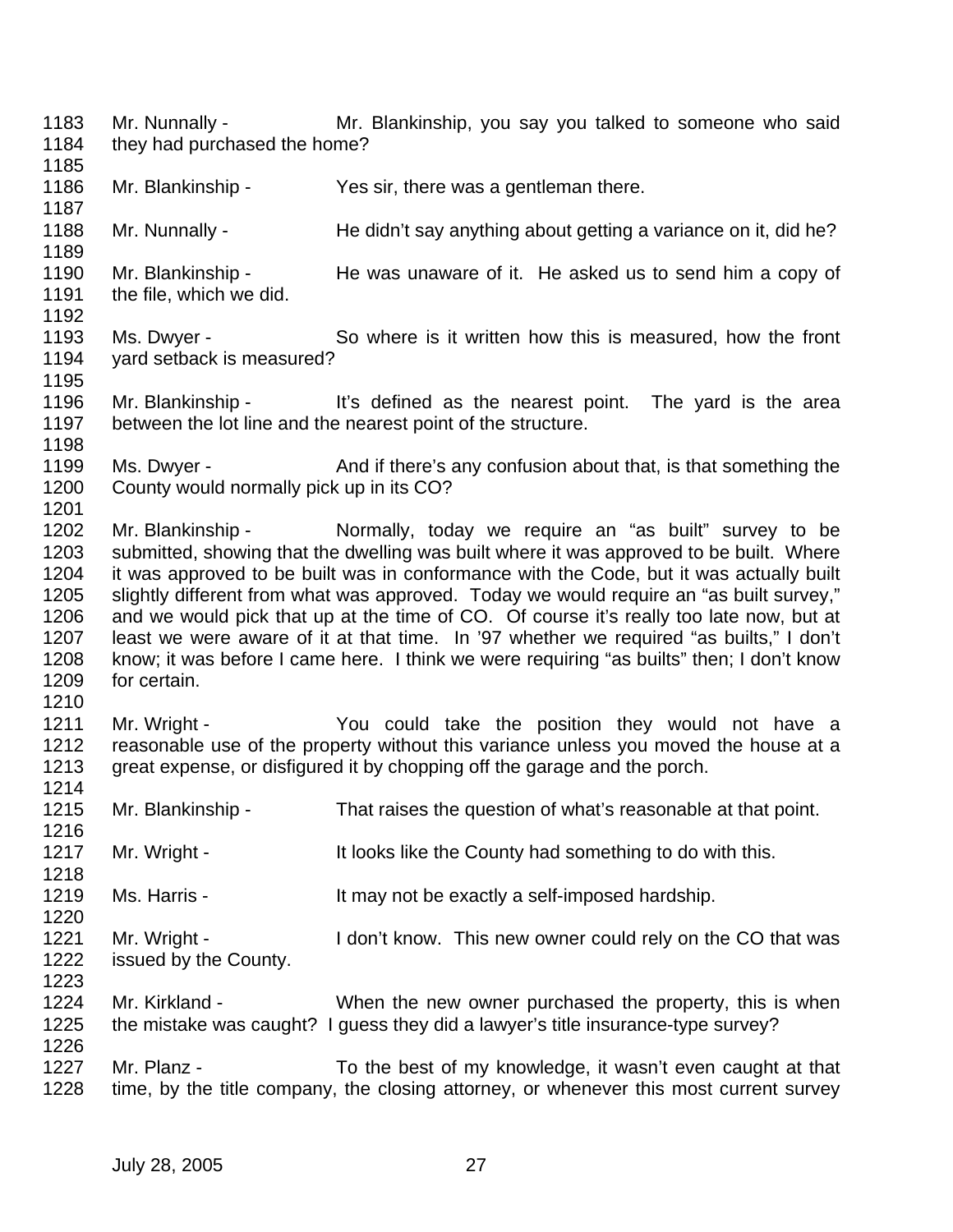1229 was produced, that the builder saw that it was in violation. I'm assuming that's why the 1230 current owner was unaware that there was even a problem.

1232 Mr. Blankinship - This is dated March 2005.

1234 Mr. Wright - Any further questions of the Board? Is anyone here in 1235 opposition to this request? Hearing none, that concludes the case. A-78-2005. 1236

- 1237 Mr. Nunnally Move we approve it.
- 1239 Ms. Harris Second.

1231

1233

1238

1240

1243

1249

1254

1263

1241 Mr. Wright - Motion's made and seconded that we approve it. Any 1242 discussion?

1244 Ms. Dwyer - Given our adherence to Cochran, we may have more 1245 incidents of people going ahead and building and then asking for the variances later, 1246 and we need to be mindful of that. This is not that case; this is one in which .......... 1247

1248 Mr. Wright - Sounds like a comedy of errors here.

1250 Ms. Dwyer - And it's confusing, because there's an angle to the road, and 1251 there's several angles to the house. It seems that a person could legitimately have 1252 thought that the setback had been met. It's been there for 8 years, so it's an 1253 exceptional case.

1255 Mr. Wright - So motion's been made and seconded that we approve it. 1256 Any further discussion? All in favor of approval, say aye. Opposed, say no. It's 1257 approved. 1258

1259 After an advertised public hearing and on a motion by Mr. Nunnally, seconded by Ms. 1260 Harris, the Board **granted** application **A-78-2005** for a variance to allow a one-family 1261 dwelling to remain at 8121 Four Mile Run Parkway (Four Mile Run) (Parcel 819-686- 1262 5549). The Board granted the variance subject to the following condition:

1264 1. This approval applies only to the existing improvements shown on the plan filed 1265 with the application. Any additional improvements shall comply with the applicable 1266 regulations of the County Code. 1267

| 1268 | Affirmative: | Dwyer, Harris, Kirkland, Nunnally, Wright | 5 |
|------|--------------|-------------------------------------------|---|
| 1269 | Negative:    |                                           |   |
| 1270 | Absent:      |                                           |   |
| 1271 |              |                                           |   |

1272 The Board granted this request, as it found from the evidence presented that, due to the 1273 unique circumstances of the subject property, strict application of the County Code 1274 would produce undue hardship not generally shared by other properties in the area, and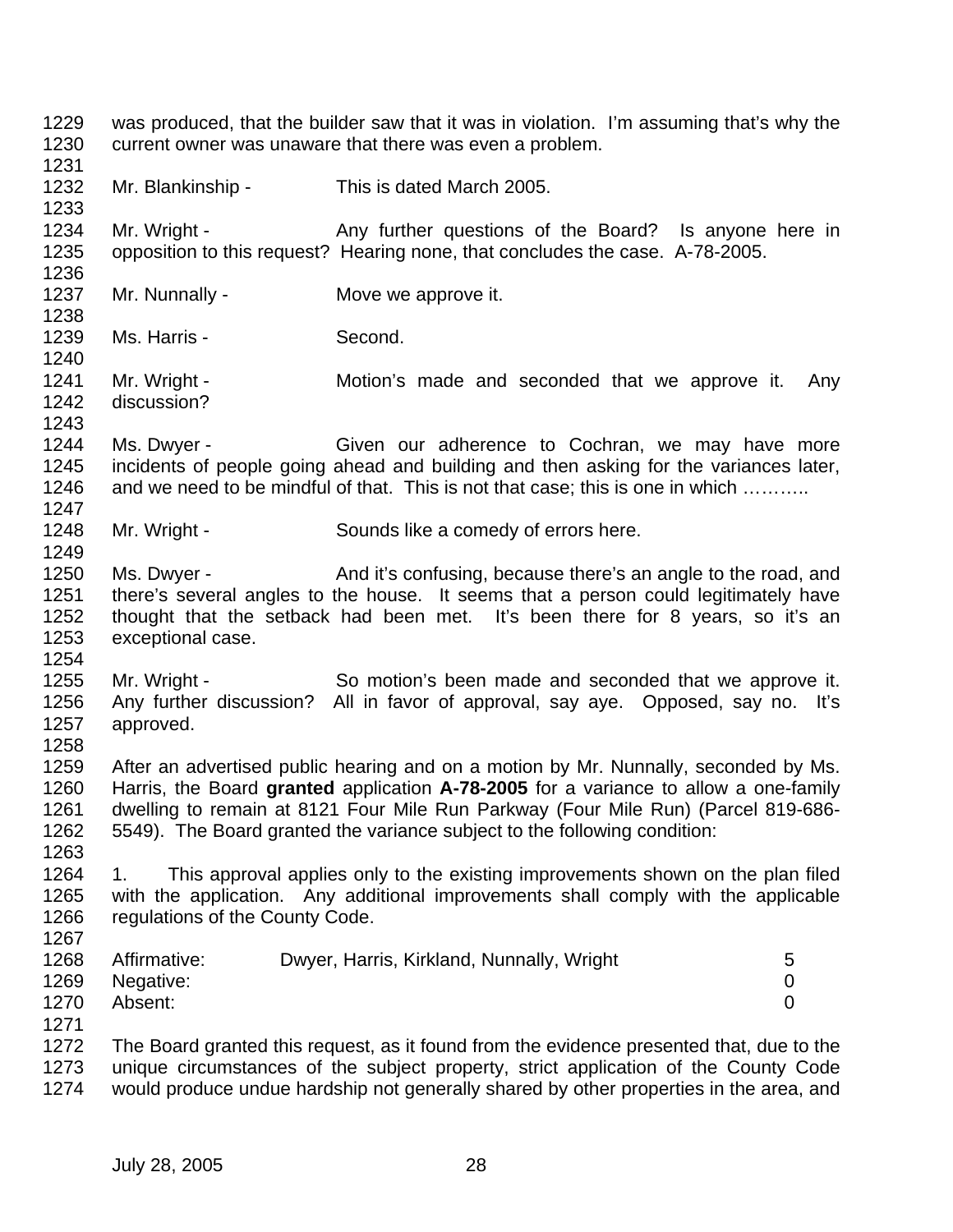| 1275<br>1276                                                 | authorizing this variance will neither cause a substantial detriment to adjacent property<br>nor materially impair the purpose of the zoning regulations.                                                                                                                                                                                                                                                                                                   |                                                                                                                                                                                                                                                                                                                                                                                      |             |  |
|--------------------------------------------------------------|-------------------------------------------------------------------------------------------------------------------------------------------------------------------------------------------------------------------------------------------------------------------------------------------------------------------------------------------------------------------------------------------------------------------------------------------------------------|--------------------------------------------------------------------------------------------------------------------------------------------------------------------------------------------------------------------------------------------------------------------------------------------------------------------------------------------------------------------------------------|-------------|--|
| 1277<br>1278<br>1279<br>1280                                 | Mr. Wright -                                                                                                                                                                                                                                                                                                                                                                                                                                                | Next case.                                                                                                                                                                                                                                                                                                                                                                           |             |  |
| 1281<br>1282<br>1283<br>1284<br>1285                         | <b>UP-13-2005</b>                                                                                                                                                                                                                                                                                                                                                                                                                                           | WEST END ASSEMBLY OF GOD requests a temporary<br>conditional use permit pursuant to Section $24-116(c)(1)$ to install a<br>tent and a mobile box office at 401 Parham Road (Parcel 753-736-<br>0655), zoned R-1, One-family Residence District (Tuckahoe).                                                                                                                           |             |  |
| 1286<br>1287<br>1288<br>1289<br>1290<br>1291                 | Mr. Blankinship -                                                                                                                                                                                                                                                                                                                                                                                                                                           | I forgot to mention that UP-13-2005 has requested a<br>deferral. The church had requested a temporary use permit for their mobile box office.<br>In talking to them, they would also like to erect a tent at the same time, and I told them<br>since that had not been advertised or notified, that they would need to defer, so they'll<br>be back before you next month with that. |             |  |
| 1292<br>1293                                                 | Mr. Wright -                                                                                                                                                                                                                                                                                                                                                                                                                                                | UP-13-2005. Do I hear a motion?                                                                                                                                                                                                                                                                                                                                                      |             |  |
| 1294<br>1295                                                 | Ms. Dwyer -                                                                                                                                                                                                                                                                                                                                                                                                                                                 | I move we defer this case to our August meeting.                                                                                                                                                                                                                                                                                                                                     |             |  |
| 1296<br>1297                                                 | Mr. Kirkland -                                                                                                                                                                                                                                                                                                                                                                                                                                              | Second.                                                                                                                                                                                                                                                                                                                                                                              |             |  |
| 1298<br>1299<br>1300                                         | Mr. Wright -                                                                                                                                                                                                                                                                                                                                                                                                                                                | Motion made and seconded.<br>Any discussion?<br>none, all in favor, say aye. Opposed, no. It's deferred.                                                                                                                                                                                                                                                                             | Hearing     |  |
| 1301<br>1302<br>1303<br>1304<br>1305                         |                                                                                                                                                                                                                                                                                                                                                                                                                                                             | Upon a motion by Ms. Dwyer, seconded by Mr. Kirkland, the Board deferred application<br>UP -13-2005 for a temporary conditional use permit to install a tent and a mobile box<br>office at 401 Parham Road (Parcel 753-736-0655).                                                                                                                                                    |             |  |
| 1306<br>1307<br>1308<br>1309                                 | Affirmative:<br>Negative:<br>Absent:                                                                                                                                                                                                                                                                                                                                                                                                                        | Dwyer, Harris, Kirkland, Nunnally, Wright                                                                                                                                                                                                                                                                                                                                            | 5<br>0<br>0 |  |
| 1310<br>1311<br>1312                                         |                                                                                                                                                                                                                                                                                                                                                                                                                                                             | The Board deferred the request, from the July 28, 2005, until the August 25, 2005,<br>meeting, so that the request for a tent could be considered at the same time.                                                                                                                                                                                                                  |             |  |
| 1313<br>1314<br>1315<br>1316<br>1317<br>1318<br>1319<br>1320 | A-79-2005<br><b>LOUISE BURWELL</b> requests a variance from Section 24-94 to<br>build a sunroom over an existing deck at 1208 Wilderness Court<br>(Newmarket Farms) (Parcel 802-704-3522), zoned R-3, One-family<br>Residence District (Varina). The rear yard setback is not met. The<br>applicant has 29 feet rear yard setback, where the Code requires<br>40 feet rear yard setback. The applicant requests a variance of 11<br>feet rear yard setback. |                                                                                                                                                                                                                                                                                                                                                                                      |             |  |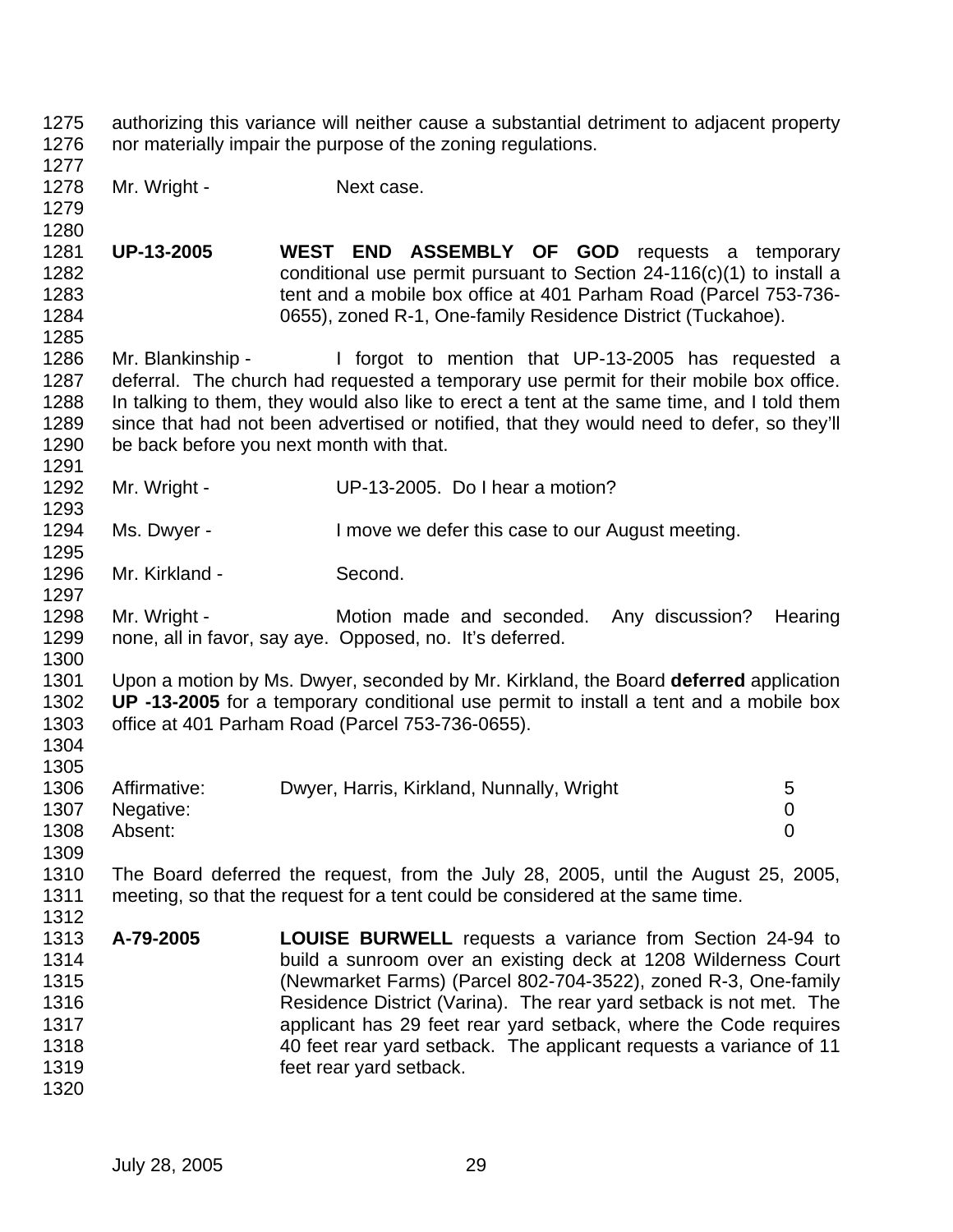1321 Mr. Wright - Does anyone else desire to speak with reference to this 1322 case? Would you raise your right hand and be sworn please? 1323 1324 Mr. Blankinship - Do you swear that the testimony you are about to give is the 1325 truth, the whole truth, and nothing but the truth, so help you God? 1326 1327 Mr. Harris - Yes I do. My name is James Harris. I'm with AAPCO of 1328 Richmond, the contractor for Mrs. Burwell. On the rear of this property, there is an 1329 existing 14 by 16 deck, with a landing and a set of stairs. It also has an aluminum patio 1330 cover roof over the top of it, and what we're proposing is to enclose three walls on the 1331 room with vinyl walls and sliding glass windows. 1332 1333 Mr. Kirkland - You would not change the footprint of the deck or the roof? 1334 1335 Mr. Harris - No sir, we're building on the existing deck as is. The only 1336 thing we would have to do is uncover just the concrete footers for the building inspector 1337 and fill them back in. We're looking not to make any major improvements at all, other 1338 than if we have to upgrade the framing on the deck. 1339 1340 Ms. Dwyer - Mr. Blankinship, how far is a deck allowed to extend into the 1341 setback area? 1342 1343 Mr. Blankinship - Up to ten feet. 1344 1345 Ms. Dwyer - So they're not in compliance, is that it, already with the 1346 existing deck is not in compliance, because it's eleven feet? 1347 1348 Mr. Blankinship - Apparently not, unless that's a foot of overhang. If the deck 1349 itself is at eleven feet, then it's in violation. 1350 1351 Ms. Dwyer - What about the roof? Are you permitted to have a roof over 1352 a deck? 1353 1354 Mr. Blankinship - No ma'am. 1355 1356 Ms. Dwyer - So the roof as it exists is a violation of the ordinance. So we 1357 have an existing situation that is in violation of the ordinance. 1358 1359 Mr. Kirkland - Were there any permits issued for this deck or any of this 1360 roofing? 1361 1362 Mr. Blankinship - The deck was probably included on the dwelling and would 1363 have been approved up to ten feet and may have just been built in error. The roof I 1364 don't have any record on. It does not look like it was constructed with the existing 1365 dwelling. 1366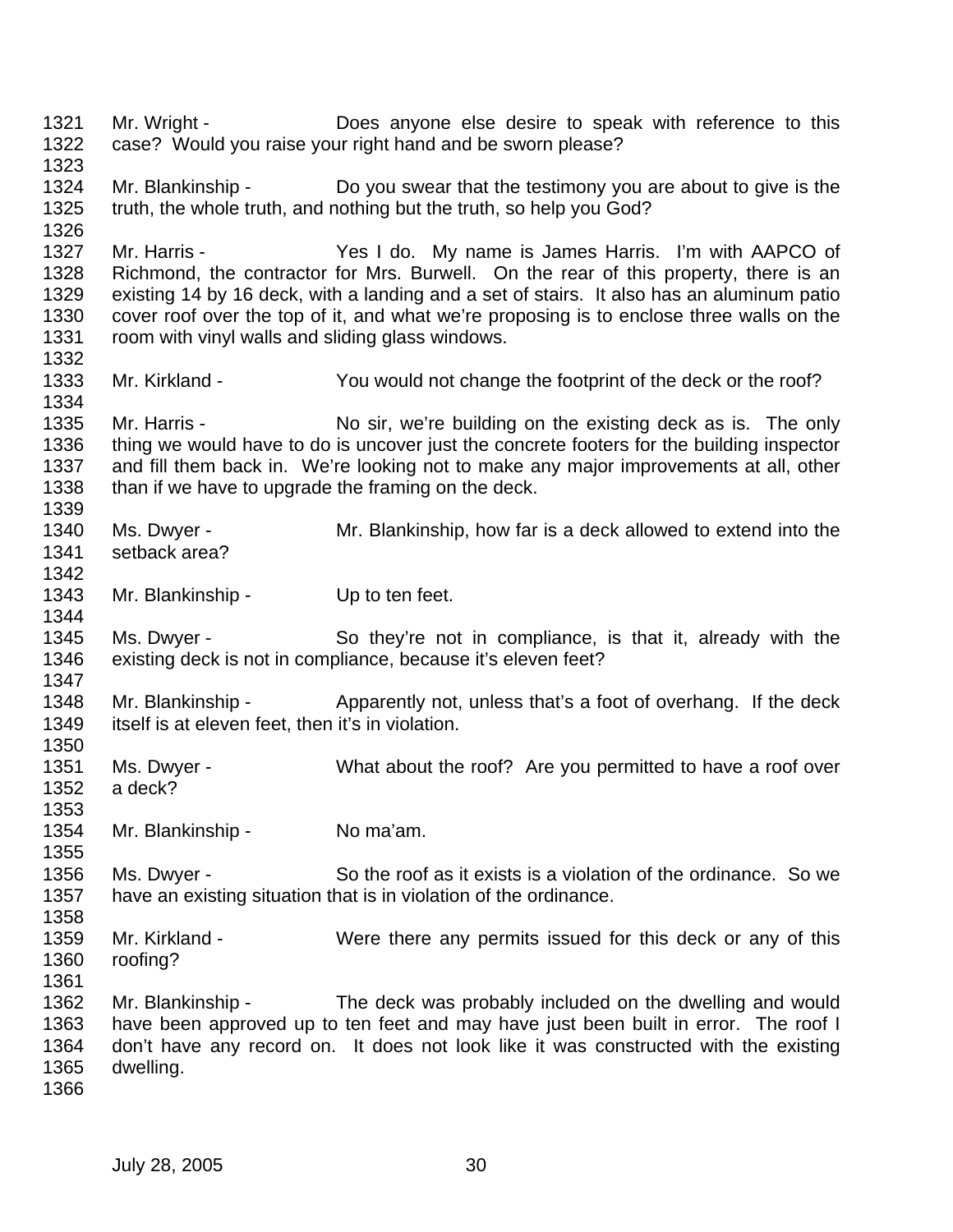| 1367<br>1368                         | Mr. Wright -                                                           | There is currently a residence on this property.                                                                                                                                                                                                               |
|--------------------------------------|------------------------------------------------------------------------|----------------------------------------------------------------------------------------------------------------------------------------------------------------------------------------------------------------------------------------------------------------|
| 1369<br>1370                         | Mr. Harris -                                                           | Yes.                                                                                                                                                                                                                                                           |
| 1371<br>1372                         | Mr. Wright -                                                           | And when was it built?                                                                                                                                                                                                                                         |
| 1373                                 | Mr. Harris -                                                           | Our staff report says 1975.                                                                                                                                                                                                                                    |
| 1374<br>1375                         | Mr. Blankinship -                                                      | 1975 is what we have in our records.                                                                                                                                                                                                                           |
| 1376<br>1377<br>1378<br>1379         | Mr. Wright -                                                           | In '75 it was built, so since that time, the owners have had<br>reasonable use of the property in its present existence.                                                                                                                                       |
| 1380<br>1381<br>1382<br>1383         | Mr. Harris -<br>better use the back yard.                              | Yes, with the exception, the only other thing that was in<br>concern here was that they have a mentally challenged son, and this way he could                                                                                                                  |
| 1384<br>1385<br>1386                 | Ms. Harris -<br>probably the most economical way to go.                | Had you considered building on the side? I know that this is                                                                                                                                                                                                   |
| 1387<br>1388<br>1389                 | Mr. Harris -<br>structure itself, being the deck, is already existing. | Yes, this is why it was considered, was because the                                                                                                                                                                                                            |
| 1390<br>1391<br>1392                 |                                                                        | Mr. Wright - The Any further questions of the Board? Is anyone here in<br>opposition to this request? Hearing none, that concludes the case. A-79-2005.                                                                                                        |
| 1393<br>1394                         | Mr. Nunnally -                                                         | I move we deny it.                                                                                                                                                                                                                                             |
| 1395<br>1396                         | Mr. Kirkland -                                                         | Second.                                                                                                                                                                                                                                                        |
| 1397<br>1398<br>1399                 | Mr. Wright -<br>there any discussion? Your basis for the denial is?    | Motion has been made and seconded that we deny it. Is                                                                                                                                                                                                          |
| 1400<br>1401<br>1402                 | Mr. Nunnally -<br>Looks like to me they've almost imposed it so far.   | I don't think it's in conformance with the law right now.                                                                                                                                                                                                      |
| 1403<br>1404                         | Mr. Kirkland -                                                         | Probably would have if somebody hadn't said something.                                                                                                                                                                                                         |
| 1405<br>1406<br>1407                 | Mr. Wright -                                                           | The basic reason would be that they have reasonable use of<br>the property. All in favor of denial, say aye. Opposed, no. Denied.                                                                                                                              |
| 1408<br>1409<br>1410<br>1411<br>1412 | 3522).                                                                 | After an advertised public hearing and on a motion by Mr. Nunnally, seconded by Mr.<br>Kirkland, the Board denied application A-79-2005 for a variance to build a sunroom<br>over an existing deck at 1208 Wilderness Court (Newmarket Farms) (Parcel 802-704- |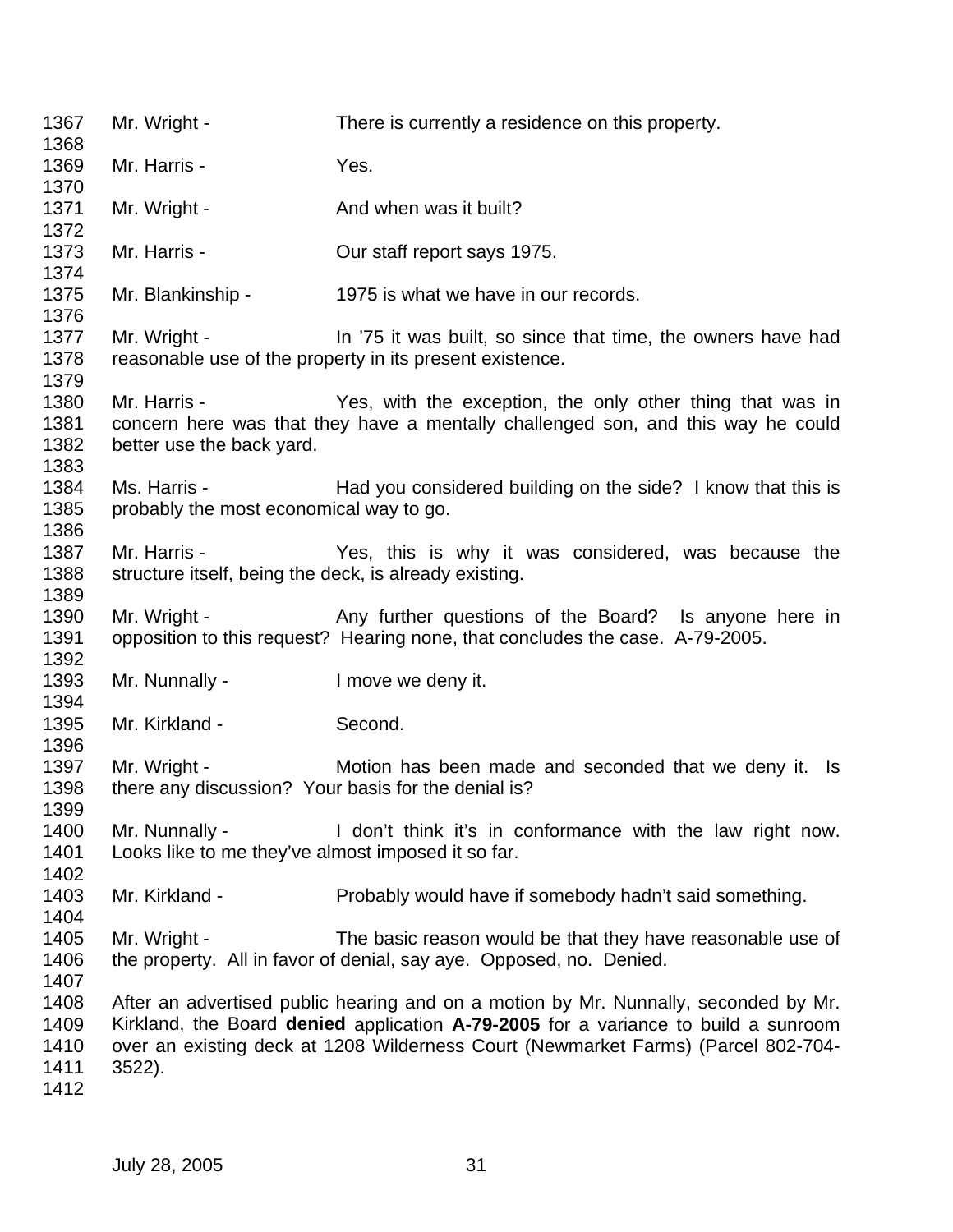| 1413<br>1414<br>1415                         | Affirmative:<br>Negative:<br>Absent:                                                                                                                                                                        | Dwyer, Harris, Kirkland, Nunnally, Wright                                                                                                                                                                                                                                                                                   | 5<br>0<br>$\overline{0}$ |  |
|----------------------------------------------|-------------------------------------------------------------------------------------------------------------------------------------------------------------------------------------------------------------|-----------------------------------------------------------------------------------------------------------------------------------------------------------------------------------------------------------------------------------------------------------------------------------------------------------------------------|--------------------------|--|
| 1416<br>1417<br>1418<br>1419                 | The Board denied your request as it found from the evidence presented that there was<br>no "hardship approaching confiscation" as required by § 15.2-2309 of the Code of<br>Virginia to justify a variance. |                                                                                                                                                                                                                                                                                                                             |                          |  |
| 1420<br>1421<br>1422<br>1423<br>1424<br>1425 | <b>UP-14-2005</b>                                                                                                                                                                                           | <b>EASTERN HENRICO RURITAN requests a temporary conditional</b><br>use permit pursuant to Section 24-116(c)(1) to operate a turkey<br>shoot at 3808 Nine Mile Road (Parcel 806-723-4768), zoned A-1,<br>Agricultural District (Varina).                                                                                     |                          |  |
| 1426<br>1427<br>1428                         | Mr. Wright -                                                                                                                                                                                                | Does anyone else desire to speak with reference to this<br>case? Would you raise your right hand and be sworn please?                                                                                                                                                                                                       |                          |  |
| 1429<br>1430<br>1431                         | Mr. Blankinship -                                                                                                                                                                                           | Do you swear that the testimony you are about to give is the<br>truth, the whole truth, and nothing but the truth, so help you God?                                                                                                                                                                                         |                          |  |
| 1432<br>1433                                 | Mr. Courtney -                                                                                                                                                                                              | I do. My name is James E. Courtney, Jr.                                                                                                                                                                                                                                                                                     |                          |  |
| 1434<br>1435<br>1436<br>1437<br>1438<br>1439 | Mr. Stewart -<br>this organization.                                                                                                                                                                         | I do. I'm Stanley Stewart. Eastern Henrico Ruritan is a<br>community service organization located in Henrico County, and we request an<br>extension of an existing temporary use permit to operate a turkey shoot, which we have<br>operated for 38 years, I believe, for the years 2005 and 2006. This is a fundraiser for |                          |  |
| 1440<br>1441                                 | Mr. Kirkland -                                                                                                                                                                                              | Mr. Blankinship, have we had any complaints?                                                                                                                                                                                                                                                                                |                          |  |
| 1442<br>1443                                 | Mr. Blankinship -                                                                                                                                                                                           | No sir, none that I'm aware of.                                                                                                                                                                                                                                                                                             |                          |  |
| 1444<br>1445<br>1446                         | Mr. Wright -<br>that hours of operation are so and so.                                                                                                                                                      | I don't see a time when this expires. It indirectly says in #1                                                                                                                                                                                                                                                              |                          |  |
| 1447<br>1448                                 | Mr. Nunnally -                                                                                                                                                                                              | 2005 and 2006 calendar years, it says.                                                                                                                                                                                                                                                                                      |                          |  |
| 1449<br>1450                                 | Mr. Blankinship -                                                                                                                                                                                           | We could clarify that if you like.                                                                                                                                                                                                                                                                                          |                          |  |
| 1451<br>1452<br>1453                         | Mr. Stewart -                                                                                                                                                                                               | It's October 7, 2005, to December 16, 2005, and October 6,<br>2006, to December 15, 2006. The hours are 6:00 pm to 10:00 pm.                                                                                                                                                                                                |                          |  |
| 1454<br>1455                                 | Mr. Wright -                                                                                                                                                                                                | I understand that, but there's no specific statement that the<br>permit expires on a certain day, and it would be at the end of 2006.                                                                                                                                                                                       |                          |  |
| 1456<br>1457<br>1458                         | Ms. Dwyer -<br>the turkey shoot?                                                                                                                                                                            | Is there any limitation on the type of firearm that's used for                                                                                                                                                                                                                                                              |                          |  |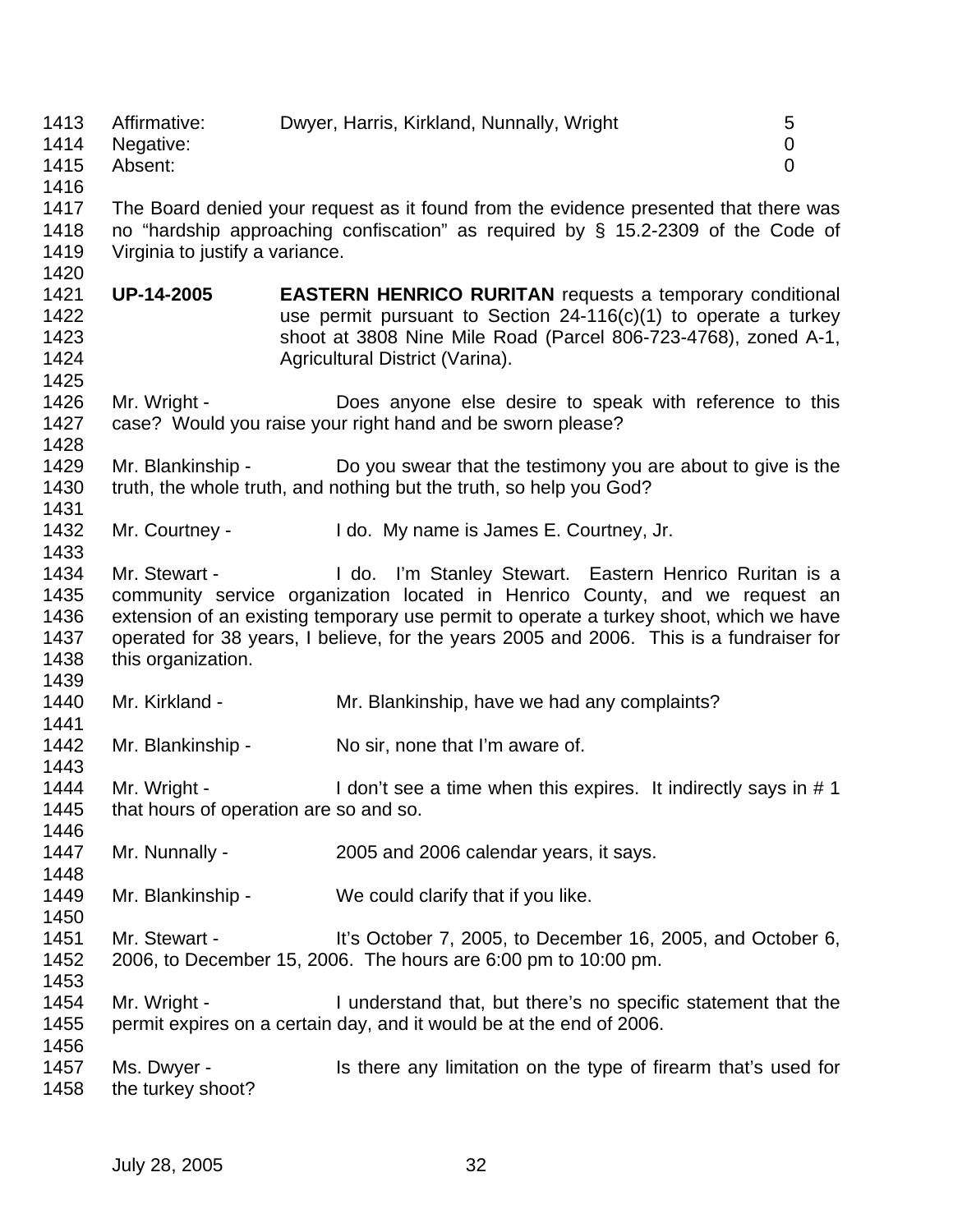1462 bring your own." You bring your own gun. Then there are restrictions in the gun related 1463 to choking of the barrels – do you know what I'm talking about there? 1464 1465 Ms. Dwyer - You might explain it. 1466 1467 Mr. Stewart - The diameter of the barrel, we'll say at the end, restricts the 1468 shot as it comes out, and the more that it's reduced at the end of the barrel, the tighter a 1469 pattern it holds, which we require you can't go more than what's considered a 4-choke, 1470 or a turkey-tube choke, which brings it down and keeps it in. Then our targets are eight 1471 inches square, one-inch thick oak, with a fronter on it, and then your paper target. The 1472 shot number is number 8 shot, which is small, real small, so we're safe with it if that's 1473 what you're asking. 1474 1475 Ms. Dwyer - I am. So you inspect the guns before people can use them. 1476 Is somebody there to make sure that the guns have the right diameter choke? 1477 1478 Mr. Stewart - The guns are not, the way our rules are, if you can buy it 1479 over the shelf, say at Green Top, it's acceptable. We do have a micrometer that we can 1480 put down the barrel and measure the difference between the diameter this far in the 1481 barrel and the end – that would tell you how much difference, in the thousands, it's 1482 being reduced, and if we get a complaint on a gun, then we would pull the gun out, put 1483 the mike in it and do that. Otherwise, you're looking at the guns, you've got a man on 1484 the firing line who's watching the guns. He's also watching for shell cha…………… 1485 You can't believe in a fundraiser what you've got to do, but you're watching for them 1486 pulling different shells, so sometimes we'll run a blue shell; sometimes we'll run a red 1487 shell, and make sure that ………………….. 1488 1489 Ms. Dwyer - My son does paintball, and they do the same thing. 1490 1491 Mr. Stewart - I don't know about that. 1492 1493 Ms. Dwyer - Is there any alcohol consumed at all? 1494 1495 Mr. Stewart - No ma'am, absolutely not. 1496 1497 Ms. Dwyer - I would like to modify # 5. It says, "No alcoholic beverages 1498 may be consumed outside of the main building ………………." I think it should be they 1499 don't consume any alcohol at all on the premises. 1500 1501 Mr. Nunnally - Is there no alcohol at all inside the building? 1502 1503 Mr. Stewart - No, but it's all outside anyway, except. 1504

1460 Mr. Stewart - In what respect? It's a shotgun, 4-10, 16, 20-gauge, or 12- 1461 gauge; we furnish shells, so everybody shoots the same shells. It's not a matter of "you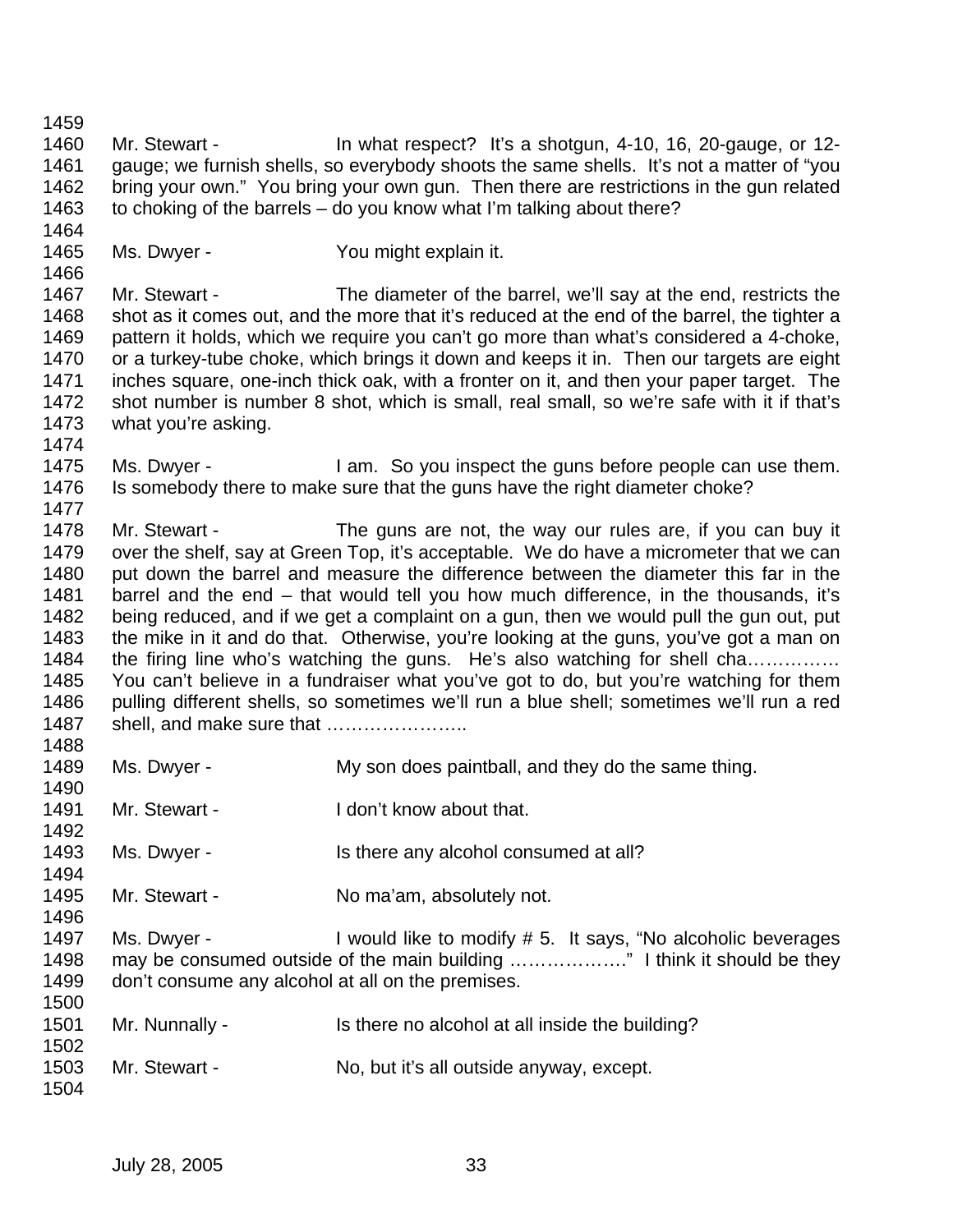1505 Mr. Nunnally - Well, I know, and we don't want it outside, but you don't 1506 have any inside. 1507 1508 Ms. Harris - I noticed that this area is more populated now than 38 years 1509 ago when you got started, but there's a home right across the street on Dabbs House 1510 Road. Are you familiar with the Assisted Living or senior citizens there? 1511 1512 Mr. Stewart - We're kind of downstream from there, because we're at that 1513 softball diamond. Are you familiar with that? Do you know where the softball field is? 1514 Right in there where the police department used to be? Then the guns are discharged 1515 towards the back where the Utility Department has their vehicles, their snowplows and 1516 those kinds of things. What you're talking about is out close to Nine Mile Road, so they 1517 probably wouldn't even hear it, if that's what you're asking. Certainly, nothing has any 1518 potential to go that way. 1519 1520 Mr. Wright - Any further questions of the Board? Is anyone here in 1521 opposition to this request? Hearing none, that concludes the case. UP-14-2005. 1522 1523 Mr. Nunnally - Move we approve it. 1524 1525 Mr. Kirkland - Second. 1526 1527 Mr. Wright - Motion's made and seconded that we approve it. Any 1528 discussion? 1529 1530 Ms. Dwyer - I would like to amend Condition # 5, so that it says no 1531 alcoholic beverages may be consumed on the premises during the turkey shoot. That's 1532 what they said they do anyway. 1533 1534 Mr. Wright - They have no problem with that. 1535 1536 Mr. Kirkland - That's fine. 1537 1538 Mr. Blankinship - You had asked us to clarify the expiration in Condition # 1 as 1539 well. 1540 1541 Ms. Dwyer - One of their rules is that people only use shot provided by 1542 the Ruritans and that, I guess I'm wondering whether we should require them to inspect 1543 the guns just to make sure that they do comply with what their rules are. This isn't really 1544 adding anything. 1545 1546 Mr. Kirkland - Believe me, once you fire the gun and the barrel isn't right, 1547 they will inspect it. 1548 1549 Ms. Dwyer - It's hard to hide, in other words? 1550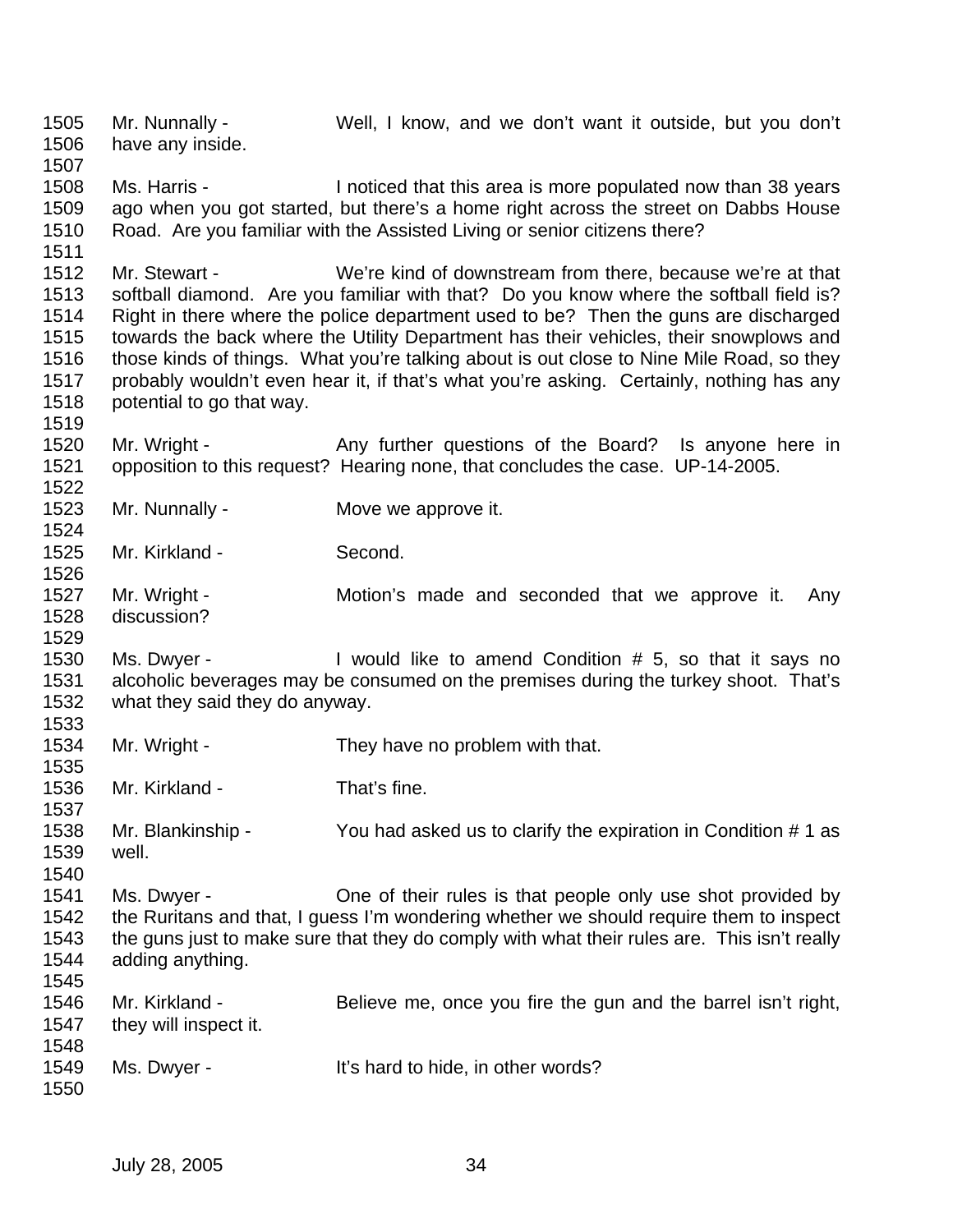1551 Mr. Blankinship - Self-policing. 1552 1553 Ms. Dwyer - Having never been to a turkey shoot ……….. I think I'm 1554 going to go this year though. 1555 1556 Mr. Kirkland - I've been to several. 1557 1558 Mr. Wright - Any further discussion? Hearing none, all in favor of 1559 approval, say aye. Opposed, no. It's approved. 1560 1561 Ms. Dwyer - That's with the two amendments. 1562 1563 Mr. Wright - Right, correcting the conditions. 1564 1565 After an advertised public hearing and on a motion by Mr. Nunnally, seconded by Mr. 1566 Kirkland, the Board **granted** application **UP-14-2005** for a temporary conditional use 1567 permit to operate a turkey shoot at 3808 Nine Mile Road (Parcel 806-723-4768. The 1568 Board granted the use permit subject to the following conditions: 1569 1570 1. [Amended] Hours of operation shall be limited to 6:00 p.m. to 10:00 p.m. on 1571 Fridays during October through December and on the Wednesday before Thanksgiving 1572 during calendar years 2005 and 2006. This permit shall expire December 31, 2006. 1573 1574 2. No firearm shall be discharged within 300 feet of any lot occupied by a dwelling, 1575 or within 300 feet of any building other than buildings on the same parcel, or across any 1576 road or street. 1577 1578 3. The land shall be clearly posted to show where shooting will occur. 1579 1580 4. Sufficient off-street parking shall be provided for all cars visiting the premises. 1581 1582 5. [Amended] No alcoholic beverages may be consumed on the site during the 1583 turkey shoot. A sign to this effect must be conspicuously posted in the immediate 1584 vicinity of the shooting area. No person under the influence of alcohol, as defined in 1585 Section 18.2-266 of the Code of Virginia, may be permitted in the shooting area. 1586 1587 6. Restrooms shall be provided. 1588 1589 Affirmative: Dwyer, Harris, Kirkland, Nunnally, Wright 5 1590 Negative: 0 1591 Absent: 0 1592 1593 The Board granted the request because it found the proposed use will be in substantial 1594 accordance with the general purpose and objectives of Chapter 24 of the County Code. 1595 1596 **A-80-2005 SHERRY L. BAXTER** requests a variance from Section 24-95(c)(4)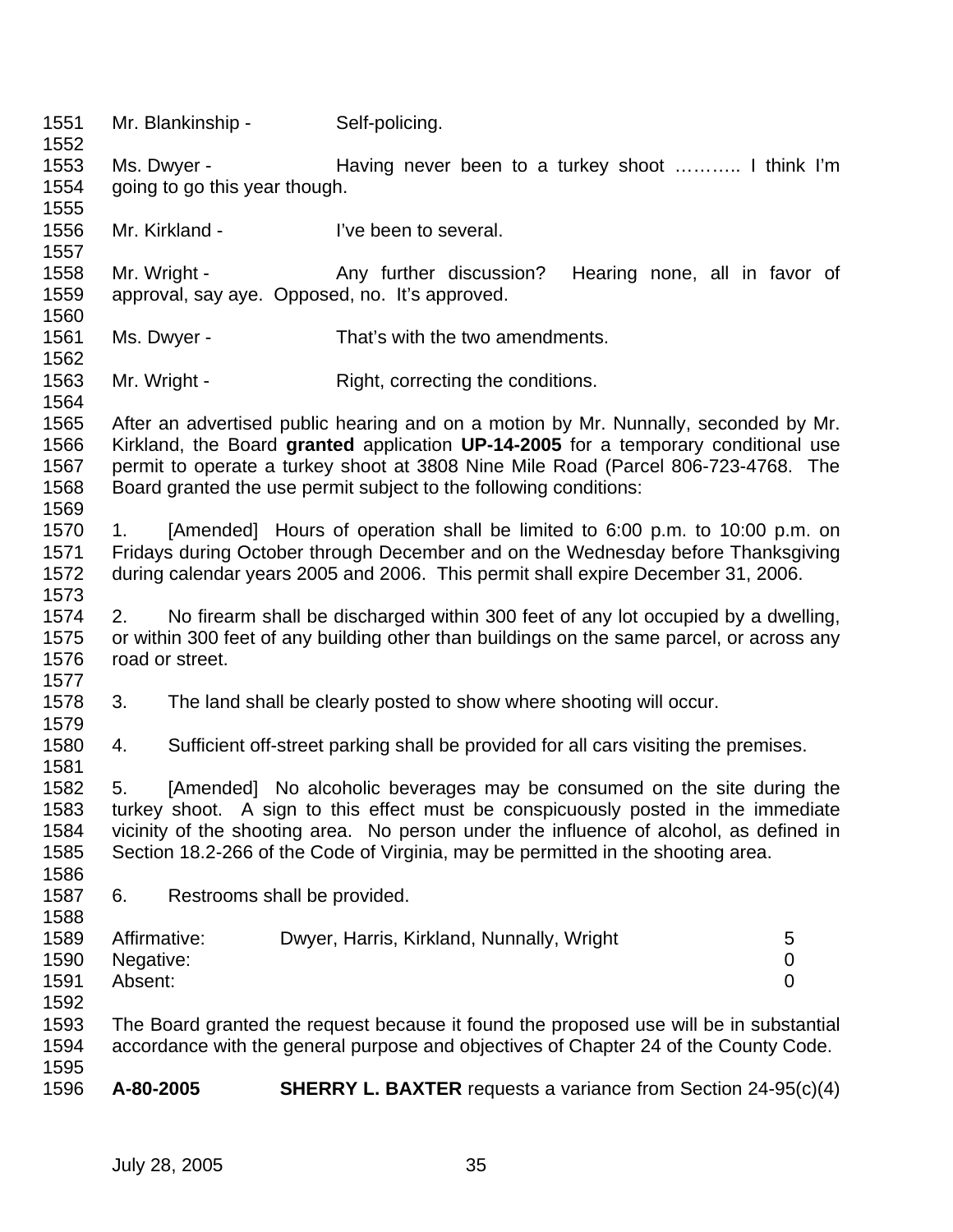1597 to build a front porch at 3016 Greenway Avenue (Dumbarton) 1598 (Parcel 776-745-4559), zoned R-4, One-family Residence District 1599 (Brookland). The front yard setback is not met. The applicant has 1600 16 feet front yard setback, where the Code requires 35 feet front 1601 yard setback. The applicant requests a variance of 19 feet front 1602 yard setback.

- 1604 Mr. Wright Does anyone else desire to speak with reference to this 1605 case? Would you raise your right hand and be sworn please? 1606
- 1607 Mr. Blankinship Do you swear that the testimony you are about to give is the 1608 truth, the whole truth, and nothing but the truth, so help you God?
- 1609<br>1610 Ms. Baxter - The Mo. Sherry L. Baxter. When I purchased my home in 1611 November of 1999, it was one of three houses on the block. It was in total woods. I 1612 have pictures of when I purchased it, in the shade. I have pictures of what it looks like 1613 now and the housing development that has come up. 1614
- 1615 Mr. Wright If you want us to consider those, you need to present them. 1616 We'll have to keep those thirty days in our file.
- 1618 Ms. Baxter My situation is this. When I purchased the property, it was in 1619 the shade; it was in the woods; it was wonderful. Housing development came in; all the 1620 woods have been taken out, even down to the pine tree in the front, because it was 1621 technically on County property. The County came through and took every tree out, all 1622 the way down to the grass. There's not one piece of shade in the front of my property 1623 any more. From the moment the sun comes up, to the moment the sun goes down, I 1624 am in full sun in the front of my property. I would like to put a porch on my property, so 1625 that I can have some shade to the front of my home. If you look at the pictures of my 1626 neighborhood now, very nice houses, they all have covered porches or covered stoops, 1627 even down to the older home that's still on my block. It has a covered porch. I'm the 1628 only one in full sun. There's not a tree any more. I realize we've had some hurricanes, 1629 but decisions were made that were beyond my control with the woods being either 1630 County property or developers' property, and I would like to put a porch on the front of 1631 my home.
- 1632 1633 Ms. Dwyer - One of the things that we've been discussing, Ms. Baxter, is 1634 the way the Supreme Court has defined what authority this Board has to grant a 1635 variance. The standard they have set is that if a person has reasonable use of their 1636 home, then we don't have the authority to grant a variance. 1637
- 1638 Ms. Baxter I have reasonable use of my home. I do not have 1639 reasonable use of my yard. It's so hot. I used to sit out there in the swings and rock my 1640 granddaughter. I cannot sit out there and rock anything now, not in the front of my 1641 home.
- 1642

1603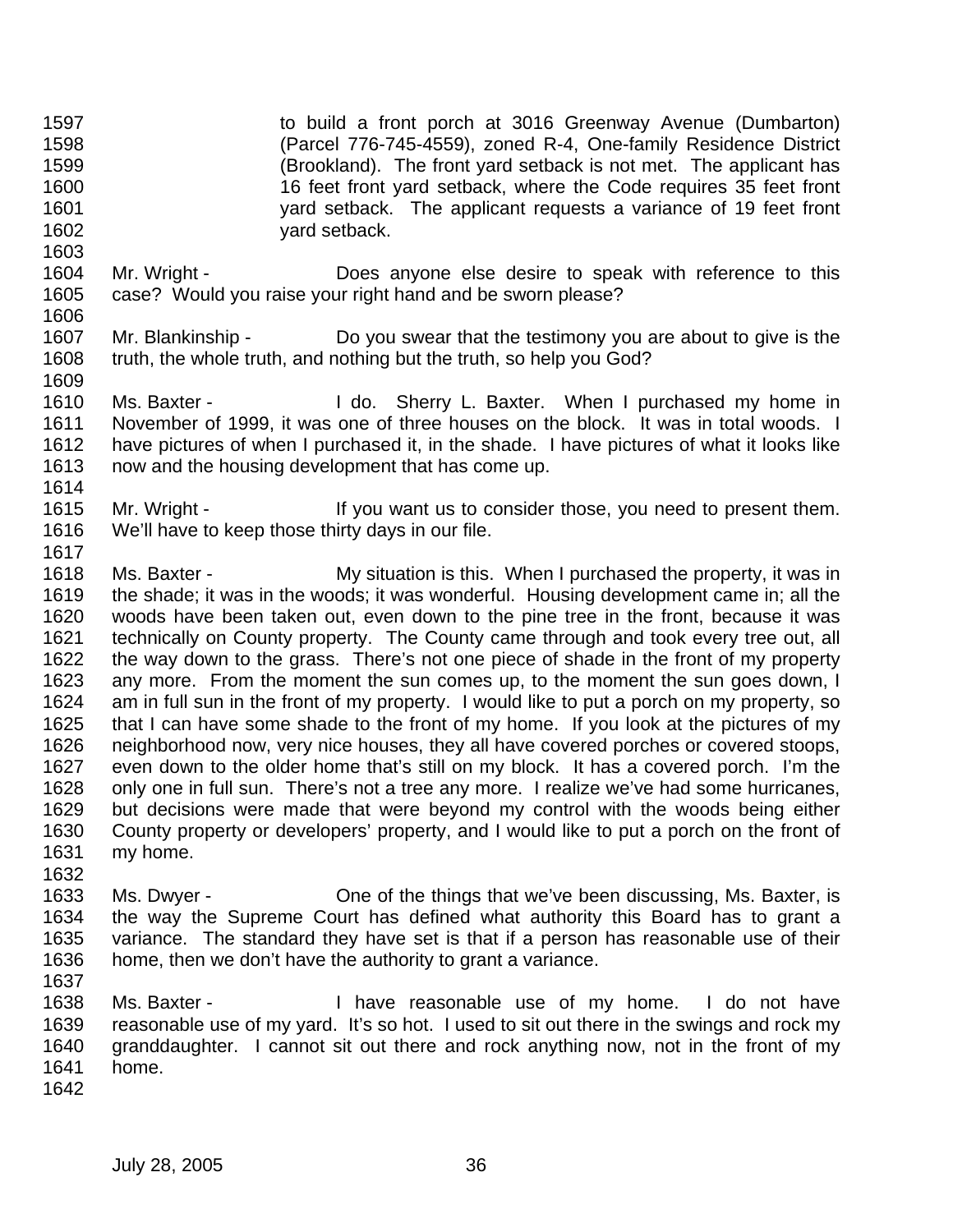| 1643<br>1644                 | Mr. Wright -                                              | Do you have a porch on the back of your house?                                                                                                                                                                                            |  |
|------------------------------|-----------------------------------------------------------|-------------------------------------------------------------------------------------------------------------------------------------------------------------------------------------------------------------------------------------------|--|
| 1645<br>1646                 | Ms. Baxter -                                              | I do. On the add-on addition, there's a screened porch.                                                                                                                                                                                   |  |
| 1647<br>1648                 | Mr. Wright -                                              | Where's the sun rise and set with respect to your house?                                                                                                                                                                                  |  |
| 1649<br>1650                 | Ms. Baxter -                                              | In the front.                                                                                                                                                                                                                             |  |
| 1651<br>1652                 | Mr. Wright -                                              | It rises in the front?                                                                                                                                                                                                                    |  |
| 1653<br>1654<br>1655<br>1656 | Ms. Baxter -<br>moist, and it's presenting a rot problem. | And it sets in the front. The back stays moist all the time. In<br>fact, I'm getting ready to do a change-up of my siding, because in the back it stays                                                                                   |  |
| 1657<br>1658                 | Mr. Wright -                                              | Your porch is shaded in the back?                                                                                                                                                                                                         |  |
| 1659<br>1660                 | Ms. Baxter -                                              | Yes it is.                                                                                                                                                                                                                                |  |
| 1661<br>1662<br>1663         | Mr. Wright -                                              | Any further questions of the Board? Is anyone here in<br>opposition to this request? Hearing none, that concludes the case. A-80-2005.                                                                                                    |  |
| 1664<br>1665<br>1666         | Mr. Kirkland -<br>property.                               | I move we deny it. The applicant has reasonable use of the                                                                                                                                                                                |  |
| 1667<br>1668                 | Ms. Harris -                                              | Second the motion.                                                                                                                                                                                                                        |  |
| 1669<br>1670<br>1671<br>1672 | Mr. Wright -<br>denied.                                   | A-80-2005. The motion's made and seconded to deny it. Is<br>there any discussion? Hearing none, all in favor of denial, say aye. Opposed, no. It's                                                                                        |  |
| 1673<br>1674<br>1675<br>1676 |                                                           | After an advertised public hearing and on a motion by Mr. Kirkland, seconded by Ms.<br>Harris, the Board denied application A-80-2005 for a variance to build a front porch at<br>3016 Greenway Avenue (Dumbarton) (Parcel 776-745-4559). |  |
| 1677<br>1678<br>1679<br>1680 | Affirmative:<br>Negative:<br>Absent:                      | Dwyer, Harris, Kirkland, Nunnally, Wright<br>5<br>$\pmb{0}$<br>$\overline{0}$                                                                                                                                                             |  |
| 1681<br>1682<br>1683<br>1684 | Virginia to justify a variance.                           | The Board denied your request as it found from the evidence presented that there was<br>no "hardship approaching confiscation" as required by $\S$ 15.2-2309 of the Code of                                                               |  |
| 1685<br>1686<br>1687<br>1688 | Mr. Blankinship -                                         | Mr. Chairman, the next two cases are companions. Simons<br>Hauling Company has had a permit for many years on one site. They got a new use<br>permit for a different part of the same parcel, so both of these apply to the same parcel.  |  |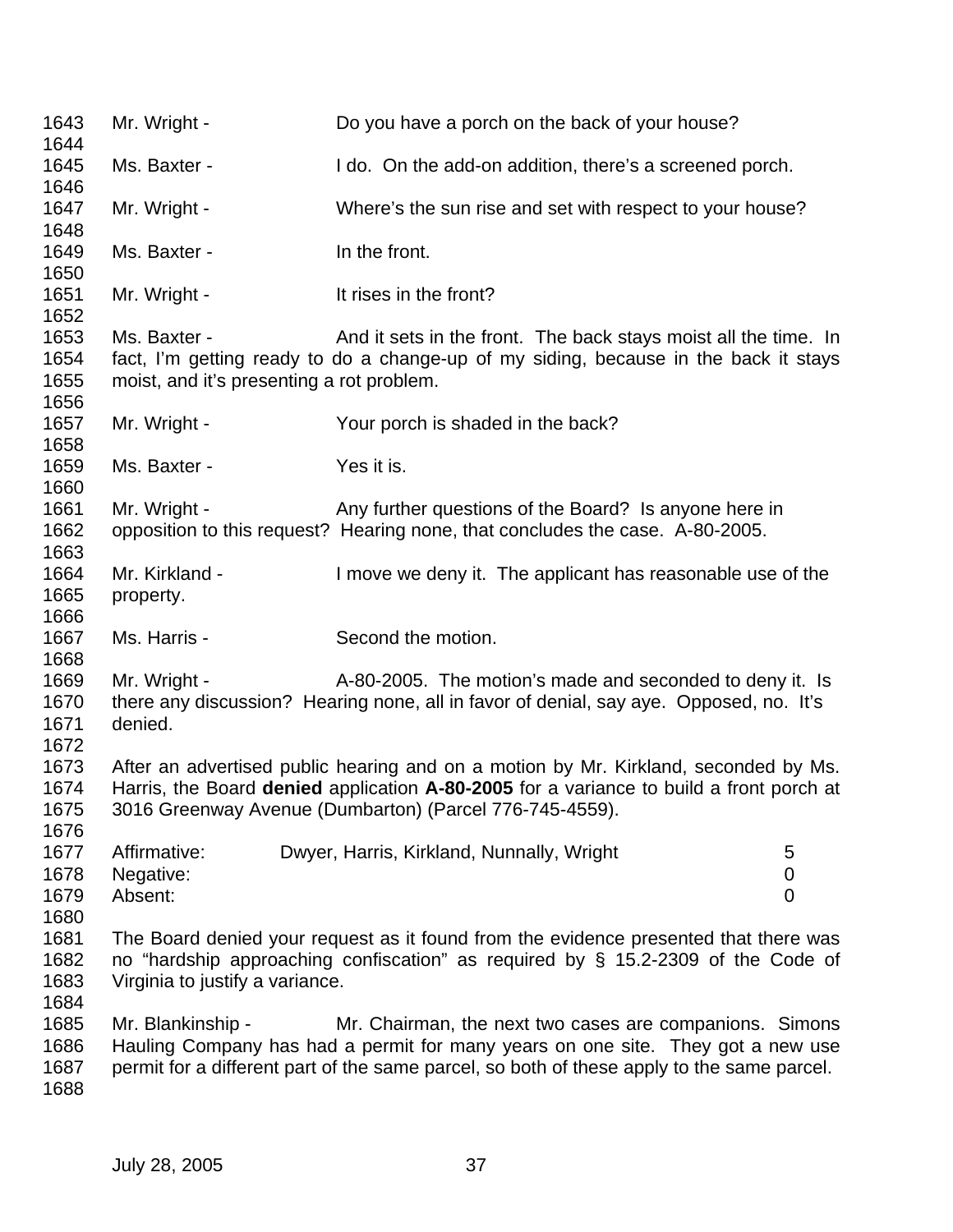1689 **UP-15-2005 SIMONS HAULING COMPANY** requests a conditional use permit 1690 pursuant to Section 24-116(c)(3) to amend conditions at the 1691 existing landfill at 1820 Darbytown Road (Parcel 809-707-1585 1692 (part)), zoned M-2, General Industrial District (Varina). 1693

1694 **UP-16-2005 SIMONS HAULING COMPANY** requests a conditional use permit 1695 pursuant to Section 24-116(c)(3) to amend conditions at the 1696 existing landfill at 1820 Darbytown Road (Parcel 809-707-1585), 1697 zoned M-2, General Industrial District (Varina). 1698

1699 Mr. Wright - Does anyone else desire to speak with reference to this 1700 case? Please stand, and everyone be sworn at the same time. Please raise your right 1701 hand and be sworn please?

1703 Mr. Blankinship - Do you swear that the testimony you are about to give is the 1704 truth, the whole truth, and nothing but the truth, so help you God? 1705

1706 Mr. Cochran - I do. My name is John Cochran; I'm with Youngblood, Tyler 1707 & Associates, representing Simons Hauling Company. These two landfill cells have 1708 been previously permitted, and to the best of my knowledge, they are in compliance 1709 with all the terms and conditions of the permit. One of the conditions restricted the area 1710 which the landfill cells could accept debris from, and this is construction materials and 1711 debris. This is not a sanitary landfill. The request is to increase the area from which 1712 debris may be accepted, and is for several different reasons. One reason is, one of 1713 Simons Hauling Company's competitors has that condition, and secondly, if you look at 1714 landfills on a regional basis, what happens is that when a demolition project must take 1715 its construction debris to a sanitary landfill, you are using up space in a sanitary landfill, 1716 you are using up space in a sanitary landfill which could otherwise be used for more 1717 efficient use of that landfill. What my client is asking for is simply an enlargement of the 1718 area from which they may accept construction debris for these two landfills. 1719

- 1720 Mr. Wright I take it you want a 150-mile radius, is that what you're 1721 asking for?
- 1723 Mr. Cochran That's correct.
- 1725 Mr. Nunnally You're talking about Maryland and DC and North Carolina? 1726 It could be coming in from all three of those places.
- 1727

1722

1724

- 1728 Mr. Cochran Yes, it could. I like to emphasize again, this is construction 1729 material and debris. 1730
	- 1731 Mr. Nunnally But you still have to bring it in on trucks, so do you have any 1732 idea how many more trucks you'd have coming in each day, down Darbytown Road? 1733
	- 1734 Mr. Cochran I think at the present time what we'd find is that the number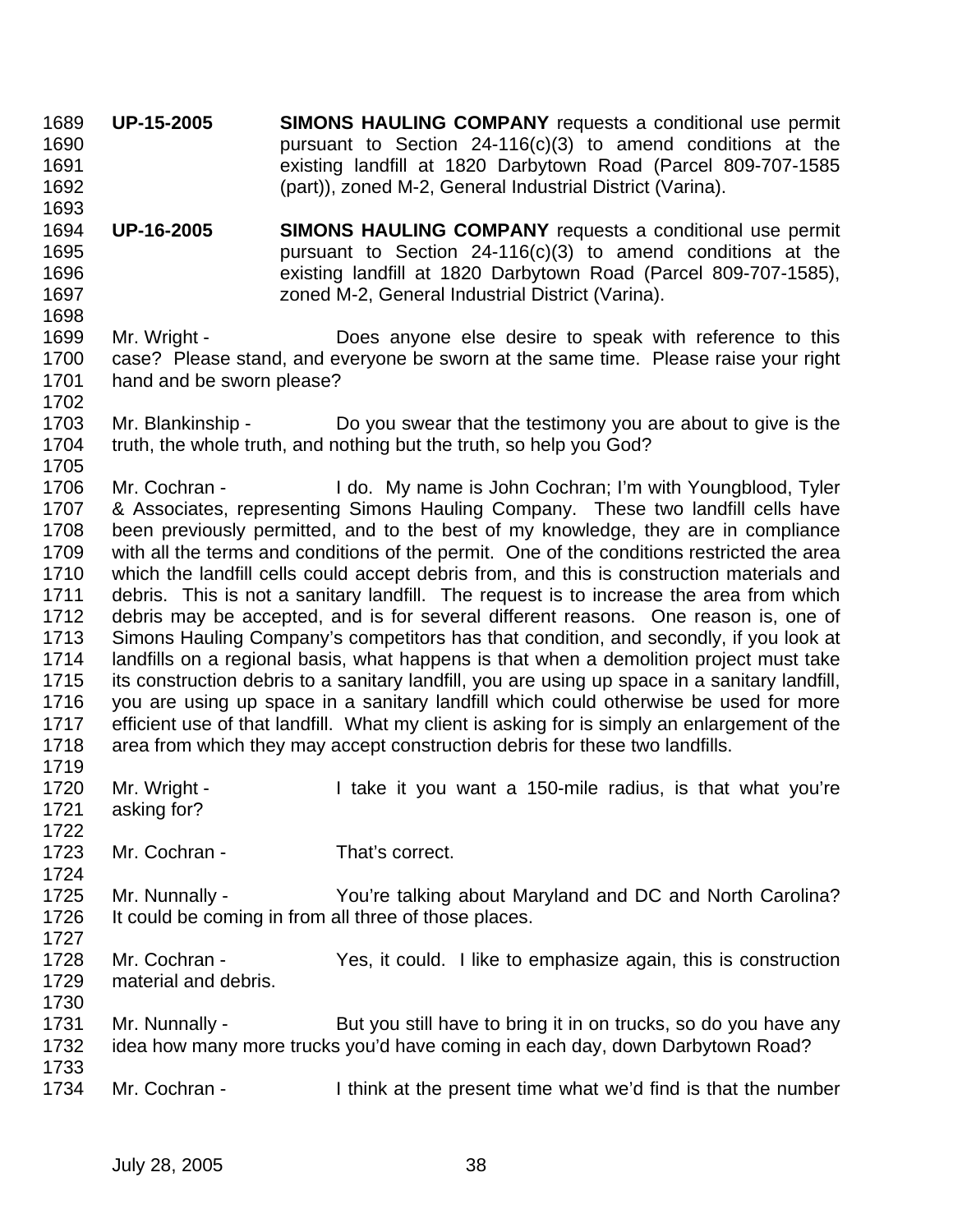1735 of trucks would simply be diverted from another landfill that has the ability to accept this 1736 material. We don't anticipate a huge increase at this time of additional trucks. I think 1737 we'll find that this is a competitive situation, and the vehicles which are already using a 1738 landfill, which is permitted, will simply be able to have a choice of using this as 1739 competition. We're not going out and necessarily soliciting additional projects to use a 1740 landfill. It's a competitive situation. 1741 1742 Mr. Nunnally - Where is it competitive? 1743 1744 Mr. Cochran - I'm going to let Mr. Wayne Greenwood address that 1745 situation. 1746 1747 Mr. Greenwood - I'm Wayne Greenwood, with Simons Hauling. The 1748 companies that we're dealing with are basically already hauling waste to BFI, which is 1749 located right next door to us. They have more of the ability to take waste from a larger 1750 area rather than we do. 1751 1752 Mr. Wright - You don't need to amend your permit to accept their 1753 materials, do you? 1754 1755 Mr. Greenwood - Currently we're restricted to waste inside the Virginia state 1756 line. This would give us a little more area, mostly in northern Virginia and the DC area. 1757 The companies that we're dealing with are basically the same companies that cleaned 1758 up after 9/11. This is all construction and demolition waste. 1759 1760 Mr. Wright - I thought your permit permitted you to take anything that was 1761 in Virginia. 1762 1763 Mr. Nunnally - Yes it does. 1764 1765 Mr. Greenwood - That's correct. 1766 1767 Mr. Wright - That's northern Virginia, isn't it? 1768 1769 Mr. Greenwood - Yes sir, but it does not cover the western Maryland or the 1770 DC area. 1771 1772 Mr. Nunnally - **Or North Carolina.** 1773 1774 Ms. Dwyer - If we allow debris to come from Maryland, for example, 1775 within that 150-mile radius, does that mean debris could be hauled from New York to 1776 Maryland and then Maryland to your facility? 1777 1778 Mr. Greenwood - No ma'am. The companies we're dealing with are 1779 companies that work in those areas only. Direct demolition projects in that area. 1780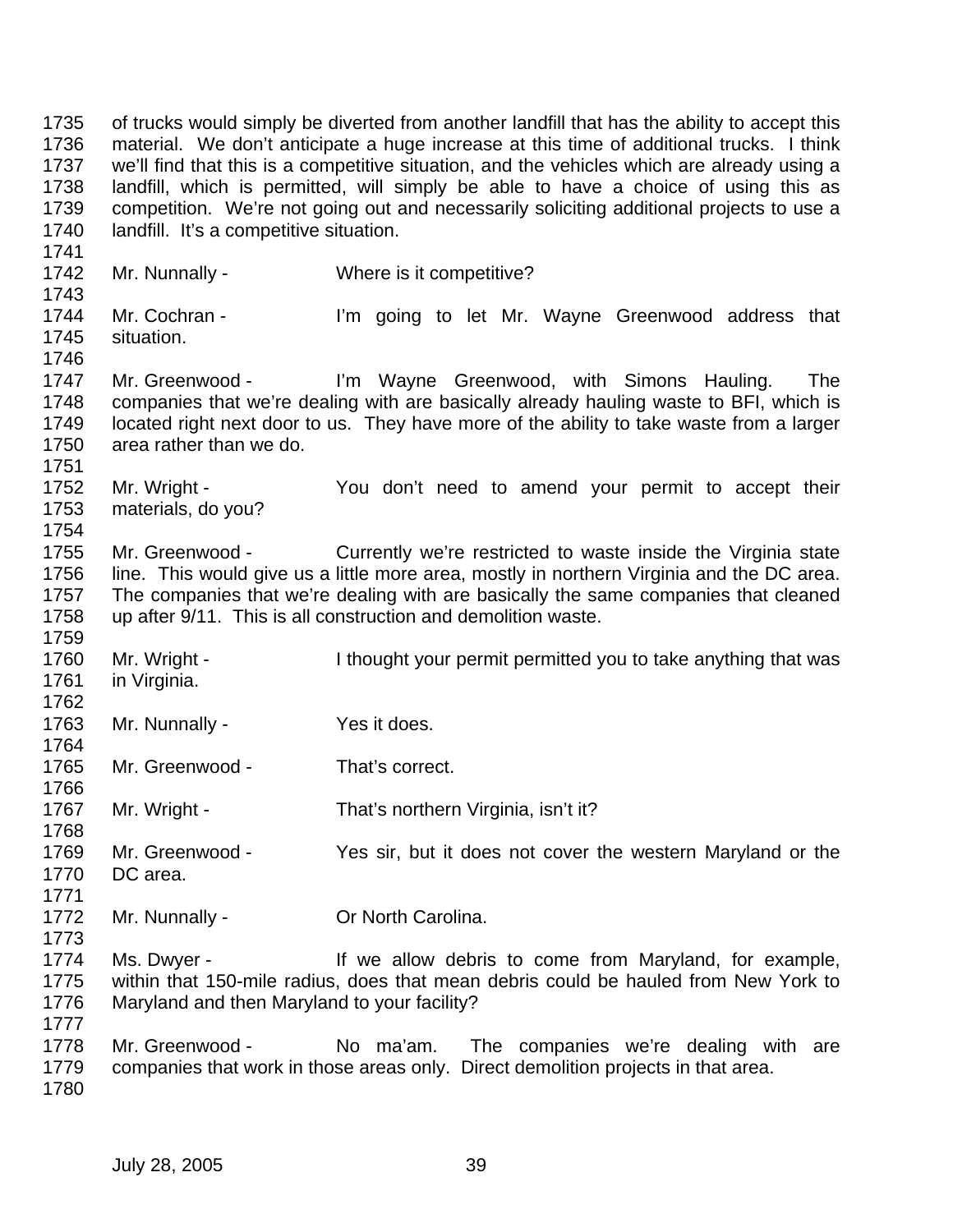1781 Ms. Dwyer - Maybe that's something that could be clarified in the 1782 conditions. Also, there are two cases, and one case limits the debris to construction 1783 material, and the other does not. I'm looking at # 21, case UP-15, as opposed to case 1784 UP-16. Up-15 just says landfills shall be used for disposal of material from a 150-mile 1785 radius, and then condition # 21 in case UP-16 goes into more details as to the materials 1786 to be deposited shall be limited to construction, demolition, land clearing debris, such as 1787 stones, bricks, tile, etc. That language is not in the first case, unless it's somewhere 1788 else. 1789 1790 Mr. Blankinship - No, it's not. As I said in my opening remarks, these were 1791 two different cases approved several years apart, and the condition in UP-16 is a later 1792 and better developed condition. I don't know whether the applicant would have any 1793 problem with using that same language in both cases now. 1794 1795 Mr. Cochran - No problem whatsoever. 1796 1797 Mr. Blankinship - It will improve both cases, I think. 1798 1799 Ms. Dwyer - For my information, would the applicant show us on the map 1800 which case applies to which area? 1801 1802 Mr. Blankinship - That's on our map. Jim, I think it was the UP-15 site. Zoom 1803 out just a little bit so we can see both labels. 1804 1805 Ms. Dwyer - Okay, an existing landfill – is that the BFI, or is that your 1806 facility as well? 1807 1808 Mr. Greenwood - The two areas in the butterscotch color are the two areas 1809 we're looking at. 1810 1811 Mr. Blankinship - The one slightly to the north is the older permit, and the one 1812 just to the south is the newer permit. 1813 1814 Ms. Dwyer - And the gray area – is that your facility as well, or is that the 1815 competitor? 1816 1817 Mr. Greenwood - That's not our property; that's a different facility. 1818 1819 Mr. Wright - That's another case. 1820 1821 Ms. Dwyer - And the green is yours as well, but not part of this case? 1822 1823 Mr. Greenwood - The green is for future development. 1824 1825 Mr. Kirkland - How much of an increase do you see coming into these 1826 landfills from out of state? Do you see the same amount, same process, same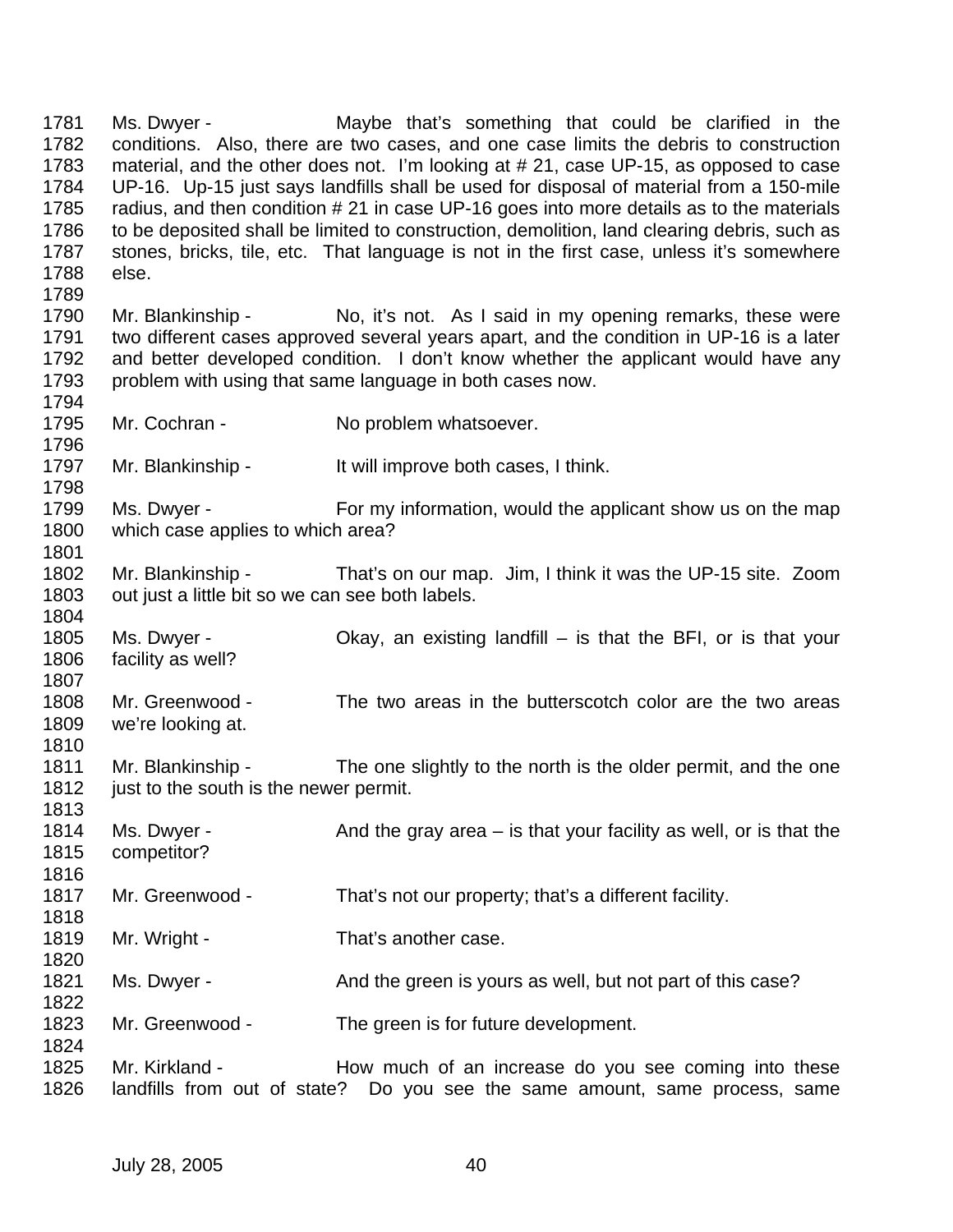1827 progression, or do you see a big influx? I'm really concerned about the number of 1828 trucks. 1829 1830 Mr. Greenwood - If there's any increase in truck traffic, it would be over a large 1831 period of time. You won't see anything in the very near future. 1832 1833 Mr. Kirkland - If you had a big job here in the Richmond area, and then you 1834 had a big construction job up in northern Virginia or DC, they'd be both hitting at the 1835 same time, vs. you would have only had the one in Richmond at that time by the permits 1836 we have now. Is that correct? 1837 1838 Mr. Greenwood - That is correct. 1839 1840 Mr. Kirkland - If the big building boom took place in northern DC and 1841 Maryland, and we had a building boom here in Richmond, we would be doubling up if 1842 they used your facility. 1843 1844 Mr. Greenwood - There is a potential there for that, but we don't anticipate 1845 that. And we're already restricted by the number of trucks and the tonnage that we can 1846 take in, by our DEQ permit. 1847 1848 Ms. Harris - I come that way during the school year to pick up my 1849 granddaughter from Baker Elementary, so I'm very familiar, although this is not my 1850 specific district. Look at the conditions on page 4, # 19. I understand that these 1851 conditions are the ones that have been in effect for this permit through the years. 1852 1853 Mr. Cochran - That is correct. 1854 1855 Ms. Harris - Did you have a date of termination or a date of expiration as 1856 far as the use permit is concerned? Most of the ones that come before us, there is a 1857 time limit, and you come back for review. 1858 1859 Mr. Cochran - The initial permit was issued in 1988, and there was an 1860 expiration date. That permit was revised about 1991-92. 1861 1862 Ms. Harris - Do you know when this one needs to be – what's the 1863 termination date for this? How often do you come before this Board? 1864 1865 Mr. Cochran - There is no termination date in the current permit. 1866 1867 Mr. Wright - Is that our policy with this type of permit, Ben? 1868 1869 Mr. Blankinship - Yes sir. As far as I know, landfills are routinely done that 1870 way. I don't know whether the state permits are periodic. 1871 1872 Mr. Wright - But they submit a progress report each year.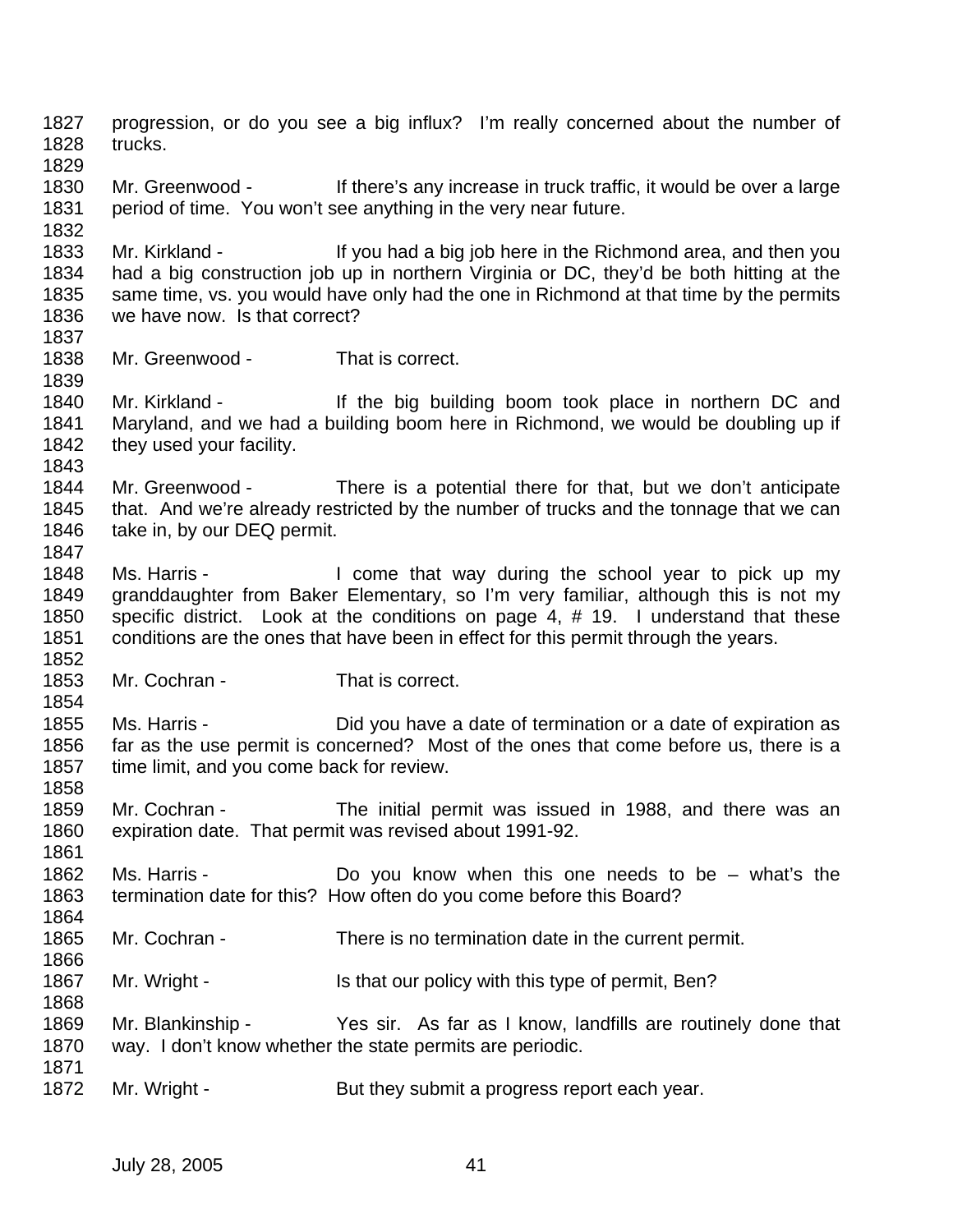1874 Mr. Blankinship - Yes. 1875 1876 Ms. Harris - There is very heavy traffic. One day I just rode and 1877 monitored the number of trucks (I thought I would use the data at some point) that came 1878 down Darbytown Road and turned into the landfill, and I picked my granddaughter up at 1879 2:00 o'clock, and from 1:30 until 2:00, there were 11 trucks coming down Darbytown 1880 Road, turning in. Traffic was very heavy, is what I'm saying. I'm just concerned about 1881 the traffic. I have never seen a flagman or a policeman to direct any type of traffic. I 1882 just see the trucks turn in. I must say that most of them do stop before they come out 1883 on Darbytown. A few trucks get out in the intersection, and you'd better watch out, 1884 because it's really dangerous. Look at condition # 19. "No vehicles hauling to or from 1885 this site shall use Oakland ………." (I've seen trucks turn from Oakland into 1886 Darbytown). Maybe they were in violation, and you didn't know about it. Condition # 1887 20, "The facility shall not be used for the disposal …………….," but I wonder who 1888 monitors this because you know the overpass, or the underpass where you come up 1889 Darbytown and you go a little bit further – whenever we have a heavy rain, there is 1890 heavy residue on both sides of Darbytown. There's stench there, and you can actually 1891 see the film, and I'm concerned about the residents who live on the right side, on the 1892 opposite side from the landfill. I'm concerned about their water, and I'm concerned as 1893 to whether or not they have well water, because I would suspect there would be strong 1894 contamination; I suspect they use County water. 1895 1896 Mr. Greenwood - Could I address each of those concerns you have? 1897 1898 Ms. Harris - Let me give them all to you, and then you can. There are 1899 only about three more. Condition # 23 – what does that mean, "monitoring of water"? 1900 1901 Mr. Greenwood - It means that we monitor the ground water under the site. 1902 1903 Ms. Harris - Who does that? 1904 1905 Mr. Greenwood - An independent firm does the testing, and the results go to 1906 the State Department of Environmental Quality on a regular basis. 1907 1908 Ms. Harris - Because I could see that film. It's a heavy film. Something 1909 is not going on right there, and I talked to Mr. Blankinship about it. 1910 1911 Mr. Wright - Condition # 26 requires them to clean it up, daily. 1912 …………"……..daily monitor and clean up any trash …………. also include the removal 1913 of dust or mud found on Darbytown Road." 1914 1915 Mr. Greenwood - That is correct, and we are inspected by both the County's 1916 Inspector and the DEQ Inspector, regularly. 1917

1918 Mr. Wright - That ought to be taken care of.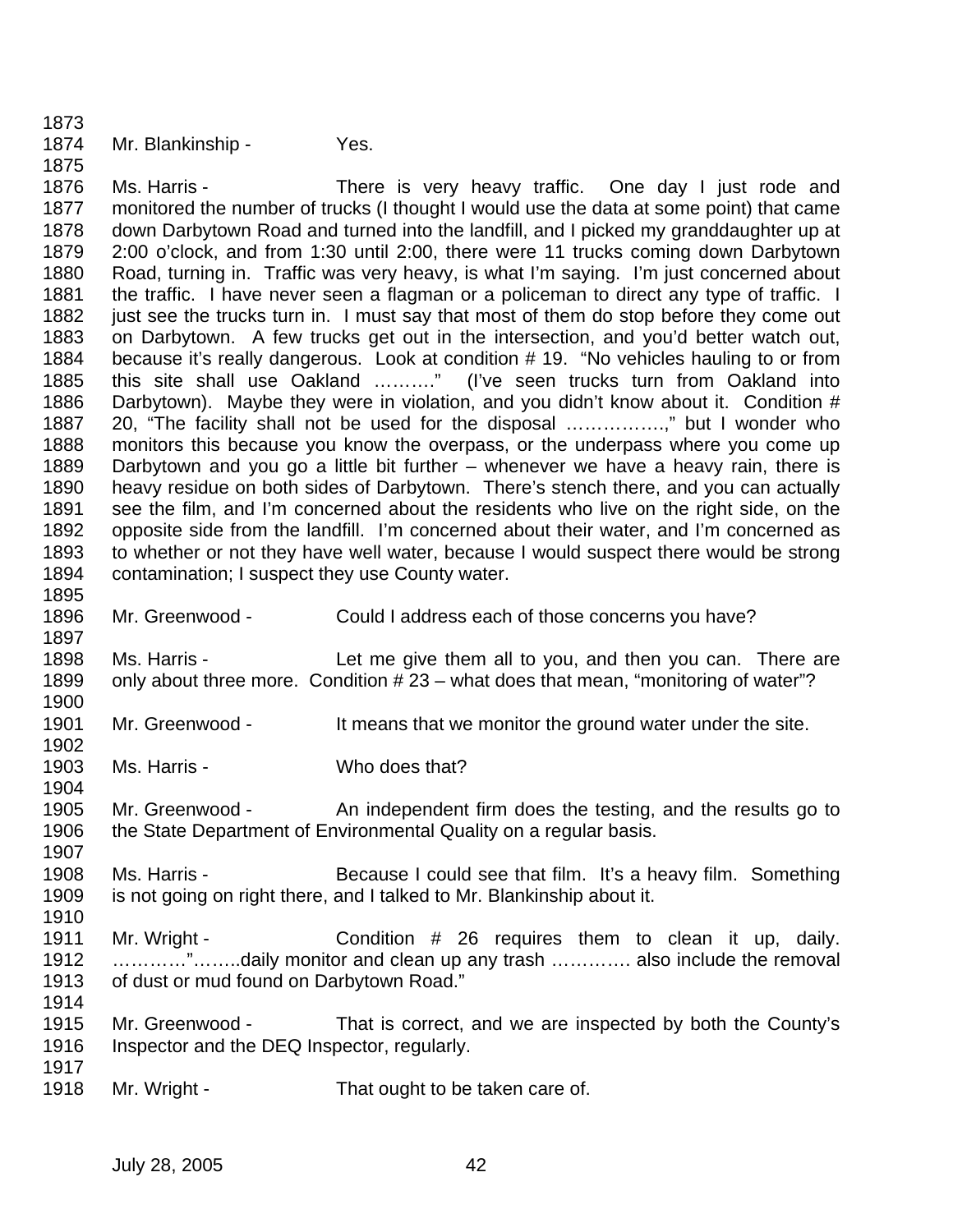1920 Ms. Harris - Right, I'm talking about monitoring the water, so those are 1921 just some of my concerns, that I don't feel are being addressed, and I'd like to listen to 1922 your explanation.

1924 Mr. Greenwood - You had a concern, first of all, about the traffic on streets 1925 other than Darbytown. We're restricted to traffic on Darbytown Road only, and to the 1926 best of my knowledge, our trucks and our traffic and our customers do come in off of 1927 Laburnum Avenue and from the city from the opposite direction on Darbytown Road. 1928 We have a Safety Officer who patrols the entrance regularly, and to the best of my 1929 knowledge, that has not been a problem.

1930

1941

1944

1952

1955

1919

1923

1931 You also had a concern about the entranceway and the number of trucks; there's a 1932 condition in our permit that allows Henrico County's Department of Traffic Design to 1933 work with us any way they feel it's needed to improve the entranceway. If they decide 1934 at some point in time that they want a turning lane there, we will construct it at their 1935 direction. 1936

1937 Any signs they want, they just give us a directive, and they are placed there. We pretty 1938 much have to abide by that condition that the County has placed upon us. I mentioned 1939 that ground water is tested by an independent firm regularly, and those results go to 1940 DEQ. What have I missed?

1942 Ms. Harris - I think you covered most of it in your explanation. How many 1943 trucks a day do you have coming into the landfill now?

1945 Mr. Greenwood - We are shut down on bad weather days, so on days when 1946 there is bad weather, there will be no traffic to the site at all. Other days, we have up to 1947 40-45-50 trucks. 1948

1949 Ms. Harris - I had heard 80, but someone needs to monitor that. 1950

1951 Mr. Greenwood - Understood.

1953 Mr. Kirkland - Mr. Blankinship, have we had any complaints from our 1954 environmental people or any of the other County agencies about these two facilities?

1956 Mr. Blankinship - Not until this morning. We have now, and I will communicate 1957 Ms. Harris's concerns to our inspection staff this afternoon. 1958

1959 Mr. Cochran - I'd like to point out that there is another company which uses 1960 this entrance road and Darbytown Road for their operations, and that would be the Cox 1961 Landfill. If there are violations occurring, I think my client has stated that he believes 1962 that they are not his vehicles, so there's a possibility if there are violations occurring, it 1963 would be another company.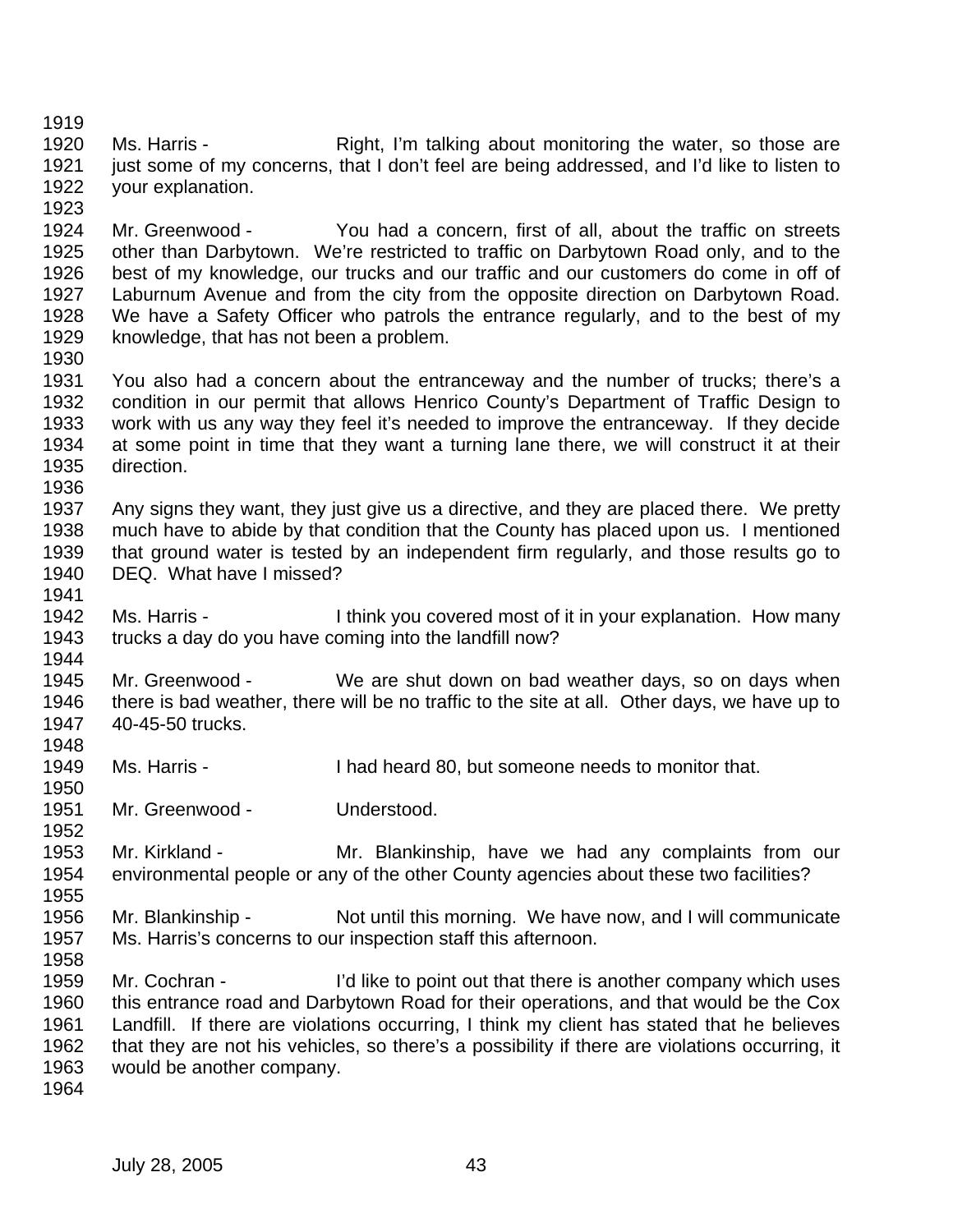1965 Mr. Kirkland - You're stating that other trucks go in on your entrance road, 1966 trucks that belong to another landfill? 1967 1968 Mr. Blankinship - I think he means coming off of Oakland, onto Darbytown, not 1969 necessarily his customers – they could be going to Cox, but an inspector could certainly 1970 determine that, by watching. 1971 1972 Ms. Dwyer - I notice that the conditions actually are different in a number 1973 of ways between these two cases. Would you have any objection to a review of these 1974 conditions so that they are unified? 1975 1976 Mr. Cochran - No problem. 1977 1978 Ms Dwyer - So that there's no different situation from one site to the 1979 other that would require a different condition? I think UP-16 may be updated. 1980 1981 Mr. Blankinship - Yes, it was a later case. 1982 1983 Ms. Dwyer - I would like to see the updated conditions apply to both. 1984 1985 Mr. Wright - If they apply to one, they might just as well apply to both. 1986 Any further questions of members of the Board or staff? Is there anything further you 1987 wish to present? Anyone here in opposition to this request? That concludes the case. 1988 1989 Mr. Wright - UP-16-2005. 1990 1991 Mr. Nunnally - Move we deny it. 1992 1993 Ms. Harris - Second. 1994 1995 Mr. Wright - Motion's made that we deny it. Any discussion? 1996 1997 Ms. Dwyer - I would like to hear some discussion about why. 1998 1999 Mr. Nunnally - I think we've got enough of that stuff coming in, especially in 2000 Henrico County, but in the Commonwealth of Virginia, really, and as far as the debris 2001 and all that's coming in, all this building that they're going to do down in Varina in the 2002 next few years, they'll have plenty of debris coming in there without getting it from North 2003 Carolina and Maryland and Washington, DC, which they can do; they're under a 50-mile 2004 radius. 2005 2006 Mr. Kirkland - Also with the Rockett's Landing project, and all these other 2007 projects, I'm not saying this landfill would get all that business, but they will probably get 2008 a portion of it. There will be plenty here in Virginia, for them to use. 2009 2010 Ms. Harris - And you almost need to live there, in that area, to see what's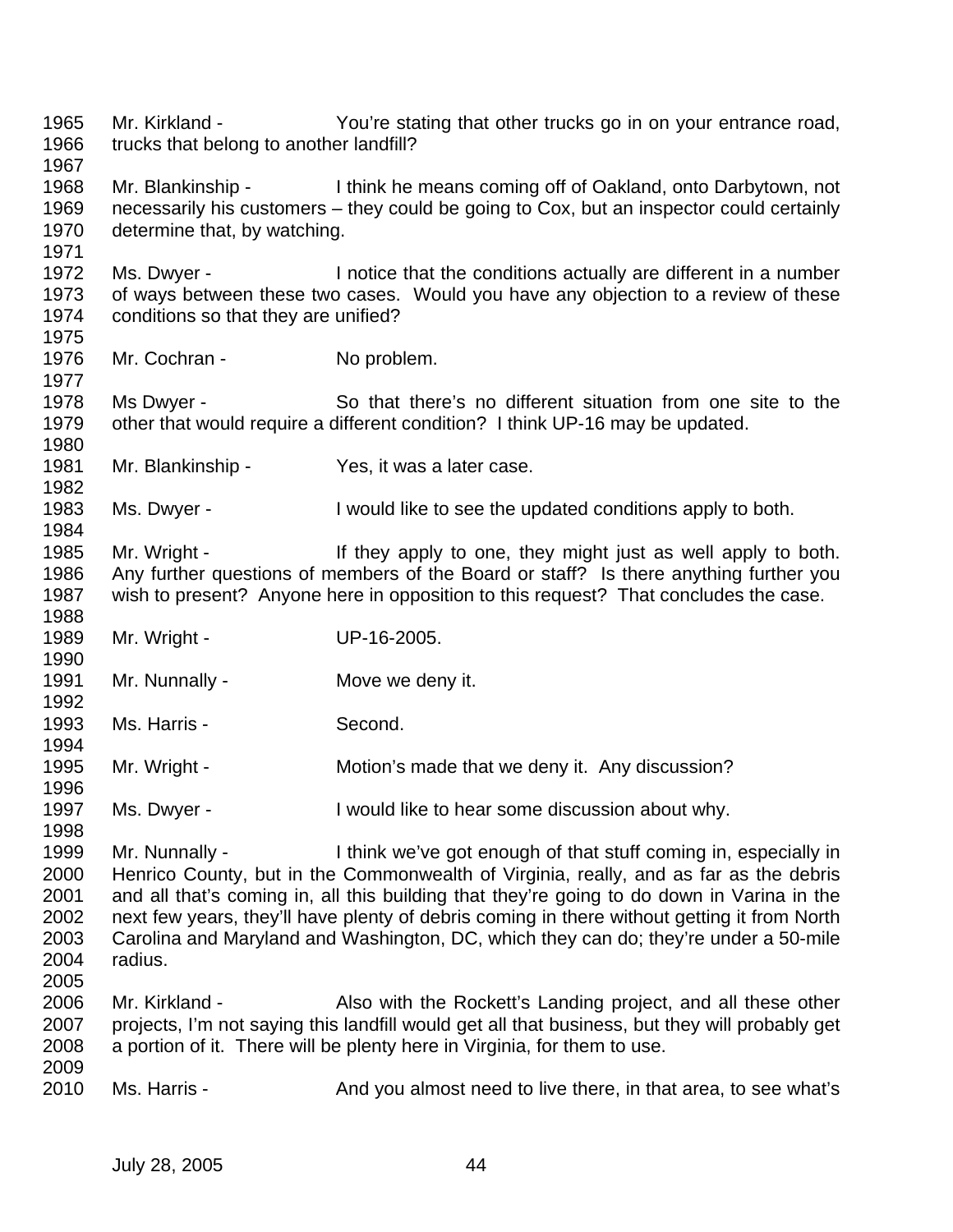- 2011 going on. There are so many landfills, so many trucks. I think it's a disservice to 2012 residents who want healthy environment to rear their families. I think it's a disservice if 2013 we don't stop it when we can.
- 2015 Ms. Dwyer I guess I'm wondering about the fact that we allow other 2016 landfills to do this that are adjacent. That concerns me, that we allow some to do it, but 2017 we would prevent others.
- 2019 Mr. Wright If we take it case by case, it appears to me that one day 2020 soon or probably in the near future, that landfill will become filled up, and if we allow this 2021 type of material from other areas, we will denying the right of our people right here at it 2022 to have a place to dispose of this type of thing. That's what worries me more than 2023 anything. Is there any further discussion? All in favor of denial, say aye. Opposed, say 2024 no. It's denied.
- 2026 After an advertised public hearing and on a motion by Mr. Nunnally, seconded by Ms. 2027 Harris, the Board **denied** application **UP-16-2005** for a conditional use permit to amend 2028 conditions at the existing landfill at 1820 Darbytown Road (Parcel 809-707-1585). 2029

| 2030 | Affirmative:   | Dwyer, Harris, Kirkland, Nunnally, Wright |  |
|------|----------------|-------------------------------------------|--|
|      | 2031 Negative: |                                           |  |
| 2032 | Absent:        |                                           |  |

- 2034 The Board denied your request as it found from the evidence presented that approving 2035 the permit would be of substantial detriment to adjacent property or would materially 2036 impair the purpose of the zoning regulations.
- 2037 2038 Mr. Wright - UP-15-2005.

2014

2018

2025

2033

2039

2041

- 2040 Mr. Nunnally Move we deny it. Same reason.
- 2042 Ms. Harris Second.
- 2044 Mr. Wright Motion's made, same reason as UP-16, and it's seconded. 2045 Any further discussion?
- 2046 2047 Ms. Dwyer - I didn't see anything in this case that said they could not 2048 have materials other than construction debris. I think UP-16 limits itself to construction 2049 debris, but UP-15 does not. 2050
- 2051 Mr. Wright I understood that we were going to get these conditions all 2052 unified, is that correct? 2053 2054 Mr. Blankinship - Not if they're denied. 2055
- 2056 Ms. Dwyer They stay the same if they're denied.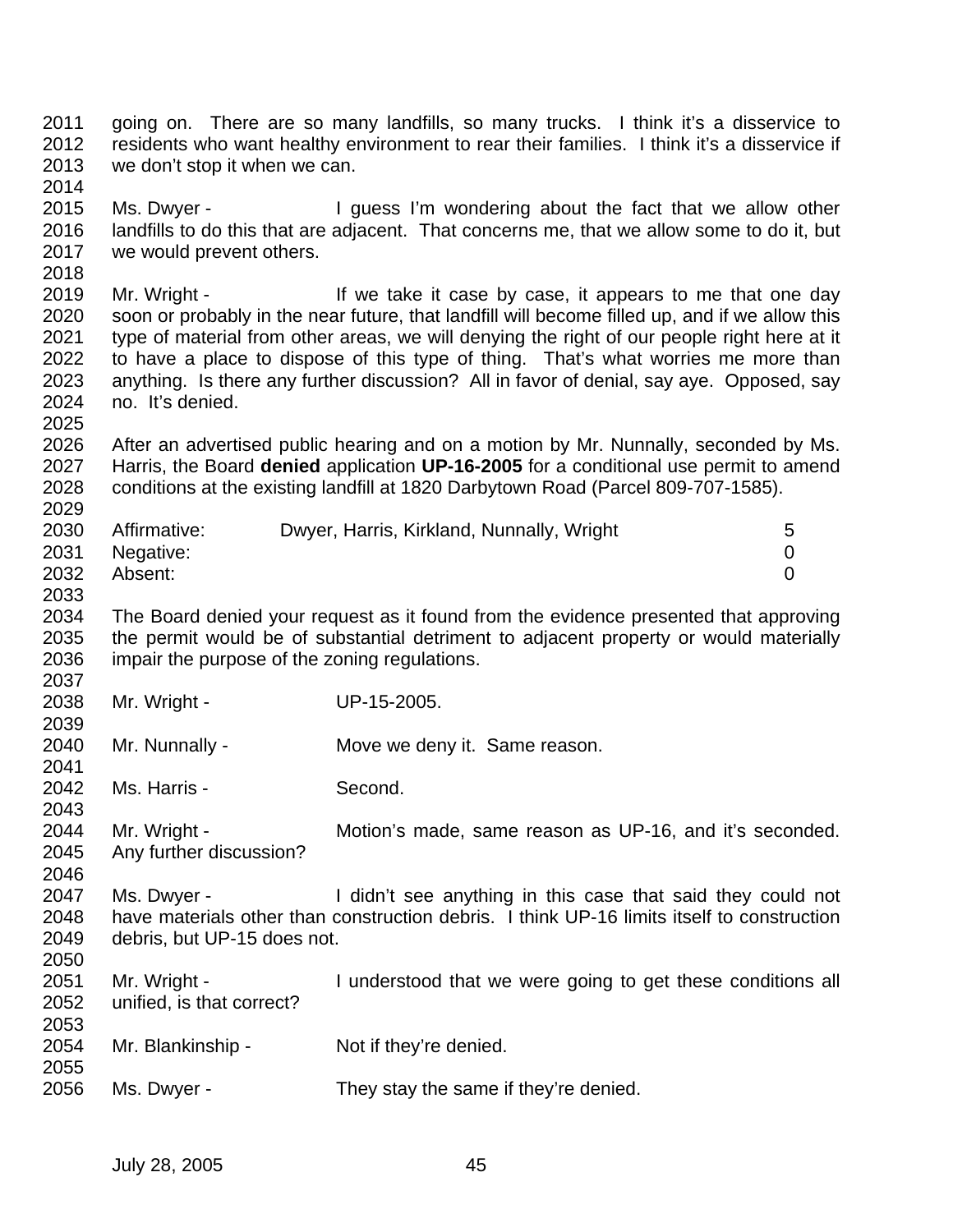| 2057 |                                                      |                                                                                             |
|------|------------------------------------------------------|---------------------------------------------------------------------------------------------|
| 2058 | Mr. Wright -                                         | That's true. I don't know how we can address that.                                          |
| 2059 |                                                      |                                                                                             |
| 2060 | Mr. Blankinship -                                    | That one was approved much earlier. It may have been a                                      |
| 2061 |                                                      | sanitary landfill at the time; I'm not sure. That's really regulated by their State permit. |
| 2062 |                                                      |                                                                                             |
| 2063 | Mr. Kirkland -                                       | Could it change to another type of landfill if it was started as                            |
| 2064 | a sanitary? Without us knowing about it?             |                                                                                             |
| 2065 |                                                      |                                                                                             |
| 2066 |                                                      | Mr. Blankinship - I imagine they could go from a sanitary to a construction                 |
| 2067 |                                                      | debris without us knowing anything, because the one includes the other. They certainly      |
| 2068 |                                                      | could not take a construction debris landfill and convert it to a sanitary landfill without |
| 2069 | approval.                                            |                                                                                             |
| 2070 |                                                      |                                                                                             |
| 2071 | Mr. Wright -                                         | Anything further, Ms. Dwyer.                                                                |
| 2072 |                                                      |                                                                                             |
| 2073 | Ms. Dwyer -                                          |                                                                                             |
|      |                                                      | I just think it would be better to limit this to construction                               |
| 2074 | debris. That's a cleaner kind of fill than sanitary. |                                                                                             |
| 2075 |                                                      |                                                                                             |
| 2076 | Mr. Wright -                                         | I don't think they could do otherwise, could they, Ben?                                     |
| 2077 |                                                      |                                                                                             |
| 2078 | Mr. Blankinship -                                    | I don't know what their State permit is now.                                                |
| 2079 |                                                      |                                                                                             |
| 2080 | Ms. Dwyer -                                          | These conditions don't limit it to construction debris, unless                              |
| 2081 | it's somewhere different.                            |                                                                                             |
| 2082 |                                                      |                                                                                             |
| 2083 | Mr. Wright -                                         | If we determined that they're bringing in other materials, then                             |
| 2084 | we could have a Show Cause Hearing.                  |                                                                                             |
| 2085 |                                                      |                                                                                             |
| 2086 | Mr. Kirkland -                                       | You see the report every year, right Ben?                                                   |
| 2087 |                                                      |                                                                                             |
| 2088 | Mr. Blankinship -                                    | Honestly, I don't remember reviewing them, but they're                                      |
| 2089 | probably filed.                                      |                                                                                             |
| 2090 |                                                      |                                                                                             |
| 2091 | Ms. Dwyer -                                          | Who reviews them?                                                                           |
| 2092 |                                                      |                                                                                             |
| 2093 | Mr. Blankinship -                                    | I can't say for certain whether we receive them or review                                   |
| 2094 |                                                      | them or not. I can check into that for you. If you want to go on, I can review this. I do   |
| 2095 |                                                      | have the groundwater monitoring test; that's the top thing there.                           |
| 2096 |                                                      |                                                                                             |
| 2097 | Mr. Wright -                                         | Do you need some more time to check that out?                                               |
| 2098 |                                                      |                                                                                             |
| 2099 | Mr. Blankinship -                                    | Okay, it is licensed as a construction demolition debris                                    |
| 2100 | landfill.                                            |                                                                                             |
| 2101 |                                                      |                                                                                             |
| 2102 | Mr. Wright -                                         | Any further discussion? Hearing none, all in favor of denial,                               |
|      |                                                      |                                                                                             |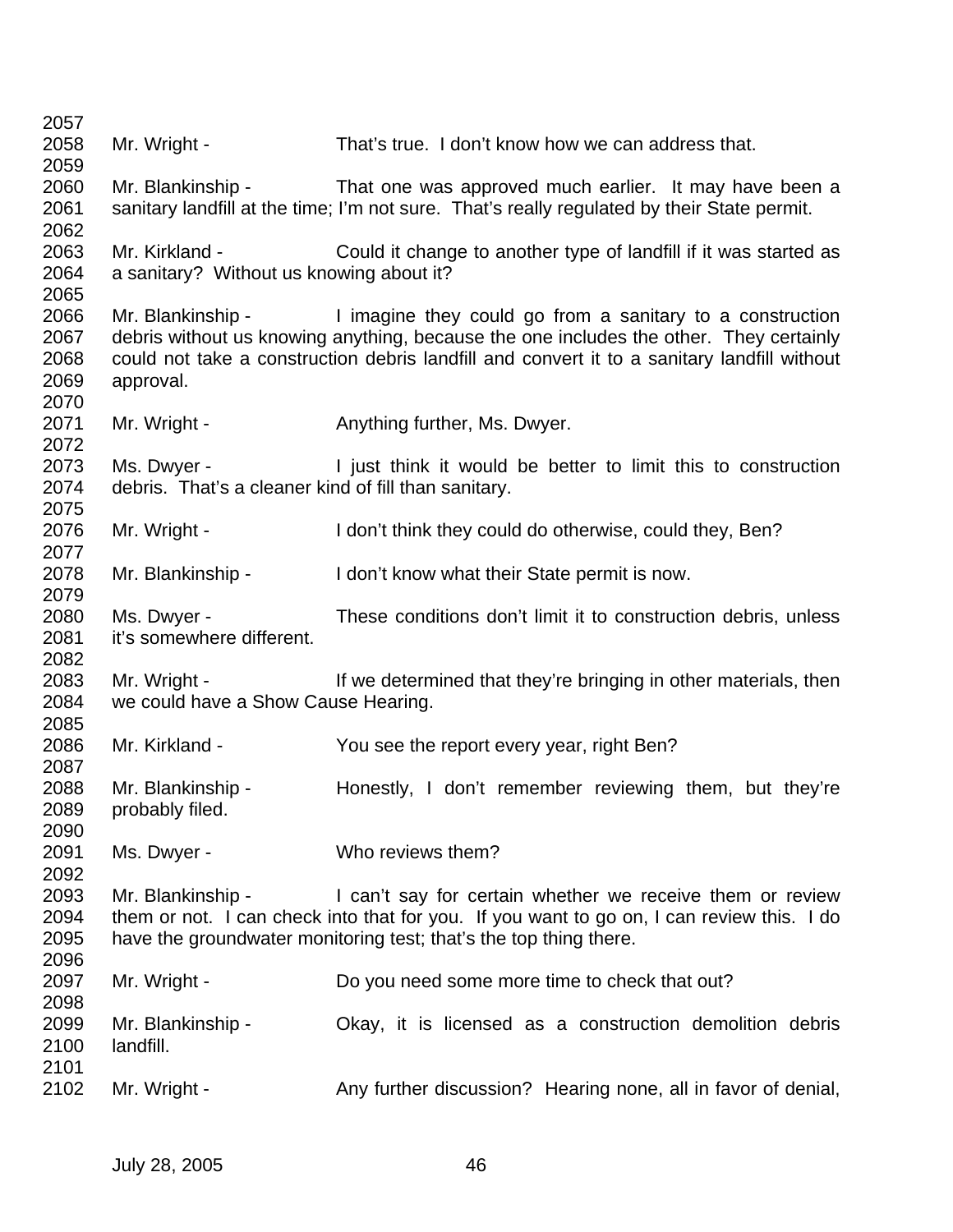2103 say aye. Opposed, no. It's denied. 2104 2105 After an advertised public hearing and on a motion by Mr. Nunnally, seconded by Ms. 2106 Harris, the Board **denied** application **UP-15-2005** for a conditional use permit to amend 2107 conditions at the existing landfill at 1820 Darbytown Road (Parcel 809-707-1585 (part)). 2108 2109 Affirmative: Dwyer, Harris, Kirkland, Nunnally, Wright 5 2110 Negative: 0 2111 Absent: 0 2112<br>2113 The Board denied the request as it found from the evidence presented that approving 2114 the permit would be of substantial detriment to adjacent property or would materially 2115 impair the purpose of the zoning regulations. 2116<br>2117 Mr. Wright - The Board will take a five-minute recess, plus or minus. 2118 2119 2120 **A-82-2005 ELIZE NAUDE** requests a variance from Section 24-94 to build an 2121 attached two-car garage at 8329 Fulham Court (Chickahominy 2122 Bluffs) (Parcel 795-755-8319), zoned R-2, One-family Residence 2123 District (Fairfield). The minimum side yard setback and total side 2124 yard setback are not met. The applicant proposes 3 feet minimum 2125 side yard setback and 34 feet total side yard setback, where the 2126 Code requires 15 feet minimum side yard setback and 35 feet total 2127 side yard setback. The applicant requests a variance of 12 feet 2128 minimum side yard setback and 1 foot total side yard setback. 2129 2130 Mr. Wright - Does anyone else desire to speak with reference to this 2131 case? Would you raise your right hand and be sworn please? 2132 2133 Mr. Blankinship - Do you swear that the testimony you are about to give is the 2134 truth, the whole truth, and nothing but the truth, so help you God? 2135 2136 Ms. Naude - I do. I'm Elize Naude. We would like to build an attached 2137 garage, and unfortunately, the way the land is, it seems to me that's the only place 2138 where we can add this garage. 2139 2140 Mr. Wright - This garage would be on the side of your present residence? 2141 2142 Ms. Naude - Yes, that is what we would like to do, so that we can attach it 2143 and walk into the house as well. 2144 2145 Mr. Wright - How long have you been living at this residence? 2146 2147 Ms. Naude - Three and a half years. The only reason that I haven't 2148 applied earlier is I'm new in this country. I just thought anybody can attach whatever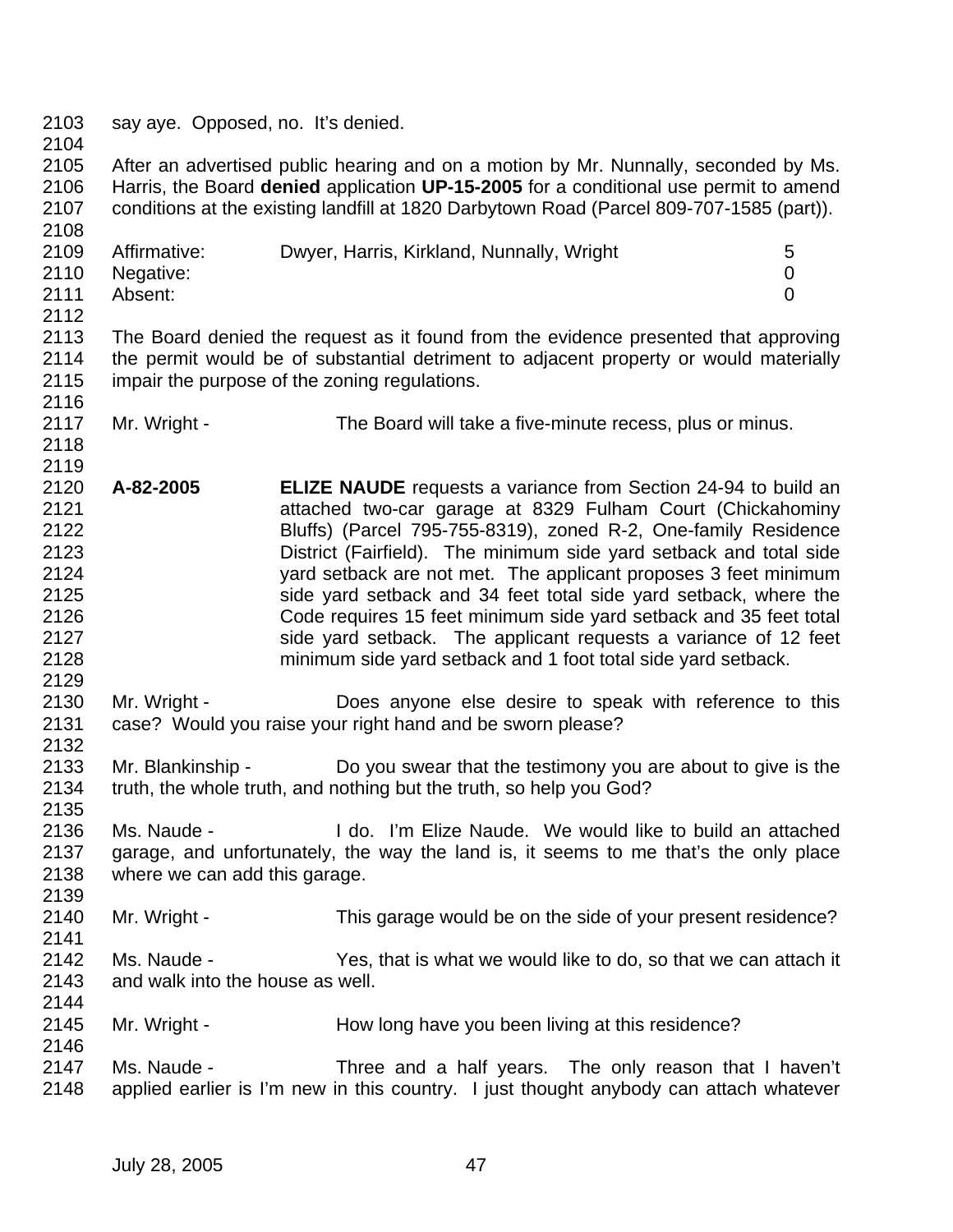2149 they want. I've since learned you cannot, and when we first moved in, I really did not 2150 have the money. 2151 2152 Mr. Wright - You don't have a garage at all right now? 2153 2154 Ms. Naude - Not at all, and honestly, I'm quite tired of having power tools 2155 and paint in the bedroom. 2156 2157 Ms. Harris - Do you have enough land in the rear of your lot to build a 2158 garage? 2159 2160 Ms. Naude - No ma'am, not at all. I know somebody has said they think I 2161 can build in the rear. If you do a closer inspection and just walk, you will see where a 2162 specific tree is, the land drops at 45 degrees towards the river. So two-thirds of my yard 2163 I cannot use at all. 2164 2165 Ms. Dwyer - I think we have a photo of that. Photo # 1, is that the drop-2166 off? 2167 2168 Ms. Naude - Yes, that is Photo # 1, and that space you can see from 2169 where the steps end, that is literally about three feet. 2170 2171 Mr. Wright - This would be a two-car garage? 2172<br>2173 Ms. Naude - Yes, please. 2174 2175 Mr. Wright - Could they build a one-car garage, Ben, and not have to get 2176 a variance? It says only 1 foot total. 2177 2178 Mr. Blankinship - Yes, they are requesting 12 feet and 1 foot, and a one-car 2179 garage is typically twelve feet narrower than a two-car garage. 2180 2181 Mr. Wright - You possibly could build a one-car garage without even 2182 having to get the approval of this Board. 2183<br>2184 Ms. Naude - The whole neighborhood has two-car garages. 2185 2186 Ms. Harris - What about your neighbor next door to you? Have you 2187 spoken to them about it? 2188 2189 Ms. Naude - Yes, I spoke to her and thy have no objection, and they are 2190 so far away that, with the trees in between, I don't think he's really going to mind or see 2191 it. 2192 2193 Mr. Wright - Any further questions of the Board? Is anyone here in 2194 opposition to this request? Hearing none, that concludes the case. A-82-2005.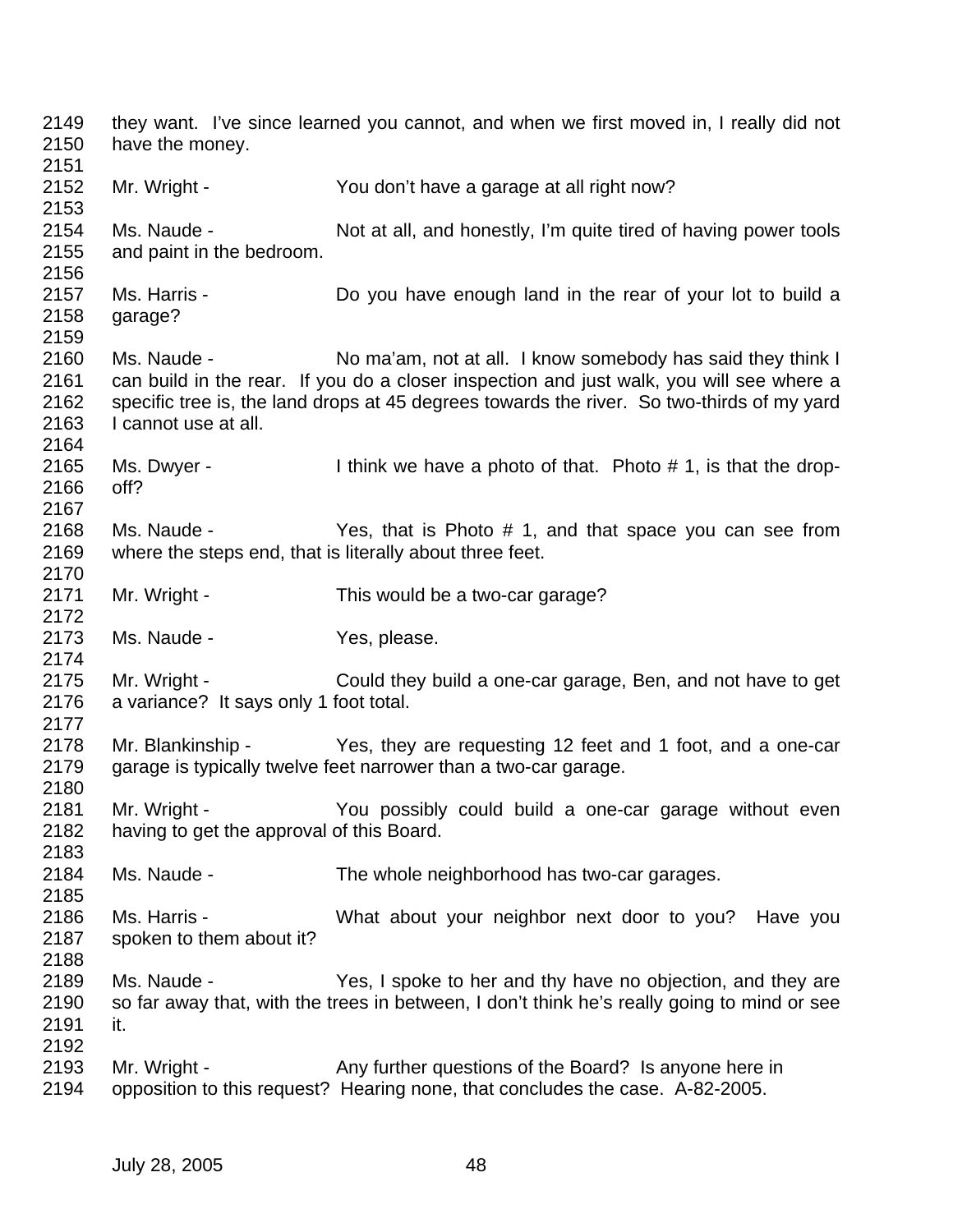2195 2196 Ms. Harris - I move that we deny this variance. The reason for it is, I 2197 would have felt better if we had had written consent from the next-door neighbor, who 2198 he would be just three feet from if they constructed this two-car garage. A survey might 2199 yield there, with all the land that's behind it, it might well be constructed in the rear of the 2200 property. 2201 2202 Mr. Wright - Motion's made that we deny it. Is there a second? 2203 2204 Ms. Dwyer - Second. 2205 2206 Mr. Wright - It's seconded. Any further discussion? All in favor of denial, 2207 say aye. Opposed, say no. It's denied. 2208 2209 After an advertised public hearing and on a motion by Ms. Harris, seconded by Ms. 2210 Dwyer, the Board **denied** application **A-82-2005** for a variance to build an attached two-2211 car garage at 8329 Fulham Court (Chickahominy Bluffs) (Parcel 795-755-8319). 2212 2213 Affirmative: Dwyer, Harris, Kirkland, Nunnally, Wright 5<br>2214 Negative: 0 2214 Negative: 0 2215 Absent: 0 2216 2217 The Board denied your request as it found from the evidence presented that there was 2218 no "hardship approaching confiscation" as required by § 15.2-2309 of the Code of 2219 Virginia to justify a variance. 2220 2221 **A-83-2005 MIKE PINTZ** requests a variance from Section 24-94 to build a 2222 one-family dwelling at 10908 Greenwood Road (Parcel 776-769- 2223 6061), zoned A-1, Agricultural District (Brookland). The lot width 2224 requirement is not met. The applicant has 126 feet lot width, where 2225 the Code requires 150 feet lot width. The applicant requests a 2226 variance of 24 feet lot width. 2227 2228 Mr. Wright - Does anyone else desire to speak with reference to this 2229 case? Would you raise your right hand and be sworn please? 2230 2231 Mr. Blankinship - Do you swear that the testimony you are about to give is the 2232 truth, the whole truth, and nothing but the truth, so help you God? 2233 2234 Mr. Pintz - I do. Mike Pintz is my name. I'm also with Virginia Real 2235 Estate and Development, Inc. We're very familiar with this property; we've been 2236 involved with this property before acquiring it, for probably close to five years, in trying 2237 to resolve an estate here that was rather complicated and had multiple members that 2238 went through the County court process. We were offered this land, so we acquired it. 2239 We had constantly tried, and had even been involved with assembling the property and 2240 at one time even had contracts on the property that became the school property. I'm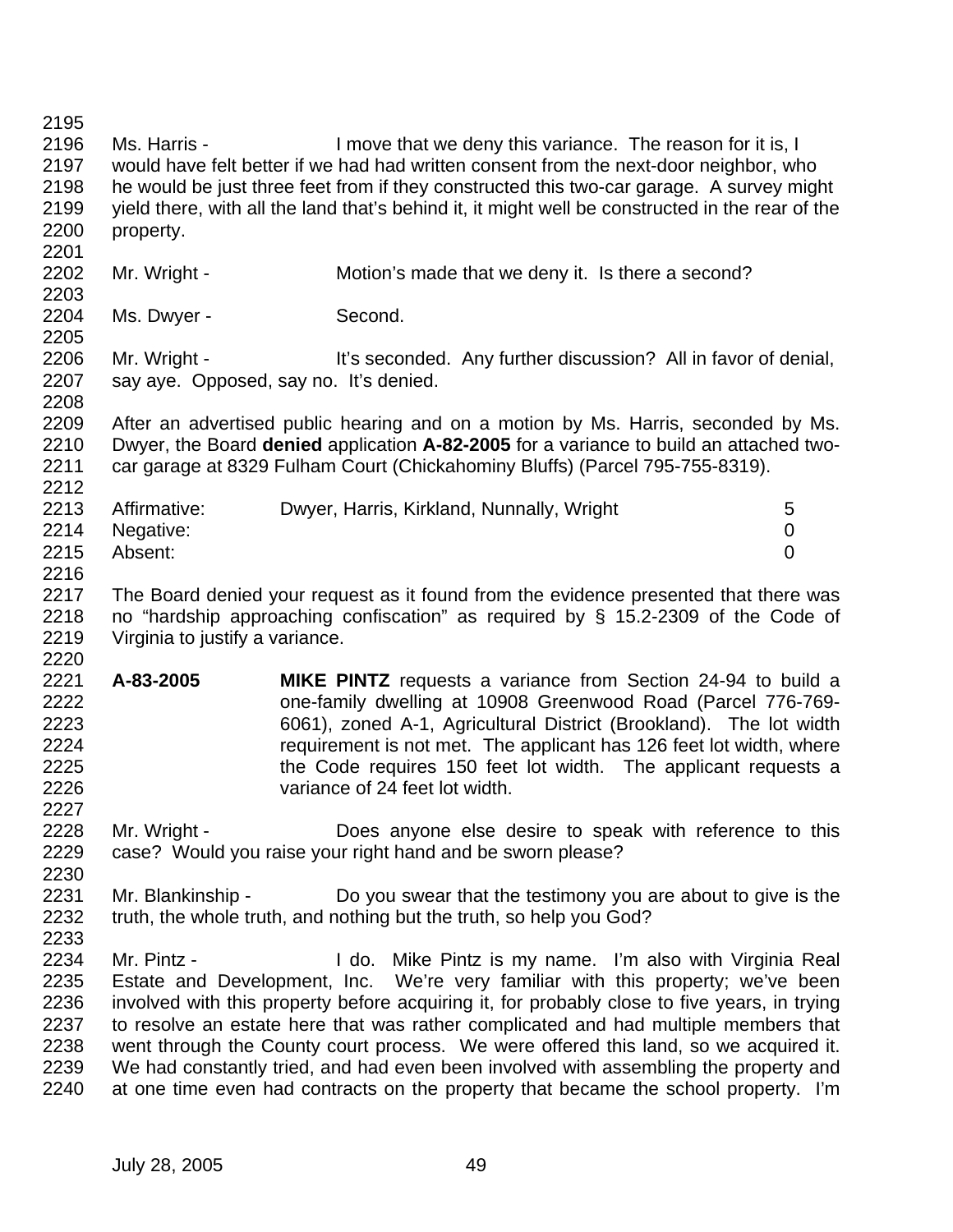2241 very familiar with the total area here. The road alignment, proposed Woodman Road on 2242 the other side; I've been involved with the Schermerhorn representations and things of 2243 that nature, so I know the general development, the comprehensive plan, the desire of 2244 the County, the interest of the County for this area as a whole, I'm very well aware of 2245 that.

2247 The reason that we are submitting this proposal before you is that the property has 2248 some complications, and we met with the County Public Works, and the general area is 2249 in a overlay area of potential wetland or hydrant soils, and I think your school, upon 2250 building that, had significant complications with wetland issues, and this property, 2251 towards, the rear, has more intense hydrology to it. We employed Angela Whitehead, 2252 who is working through Larry Madison Association and do a wetland walkover. We 2253 also, and it was very marginal, employed soil scientists to go in. We could not get an 2254 alternative system there in reference to doing that.

2255

2246

2256 We had a contract at one time on the adjoining property, to the left of this property, 2257 standing in the road facing the property. We only had part of the members there; it was 2258 an estate, and we also conversed with the persons owning the corner property. We've 2259 made diligent efforts to do otherwise with the property, but I think the more convincing 2260 scenario was the building of the school, the complications of the wetlands, the 2261 acknowledgement of the County that to come in here with a sub-development in here 2262 would encounter considerable difficulties in there, so we worked with David Jannette 2263 Construction, and he has placed a contract on this property in order to build one high-2264 end, single-family home here, and in doing that, we had, in conversing with the County, 2265 been represented that the probability of bringing a sewage easement over to the edge 2266 of this property, to the school side, would allow a public sewage there, so in doing that 2267 we felt like we could facilitate it. At the same time we had been agreeable and would be 2268 agreeable, if you saw fit, to bring an easement down the north side of this property, to 2269 Greenwood Road, which would allow the possibility of boring under it if ever at a future 2270 time, if that would be needed, in order to facilitate some of the properties of which 2271 Jannette Construction owns on the other side, and also if you wanted to go along 2272 Greenwood Road towards the present northbound exit of Woodman Road, we would 2273 allow an easement across this property before liquidating it, in order to facilitate any 2274 future land use that the County may seek to service there. There was a broadening of 2275 the road in reference to a highway easement, so some improvements have been 2276 already resolved in this area.

2277

2278 We just see this as short or long delays, possible disappointments in the end, with 2279 wetlands and issues there, as far as the Corps of Engineers, to not be able to use this 2280 land. It's higher as you approach Greenwood Road, that a nice single family, adjacent 2281 to the school, the buffering of the school, would probably serve well to go ahead and 2282 consider its highest and best use. If I thought I could get something in there, of a 2283 different magnitude in there, certainly as a developer and real estate person, we would 2284 be able to get a higher yield, equity-wise, out of this property, but I don't see it at this 2285 time. I see a very high risk and a possibility of a denial in there, even at a future time, 2286 after spending lots of money, and then being denied by the Corps.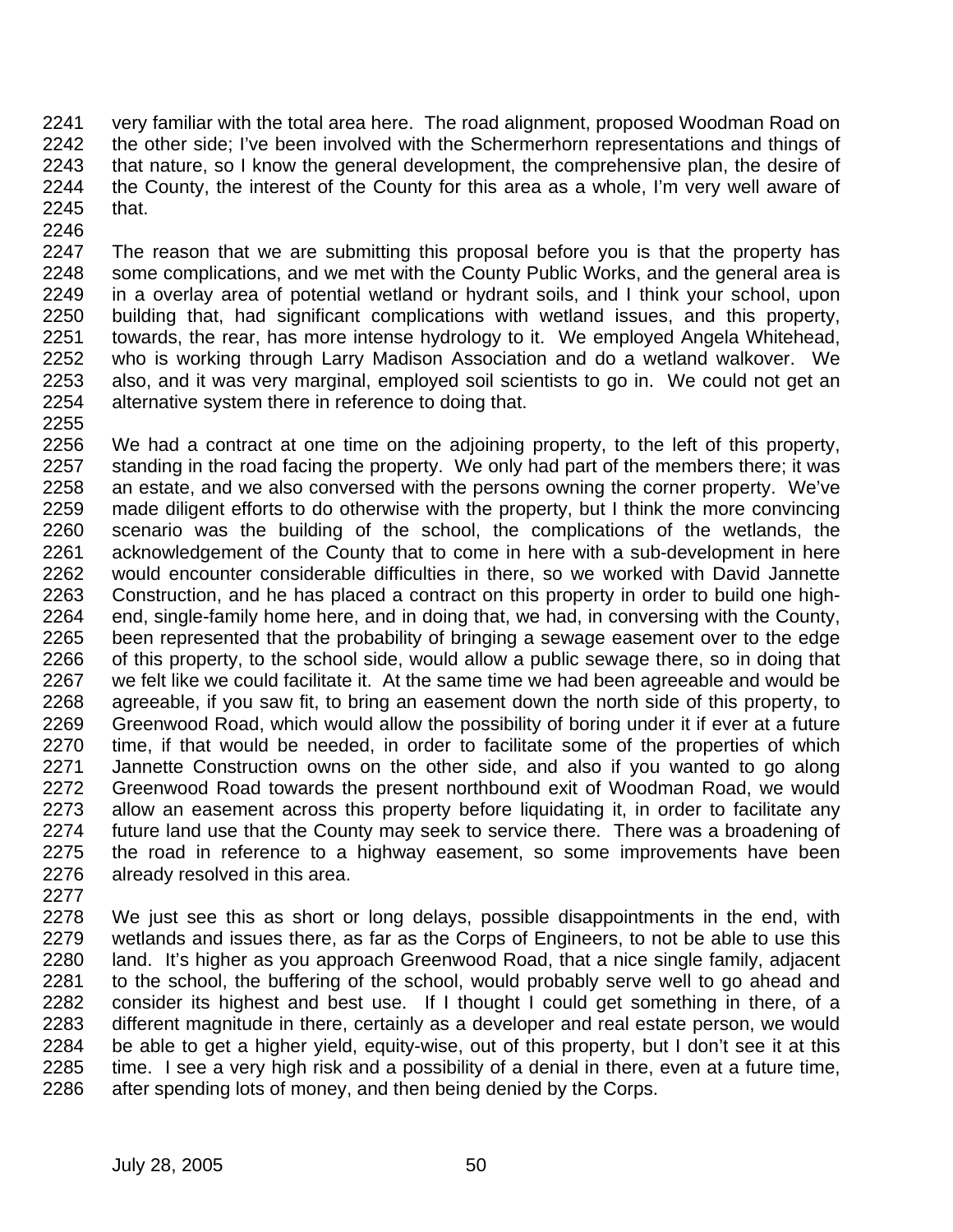2287

2289

2288 Mr. Kirkland - Mr. Pintz, you said you'd tried to purchase 10900?

2290 Mr. Pintz - We tried to purchase the small, 3-acre lot property, adjacent 2291 to us, and we had 9 of the 10, we thought it was 10 people who owned the property, 2292 and we had 9 of those people under contract. We've got those contracts in file; I don't 2293 know that they're here today. Upon doing a title search on this property, we found out 2294 that there were heirs to the property outside of the parameters of those 9 people. This 2295 piece that we acquired had 52 members that had to be dealt with, so we had to go 2296 through the County with a suitcase in order to allow Lloyd Jones, who was receiving the 2297 mail and so forth, in order to conduct business and be an administrator. Otherwise, the 2298 property would have gone up for auction sale. We found that in the piece adjacent, 2299 there were other issues, liens and things of that nature, outside of those 10. We were 2300 going to buy it and have  $9/10^{th}$ 's of ownership and have a partner, with the other  $1/10^{th}$ , 2301 and in doing that, then we could approach the concept of putting a center road in, and 2302 you would have had enough depth to line lots up according to the comprehensive plan, 2303 to go ahead and use it as it was suggested. At that time, the school had not been built. 2304 As I said, I've been working on this property for five years. 2305

2306 I did not know the complications that were there with the wetlands. We knew it was 2307 marginal. We hadn't been in to Public Works and seen the overlay maps that 2308 represented the comprehensiveness of this property as a whole. We hadn't seen the 2309 problems and elevations that the school had to be built on, in reference to those 2310 properties too. With those things and indicators in there, we felt like we needed to look 2311 at some other alternatives.

2313 Mr. Kirkland - Mr. Blankinship, does that adjacent lot have the same width 2314 problems too?

2315

2312

2317

2319

2323

2316 Mr. Blankinship - Yes sir.

2318 Mr. Kirkland - So it can't be built on also?

2320 Mr. Blankinship - No sir. 2321

2322 Mr. Kirkland - It's too bad the school didn't purchase that lot from you.

2324 Mr. Pintz - We would have loved to have done that; they never 2325 approached us. Actually, I put the school in contact with the other property. They 2326 bought it directly. We've dealt with the County and acquisitions and so forth before. I 2327 don't think they had a need for it, and as you look at the school, this would have sort of 2328 been a rectangular piece adjacent to them. What was the purpose of that, as far as 2329 what they needed. In as far as if something happened, from a County Planning point of 2330 view, the rear of this property, obviously if we sell it at this time, we're not going to try to 2331 retain anything for any future. You'd have to go through sub-development and all of 2332 that. But if anything happened as far as education in the County, they could probably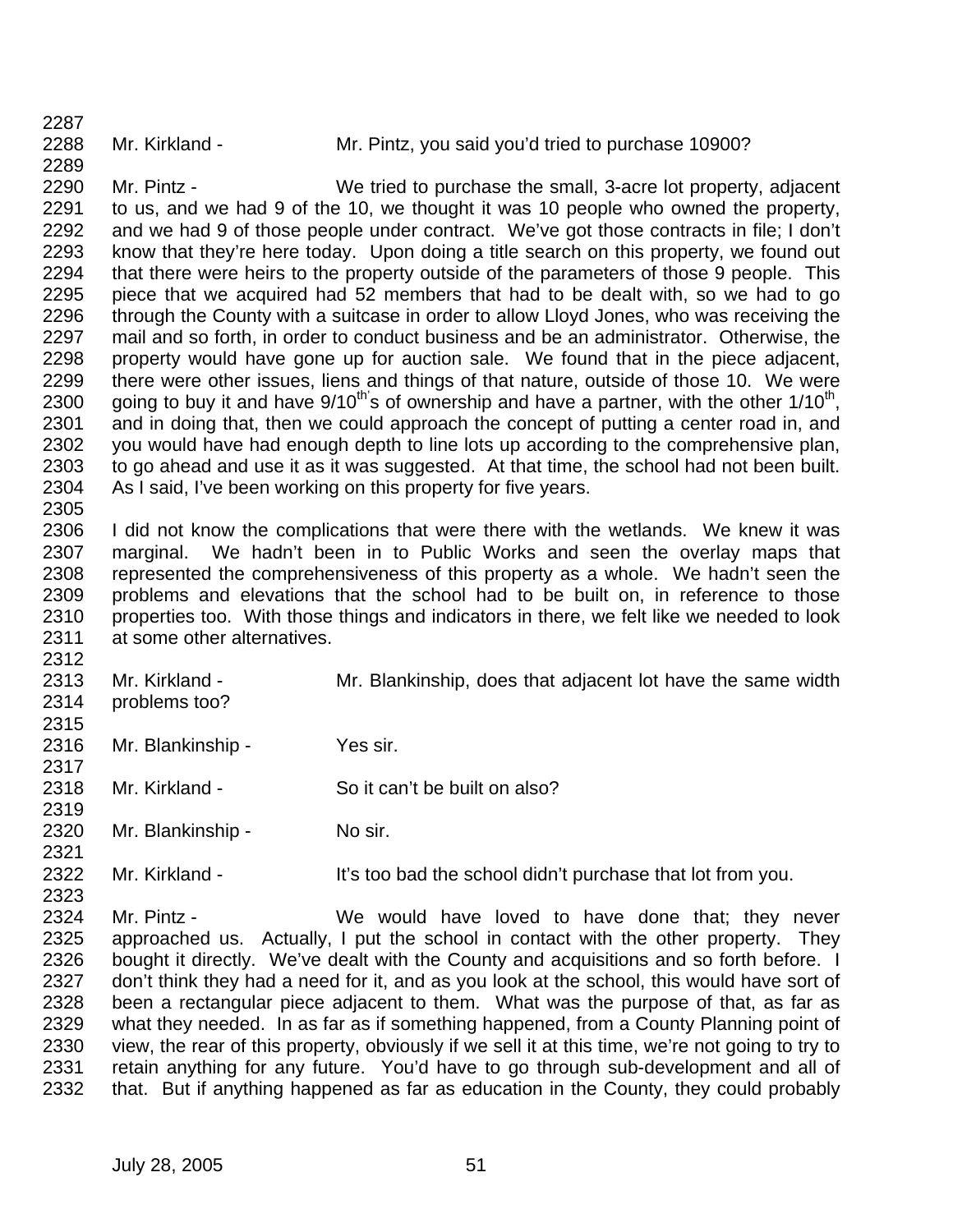- 2333 do things with the court; we couldn't.
- 2334

2335 Some of those rear lands in there may be more of a public attraction as opposed to 2336 trying to persevere from a private sector, in order to try to develop those. That property 2337 is extremely difficult to develop if you talk to your Public Works Department, because 2338 when you look at the overlay maps, that general area through Henrico, and we've done 2339 some other things on one of the other adjacent roads down there. We had a contract 2340 on; we did a wetland walkover on a piece on the other side of I-95, and that hydrology 2341 area is comprehensive to encounter that area also. You can ride into the school there, 2342 I'm sure you have, and if you just look at your pad that you have, and then you look over<br>2343 past the construction area, and look into the woods, you can see that you've got a good past the construction area, and look into the woods, you can see that you've got a good 2344 three-foot elevation in there. 2345

2346 Ms. Dwyer - Is part of the problem the fact that this is not served by a 2347 public sewer, and you have trouble with the drain field? 2348

2349 Mr. Pintz - That's not the reason for the variance in here. The drain 2350 field; there could not be one acquired; could not even be an alternative. We didn't even 2351 have the 12-inch minimum required by the alternative system, in order to get an 2352 alternative in there, so we had been advised along that line. Then when the school 2353 came along, we came in a met with the County, and the County was in compliance to 2354 try to address the fact that they were trying to facilitate us with sewage there, and if you 2355 study this area as a whole, where the tears are, the building with Woodman Road and 2356 Magnolia Ridge, and the elevations of the engineering of your sewage, it falls back this 2357 way, and so there's an issue on how to service this area. It way, and so there's an issue on how to service this area, the Woodman Road area. It 2358 doesn't have that good fall to come from Magnolia Ridge.

2359

2361

- 2360 Ms. Dwyer So you have public sewer, is that what you're saying?
- 2362 Mr. Pintz It's been indicated that we would have public sewer by an 2363 easement coming from the school.
- 2364

2375

2365 Ms. Dwyer - As I look at the map, Forest Trace Subdivision goes back 2366 towards I-295. Do they not have the same wetland issues that this property does? 2367

- 2368 Mr. Pintz I do not know the origin of Forest Trace and wasn't around at 2369 the time of that, whether Forest Trace was prior to, I expect that it was prior to your CBA 2370 Act, Chesapeake Bay Act of 1988. I expect that some of those houses may have been 2371 back in 85 or mid-80's range. I don't know that, so I don't know what they did. Don't 2372 know the origin of Forest Trace, don't know the history of that, but in general 2373 countenance, Forest Trace presents itself as an older neighborhood. It's more than 10 2374 years old.
- 2376 Mr. Blankinship Just picking one house at random, it shows the year built as 2377 1995. The first house that I picked, which is toward the interstate, in Forest Trace, was 2378 built in 1995.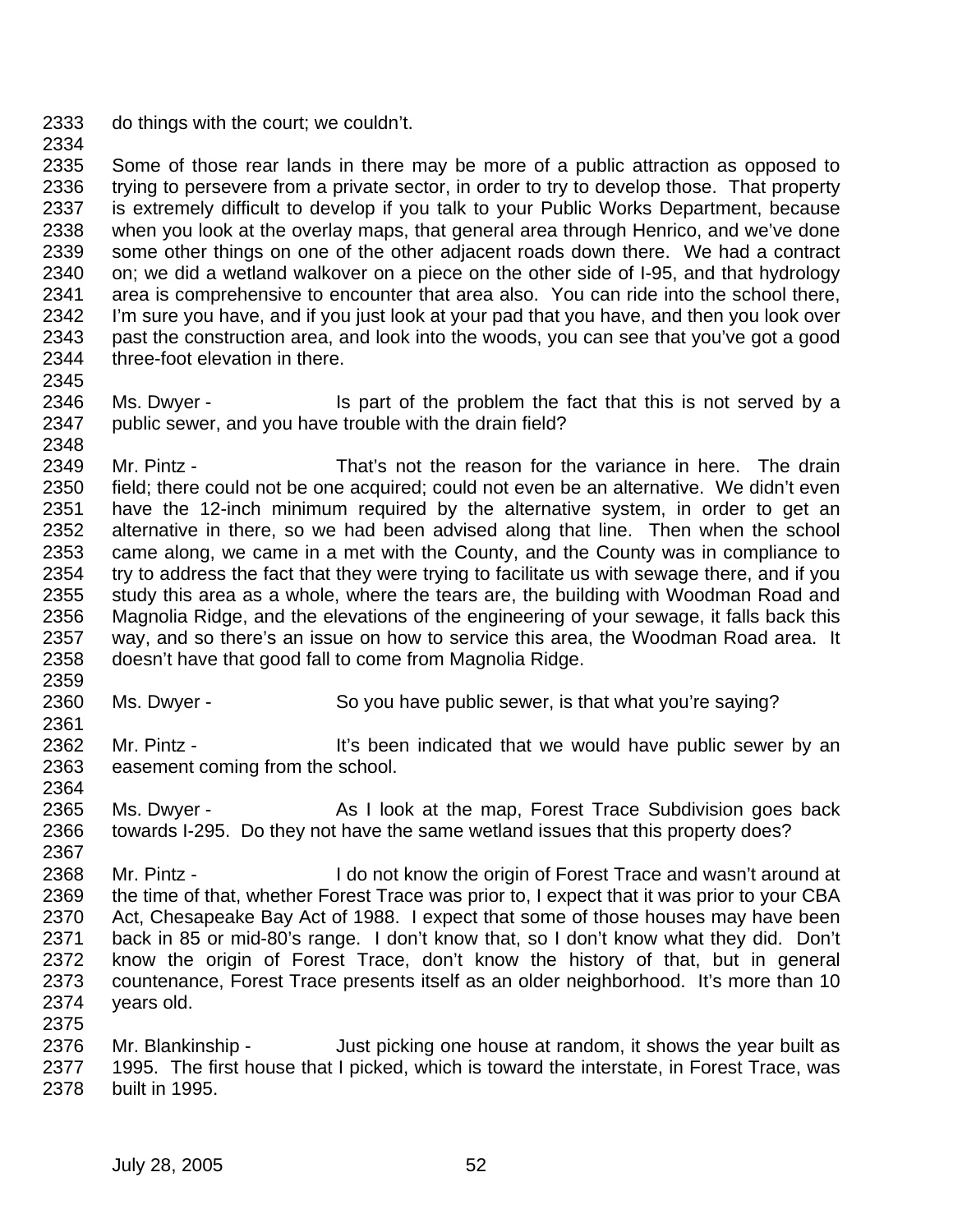2379

2381

2380 Ms. Dwyer - So it was after the Chesapeake Bay Act.

2382 Mr. Pintz - It was after, but there were some more lenient terms in the 2383 beginning of the CBA that may have allowed some flexibility, but I can't speak for Forest 2384 Trace and those properties. 2385

2386 Mr. Wright - I want to get right to the point. If this request for a variance 2387 is denied, what reasonable, beneficial use would you have for this property? 2388

2389 Mr. Pintz - Nothing on the short term. The only thing that we would look 2390 at would be that we would do a wait-and-see type of development scenario. I really feel 2391 like the County has an interest in realigning the proposed Woodman Road on the other 2392 side because of the school now coming, and the alignment of Woodman Road. The 2393 alignment in the north is going to create engineering issues in reference to turns coming 2394 in and out of those three sections in the short term. All of those things you folks 2395 certainly know better than I. In reference to that, and people sense that something's 2396 coming, the corner piece there, adjacent to the Woodman Road North, we contacted 2397 those folks; I think they lived in Texas at the time. We haven't contacted them in 2398 several years – they say that someday that's going to be commercial on that corner. 2399 You know how everybody gets to doing their own planning, short of the comprehensive 2400 plan. Everybody else plans what they're going to do with their land, and it doesn't make 2401 sense. There's no reasoning to that.

- 2402 2403 We didn't pay a lot of money for this land in reference to what it is, so we're not hurt by 2404 it, and we're not hurt if you feel like it serves the interests of the County that we hold 2405 onto it. We're not being damaged by this property. I do have an elderly partner in 2406 there, but it's not at a point that it causes any issues or hardships. We'll just hold onto 2407 it; it's in a viable concentrated area of growth and transition and development, and that's 2408 why it was attractive to us, to take a chance on it. We knew it had issues. If it didn't 2409 have issues, either estate-wise, title-wise, or building-wise, it would have been 2410 liquidated before the contracts didn't go through that we had before, because people 2411 came in on that piece and the school piece, and they'd do a feasible study, and they'd 2412 come back to us and they would relinquish their contract, and I'm sure it was from 2413 service and utilities and other issues that they had encountered in their studies.
- 2414 2415 Ms. Harris - Mr. Blankinship, if the zoning were residential instead of 2416 agricultural, would that affect the width that would be required to make it a buildable lot?
- 2417

- 2418 Mr. Blankinship Yes ma'am, if they could also extend water and sewer to the 2419 property, then it would become buildable. 2420
- 2421 Ms. Harris Had you considered seeking rezoning?
- 2423 Mr. Pintz We had not because of the complications, the time line of 2424 rezoning, and then if you rezone it, the lot size you probably have to have a variance,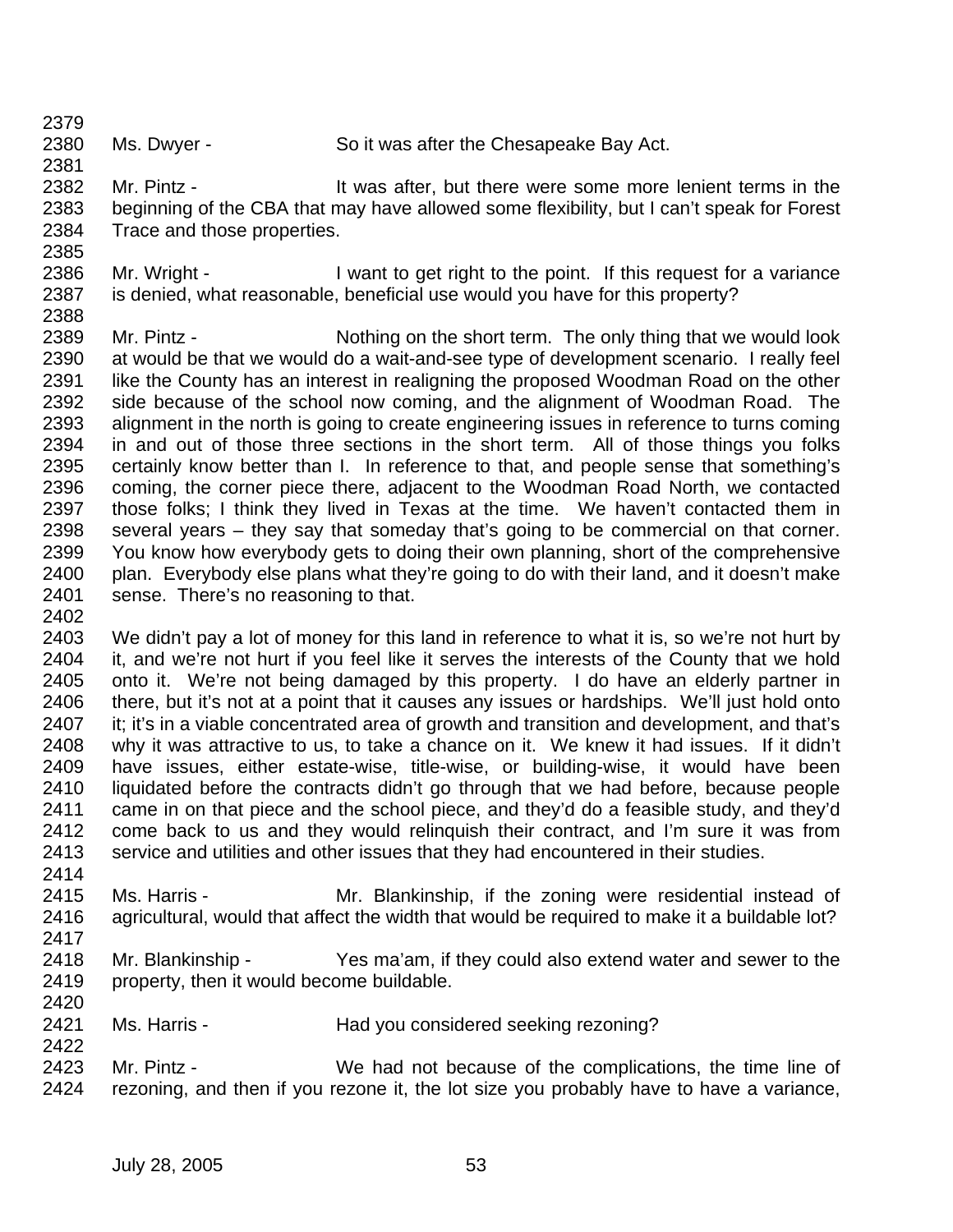2425 because then it would be something else. There would be a different expectancy to it. 2426 Rezoning also is going to have to be accommodated by a site plan or a project plan, 2427 and then that project plan is going to have to be accompanied by the public 2428 departments of your Public Works and other kinds of things, so it's going to raise those 2429 issues that we've already done studies on, the County's already admitted to. The 2430 County gave us those overlay maps that showed this as a hydrology area, and they 2431 informed us that they had significant issues with the school. The purpose in this 2432 variance was to avoid what that was going to bring to the table, that you may wind up 2433 with this property not being able to be used in any form at all. You see in your overlay, 2434 your aerial, as you approach Greenwood Road, the other side of that, you can see 2435 yards and things of that nature that have been cultivated, so you can see a little bit of 2436 elevation close to your Greenwood Road areas that enables some building adjacent 2437 there. It just begins to taper, as you get back, even looking at the school side, you can 2438 see towards the rear of that, it's real barren and thins out significantly, and you can see 2439 some pockets in the subject property, as well as the adjacent property to the opposite 2440 side of the school. You can see some dark pockets in there, etc., so you don't have the 2441 green matter in there. You've go some little dried ponds that you see in woods, and 2442 those kind of things, sort of black that dry up in the summertime, in the wintertime have 2443 got a little standing water in them, so it's very marginal. 2444 2445 Mr. Wright - Anything further that you wish to present? 2446 2447 Mr. Pintz - Not that I have. I think that I've made you aware of what's 2448 there. 2449 2450 Mr. Wright - Any further questions of members of the Board or staff? I 2451 think we'll hear from this gentleman if you'll be seated. Do you desire to speak? In 2452 other words, he concurs with what you've said. Is anyone here in opposition to this 2453 request? Hearing none, that concludes the case. 2454 2455 Mr. Wright - A-83-2005. 2456 2457 Mr. Kirkland - I make a motion we deny it. 2458 2459 Ms. Dwyer - Second. 2460 2461 Mr. Wright - All right. Motion's made and seconded that we deny it. Any 2462 discussion? 2463 2464 Mr. Kirkland - The applicant pretty well stated in his testimony that he could 2465 sit on it, and it really didn't affect him one way or the other, and I think it kind of would 2466 not work out right. 2467 2468 Mr. Wright - The question is whether he will have a beneficial use of this 2469 property. He indicated that he probably would, eventually, in the future. That's the key. 2470 We've got to decide, if there was no reasonable, beneficial use of this property other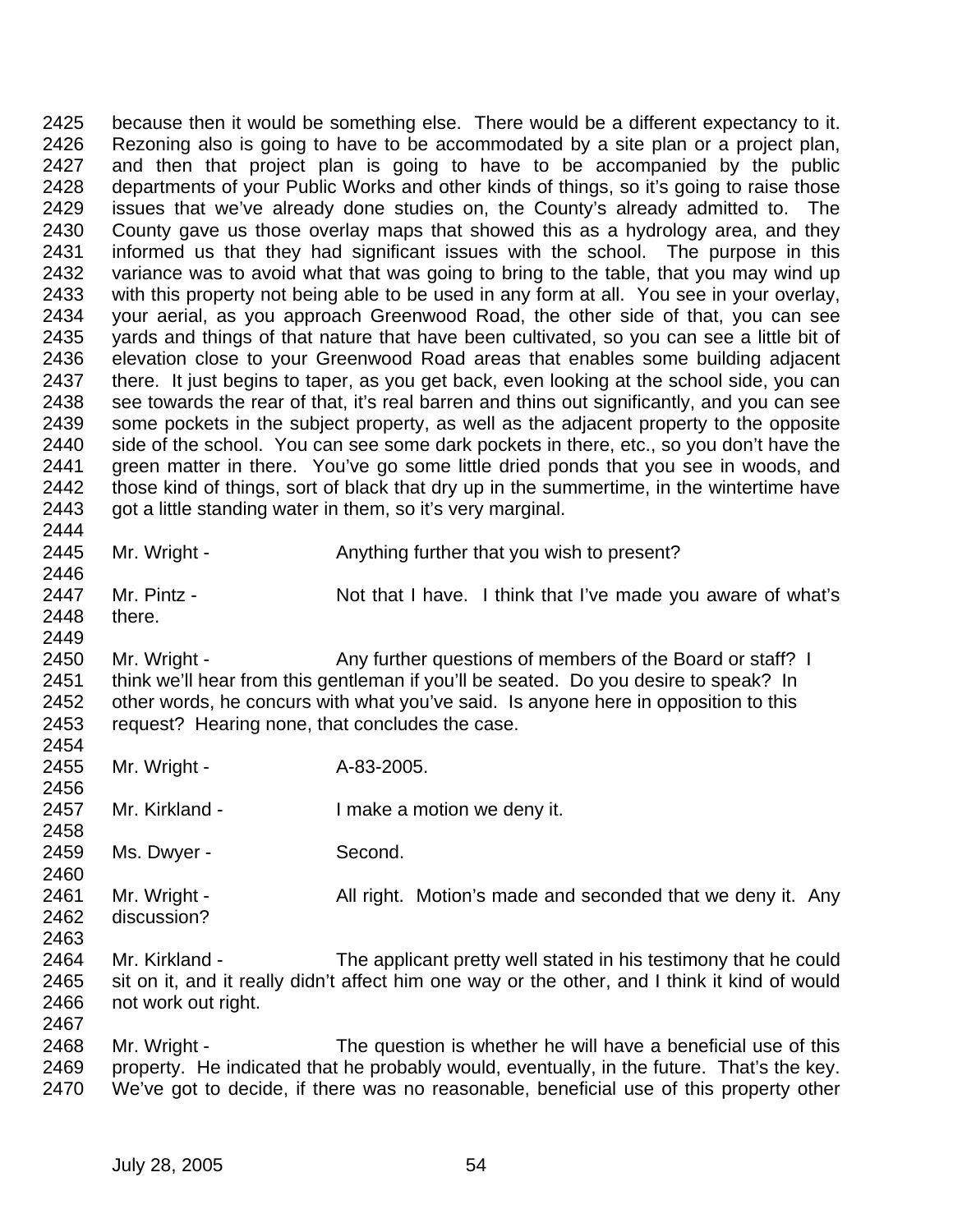2471 than to grant the variance, I think we'd have to grant the variance, but I think he pretty 2472 well testified that there is possibly reasonable, beneficial use in the future. 2473

2474 Ms. Dwyer - And also, it's zoned Agricultural at this point. He could 2475 harvest the trees, or there are other possible agricultural uses, I suppose. It's even 2476 clear that this was just a speculative purchase, and he realized that there were a 2477 number of problems with the property. I'm not sure it's the job of the Board of Zoning 2478 Appeals to correct or to allow building when there are existing problems with it.

2480 Mr. Wright - Any further discussion? Hearing none, all in favor of denial, 2481 say aye. Opposed, no. It's denied.

2482

2486

2494

2496

2479

2483 After an advertised public hearing and on a motion by Mr. Kirkland, seconded by Ms. 2484 Dwyer, the Board **denied** application **A-83-2005** for a variance to build a one-family 2485 dwelling at 10908 Greenwood Road (Parcel 776-769-6061).

| 2487 | Affirmative: | Dwyer, Harris, Kirkland, Nunnally, Wright | 5 |
|------|--------------|-------------------------------------------|---|
| 2488 | Negative:    |                                           |   |
| 2489 | Absent:      |                                           |   |
| 2490 |              |                                           |   |

2491 The Board denied the request as it found from the evidence presented that there was 2492 no "hardship approaching confiscation" as required by § 15.2-2309 of the Code of 2493 Virginia to justify a variance.

2495 Mr. Wright - Next case.

2497 Mr. Blankinship - Mr. Chairman, I'm going to call the next five cases together, 2498 A-84, 85, 86, 87, and 88-2005. 2499

2500 **A-84-2005 AUSTIN-DAVIDSON, INC.** requests a variance from Sections 24- 2501 94 and 24-95(i) to build a one-family dwelling at 4605 Cobblestone 2502 Landing Terrace (Cobblestone Landing at Twin Hickory) (Parcel 2503 742-766-5207), zoned R-3C, One-family Residence District 2504 (Conditional) (Three Chopt). The rear yard setback, rear yard 2505 setback for deck, and total side yard setback are not met. The 2506 applicant proposes 28 feet total side yard setback, 30 feet rear yard 2507 setback and 20 feet rear yard setback for a deck, where the Code 2508 requires 30 feet total side yard setback, 40 feet rear yard setback 2509 and 30 feet rear yard setback for a deck. The applicant requests a 2510 variance of 2 feet total side yard setback, 10 feet rear yard setback 2511 and 10 feet rear yard setback for a deck. 2512

2513 Mr. Wright - A-84-2005.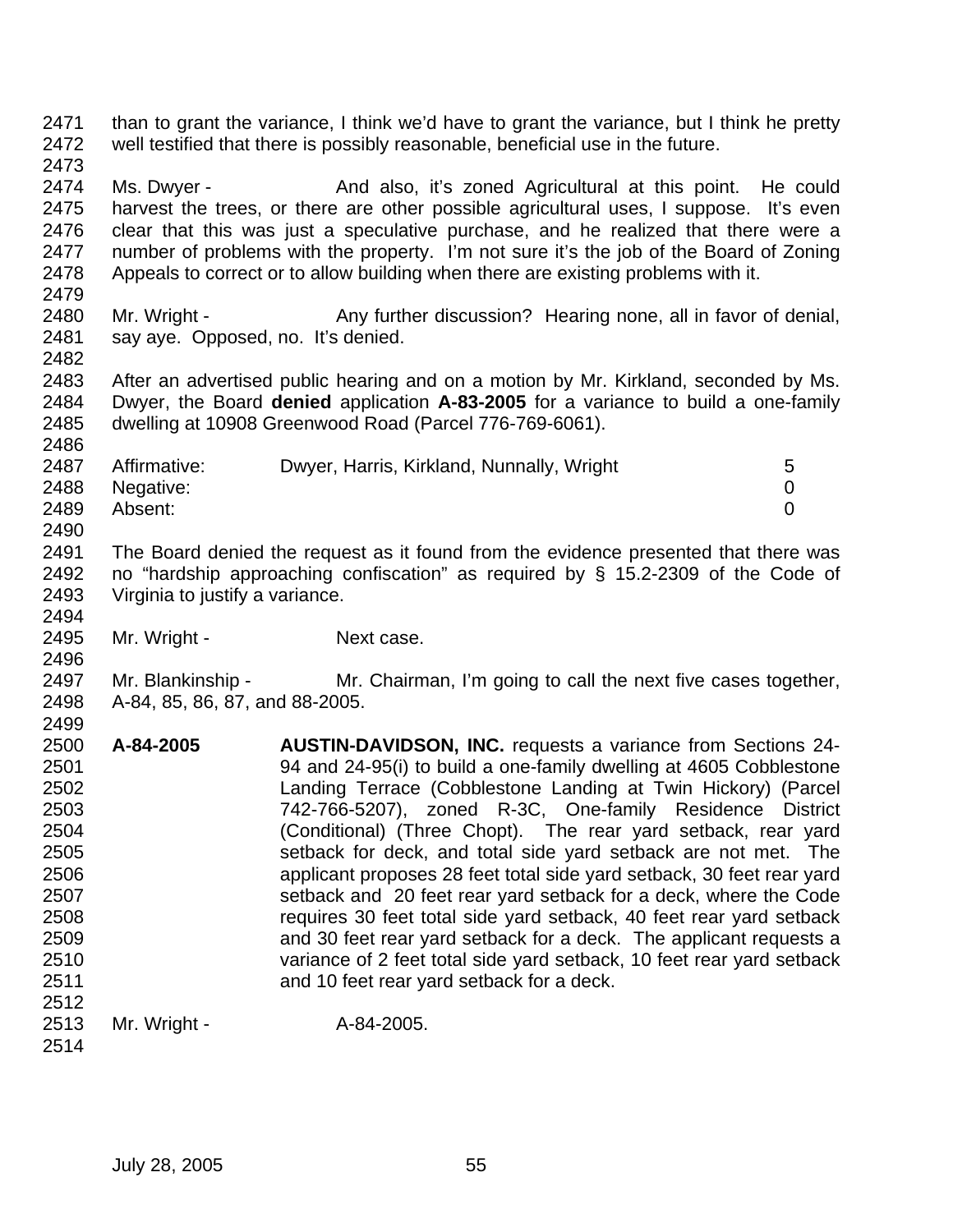2515 Ms. Dwyer - I move we deny A-84 because, again, the lot provides 2516 sufficient square footage to build a house that meets the Zoning Ordinance, so the 2517 applicant has, as in all these cases, reasonable use. 2518

- 2519 Mr. Wright Is there a second?
- 2521 Ms. Harris Second.

2520

2522

2530

2556

2558

2523 Mr. Wright - Motion's made and seconded. Any further discussion? All 2524 in favor of denial, say aye. Opposed, say no. It's denied. 2525

2526 After an advertised public hearing and on a motion by Ms. Dwyer, seconded by Ms. 2527 Harris, the Board **denied** application **A-84-2005** for a variance to build a one-family 2528 dwelling at 4605 Cobblestone Landing Terrace (Cobblestone Landing at Twin Hickory) 2529 (Parcel 742-766-5207)

| 2531 | Affirmative:   | Dwyer, Harris, Kirkland, Nunnally, Wright | 5 |
|------|----------------|-------------------------------------------|---|
|      | 2532 Negative: |                                           |   |
| 2533 | Absent:        |                                           |   |
| 2534 |                |                                           |   |

2535 The Board denied your request as it found from the evidence presented that there was 2536 no "hardship approaching confiscation" as required by § 15.2-2309 of the Code of 2537 Virginia to justify a variance. 2538

- 2539 **A-85-2005 AUSTIN-DAVIDSON, INC.** requests a variance from Sections 24- 2540 94 and 24-95(i) to build a one-family dwelling at 11400 Country 2541 Oaks Court (Cobblestone Landing at Twin Hickory) (Parcel 742- 2542 765-9828), zoned R-3C, One-family Residence District 2543 (Conditional) (Three Chopt). The rear yard setback and rear yard 2544 setback for deck are not met. The applicant proposes 26 feet rear 2545 yard setback and 25 feet rear yard setback for a deck, where the 2546 Code requires 40 feet rear yard setback and 30 feet rear yard 2547 setback for a deck. The applicant requests a variance of 14 feet 2548 rear yard setback for the house and 5 feet rear yard setback for a 2549 deck. 2550
- 2551 Mr. Wright A-85-2005. Do I hear a motion? 2552
- 2553 Ms. Harris I move that we deny this case. 2554
- 2555 Mr. Wright Is there a second:
- 2557 Ms. Dwyer Second.
- 2559 Mr. Wright Any further discussion? Would you state a reason, Ms. 2560 Harris.
	- July 28, 2005 56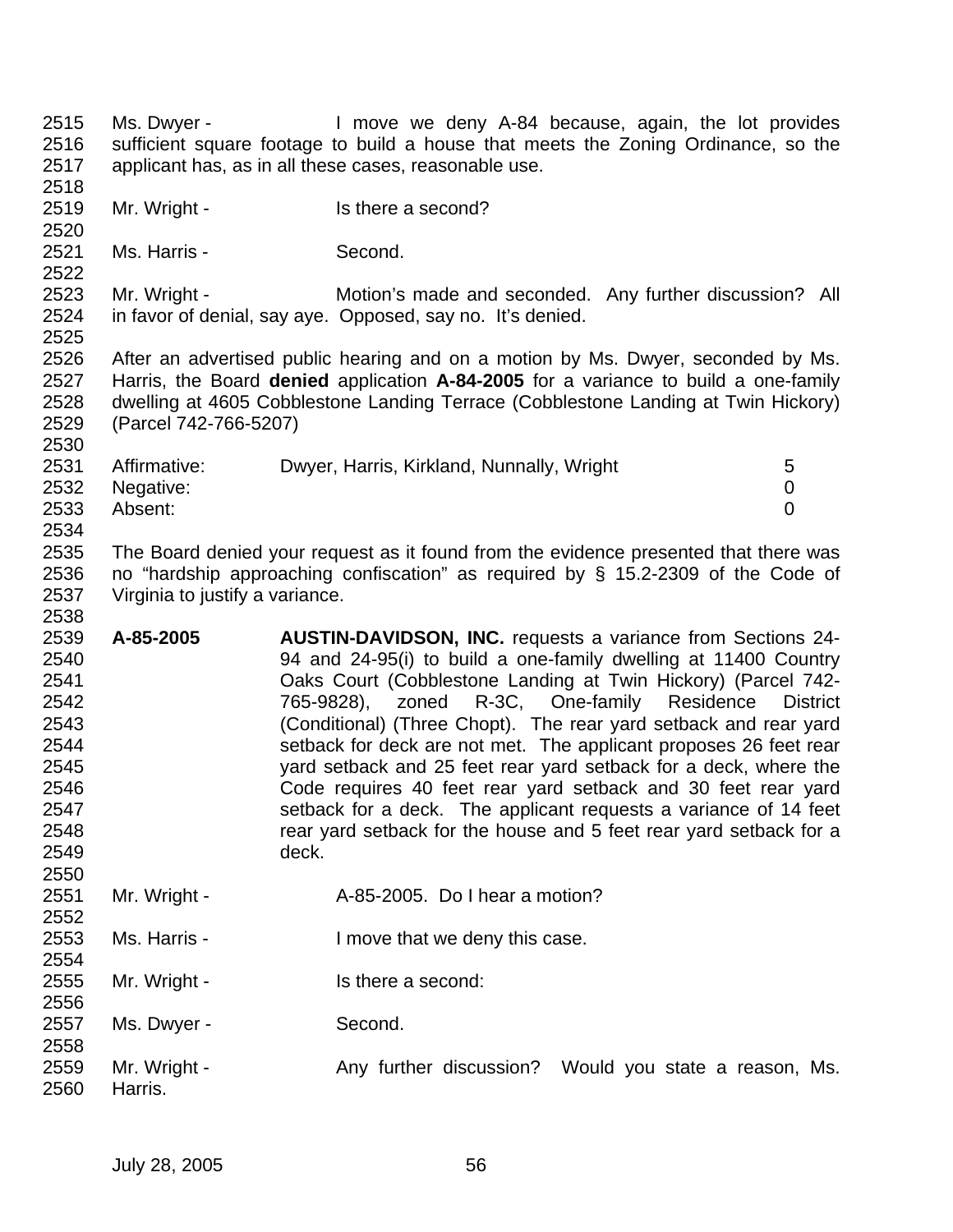2561

2564

2570

2575

2583

2594

2596

- 2562 Ms. Harris The Cochran case here, and I feel that we have enough of a 2563 variation to apply the Cochran case.
- 2565 Ms. Dwyer It seems to me again that he has plenty of space to build a 2566 house that will meet the required square footage of the Zoning Ordinance. 2567
- 2568 Mr. Wright Any further discussion? Hearing none, all in favor of denial, 2569 say aye. Opposed, no. It's denied.
- 2571 After an advertised public hearing and on a motion by Ms. Harris, seconded by Ms. 2572 Dwyer, the Board **denied** application **A-85-2005** for a variance to build a one-family 2573 dwelling at 11400 Country Oaks Court (Cobblestone Landing at Twin Hickory) (Parcel 2574 742-765-9828)

| 2576 | Affirmative:   | Dwyer, Harris, Kirkland, Nunnally, Wright | 5 |
|------|----------------|-------------------------------------------|---|
|      | 2577 Negative: |                                           |   |
| 2578 | Absent:        |                                           |   |
| 2579 |                |                                           |   |

- 2580 The Board denied your request as it found from the evidence presented that there was 2581 no "hardship approaching confiscation" as required by § 15.2-2309 of the Code of 2582 Virginia to justify a variance.
- 2584 **A-86-2005 AUSTIN-DAVIDSON, INC.** requests a variance from Sections 24- 2585 94 and 24-95(i) to build a one-family dwelling at 11505 Country 2586 Oaks Way (Cobblestone Landing at Twin Hickory) (Parcel 742-765- 2587 5402), zoned R-3C, One-family Residence District (Conditional) 2588 (Three Chopt). The rear yard setback and rear yard setback for a 2589 deck are not met. The applicant proposes 38 feet rear yard 2590 setback and 27 feet rear yard setback for a deck, where the Code 2591 requires 40 feet rear yard setback and 30 feet rear yard setback for 2592 a deck. The applicant requests a variance of 2 feet rear yard 2593 setback and 3 feet rear yard setback for a deck.
- 2595 Mr. Wright A-86-2005.
- 2597 Ms. Harris I move that we approve this variance; it's so close, the 2 feet 2598 and 3 feet are so close to the setback requirements, and I think that sometimes we have 2599 to be practical about our decisions. 2600
- 2601 Mr. Wright Is there a second to that motion? Hearing no second, then 2602 the motion dies. Do I hear another motion?
- 2604 Mr. Kirkland I make a motion we deny it, based on the Cochran case and 2605 the reasonable use of the property, a home can be built there, and I think all these 2606 cases stem from monetary gains as well as aesthetics. A home can be built there and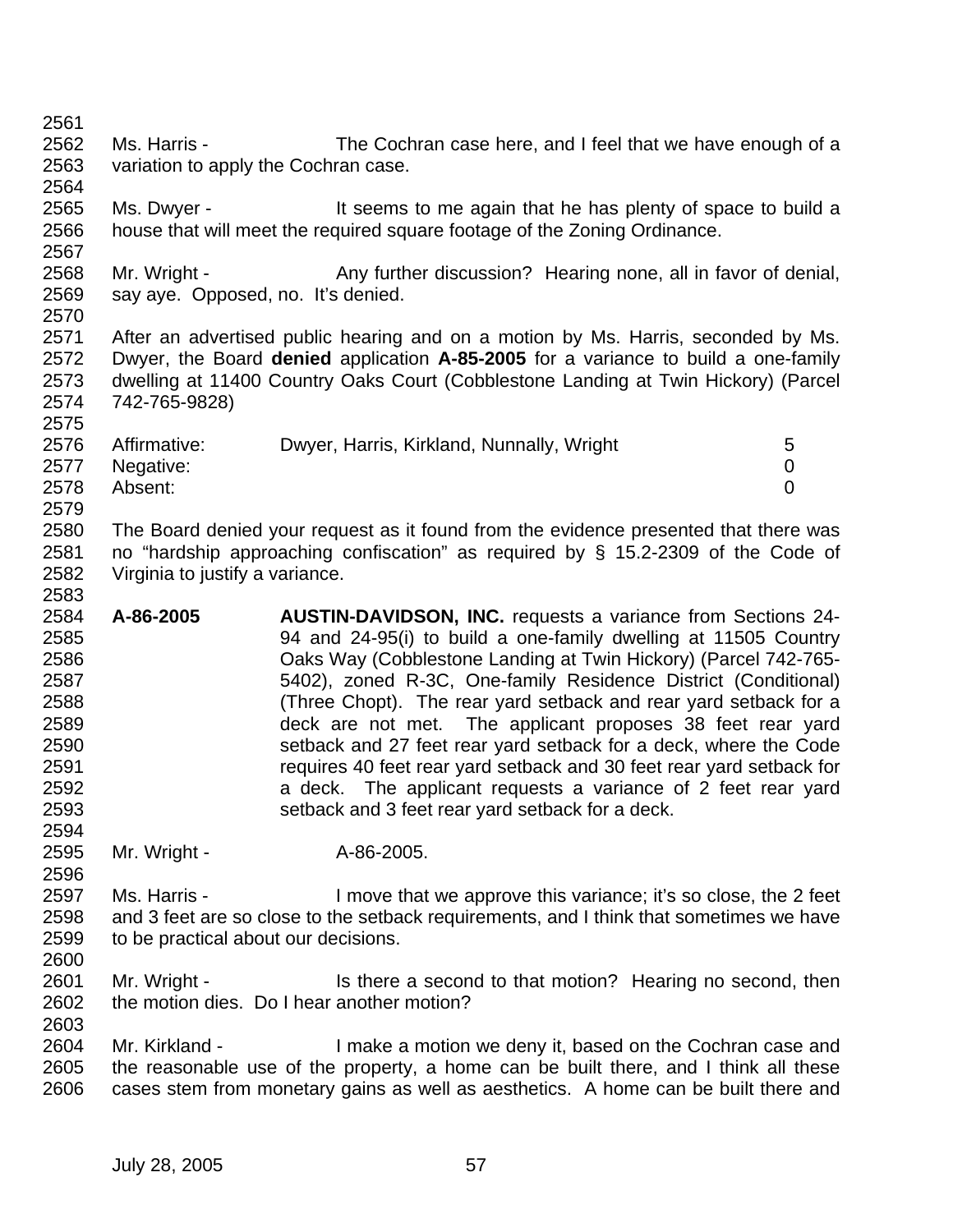2607 sell for a good price, so reasonable use will take place. 2608 2609 Ms. Dwyer - Second. I think the problem with all these cases is they want 2610 to take the existing plans that they have and make them fit these lots, and the lots are 2611 unusually shaped. They just need to design a house that will fit all the way around. 2612 *(Unintelligible, too many voices at one time)*  2613 2614 Mr. Wright - This all could have been determined when they laid out the 2615 subdivision. 2616 2617 Ms. Dwyer - Precisely. And when they purchased the lot, it was clear 2618 what the shape of the lot was. 2619 2620 Mr. Wright - Did we get a second to your motion? 2621 2622 Mr. Blankinship - Yes, Ms. Dwyer seconded it. 2623 2624 Mr. Wright - Any further discussion? All in favor of denial, say aye. 2625 Opposed, no. 2626 2627 Ms. Harris - No. 2628 2629 Mr. Wright - Chay, one "no." 2630 2631 After an advertised public hearing and on a motion by Mr. Kirkland, seconded by Ms. 2632 Dwyer, the Board **denied** application **A-86-2005** for a variance to build a one-family 2633 dwelling at 11505 Country Oaks Way (Cobblestone Landing at Twin Hickory) (Parcel 2634 742-765-5402). 2635 2636 Affirmative: Dwyer, Kirkland, Nunnally, Wright 4 2637 Negative: Harris 1 2638 Absent: 0 2639 2640 The Board denied your request as it found from the evidence presented that there was 2641 no "hardship approaching confiscation" as required by § 15.2-2309 of the Code of 2642 Virginia to justify a variance. 2643 2644 **A-87-2005 AUSTIN-DAVIDSON, INC.** requests a variance from Sections 24- 2645 94 and 24-95(i) to build a one-family dwelling at 11600 Cobblestone 2646 Landing Court (Cobblestone Landing at Twin Hickory) (Parcel 742- 2647 764-4968), zoned R-3C, One-family Residence District 2648 (Conditional) (Three Chopt). The rear yard setback and rear yard 2649 setback for a deck are not met. The applicant proposes 33 feet 2650 rear yard setback and 22 feet rear yard setback for a deck, where 2651 the Code requires 40 feet rear yard setback and 30 feet rear yard 2652 setback for a deck. The applicant requests a variance of 7 feet rear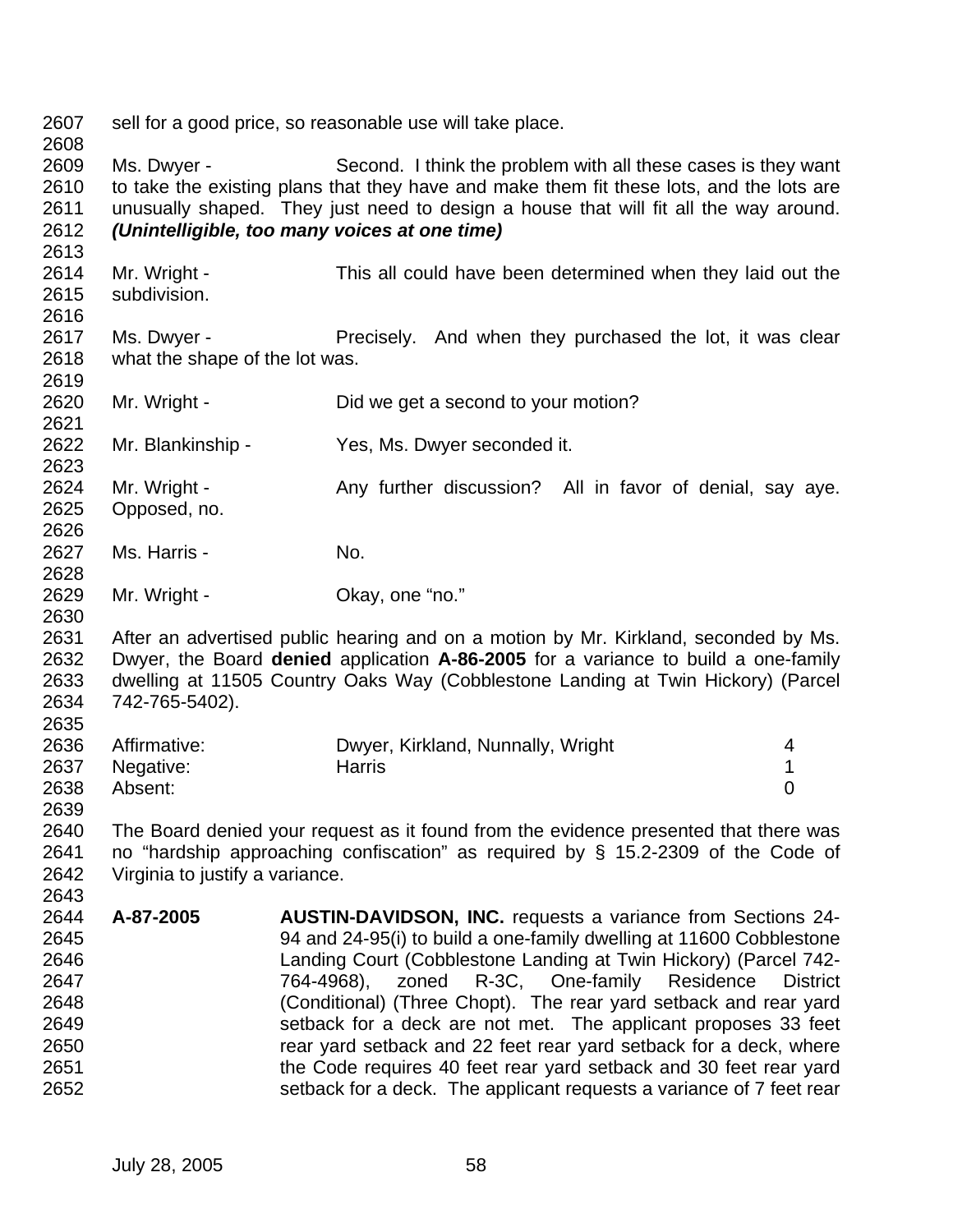| 2653<br>2654                                                                         |                                                                                                                                                                                                                |                        | yard setback and 8 feet rear yard setback for a deck.                                                                                                                                                                                                                                                                                                                                                                                                                                                                                                                                                                          |                                    |
|--------------------------------------------------------------------------------------|----------------------------------------------------------------------------------------------------------------------------------------------------------------------------------------------------------------|------------------------|--------------------------------------------------------------------------------------------------------------------------------------------------------------------------------------------------------------------------------------------------------------------------------------------------------------------------------------------------------------------------------------------------------------------------------------------------------------------------------------------------------------------------------------------------------------------------------------------------------------------------------|------------------------------------|
| 2655<br>2656                                                                         | Mr. Wright -                                                                                                                                                                                                   |                        | A-87-2005. Do I hear a motion?                                                                                                                                                                                                                                                                                                                                                                                                                                                                                                                                                                                                 |                                    |
| 2657<br>2658<br>2659<br>2660                                                         | Ms. Dwyer -                                                                                                                                                                                                    |                        | I move that we deny this case as well. There is again ample<br>room to place a home and reasonably use the property in accordance with the Zoning<br>Ordinance, and under Cochran, they have reasonable use.                                                                                                                                                                                                                                                                                                                                                                                                                   |                                    |
| 2661<br>2662                                                                         | Mr. Wright -                                                                                                                                                                                                   | All right. Any second? |                                                                                                                                                                                                                                                                                                                                                                                                                                                                                                                                                                                                                                |                                    |
| 2663<br>2664                                                                         | Ms. Harris -                                                                                                                                                                                                   | Second.                |                                                                                                                                                                                                                                                                                                                                                                                                                                                                                                                                                                                                                                |                                    |
| 2665<br>2666<br>2667                                                                 | Mr. Wright -<br>favor, say aye. Opposed, no. It's denied.                                                                                                                                                      |                        | It's been seconded. Any discussion? Hearing none, all in                                                                                                                                                                                                                                                                                                                                                                                                                                                                                                                                                                       |                                    |
| 2668<br>2669<br>2670<br>2671<br>2672                                                 | (Parcel 742-764-4968).                                                                                                                                                                                         |                        | After an advertised public hearing and on a motion by Ms. Dwyer, seconded by Ms.<br>Harris, the Board denied application A-87-2005 for a variance to build a one-family<br>dwelling at 11600 Cobblestone Landing Court (Cobblestone Landing at Twin Hickory)                                                                                                                                                                                                                                                                                                                                                                   |                                    |
| 2673<br>2674<br>2675<br>2676                                                         | Affirmative:<br>Negative:<br>Absent:                                                                                                                                                                           |                        | Dwyer, Harris, Kirkland, Nunnally, Wright                                                                                                                                                                                                                                                                                                                                                                                                                                                                                                                                                                                      | 5<br>$\mathbf 0$<br>$\overline{0}$ |
| 2677<br>2678<br>2679<br>2680<br>2681                                                 | The Board denied your request as it found from the evidence presented that there was<br>no "hardship approaching confiscation" as required by $\S$ 15.2-2309 of the Code of<br>Virginia to justify a variance. |                        |                                                                                                                                                                                                                                                                                                                                                                                                                                                                                                                                                                                                                                |                                    |
| 2682<br>2683<br>2684<br>2685<br>2686<br>2687<br>2688<br>2689<br>2690<br>2691<br>2692 | A-88-2005                                                                                                                                                                                                      | setback.               | <b>AUSTIN-DAVIDSON, INC.</b> requests a variance from Section 24-94<br>to build a one-family dwelling at 11500 Country Oaks Way<br>(Cobblestone Landing at Twin Hickory) (Parcel 742-764-7093),<br>zoned R-3C, One-family Residence District (Conditional) (Three<br>Chopt). The rear yard setback and total side yard setback are not<br>met. The applicant proposes 29 feet total side yard setback and 29<br>feet rear yard setback, where the Code requires 30 feet total side<br>yard setback and 40 feet rear yard setback. The applicant requests<br>a variance of 1 foot total side yard setback and 11 feet rear yard |                                    |
| 2693<br>2694                                                                         | Mr. Wright -                                                                                                                                                                                                   |                        | Does anyone else desire to speak with reference to this<br>case? Would you raise your right hand and be sworn please?                                                                                                                                                                                                                                                                                                                                                                                                                                                                                                          |                                    |
| 2695<br>2696<br>2697<br>2698                                                         | Mr. Blankinship -                                                                                                                                                                                              |                        | Do you swear that the testimony you are about to give is the<br>truth, the whole truth, and nothing but the truth, so help you God?                                                                                                                                                                                                                                                                                                                                                                                                                                                                                            |                                    |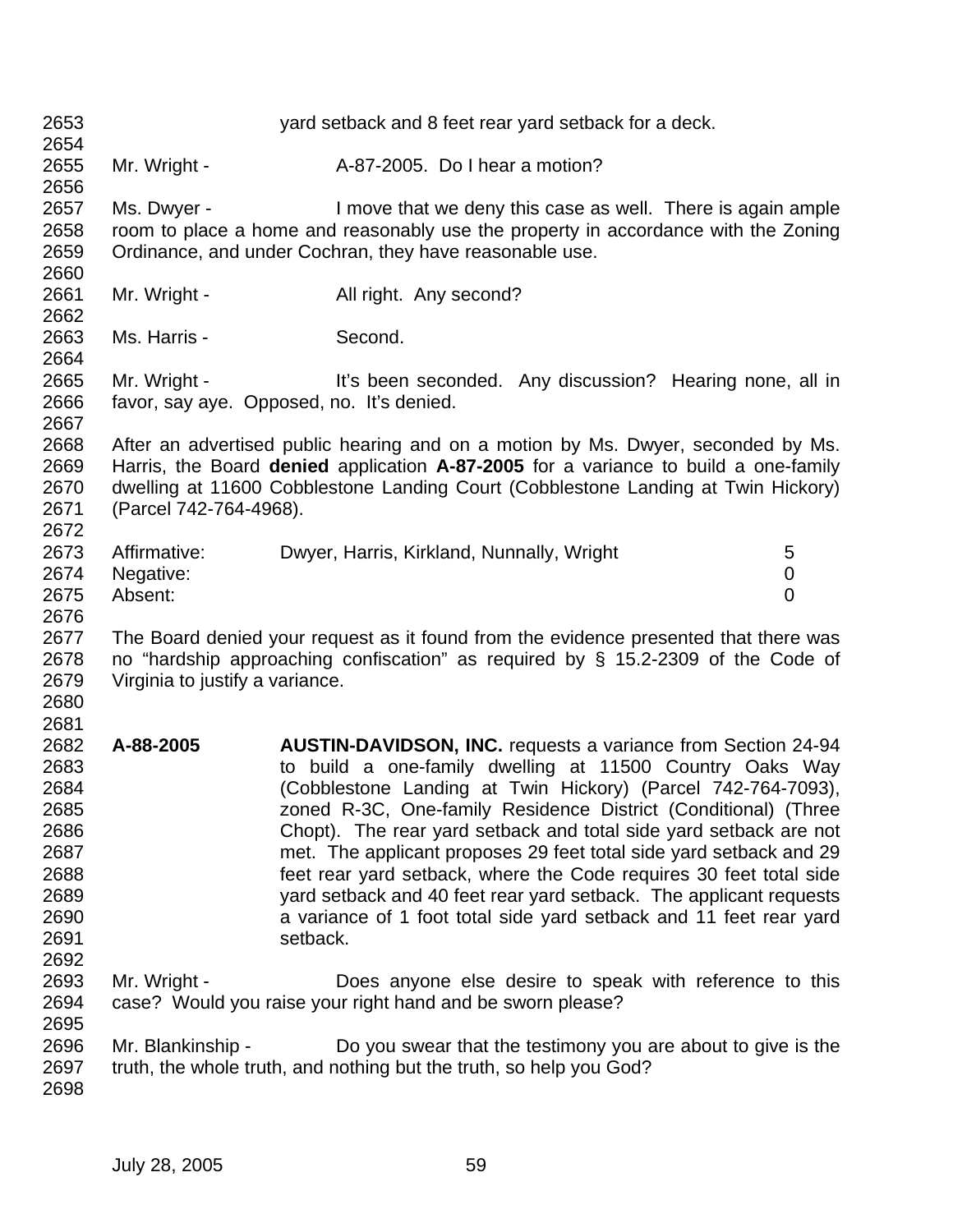2699 Mr. Burgess - I do. My name is John Burgess; I'm with Austin-Davidson, 2700 the builder of these and the owner of the said properties. What it amounts to, is we took 2701 all of our plats that we had for the subdivision and put all of the houses that we had. 2702 We've gotten down to, I believe it's five or six lots, that none of the houses will fit, to 2703 maintain the same architectural value that's in the subdivision. The only other choice 2704 we had was to apply for variances, and some, two houses that we've applied for, for the 2705 lots, we've been able to reduce to a certain level to try to not impact the setbacks but so 2706 much. We're trying to maintain the same square footage as out there, so as not to hurt 2707 the values also. 2708 2709 Mr. Wright - I think you've got a POD approval on all these lots, is that 2710 correct? 2711 2712 Mr. Burgess - Subdivision. 2713 2714 Mr. Wright - My understanding is that you could build a house on each 2715 one of these lots that would satisfy the requirements of the POD. 2716 2717 Mr. Burgess - Yes sir, I can do that. The square footage is going to be 2718 considerably less that what is out in the subdivision, not just by us, but by the other 2719 builder in that same section. 2720 2721 Mr. Wright - The POD requires a minimum of 2,000 square feet. 2722 2723 Mr. Burgess - Yes sir, and the average out there now is 3,200 to 3,300 2724 square feet. 2725 2726 Mr. Wright - That's the size that you're putting on the other houses? 2727 2728 Mr. Burgess - Yes sir, that's what I'm trying to do, stay in the same, in fact I 2729 think we've been able to reduce them to 3,100 to try to minimize the setback problems. 2730 2731 Mr. Wright - What is the largest house square footage that you could put 2732 on these lots without getting a variance? 2733 2734 Mr. Burgess - Because of the shape of some of these lots, I'm not even 2735 really sure, because they're so oddly shaped. You do have a couple of the lots that are 2736 hurting me on my setback problems, but they're so oddly shaped, that I'm guessing 2737 probably 2,500, 2,400 square feet, tops, without even having an attached garage to the 2738 house either. 2739 2740 Mr. Blankinship - We've determined that, case by case, and they're in the staff 2741 reports. 2742 2743 Mr. Wright - I just wanted to have it in the record, whatever it is, so let's 2744 go through them.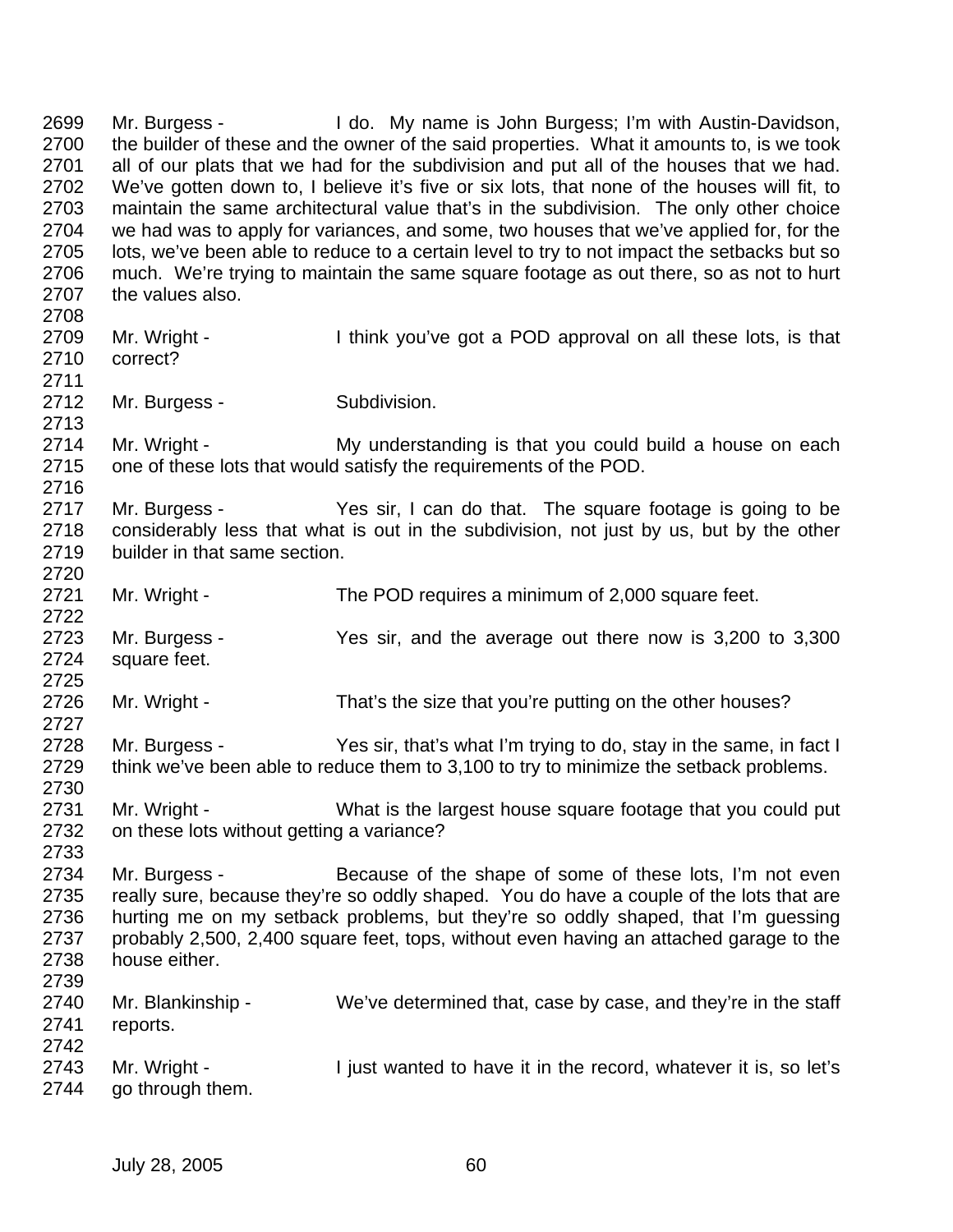2745 2746 Ms. Dwyer - Maybe we should look at each one. 2747 2748 Mr. Wright - Let's take a look. Let's go back to A-84. 2749 2750 Ms. Dwyer - Sir, was your company aware of the shape of these lots 2751 when they were purchased? 2752 2753 Mr. Burgess - It was all done by a lottery. In other words, we were the 2754 other builder with Centex Homes. The lots come available in the entire section. They 2755 take one, we take one, and it just goes on. We didn't know about the buildable area 2756 footprint at the time. 2757 2758 Ms. Dwyer - But you're a builder, so you know if you have a trapezoidal 2759 lot, it's going to present a little different challenge than if you have a square or 2760 rectangular-shaped lot. 2761 2762 Mr. Burgess - True. Yes ma'am. 2763 2764 Ms. Dwyer - And I understand that your existing floor plans may not fit 2765 these unusual lots, but couldn't you redesign your houses and maybe have a slight wing 2766 on one end to take advantage of a little buildable space on one area of a lot, where you 2767 may not have it on another. You could custom design a floor plan that would fit these 2768 buildable spaces. 2769 2770 Mr. Burgess - Yes ma'am, I can do that. Very true. They would not blend 2771 with the architecture of the rest of the houses, and that's something that's going to have 2772 to go in front of the developer, which is HHHunt, and that has nothing to do with me. 2773 2774 Ms. Dwyer - I'm not talking about building materials; I'm talking about the 2775 footprint. 2776 2777 Mr. Burgess - Yes ma'am, if you look at the plats, in the case of the first 2778 one you're referring to, it's lot 8. Yes ma'am, I can probably design something to go 2779 there, but it's not going to maintain the same architectural styles of the houses that are 2780 in that subdivision. Yes, it would be a custom-designed house. 2781 2782 Ms. Dwyer - I guess I'm wondering if you change the footprint, why does 2783 that necessarily change the architectural style? 2784 2785 Mr. Burgess - Most people don't put two-story houses, like you see in the 2786 picture, and then put a ranch-style house in the middle of it. 2787 2788 Ms. Dwyer - If you change the footprint, why would that prevent you from 2789 having a two-story house instead of a one-story house? 2790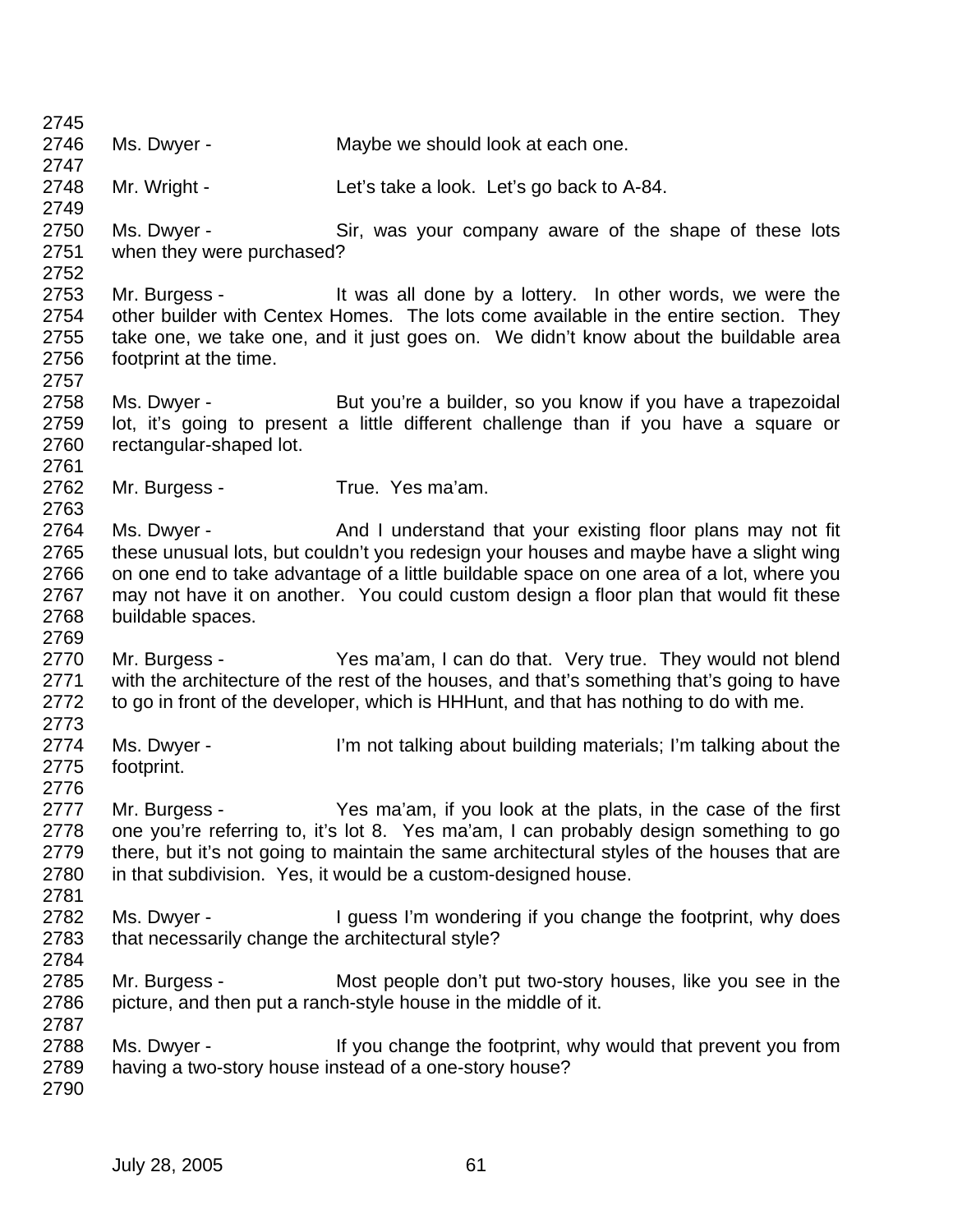2791 Mr. Burgess - I can design a new house to go there; I don't think it's going 2792 to match the square footage minimum that's out there, is what I'm trying to tell you. 2793 2794 Mr. Kirkland - But you will meet the minimum requirements. 2795 2796 Mr. Burgess - I'll meet the 2,000 square feet, but right now your house sale 2797 prices out there are running in the \$500,500 to \$500,580, we just sold another one 2798 yesterday for \$580,000. If I put a 2,000 square foot house out there when your average 2799 square footage is 3,300, with people not even finishing their attics, it brings them up to 2800 4,000, I'm going to have a lot of complaints. That's why I went door-to-door, checking 2801 with the homeowners out there now. 2802 2803 Mr. Wright - I'm going to get back to my question. A-84, Mr. Blankinship, 2804 show me in there where you have a statement to what size house could be built on that 2805 lot. 2806 2807 Mr. Blankinship - The buildable area varies from 53 feet wide .............. 2808 2809 Mr. Wright - I know that, but that doesn't tell me what square footage the 2810 house could be built on the lot. That's what I'm looking at. 2811 2812 Mr. Blankinship - That would depend a lot on the specific design and whether 2813 it's two stories or two and a half. I'm sorry, I didn't answer that question. 2814 2815 Mr. Wright - All we know then is that a minimum of 2,000 square foot 2816 house could be put on the lot, but the testimony is somewhere around 2,400 to 2,500. 2817 2818 Mr. Burgess - Probably the most that I'm going to be able to do, the 2819 minimum is 2,000 square feet, but the average is – we're just trying to maintain what is 2820 out there without impacting the other residents that are out there, financially, is what 2821 we're trying to do. 2822 2823 Ms. Dwyer - For example, you could add a basement, and that would add 2824 square footage. 2825 2826 Mr. Burgess - Yes, but on some of the lots, certain lots are prone to having 2827 basements; others are not really. A flat lot is really not conducive to putting a basement 2828 in. Yes, they can be done. 2829 2830 Mr. Wright - For purposes of the record, A-84, the buildable area of the 2831 lot is 53 to 72 feet width, and depth from 32 to 37 feet, that's what you're saying. 2832 2833 Mr. Blankinship - Right, so 32 by 50 would be a little over 1500 square feet, 2834 and if you built that in two stories, it would be about 3,000. If you look at A-86, Jim 2835 would you project the site plan for A-86, you can see there that only very minor 2836 adjustments would have to be made to get that house to fit on this lot. That's probably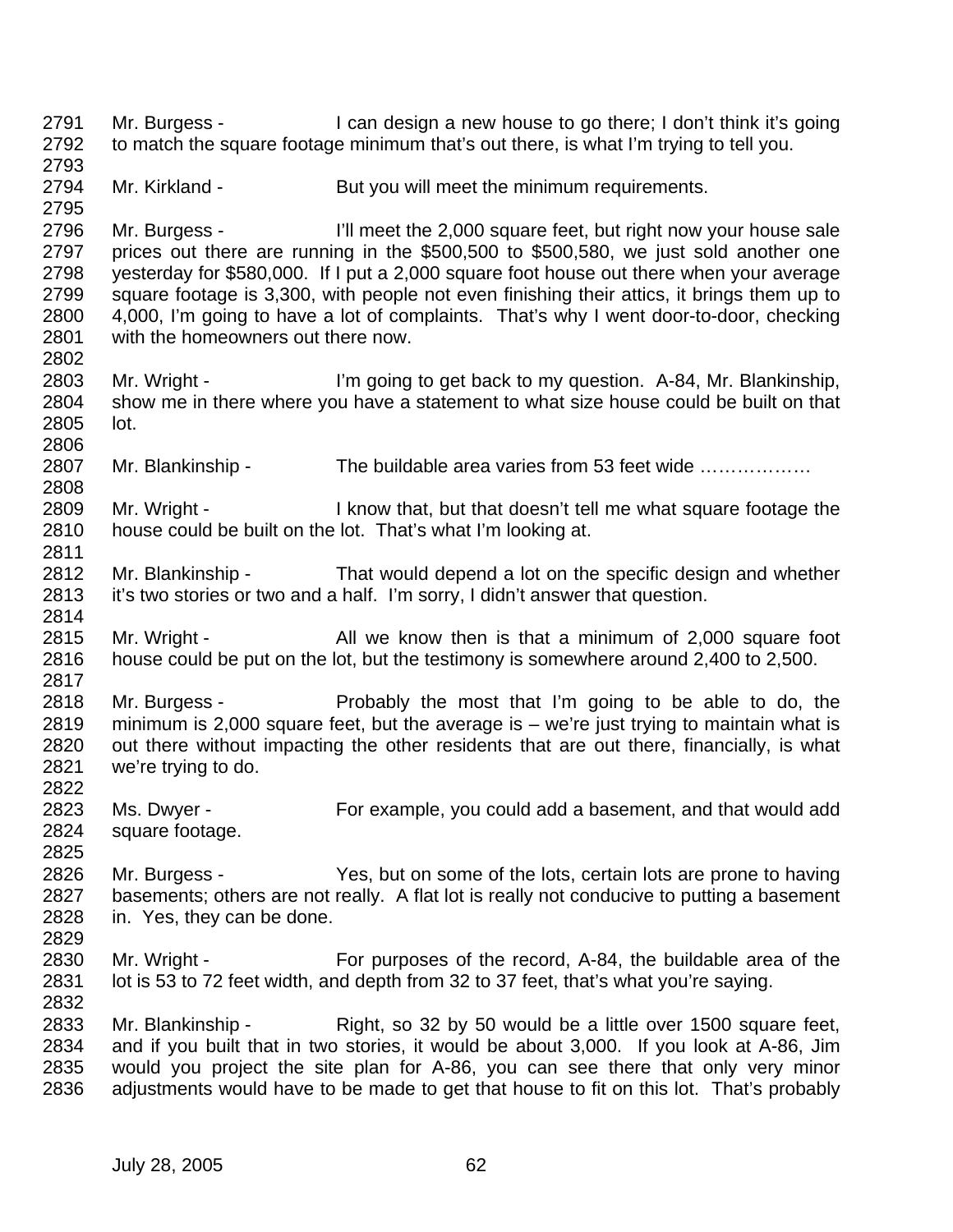2837 the closest of the five to being in compliance. All they have to do there is adjust their 2838 floor plan to being a foot and a half narrower. We probably went to A-85; A-86 is what 2839 we should be looking at.

2841 Mr. Wright - I've actually taken that into consideration with our plats and 2842 shrunk them. It's not going to serve a purpose in a \$500,000 neighborhood, to have a 2843 12 by 12 dining room. I have to look at the size of certain rooms also. I did reduce it, 2844 and hopefully, in this particular case, I kicked the bay window out on the side in the 2845 breakfast area, because I reduced the size of the kitchen.

- 2847 Ms. Dwyer You could actually put a room off to the side; you have 2848 enough space to do that.
- 2850 Mr. Burgess Yes, and here again, you'll notice that all the plans, I've only 2851 picked two plans, a Savoy and a Portsmouth. They were the least restrictive on the 2852 setbacks of all the plans that we had.
- 2854 Ms. Dwyer I guess what I'm suggesting is that if you look at A-86, for 2855 example, there is buildable area that you're not using with this plan, so what might be 2856 required for you to boost your square footage?
- 2858 Mr. Burgess Well, I reduced the main body of the house to 3,200; it was 2859 originally 3,400.
- 2861 Ms. Dwyer For example, you could add a room on the back and use 2862 some of that buildable space that's not being shown here. 2863
- 2864 Mr. Burgess I guess I could add it off the corner of that house, yes ma'am 2865 I could, but then I'd have to look at how does that look for the house. That's why we 2866 went ahead and added a bay window here; that will give me some square footage and 2867 try to reconfigure the inside, because the Savoy typical plan, that's the kitchen, so I've 2868 moved the kitchen to the middle of the house, redesigned it and put the breakfast area 2869 over there with the bay window.
- 2871 Mr. Wright Do we need to take each one of these separately, Mr. 2872 Blankinship, to get the information in the record?
- 2874 Mr. Blankinship It would probably be safe to do so, yes.
- 2876 Mr. Wright I'm looking at A-85, with 48 to 71 feet, and varies in depth 2877 from 29 to 41 feet. 2878
- 2879 Mr. Blankinship The plan that they've shown clearly is not going to fit on that 2880 lot, but if they took off the front porch and just made that a stoop, they could bring the 2881 whole house forward several feet.
- 2882

2840

2846

2849

2853

2857

2860

2870

2873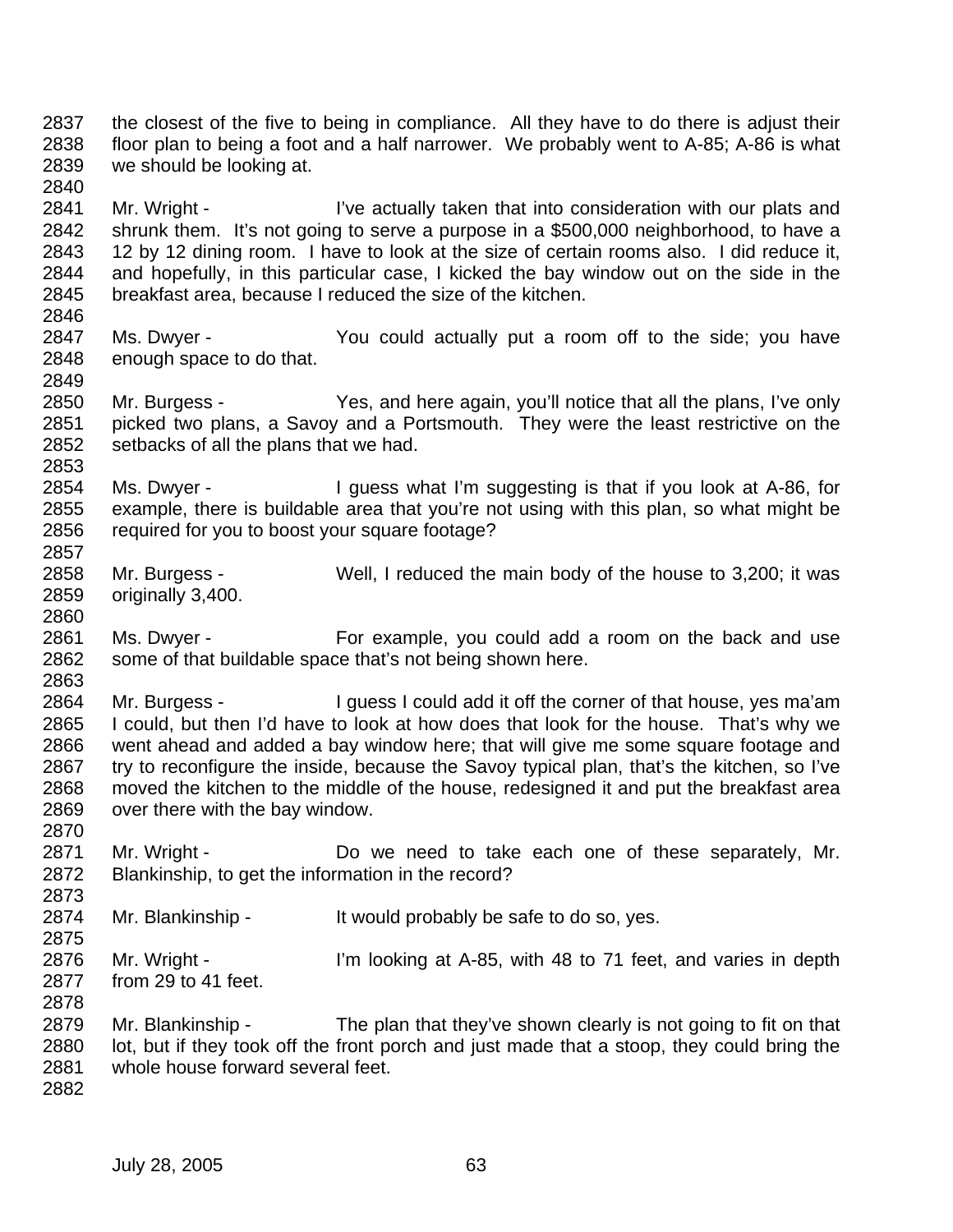2883 Mr. Burgess - I don't have a problem doing that, but what I'm looking at is if 2884 I do that, my outside corners, my right and left front corners are going to be outside the 2885 buildable area. 2886 2887 Mr. Blankinship - You might have to make an adjustment there as well. 2888 2889 Mr. Burgess - Here again, it's the Savoy; I've already cut off two feet off of 2890 that house just to get me inside the front and back. I'm not against the uncovered stoop 2891 area. But I'm starting to reduce it too much in width, and I can't go any further in depth. 2892 2893 Ms. Dwyer - I think what you're assuming is that you need to use your 2894 existing plans, and what we're suggesting is that when you have a very odd-shaped lot, 2895 you might have to have a custom plan instead of trying to fit a square peg into a round 2896 hole. 2897 2898 Mr. Burgess - Very true. Because we are builders and developers and 2899 designers, I have been looking and looking and trying to design a plan that's going to fit 2900 on these lots and not that's not going to throw the architecture out in the entire 2901 subdivision. 2902 2903 Mr. Blankinship - You want to go to A-87, Jim. There again, if you remove the 2904 stoop and pull the whole building forward, then you just have the issue with the corners. 2905 You'd just have to find some way to adjust those front corners, but it looks, just 2906 eyeballing it, like you'd bring the rear into compliance. 2907 2908 Mr. Burgess - I even looked at trying to take the house and shifting the 2909 house in that buildable area. Then it sits so you're looking at the left front corner of the 2910 house ……………. 2911 2912 Mr. Wright - You're looking at A-87 now, 47 to 86 feet in width and 40 to 2913 51 feet in depth. 2914 2915 Ms. Dwyer - So this house also meets the minimum 2,000 square foot 2916 requirement of the Zoning Ordinance? 2917 2918 Mr. Blankinship - Oh, yes, these are all under 3,200 square feet. 2919 2920 Mr. Burgess - They're actually reduced, because my houses now are 2921 hitting at 3,000, instead of the average that's out there, but yes, it is over the larger 2922 minimum that I have to have. 2923 2924 Ms. Dwyer - Do they have finished attics? 2925 2926 Mr. Burgess - The Savoy does have a portion of attic that can be finished, 2927 yes ma'am. 2928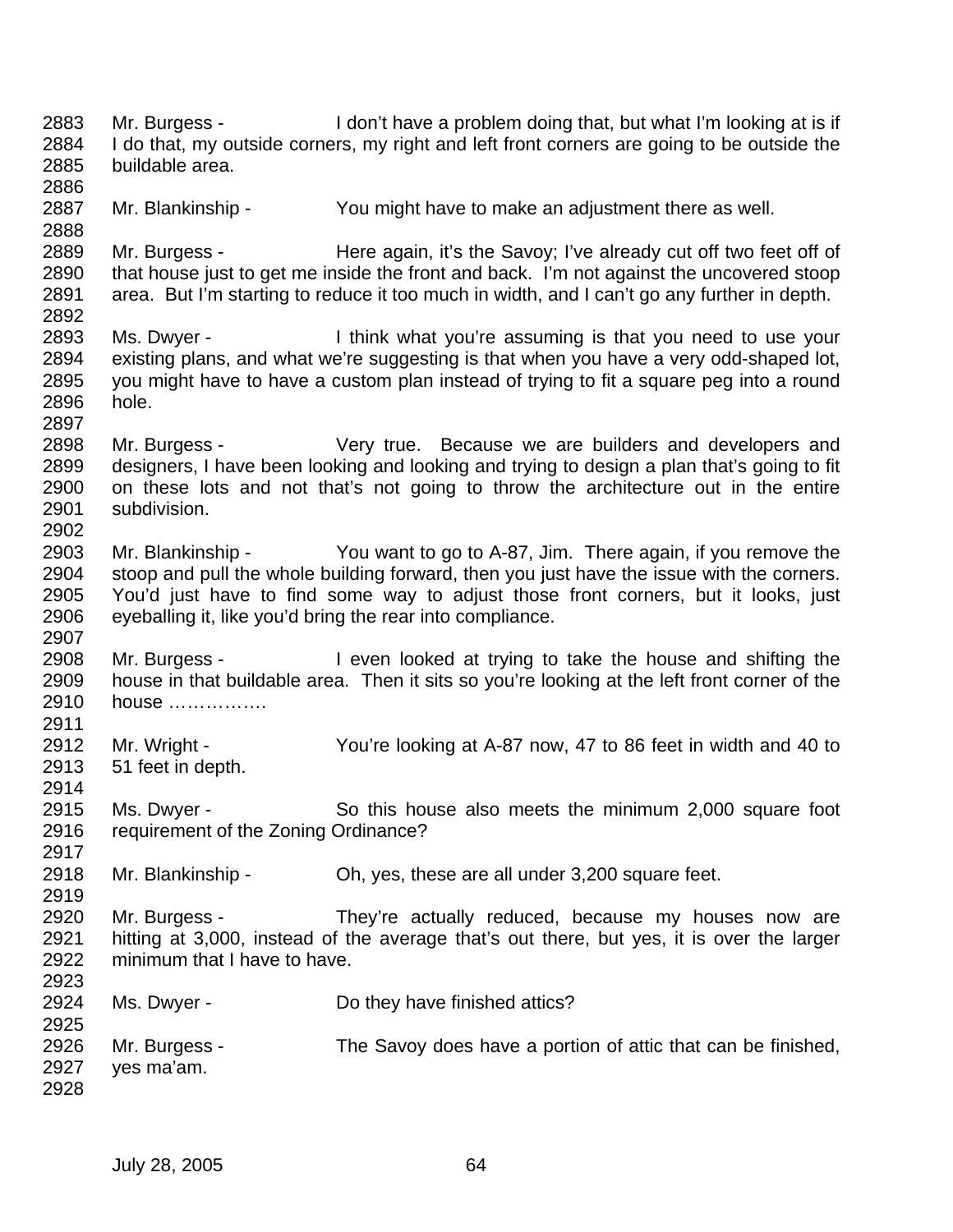2929 Mr. Blankinship - Do you want to go to A-88? It's difficult. 2930 2931 Mr. Wright - A-88, width 48 to 75 feet, varies in depth from 35 to 68 feet. 2932 2933 Mr. Blankinship - This is a very awkward-shaped lot, but there again, as Ms. 2934 Dwyer was saying, it's just a matter of starting with the lot and designing the house to fit 2935 it, rather that starting with the house plan and trying to find a way to get it on that lot. 2936 2937 Mr. Wright - That's all of them, isn't it. A-88 is the last one. All right, I 2938 think we've got the problem surrounded. 2939 2940 Mr. Burgess - I actually sought, because of the impact, we sent letters to 2941 every one of the homeowners out there, which you'll see you have copies of. There 2942 were a couple of people who were against it, and one of them backed up to I-295. 2943 There's a big berm there. Everybody else was for it. They just don't want to be building 2944 smaller houses. 2945 2946 Ms. Harris - So for these homes, you are advocating the Savoy or the 2947 Portsmouth plan; that's the problem. 2948 2949 Mr. Burgess - Yes ma'am, of the houses that we've built out there, which is 2950 seven styles, those were the least restrictive, or the least going against the setback 2951 requirements. And even those I actually reduced down some, so they are hitting less 2952 than the actual standard Savoy plan that was built out there. So I have made some 2953 changes to those. changes to those. 2954 2955 Mr. Wright - Any further questions of the Board? Is anyone here in 2956 opposition to this request? Hearing none, that concludes the case. Let's take these 2957 separately, so there won't be any question. A-88-2005. Do I hear a motion? 2958 2959 Ms. Dwyer - I move that A-88 be denied because it's undeveloped 2960 property, there's sufficient space to build a home that more than meets the 2961 requirements of the Zoning Ordinance. 2962 2963 Ms. Harris - Second the motion. 2964 2965 Mr. Blankinship - There's a motion to deny by Ms. Dwyer, seconded by Ms. 2966 Harris. 2967 2968 Mr. Wright - Any discussion? All in favor, say aye. Opposed, no. It's 2969 denied. 2970 2971 After an advertised public hearing and on a motion by Ms. Dwyer, seconded by Ms. 2972 Harris, the Board **denied** application **A-88-2005** for a variance to build a one-family 2973 dwelling at 11500 Country Oaks Way (Cobblestone Landing at Twin Hickory) (Parcel 2974 742-764-7093).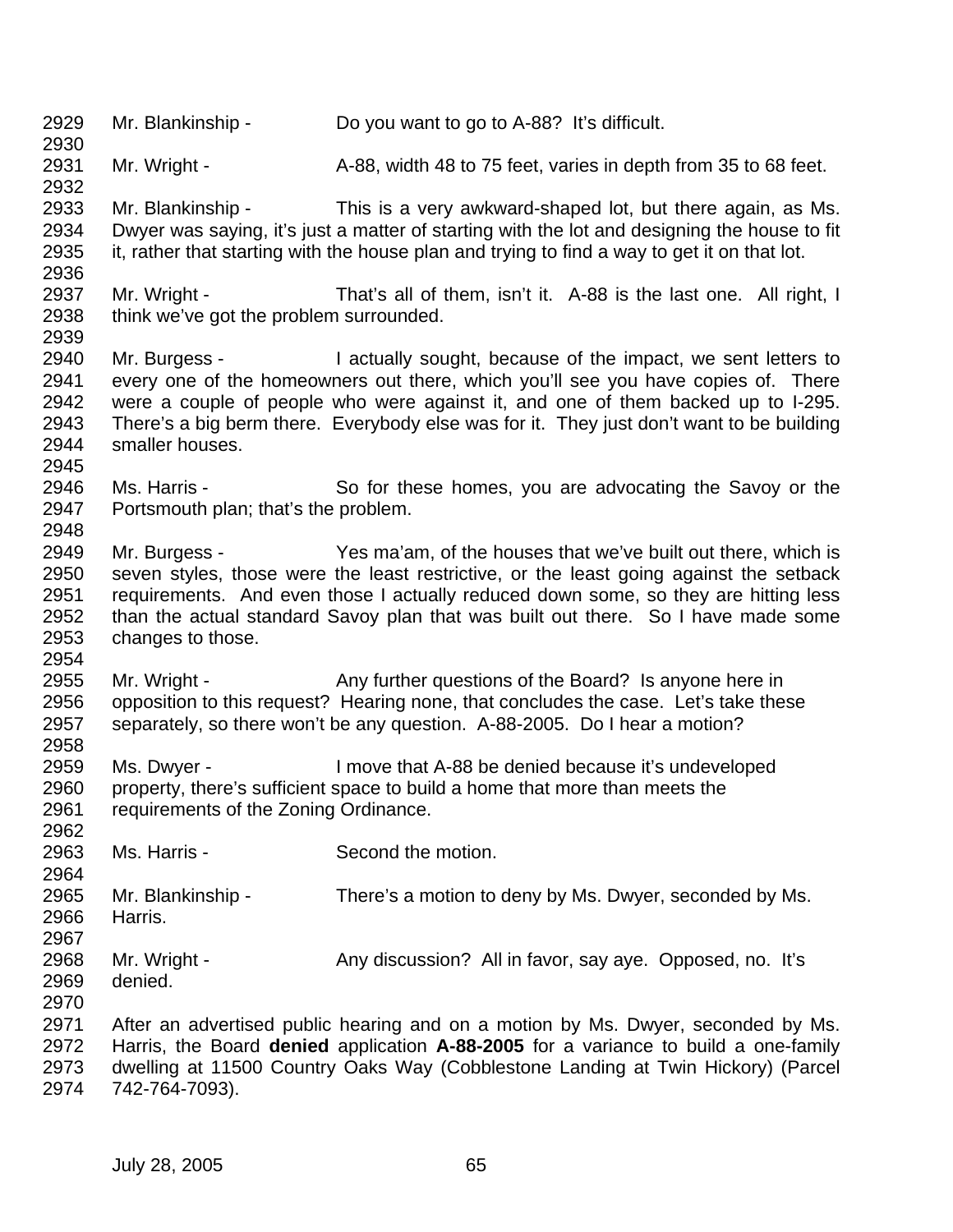2975

- 2976 Affirmative: Dwyer, Harris, Kirkland, Nunnally, Wright 5 2977 Negative: 0 2978 Absent: 0
- 2979

2983

- 2980 The Board denied the request as it found from the evidence presented that there was 2981 no "hardship approaching confiscation" as required by § 15.2-2309 of the Code of 2982 Virginia to justify a variance.
- 2984 Mr. Wright Next case.
- 2986 **A-89-2005 ST. JAMES BAPTIST CHURCH** requests a variance from Section 2987 24-104(d)(2) to install a larger sign at 2169 New Market Road 2988 (Parcel 811-690-3827), zoned A-1, Agricultural District (Varina). 2989 The sign area requirement is not met. The applicant proposes 40 2990 square feet of sign area, where the Code allows 20 square feet of 2991 sign area. The applicant requests a variance of 20 square feet sign 2992 area. 2993
- 2994 Mr. Wright Does anyone else desire to speak with reference to this 2995 case? Would you raise your right hand and be sworn please? 2996
- 2997 Ms. Harris Mr. Chairman, I'd like to disqualify myself from this case. 2998
- 2999 Mr. Blankinship Do you swear that the testimony you are about to give is the 3000 truth, the whole truth, and nothing but the truth, so help you God? 3001
- 3002 Rev. Redmond I do. I'm Wayne Redmond, the Minister of Business 3003 Administration for St. James Baptist Church. We are requesting to replace our current 3004 marquee with a larger marquee. Since 1984 we've added two structures to our 3005 property, which is now extended to a campus style. We're requesting that we be able to 3006 place a 5 by 8 sign, which will allow for 4-inch letters, versus 2-inch letters, and we feel 3007 that this is reasonable because, 1) of the increased traffic flow on Route 5. Route 5 is a 3008 two-lane highway, and because of the building in the Varina District, there has been a 3009 significant increase in traffic. There also remains to be a 55-mile per hour speed limit 3010 out there, so therefore to read 2-inch letters or less, it's very difficult at that speed. We 3011 also want to maintain the high standards that have been set as that being a Virginia 3012 Byway, and as we've constructed the two other buildings, we've worked very closely 3013 with the County and the Beautification Committee to make sure that those buildings are 3014 aesthetic. We also feel that the larger sign in a different place will be more aesthetically 3015 placed, versus the three buildings that we have now, versus when it was placed there 3016 when we had only the one earlier structure. We've looked at the surrounding areas, 3017 and there would be no immediate impact to our neighbors on either side or in front of 3018 the church, because there is a considerable distance from the houses that are 3019 immediately in front of the church, and the property beside us is basically vacant and we 3020 use it as parking.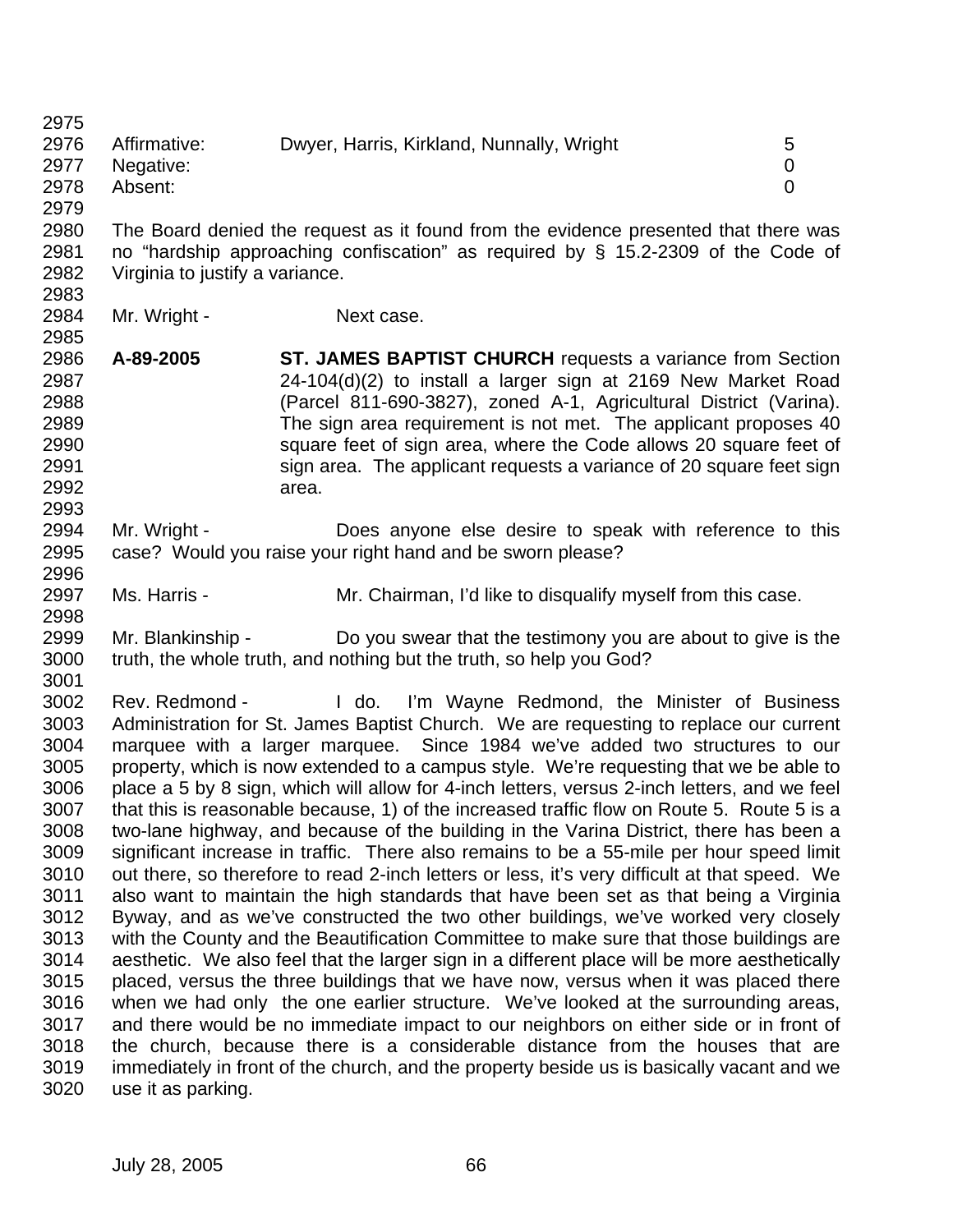| 3021                                 |                                                     |                                                                                                                                                                                                                                                            |
|--------------------------------------|-----------------------------------------------------|------------------------------------------------------------------------------------------------------------------------------------------------------------------------------------------------------------------------------------------------------------|
| 3022<br>3023                         | Mr. Wright -                                        | How long have you been at this location?                                                                                                                                                                                                                   |
| 3024<br>3025<br>3026                 | Rev. Redmond -<br>twenty-seven years.               | One hundred and twenty-seven years. I've been there for                                                                                                                                                                                                    |
| 3027<br>3028<br>3029                 | Mr. Wright -<br>time you had new construction?      | This facility, however has been updated. When was the last                                                                                                                                                                                                 |
| 3030<br>3031                         | Rev. Redmond -                                      | The last building was 1996.                                                                                                                                                                                                                                |
| 3032<br>3033<br>3034                 | Mr. Wright -<br>buildings?                          | So the building that is there now, was built in 1996? All the                                                                                                                                                                                              |
| 3035<br>3036<br>3037<br>3038<br>3039 | Rev. Redmond -<br>constructed.                      | The last building, yes sir. The third building that you can see<br>up here, the kind of odd-shaped building, that was the last building. The middle building<br>is our sanctuary, and then the first building on my left is the original building that was |
| 3040<br>3041<br>3042<br>3043         | Mr. Wright -<br>anything like that?                 | Have you had any problems with anyone complaining about<br>the fact that they didn't know where the church was, or couldn't find the church, or                                                                                                            |
| 3044<br>3045<br>3046                 | Rev. Redmond -                                      | People tend to pass by, and then they have to either turn<br>around and come back or because of the original sign that's out there now.                                                                                                                    |
| 3047<br>3048                         | Mr. Wright -                                        | Of course your members know where your church is.                                                                                                                                                                                                          |
| 3049<br>3050                         | Rev. Redmond -                                      | Yes, but not the people that we would like to entice.                                                                                                                                                                                                      |
| 3051<br>3052<br>3053                 | Ms. Dwyer -<br>square footage that's allowed?       | There are two signs. Mr. Blankinship, what's the total                                                                                                                                                                                                     |
| 3054<br>3055<br>3056<br>3057         | Mr. Blankinship -<br>building.                      | The Code allows 20 square feet for a church, and an<br>additional sign of 12 square feet if there is a child care or a school in the church                                                                                                                |
| 3058<br>3059<br>3060                 | Ms. Dwyer -<br>square feet, but does allow the two? | So in any event, the Code doesn't allow a sign larger than 20                                                                                                                                                                                              |
| 3061<br>3062                         | Mr. Blankinship -                                   | Right.                                                                                                                                                                                                                                                     |
| 3063<br>3064<br>3065                 | Ms. Dwyer -<br>at the diagram?                      | The new sign would be taller than the existing sign, as I look                                                                                                                                                                                             |
| 3066                                 | Rev. Redmond -                                      | Yes, the new sign would be approximately ten feet tall. It's                                                                                                                                                                                               |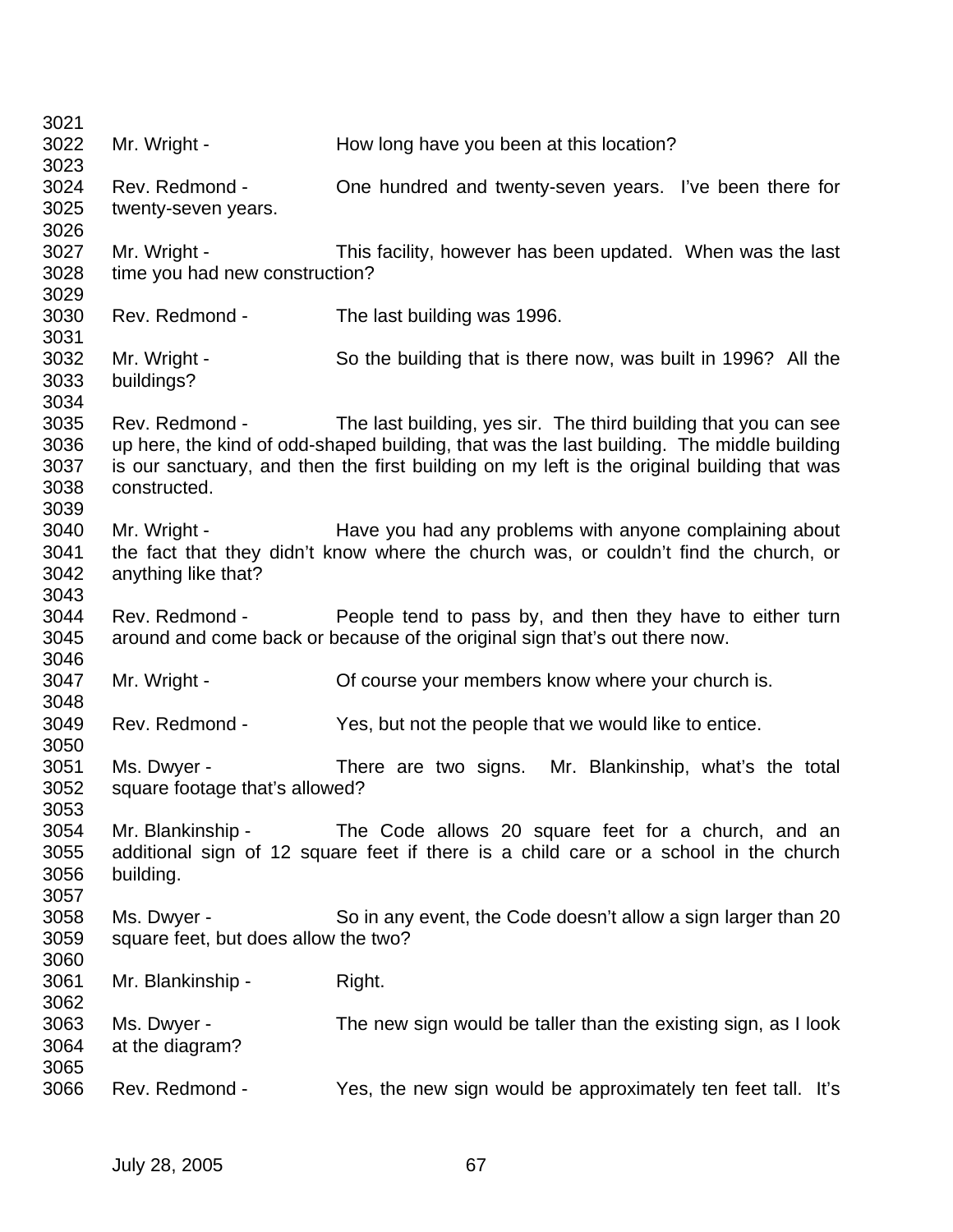3067 on a pedestal, and the sign itself is 5 by 8, and there's a pedestal that elevates it. 3068 3069 Ms. Dwyer - You're proposing a five-foot pedestal, and a five-foot sign? 3070 3071 Mr. Kirkland - This is illuminated? 3072 3073 Rev. Redmond - Yes. 3074 3075 Mr. Kirkland - No lights on the ground shining up; it's inside lighting? 3076 3077 Rev. Redmond - It's inside light. 3078 3079 Mr. Kirkland - Looks like to me in the picture, you've got a banner up there 3080 too. Is that part of yours too? 3081 3082 Rev. Redmond - Yes, we use the banners for special occasions, so the 3083 banner that might be out there now, I believe is for the enrollment of our summer camp 3084 program. 3085 3086 Mr. Kirkland - So this new sign with the marquee that changes, you won't 3087 need banners any more, will you? 3088 3089 Rev. Redmond - We could possibly not use banners, if that would be 3090 objectionable, but primarily the banner tends to draw attention, even outside of the 3091 regular signage. Most of the churches out there use banners for special occasions. 3092 3093 Mr. Nunnally - Do they have any limit on those banners, Mr. Blankinship? 3094 3095 Mr. Blankinship - I was just looking that up. Actually, in the commercial 3096 districts we allow banners for ten days a quarter in the A-1 and R districts. I'm not sure 3097 that's actually allowed except for temporary real estate signs. 3098 3099 Mr. Wright - But those are just up for a short period of time, like vacation 3100 bible school, and then when it's over, you take the banner down. 3101 3102 Ms. Dwyer - Till the next special function. All churches do it. 3103 3104 Mr. Nunnally - If we approved it, we could put a time limit on it, couldn't we, 3105 on a banner, thirty days or two weeks or something like that? 3106 3107 Mr. Blankinship - I think the Board could do that, yes sir. 3108 3109 Mr. Wright - Any further questions of the Board? Anything further you 3110 wish to present, sir? Is anyone here in opposition to this request? Hearing none, that 3111 concludes the case. A-89-2005? 3112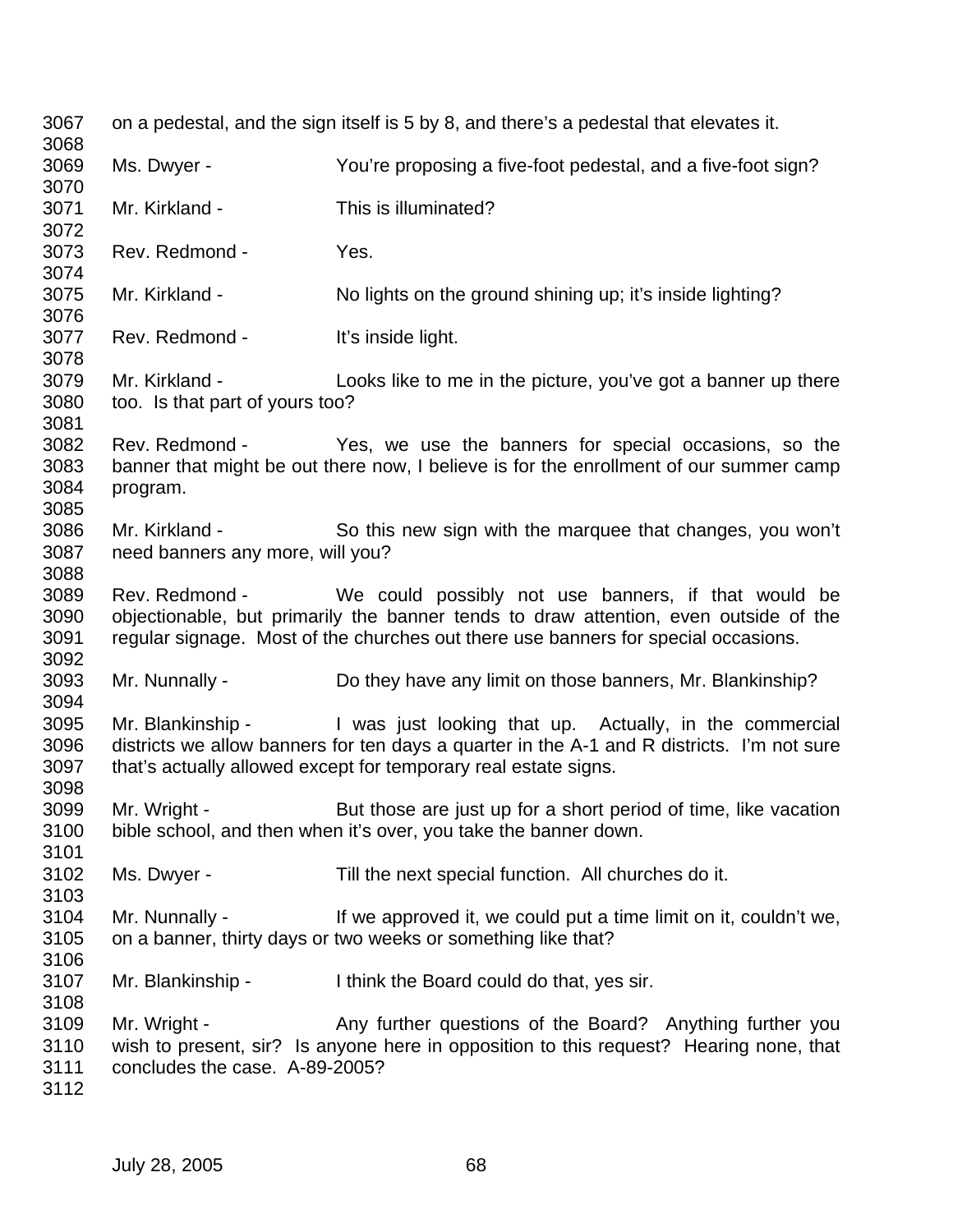3113 Mr. Nunnally - I move we approve it. 3114 3115 Mr. Wright - Do I hear a second? 3116 3117 Mr. Kirkland - Second, but I'd like to discuss one thing, to make sure that 3118 the banners that are placed meet the requirements of the County Zoning Ordinance. 3119 3120 Mr. Wright - That the banners be included in the sign? 3121 3122 Mr. Kirkland - No, that the banners on the property meet the requirements 3123 of the Zoning Ordinance, whether it's a 10-day thing per quarter, that's what it does; if 3124 they're not allowed at all, they can't be there. I want that as a condition with the sign. 3125 3126 Mr. Wright - Any further discussion? 3127 3128 Ms. Dwyer - I just had a concern that we're putting a 10-foot tall, a 10 by 3129 8 foot structure sign along this historic quarter, among what really is a residential area. 3130 Doubling the size of the allowable sign is of concern to me. I hate to go against the 3131 church in any way, but we do have to look at the impact of this on the community, and it 3132 can tend to set a precedent, and this is a fairly undeveloped area, so I have concerns 3133 about the size of the sign. 3134 3135 Mr. Kirkland - Mr. Blankinship, how far off the road will this sign be? Do 3136 you have any idea? 3137 3138 Mr. Blankinship - I don't believe we have any precise location. 3139 3140 Mr. Kirkland - We don't have a plot plan of anything here. 3141 3142 Mr. Blankinship - No, what they submitted was diagrammatic, illustrative. 3143 3144 Mr. Wright - Could we require it? It's got to be near enough so people 3145 can see it, if it's going to be there at all. 3146 3147 Ms. Dwyer - The object of a sign is to get attention, so for it to function, I 3148 guess it can't be but so far back. 3149 3150 Mr. Kirkland - That's what I was saying – it's going to be illuminated. 3151 3152 Mr. Wright - They can't put it in the easement area, can they? It would 3153 have to be on their property. 3154 3155 Mr. Blankinship - It would have to be on their property. 3156 3157 Mr. Wright - That will get it back off the road. 3158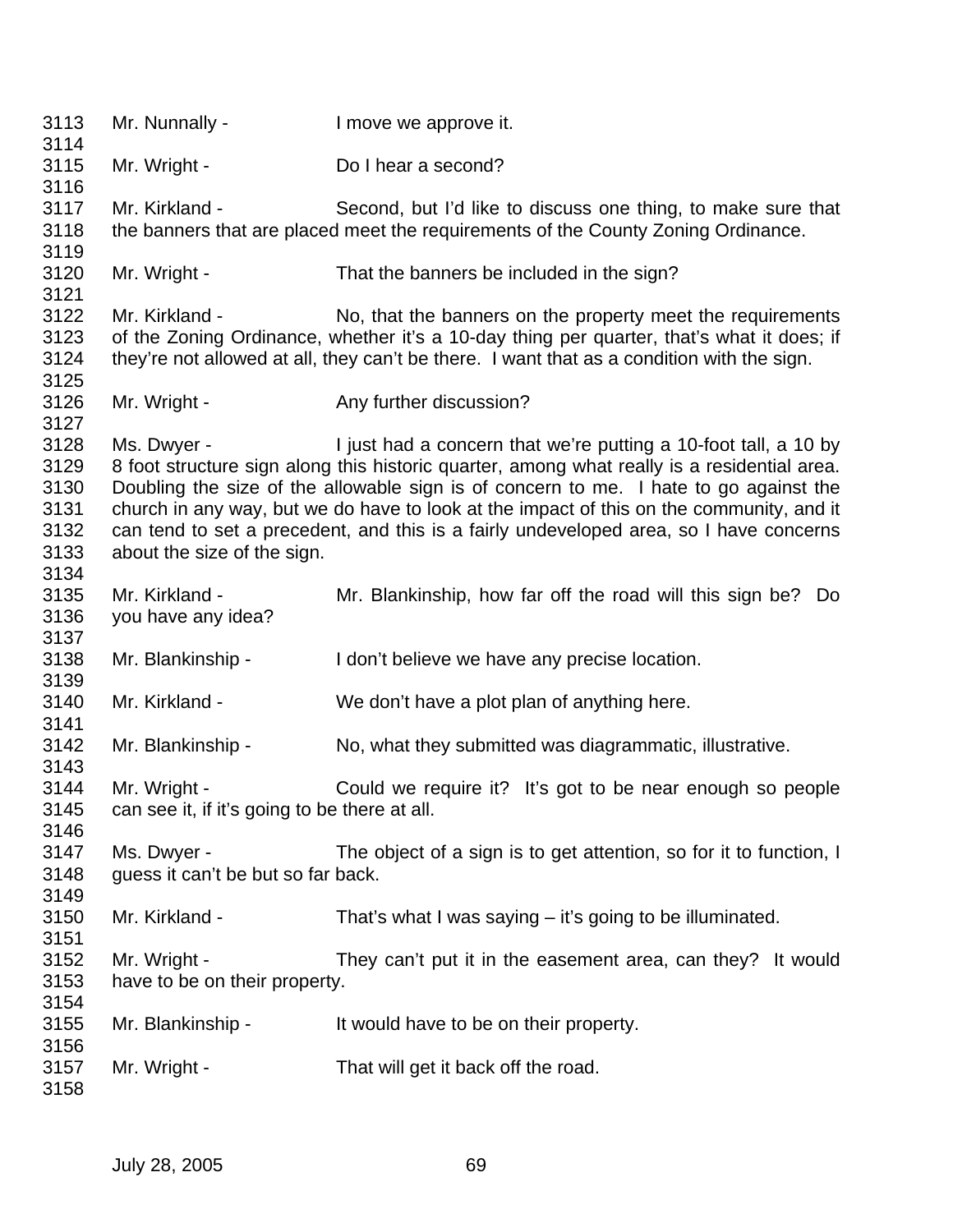| 3159<br>3160                         | Mr. Kirkland -                            | Are the signs that are there now on their property?                                                                                                                                                                                                               |   |
|--------------------------------------|-------------------------------------------|-------------------------------------------------------------------------------------------------------------------------------------------------------------------------------------------------------------------------------------------------------------------|---|
| 3161<br>3162                         | Mr. Blankinship -                         | I presume so; I don't have a survey or anything.                                                                                                                                                                                                                  |   |
| 3163<br>3164<br>3165                 | Mr. Wright -<br>It's approved.            | Any further discussion? All in favor, say aye. Opposed, no.                                                                                                                                                                                                       |   |
| 3166<br>3167<br>3168<br>3169<br>3170 | subject to the following conditions:      | After an advertised public hearing and on a motion by Mr. Nunnally, seconded by Mr.<br>Kirkland, the Board granted application A-89-2005 for a variance to install a larger sign<br>at 2169 New Market Road (Parcel 811-690-3827). The Board granted the variance |   |
| 3171<br>3172<br>3173                 | 1.                                        | This variance applies only to the sign area requirement. All other applicable<br>regulations of the County Code shall remain in force.                                                                                                                            |   |
| 3174<br>3175<br>3176                 | 2.<br>allowed by the Henrico County Code. | [ADDED] There shall be no banners or temporary signs on the site, except as                                                                                                                                                                                       |   |
| 3177                                 | Affirmative:                              | Kirkland, Nunnally, Wright                                                                                                                                                                                                                                        | 3 |
| 3178                                 | Negative:                                 | <b>Dwyer</b>                                                                                                                                                                                                                                                      | 1 |
| 3179                                 | Abstain:                                  | Harris,                                                                                                                                                                                                                                                           | 1 |
|                                      |                                           |                                                                                                                                                                                                                                                                   |   |
| 3180                                 |                                           |                                                                                                                                                                                                                                                                   |   |
| 3181                                 |                                           | The Board granted this request, as it found from the evidence presented that, due to the                                                                                                                                                                          |   |
| 3182                                 |                                           | unique circumstances of the subject property, strict application of the County Code                                                                                                                                                                               |   |
| 3183                                 |                                           | would produce undue hardship not generally shared by other properties in the area, and                                                                                                                                                                            |   |
| 3184                                 |                                           | authorizing this variance will neither cause a substantial detriment to adjacent property                                                                                                                                                                         |   |
| 3185                                 |                                           | nor materially impair the purpose of the zoning regulations.                                                                                                                                                                                                      |   |
| 3186                                 |                                           |                                                                                                                                                                                                                                                                   |   |
| 3187                                 | Mr. Wright -                              | We've got one more. Next case.                                                                                                                                                                                                                                    |   |
| 3188                                 |                                           |                                                                                                                                                                                                                                                                   |   |
| 3189                                 | <b>UP-17-2005</b>                         | <b>PIERCE PROMOTIONS</b> requests a temporary conditional use                                                                                                                                                                                                     |   |
| 3190                                 |                                           | permit pursuant to Section $24-116(c)(1)$ to hold a car show at                                                                                                                                                                                                   |   |
| 3191                                 |                                           | 11400 W Broad Street (Parcel 740-762-9925), zoned B-3C,                                                                                                                                                                                                           |   |
|                                      |                                           |                                                                                                                                                                                                                                                                   |   |
| 3192                                 |                                           | Business District (Conditional) and WBSO, West Broad Street                                                                                                                                                                                                       |   |
| 3193                                 |                                           | Overlay District (Three Chopt).                                                                                                                                                                                                                                   |   |
| 3194                                 |                                           |                                                                                                                                                                                                                                                                   |   |
| 3195                                 | Mr. Wright -                              | Does anyone else desire to speak with reference to this                                                                                                                                                                                                           |   |
| 3196                                 |                                           | case? Would you raise your right hand and be sworn please?                                                                                                                                                                                                        |   |
| 3197                                 |                                           |                                                                                                                                                                                                                                                                   |   |
| 3198                                 | Mr. Blankinship -                         | Do you swear that the testimony you are about to give is the                                                                                                                                                                                                      |   |
| 3199                                 |                                           | truth, the whole truth, and nothing but the truth, so help you God?                                                                                                                                                                                               |   |
| 3200                                 |                                           |                                                                                                                                                                                                                                                                   |   |
| 3201                                 | Ms. Payne -                               | Yes I do. My name is Belinda Payne, representing Wal-                                                                                                                                                                                                             |   |
|                                      |                                           |                                                                                                                                                                                                                                                                   |   |
| 3202                                 |                                           | Mart. They said that someone had to represent the store if there were any questions                                                                                                                                                                               |   |
| 3203                                 | pertaining to the case.                   |                                                                                                                                                                                                                                                                   |   |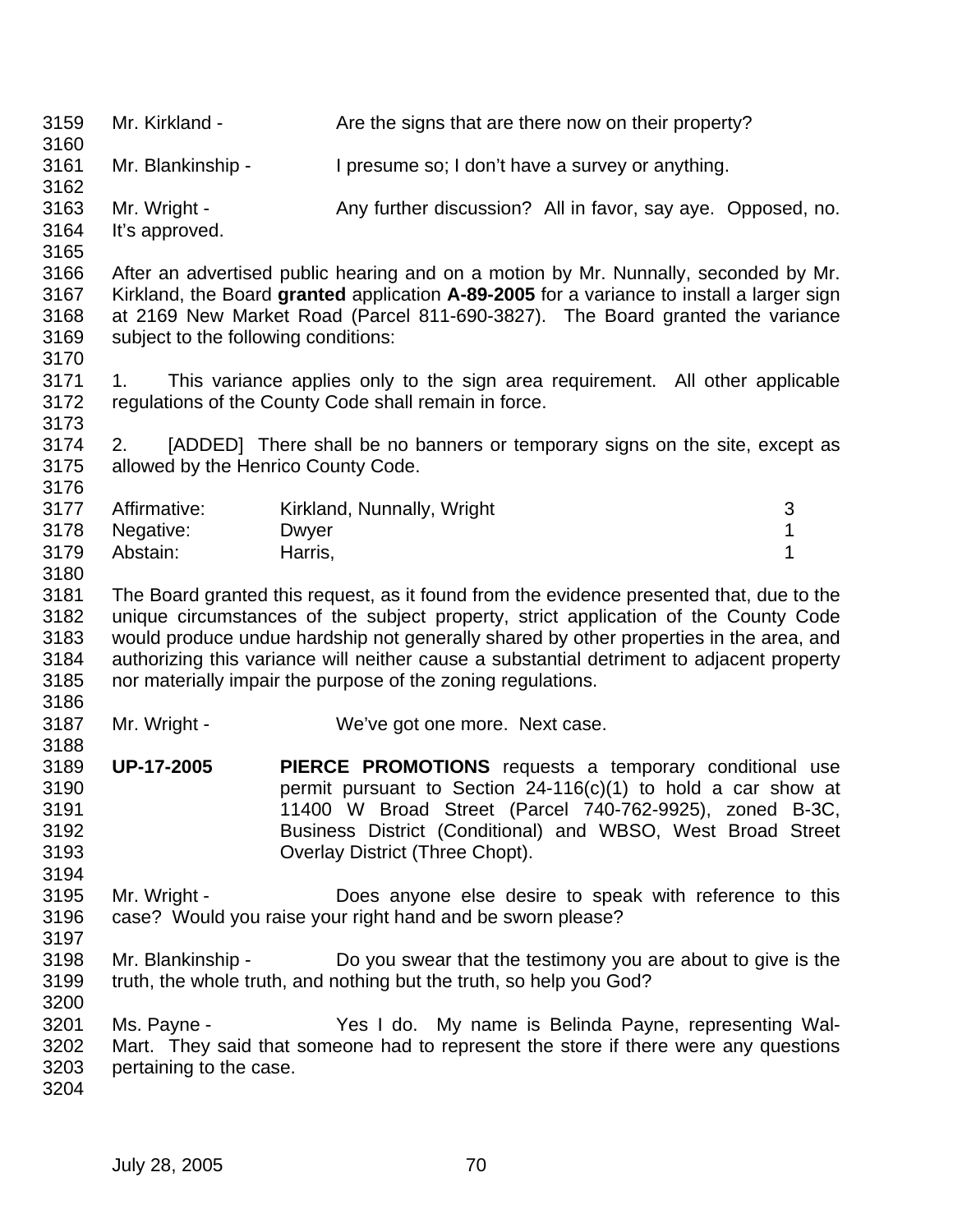3205 Mr. Wright - It's not a matter of questions. You've got to present your 3206 case. Tell us what you're requesting. This has to be recorded, and it's part of the 3207 record. 3208 3209 Ms. Payne - Pierce Promotions has requested a conditional use permit to 3210 have this car show in our parking lot. It's going to be a promotional type thing for Coca 3211 Cola, Kellogg's. It's going to have a 10-foot pop-up tent that will take up approximately 3212 30 to 40 parking spaces in our parking lot. 3213 3214 Mr. Wright - Has this ever been done before at this location? 3215 3216 Ms. Payne - I believe we have had one. We had a Star Wars one that we 3217 had to come through the County to get permission for. 3218 3219 Mr. Wright - Where is this to be located in the parking lot. 3220 3221 Ms. Payne - It's going to be, I'm guessing, up near the Wendy's ......... 3222 3223 Ms. Dwyer - You're guessing? 3224 3225 Ms. Payne - I'm looking at the – I'm trying to see the picture. 3226 3227 Mr. Wright - There's Wendy's, Jiffy Lube, and it looks from the diagram 3228 that it's going to be opposite Wendy's and Jiffy Lube, on that access road. 3229 3230 Ms. Payne - Yes, it's going to be at the top part of our parking lot. 3231 3232 Ms. Dwyer - And that's the last drive aisle, is that correct. There's 3233 parking where the arrow is now, there's a drive aisle, and then there's the access road 3234 to the entrance road. My concern is that it's too close. It's a very congested area, with 3235 people coming from all those drive aisles trying to get out of, not only the Wal-Mart, but 3236 out of that whole shopping center onto Pouncey Tract, so you have traffic from the Jiffy 3237 Lube, a lot of traffic generally coming from the Wendy's, and then all the traffic from 3238 Wal-Mart funneling into that one point, right where this is supposed to be. It's often a 3239 back-up, trying to get onto the entrance road to the shopping center from Pouncey 3240 Tract, so I think maybe that's not the best place to have it, because there's so much 3241 traffic congestion in that area already. 3242 3243 Ms. Payne - We can move it and put it anywhere in that parking lot that 3244 you see fit. 3245 3246 Mr. Wright - Looks like to me that it would be better to move it north, 3247 away from Wendy's and up in that area, beyond the access road. 3248 3249 Ms. Dwyer - Toward the Jiffy Lube? 3250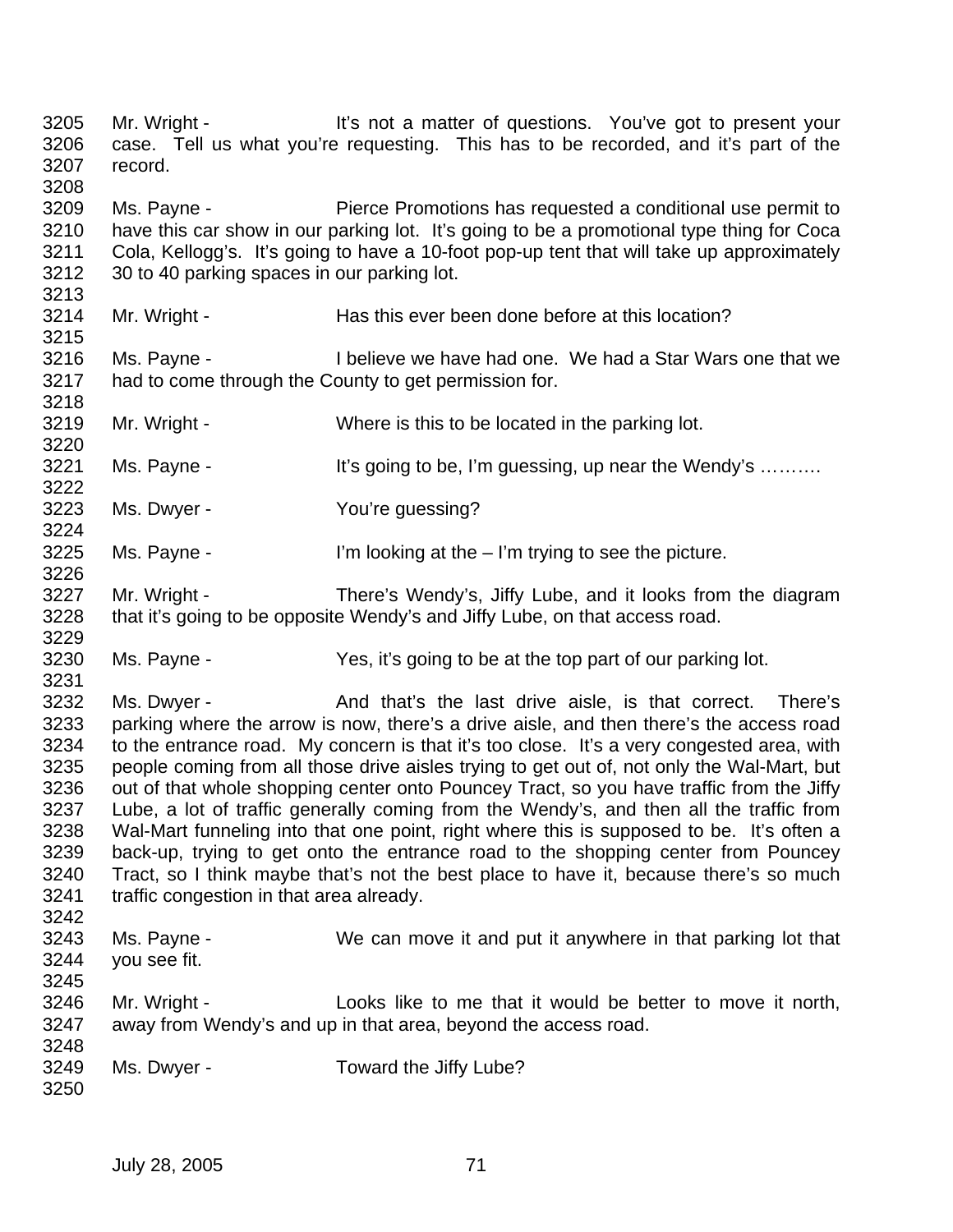| 3251<br>3252                 | Mr. Wright -                                        | Beyond the access road, do you know what I'm saying?                                                                                                                                                                                         |
|------------------------------|-----------------------------------------------------|----------------------------------------------------------------------------------------------------------------------------------------------------------------------------------------------------------------------------------------------|
| 3253<br>3254                 | Ms. Payne -                                         | Going towards the Captain D's?                                                                                                                                                                                                               |
| 3255<br>3256<br>3257         | Mr. Wright -                                        | That area is not very busy because there's not a lot of traffic<br>coming and going outside going to Wal-Mart, if you go past that turn-in there. I go by<br>there quite frequently, and very rarely are there any cars parked in that area. |
| 3258<br>3259<br>3260         | Mr. Kirkland -                                      | Mr. Wright, are you saying that you want it at the yellow line?                                                                                                                                                                              |
| 3261<br>3262                 | Mr. Wright -                                        | The yellow line, yes                                                                                                                                                                                                                         |
| 3263<br>3264                 | Mr. Kirkland -                                      | Right where the arrow's jumping up and down?                                                                                                                                                                                                 |
| 3265<br>3266                 | Ms. Dwyer -                                         | Somehow we need to quantify that for our conditions.                                                                                                                                                                                         |
| 3267<br>3268<br>3269         | Mr. Kirkland -                                      | That area, right there, because I think on the other side of<br>that line, that belongs to the next trust, doesn't it Mr. Blankinship, or the next owner?                                                                                    |
| 3270<br>3271<br>3272         | Mr. Blankinship -<br>a property line.               | Yes, that would be a property line. That yellow boundary is                                                                                                                                                                                  |
| 3273<br>3274                 | Mr. Wright -                                        | But it could be inside that line.                                                                                                                                                                                                            |
| 3275<br>3276<br>3277         | Mr. Blankinship -<br>the drive aisle.               | Up against the northern end of this parcel, on the outside of                                                                                                                                                                                |
| 3278<br>3279<br>3280<br>3281 | Mr. Wright -<br>whole lot of traffic.               | You see, there's an access road back down near where<br>they've got the green thing there. If you have it beyond that access road, there's not a                                                                                             |
| 3282<br>3283<br>3284<br>3285 | Ms. Dwyer -<br>here.                                | I would say as far beyond as possible, where the arrow was,<br>to the extreme northern boundary of the Wal-Mart property as it's shown on our map                                                                                            |
| 3286<br>3287                 | Mr. Wright -                                        | What is the duration of this request?                                                                                                                                                                                                        |
| 3288<br>3289<br>3290         | Mr. Blankinship -<br>and the other is September 10. | There are two separate events; one was August 11 and 12,                                                                                                                                                                                     |
| 3291<br>3292                 | Mr. Wright -                                        | So it's one day and two days.                                                                                                                                                                                                                |
| 3293<br>3294<br>3295         | Ms. Dwyer -<br>that true?                           | The staff report says that you do not advertise this event $-$ is                                                                                                                                                                            |
| 3296                         | Ms. Payne -                                         | We do not advertise it, no.                                                                                                                                                                                                                  |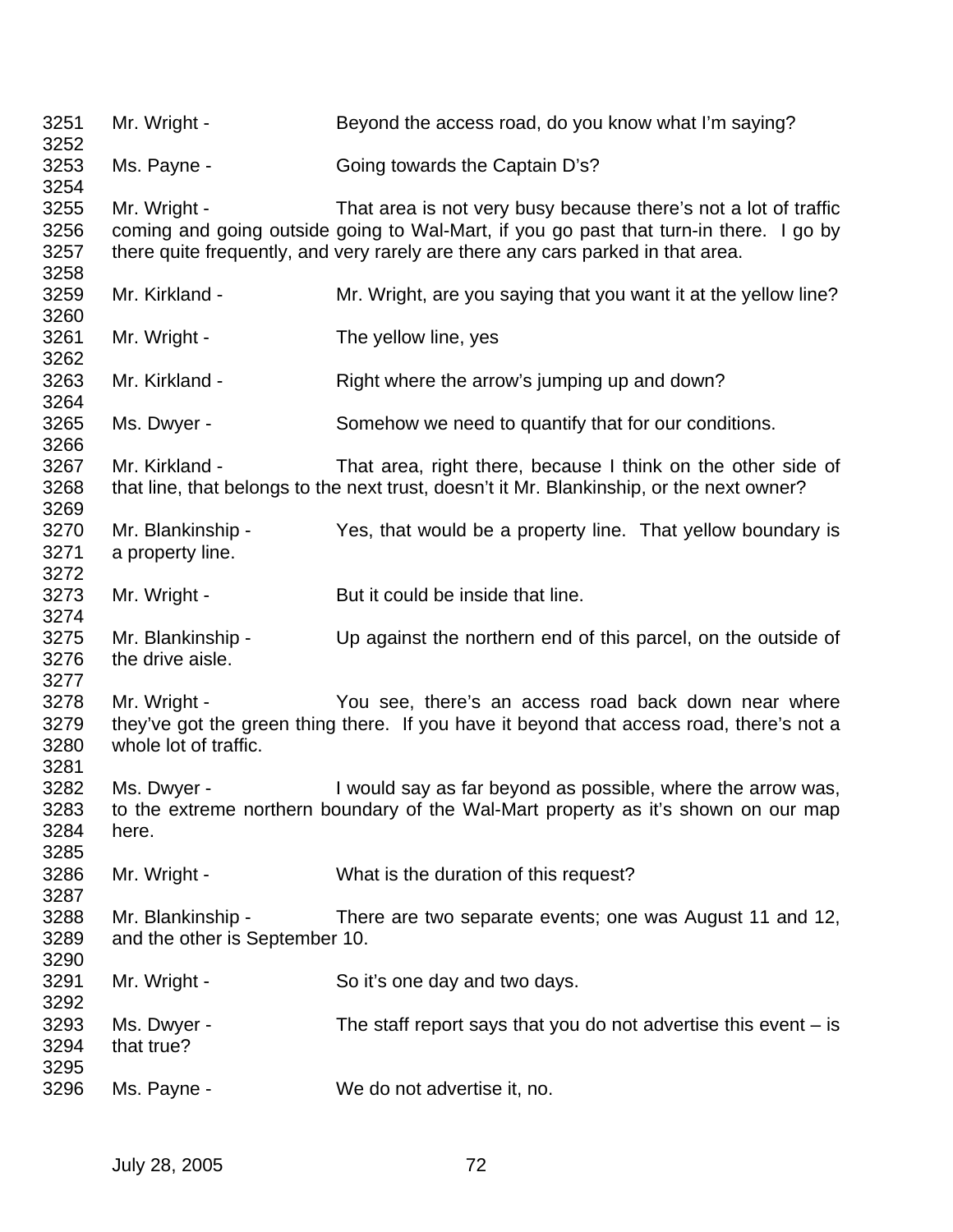3297 3298 Ms. Dwyer - Does anyone advertise it? 3299 3300 Ms. Payne - If anyone advertises it, it's going to be Pierce Promotions. 3301 3302 Ms. Dwyer - Because that was one of the statements made that indicated 3303 they do not advertise the event, and I took that to mean no one advertises the event. 3304 It's just intended to be for regular Wal-Mart shoppers. I think that would make a 3305 difference; I think if it were advertised, you might have a lot more traffic problems. I 3306 would like to see that as a condition. 3307 3308 Ms. Harris - What is the size? Are you renting car space sizes – I see 70 3309 by 100 on one page and then 40 by 80. 3310 3311 Mr. Blankinship - There are two different events. 3312 3313 Mr. Wright - One takes 20 parking spaces; the other takes 60, but they've 3314 put in many more parking spaces than they needed. Our records show that POD 3315 approved, required 1,062 parking spaces, and they actually put in 1,507, so it appears 3316 they have plenty of additional parking. 3317 3318 Mr. Kirkland - I would assume that the event on September 10 must 3319 coincide with NASCAR being here in Richmond. 3320 3321 Mr. Blankinship - Yes sir. 3322 3323 Mr. Wright - Is it possible, Mr. Blankinship, to detail the area if we were to 3324 approve this, to change it and detail the area that it would take place in? 3325 3326 Mr. Blankinship - Yes sir, I think you've made that clear, and we can convey 3327 that to Wal-Mart as well as to Pierce Promotions. 3328 3329 Mr. Wright - It's a minimum of one event for two days, and then the big 3330 event is only one day. 3331 3332 Mr. Blankinship - Yes sir. 3333 3334 Ms. Dwyer - And the maximum number of parking spaces that would 3335 need to be taken up would be 20 in August and 60 in September? That could also be a 3336 condition, since it's been represented. 3337 3338 Mr. Wright - Is that in the conditions – let me take a look. 3339 3340 Ms. Dwyer - I didn't see it in there. 3341 3342 Mr. Wright - Have you looked at the conditions that have been proposed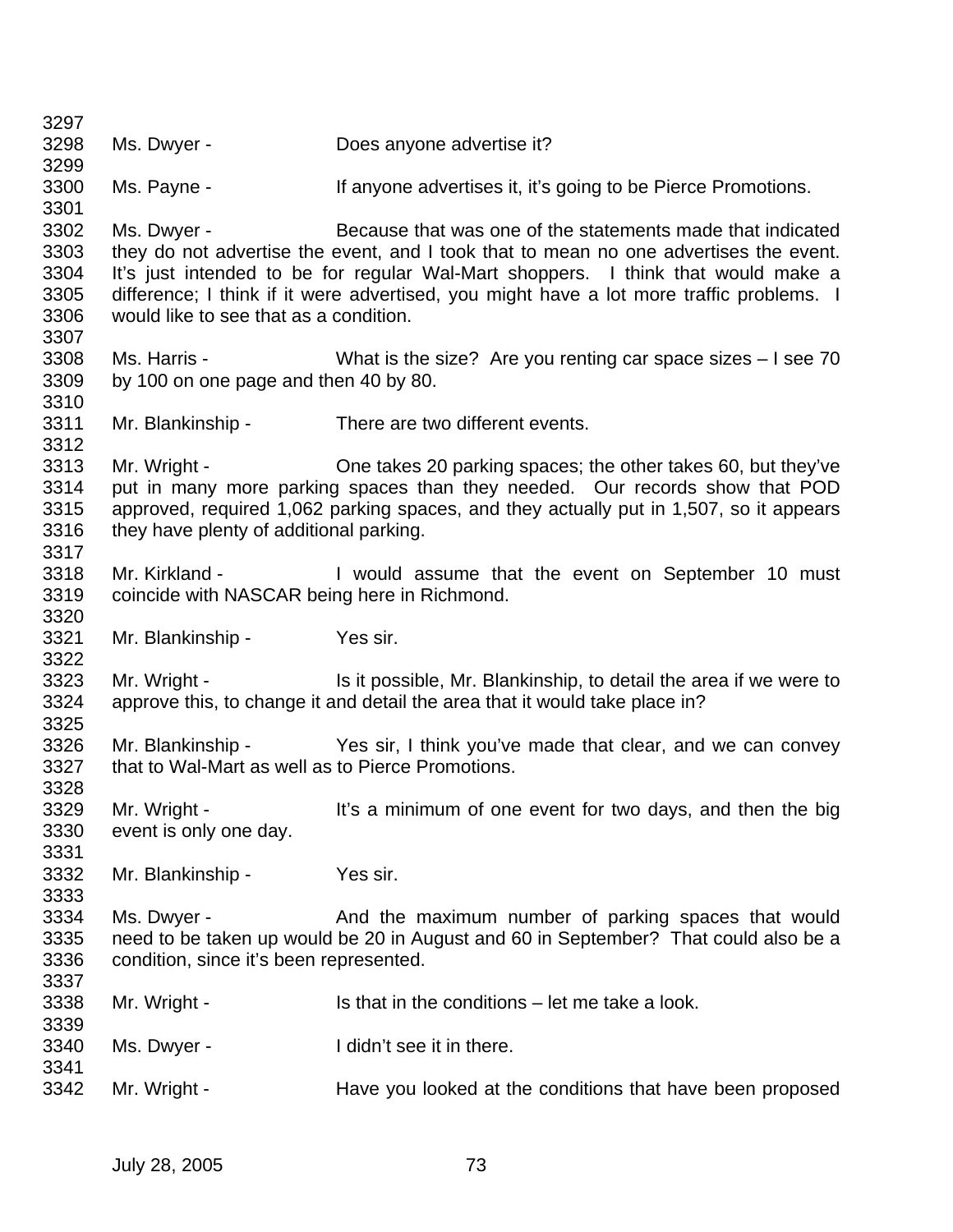3343 for this, if this is approved? 3344 3345 Ms. Payne - I don't have any conditions. 3346 3347 Mr. Wright - Mr. Blankinship will give them to you. If we approve this, we 3348 establish certain conditions that must be complied with, and I want to be sure that you 3349 understand those. 3350 3351 Ms. Payne - Yes sir. 3352 3353 Mr. Wright - See the times of operation, the hours of operation, the fact 3354 that all tents and accessory structures shall be removed by August 15, and September 3355 12, with respect to the second, at which time this permit will expire, so it's for that limited 3356 period. We have certain requirements for the Henrico County Division of Police that 3357 have to be complied with, and if we want to add another condition, Ms. Dwyer, what was 3358 it? 3359 3360 Ms. Dwyer - Actually a couple. One was no advertisement as 3361 represented by anyone, Wal-Mart or the promoter, or anyone else. The location would 3362 be moved as we've discussed, to the northwest corner of the Wal-Mart lot, as we see it 3363 on our plan. 3364 3365 Mr. Wright - I don't know if that would be a condition or that would be 3366 substance of approval if we put it in a certain place. I don't know how we would handle 3367 that, Ben. How would that be? 3368 3369 Mr. Blankinship - We can work that out. I think your intent is clear. 3370 3371 Ms. Dwyer - The third thing would be the number of parking spaces that 3372 would be taken up. 3373 3374 Mr. Wright - Yes, put the number that we've set forth, 20 for August and 3375 60 for September. 3376 3377 Ms. Dwyer - So no more than those. 3378 3379 Mr. Wright - And no advertising. 3380 3381 Mr. Wright - Any further questions of the Board? Is anyone here in 3382 opposition to this request? Hearing none, that concludes the case. 3383 3384 Mr. Wright - Do I hear a motion? 3385 3386 Mr. Nunnally - I move we approve it. 3387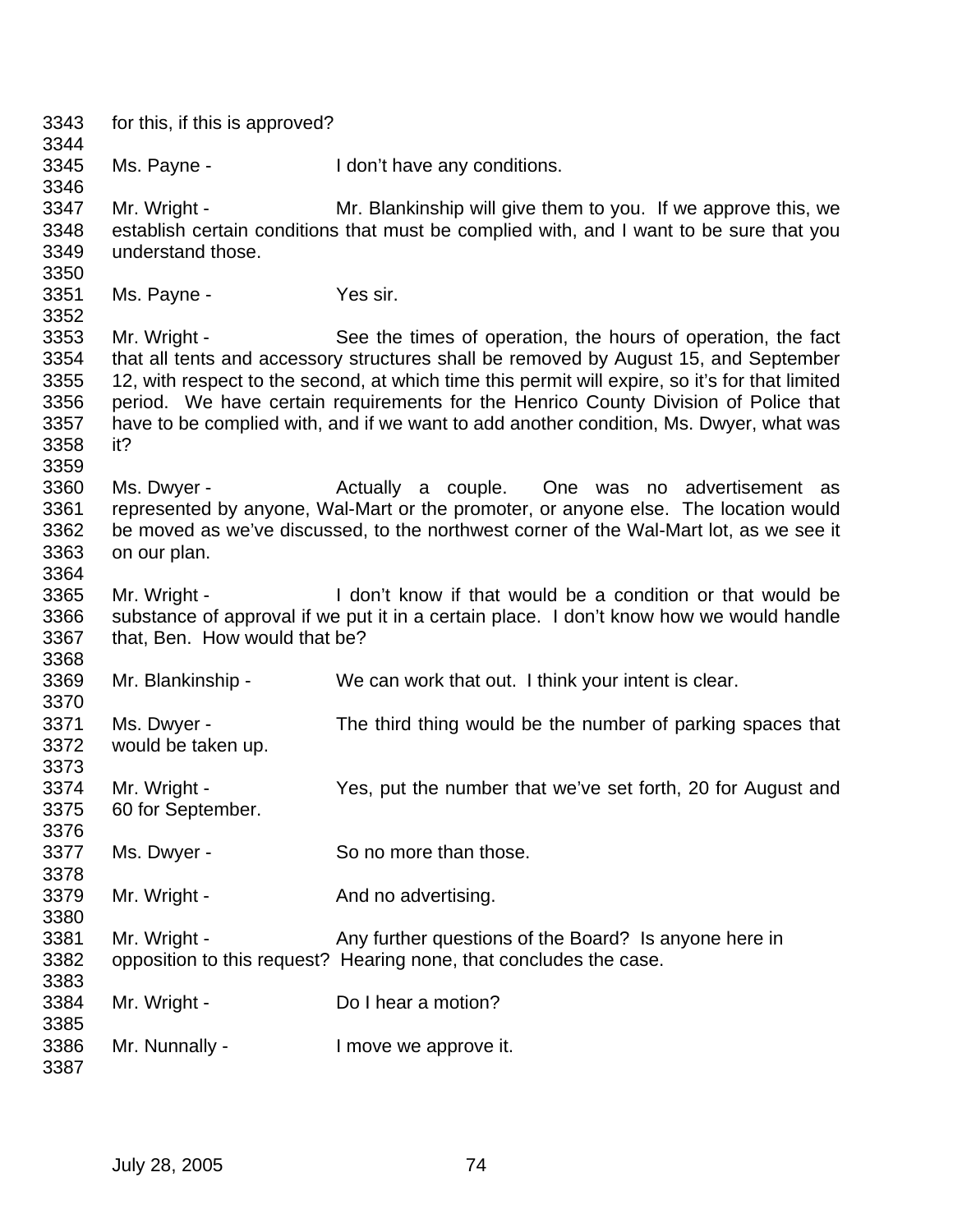3388 Mr. Kirkland - Second. And that's with all the changes and conditions and 3389 the location. 3390 3391 Mr. Blankinship - Moved by Mr. Nunnally, seconded by Mr. Kirkland. 3392 3393 Mr. Wright - Any further discussion? Hearing none, all in favor, say aye. 3394 Opposed, no. It's approved. 3395 3396 After an advertised public hearing and on a motion by Mr. Nunnally, seconded by Mr. 3397 Kirkland, the Board **granted** application **UP-17-2005** for a temporary conditional use 3398 permit to hold a car show at 11400 W Broad Street (Parcel 740-762-9925). The Board 3399 granted the variance/use permit subject to the following conditions: 3400 3401 1. This approval is only for two events scheduled for August 11-12 and September 3402 10, 2005. 3403 3404 2. The applicant shall satisfy all requirements of the Henrico County Division of 3405 Police concerning the security of the site and the patrons of the event. The applicant 3406 shall employ off-duty police officers for each of the three days. 3407 3408 3. The applicant shall satisfy all requirements of the Henrico County Department of 3409 Health and the Henrico County Department of Building Inspections. 3410 3411 4. Hours of operation shall be limited to 12:00 Noon to 6:00 PM August 11-12, 2005 3412 and 11:00 AM to 5:00 PM September 10, 2005. 3413 3414 5. All tents and accessory structures shall be removed from the site by August 15, 3415 2005, and again on September 12, 2005, at which time this permit shall expire. 3416 3417 6. [ADDED] The August event shall occupy no more than 20 parking spaces. The 3418 September event shall occupy no more than 60 parking spaces. 3419 3420 7. [ADDED] Both events shall be located in the northwest corner of the parking lot 3421 and away from the entrance drives into the parking lot. 3422 3423 8. [ADDED] The events shall not be advertised except to customers on the Wal-3424 mart premises. 3425 3426 Affirmative: Dwyer, Harris, Kirkland, Nunnally, Wright 5 3427 Negative: 0 3428 Absent: 0 3429 3430 The Board granted the request because it found the proposed use will be in substantial 3431 accordance with the general purpose and objectives of Chapter 24 of the County Code. 3432 3433 Mr. Wright - All right, you want to start from the back and go forward,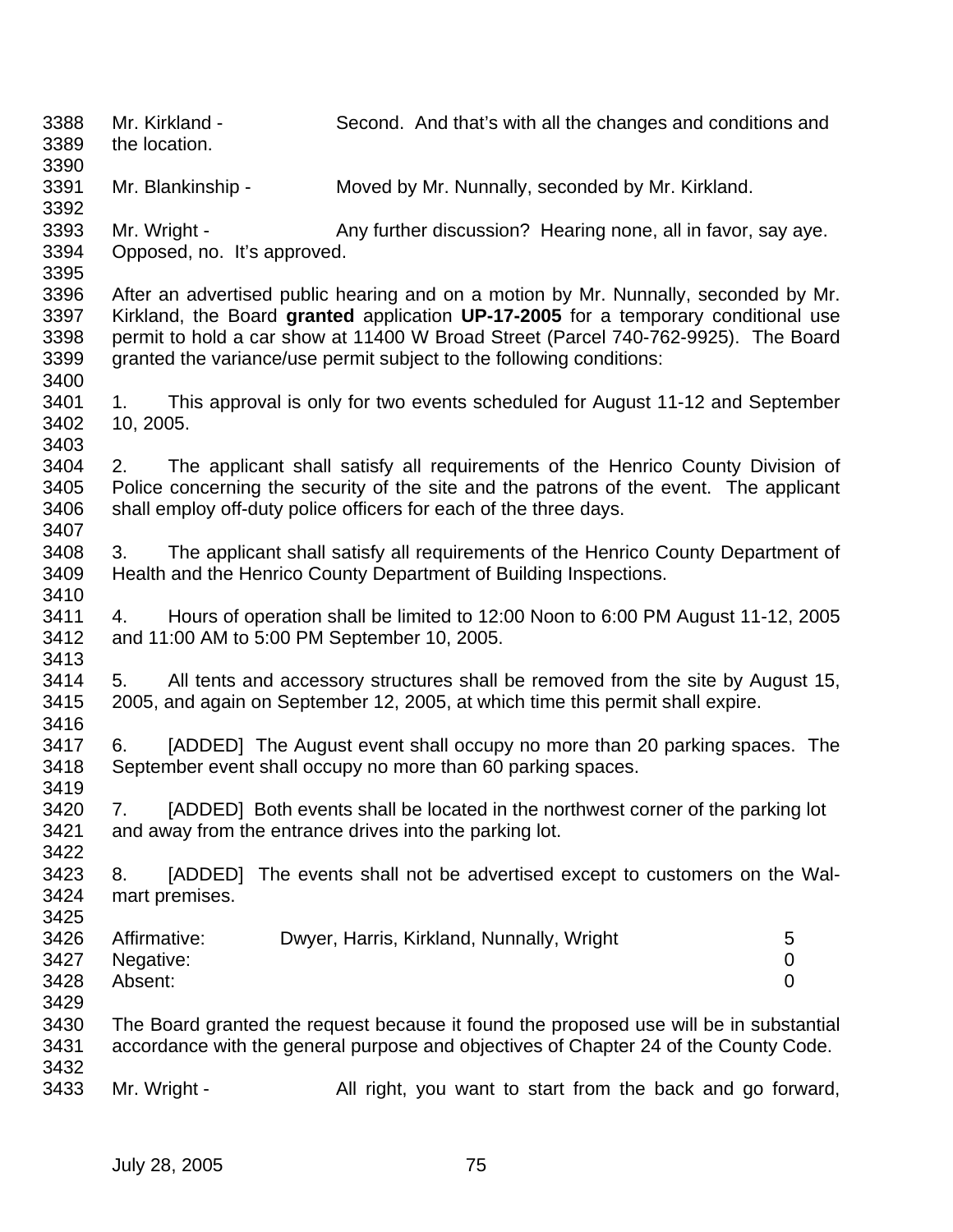3434 since we have some folks here. Let's start with UP-17-2005. 3435 3436 Mr. Wright - That concludes the Agenda. We've already ruled on UP-9- 3437 2005, and A-58-2005 was withdrawn. 3438 3439 Minutes – let's start with the April 28, 2005, minutes – I have page 29, line 1295 – it 3440 says at the end of that sentence, "there's to need for me to cross the line," and I think it 3441 should have been "no need." Page 43, top of the page, "The reason the Board denied 3442 the request is that it found from evidence presented, that authorizing this variance would 3443 be of substantial detriment to adjacent property or would materially impair the purpose 3444 of the Zoning Ordinance." I had a question about that Ben, "or would materially"  $-$ 3445 shouldn't it be and if you're going to have both of those? 3446 3447 Mr. Blankinship - Yes, if you believe both are present. 3448 3449 Mr. Wright - Either one or the other. 3450 3451 Mr. Blankinship - It's not actually testimony, so whatever you want it to read. 3452 3453 Mr. Wright - What the Board thinks, but I just, it looks like to me it can't be 3454 one or the other, it can't be both, or we ought to state one. That was my concern. I 3455 think if it reads ………………. 3456 3457 Ms. Dwyer - Are we saying that it would violate the zoning regulation, and 3458 it would impair the application of the zoning ordinance in an even-handed way if we 3459 granted this exception to it. That takes care of the second part of the sentence, and I 3460 think we did find that the garage would be detrimental to the adjacent property owners, 3461 so both would be true. 3462 3463 Mr. Wright - So why don't we say and instead of or – that's my point. 3464 3465 Mr. Blankinship - What's the line number? 3466 3467 Ms. Dwyer - 1923. 3468 3469 Mr. Wright - Does anybody else have any corrections. 3470 3471 Ms. Harris - Page 16, line 722, "thought" instead of "though." Also 3472 "based on the fact that everyone thought." Page 27, line 1197, this is questionable. 3473 Should this be "to be insured"? 3474 3475 Mr. Wright - It should be "to be sure." Any other corrections to these 3476 minutes? 3477 3478 Ms. Dwyer - I have two. Page 15, line 635, "where," instead of "were." 3479 On page 52, it looked like we were missing something, maybe missing some lines. Line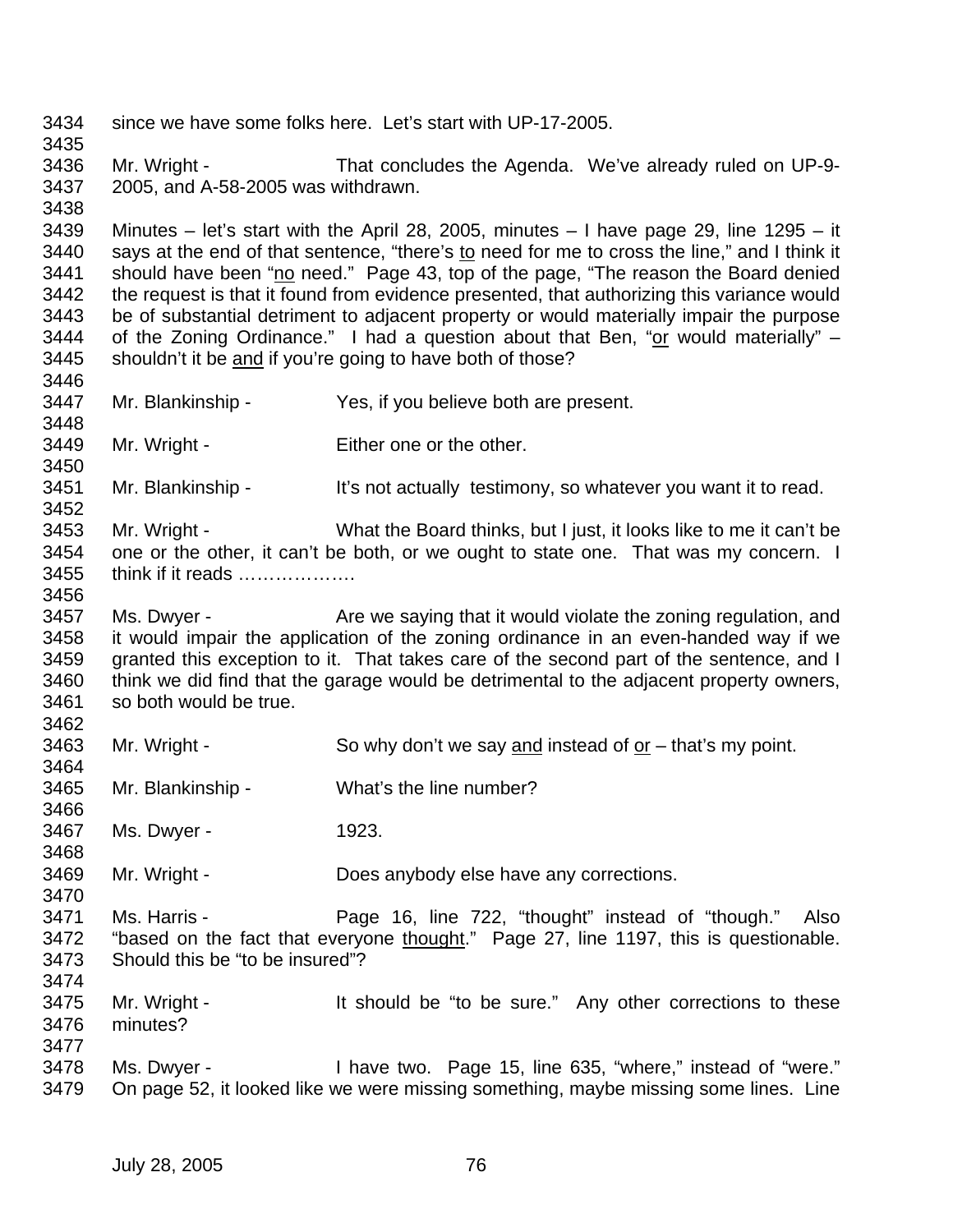3480 2343, it's the answer's not responsive, and that may be just the way it was. "So you've 3481 used this property for 20 years as a home," and then the response is, "We've got to 3482 meet Mr. Stringer this afternoon; it may not perk." It just seemed to me that maybe we 3483 were missing something there. 3484 3485 Mr. Wright - I think a line got left out. 3486 3487 Ms. Dwyer - Or maybe he was just ignoring my question, but it might be 3488 worth checking. 3489 3490 Mr. Kirkland - A little nod in the control room back there. 3491 3492 Mr. Wright - The first question, "how long have you lived in this house," 3493 he says "20 years," "so you've used this property for  $20$  years as a home,"  $-1$  imagine 3494 his answer was "yes." 3495 3496 Ms. Dwyer - Maybe, but it's odd that he would respond in that way, 3497 because his answer looks like he's responding …………. 3498 3499 Mr. Kirkland - He's gone from the home to the septic tank real quick. 3500 3501 Mr. Blankinship - We'll check. 3502 3503 Mr. Wright -  $\qquad \qquad$  Any other corrections to the April 28<sup>th</sup> meeting? Do I hear a 3504 motion we approve these minutes as corrected? 3505 3506 Ms. Harris - I so move. 3507 3508 Mr. Wright - Second? 3509 3510 Ms. Dwyer - I second. 3511 3512 Mr. Wright - Discussion? All in favor say aye. Approved. 3513 3514 On a motion by Ms. Harris, seconded by Ms. Dwyer, the Board **approved as**  3515 **corrected,** the Minutes of the **April 28, 2005**, Henrico County Board of Zoning Appeals 3516 meeting. 3517 3518 Mr. Wright - Next let's take June 16, first the 7:00 pm Tidewater Quarries, 3519 Inc. Show Cause Hearing Minutes. 3520 3521 Mr. Kirkland - Page 31, line 1345, "mind" should be "mine." Then on page 3522 52, line 2313, "I believe we were at the evening hour when this was discussed, which 3523 were left on the table for you this evening." Isn't this the night meeting? 3524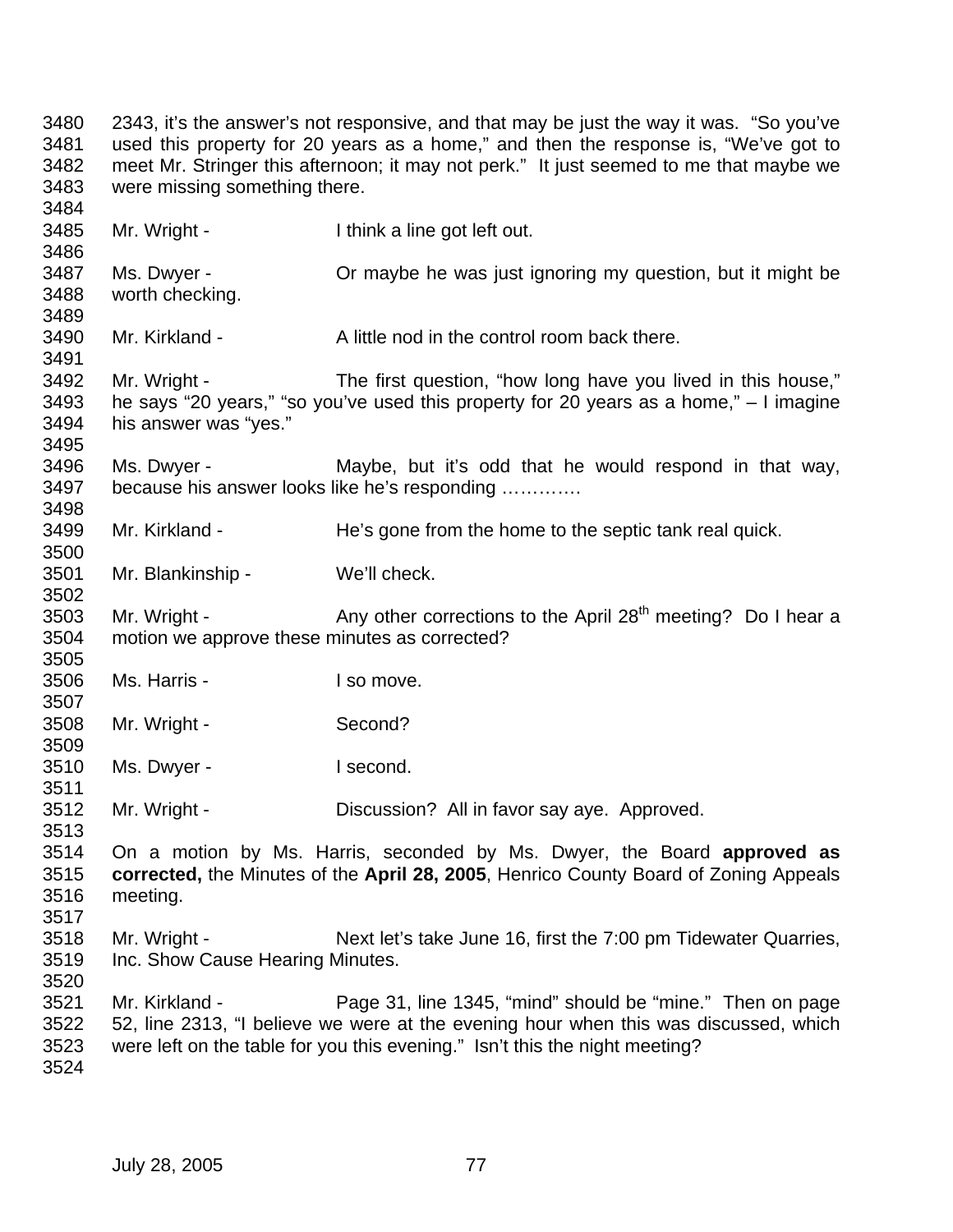3525 Mr. Blankinship - I probably said "morning." The record should show what I 3526 said. 3527 3528 Mr. Wright - That's not crucial though. 3529 3530 Ms. Dwyer - You can put "sic" beside it though. 3531 3532 Ms. Harris - Page 6, line 242, "not much" instead of "now." 3533 3534 Mr. Wright - While we're on that page, that's okay, I just underlined that 3535 for emphasis. It's hard to prove. That's no problem. 3536 3537 Ms. Harris - Page 32, line 1415, "they were looking." Page 35, line 1542, 3538 what should that be? "Each of these grafts," should be "graphs." Page 43, 1890, did 3539 we say Petersburg, that's a type of granite, right? Okay, I found it out later. Page 48, 3540 2115, I think that was meaningful, should be one word, instead of meaning full. 3541 3542 Ms. Dwyer - It's not necessarily going to be grammatically correct if they 3543 didn't say it right. 3544 3545 Ms. Harris - Line 787, page 18, there's something wrong with that I also, 3546 when a blast occurs ………………….. 3547 3548 Ms. Dwyer - I think it was just a sentence fragment. 3549 3550 Ms. Harris - Okay, he was getting ready to say something and changed 3551 his mind? That's okay? 3552 3553 Mr. Wright - Interesting when people – I find myself saying things I didn't 3554 think I said. 3555 3556 Ms. Dwyer - We decided there was no error. 3557 3558 Ms. Harris - The final one I have for this set of minutes, page 25, line 3559 1068, "don't know where it's coming from," instead of form. The second line here. 3560 3561 Mr. Wright - I have a few. I think you caught all the ones I caught. 3562 Anybody have any others? Motion we approve the minutes of the 7:00 o'clock meeting 3563 on June 16, 2005? 3564 3565 Ms. Dwyer - So moved. 3566 3567 Ms. Kirkland - Second. 3568 3569 Mr. Wright - Any further discussion? All in favor, say aye. It's approved. 3570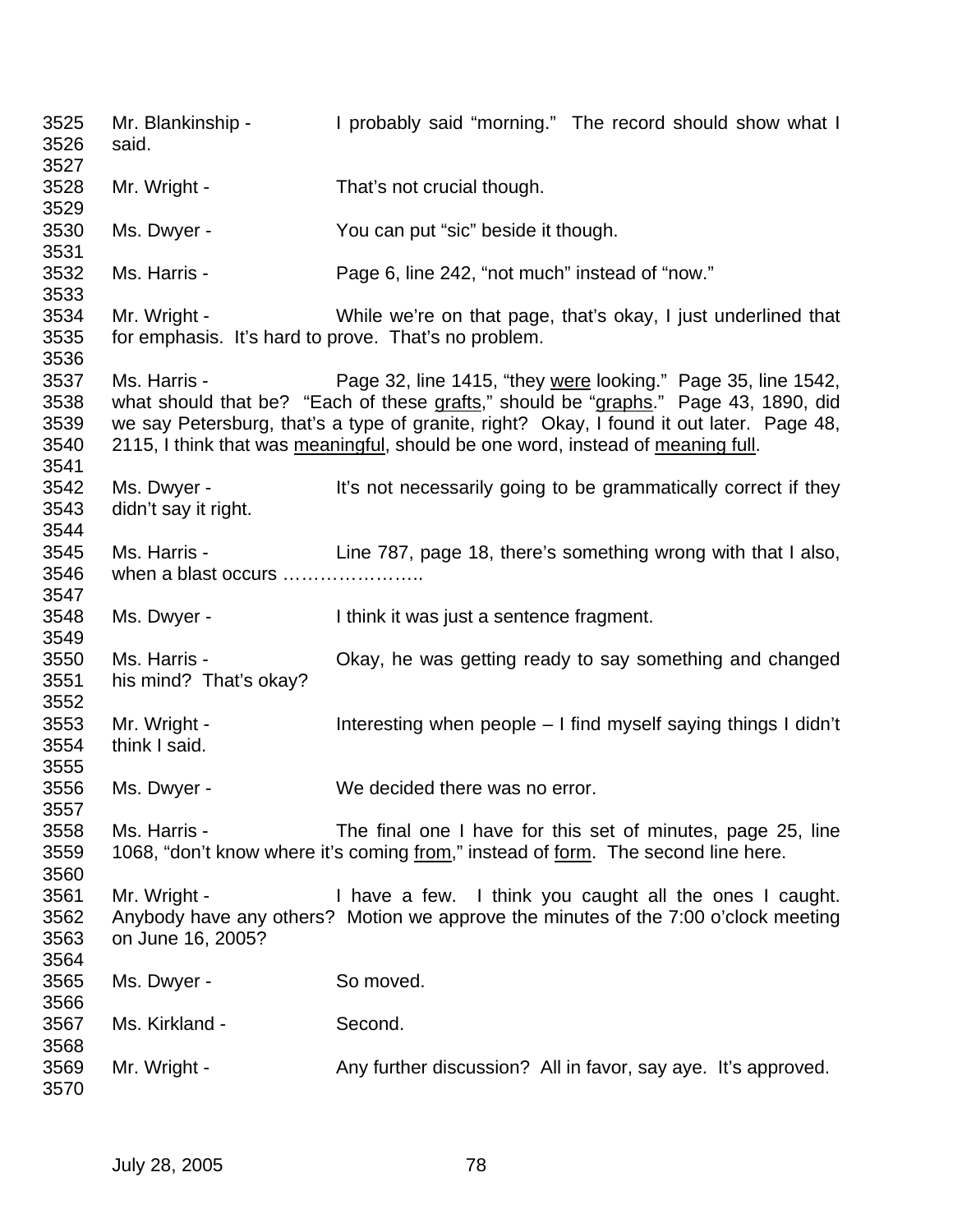3571 On a motion by Ms. Dwyer, seconded by Mr. Kirkland, the Board **approved as**  3572 **corrected,** the Minutes of the **June 16, 2005, 7:00 pm, Show Cause Hearing for**  3573 **Tidewater Quarries, Inc.**, Henrico County Board of Zoning Appeals meeting. 3574 3575 Mr. Wright - Now let's do June 16, 2005, at 6:00 pm. I have several. Let 3576 me get mine out of the way first. Page 1, at the bottom, line 30, "set forth in the 3577 ordinance," not audience. Page 9, line 376, "where an ordinance application to a 3578 particular property is not, should be unconstitutional, not uncommon. Page 9, line 379, 3579 "it didn't have an impact on the neighborhood," instead of unintelligible. Page 9, line 3580 386, "I think there is going to be an uproar." Page 10, up at the top, line 402, "I think it is 3581 going to cause a hue and cry," not unintelligible. Line 411, it should be affect. Line 421, 3582 "could adopt an amendment and changes the ordinance." Line 425, "could you go 3583 down," not do down. Page 12, I think this is line 523, who is Ms. Hill? 3584 3585 Ms. Harris - That should be Ms. Harris. 3586 3587 Mr. Wright - Page 13, line 555, I think it should be "are there conditions" 3588 you want to impose," – it's spelled right. Page 14, line 586, I think it should be "anything 3589 that would impose on the rear yard setback." That's all I have. 3590 3591 Ms. Harris - Page 11, line 470, what was "unintelligible"? Those are your 3592 words. We don't know, do we. 3593 3594 Mr. Blankinship - That's what happens when you lean away from your 3595 microphone; you become "unintelligible." 3596 3597 Mr. Wright - Any other corrections that anyone has to the 6:00 o'clock 3598 meeting? Do I hear a motion we approve them as amended? 3599 3600 Mr. Kirkland - So moved. 3601

3602 Ms. Harris - Second. 3603

3604 Mr. Wright - Any discussion? Hearing none, all in favor, say aye. 3605

3606 On a motion by Mr. Kirkland, seconded by Ms. Harris, the Board **approved as**  3607 **corrected,** the Minutes of the **June 16, 2005, 6:00 pm, Cochran v. Fairfax County**  3608 **BZA Case,** Henrico County Board of Zoning Appeals meeting.

- 3609 3610 Mr. Blankinship - We appreciate having help from other staff in the 3611 Department to handle those minutes. We're happy that Ms. Parker didn't have to type 3612 those herself.
	- 3614 Ms. Harris Was she taking shorthand? 3615
	- 3616 Mr. Blankinship She does take shorthand, but she didn't do these minutes.

3613